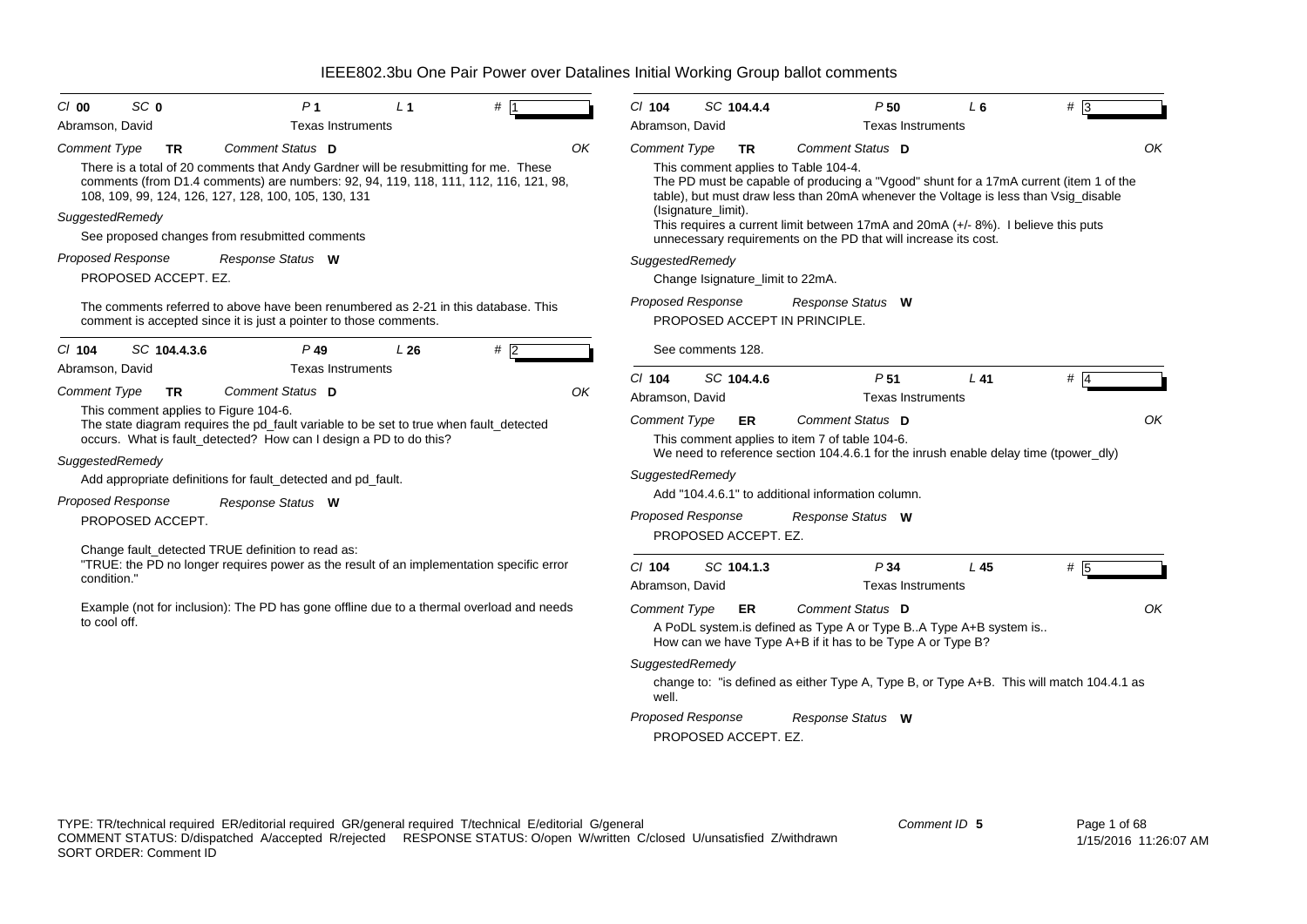| $CI$ 104                               | SC 104.3.3.1                                     | P36<br><b>Texas Instruments</b>                                                                                                                                                                     | L <sub>28</sub> | $#$ 6 |    | $Cl$ 104<br>Abramson, David | SC 104.3.3.3                                     | P38<br><b>Texas Instruments</b>                                                                                                                                                                                                           | L <sub>1</sub>  | #8   |    |
|----------------------------------------|--------------------------------------------------|-----------------------------------------------------------------------------------------------------------------------------------------------------------------------------------------------------|-----------------|-------|----|-----------------------------|--------------------------------------------------|-------------------------------------------------------------------------------------------------------------------------------------------------------------------------------------------------------------------------------------------|-----------------|------|----|
| Abramson, David<br><b>Comment Type</b> | ER                                               | Comment Status D<br>"Prior to application of normal operating voltage." What exactly is "normal"? Clause 33<br>just says "operating". Why have we added "normal"                                    |                 |       | OK | Comment Type                | ER                                               | Comment Status D<br>power_not_available is the only variable we use in the negative                                                                                                                                                       |                 |      | OK |
| SuggestedRemedy                        | <b>Proposed Response</b><br>PROPOSED ACCEPT. EZ. | remove "normal" throughout this section (and rest of draft if used in a similar manner).<br>Response Status W                                                                                       |                 |       |    | SuggestedRemedy             | <b>Proposed Response</b><br>PROPOSED ACCEPT. EZ. | Change power_not_available to power_available and update state diagram accordingly.<br>Response Status W                                                                                                                                  |                 |      |    |
| $CI$ 104<br>Abramson, David            | SC 104.3.3.3                                     | P37<br><b>Texas Instruments</b>                                                                                                                                                                     | L <sub>51</sub> | $#$ 7 |    | $Cl$ 104<br>Abramson, David | SC 104.3.3.6                                     | $P$ 40<br><b>Texas Instruments</b>                                                                                                                                                                                                        | $L$ 10          | # 9  |    |
| <b>Comment Type</b><br>SuggestedRemedy | <b>TR</b>                                        | Comment Status D<br>The difference between power_applied and pi_powered is not clear                                                                                                                |                 |       | OK | <b>Comment Type</b>         | ER                                               | Comment Status D<br>This comment applies to figure 104-4, IDLE state.<br>Why are we calling out pi_detecting and pi_powered as set to FALSE? There is no way to<br>get to IDLE with those set to TRUE. We don't call out pi_discharge_en. |                 |      | OK |
|                                        | accordingly.                                     | Explain the difference or consolidate them into one variable and update state diagram                                                                                                               |                 |       |    | SuggestedRemedy             |                                                  | remove pi_powered and pi_detecting assignments from IDLE.                                                                                                                                                                                 |                 |      |    |
|                                        | <b>Proposed Response</b><br>PROPOSED REJECT.     | Response Status W                                                                                                                                                                                   |                 |       |    |                             | <b>Proposed Response</b><br>PROPOSED ACCEPT. EZ. | Response Status W                                                                                                                                                                                                                         |                 |      |    |
|                                        | meaningful. For example, power_stable?           | Explain the difference better? Use new names that are unique to PoDL and are more                                                                                                                   |                 |       |    | $Cl$ 104<br>Abramson, David | SC 104.3.3.6                                     | $P$ 40<br><b>Texas Instruments</b>                                                                                                                                                                                                        | L <sub>16</sub> | # 10 |    |
|                                        |                                                  | PI_POWERED<=TRUE first occurs in POWER_UP state.                                                                                                                                                    |                 |       |    | <b>Comment Type</b>         | <b>TR</b>                                        | Comment Status D                                                                                                                                                                                                                          |                 |      | OK |
|                                        | The definition of power_applied is:              |                                                                                                                                                                                                     |                 |       |    |                             | The "start Tdet" assignment is missing.          | This comment applies to figure 104-4, DETECTION state.                                                                                                                                                                                    |                 |      |    |
|                                        |                                                  | TRUE: the PSE has begun steady state operation.<br>FALSE: the PSE is either not applying full operating voltage or has begun applying full<br>operating voltage but is still in the POWER_UP state. |                 |       |    | SuggestedRemedy             | Add "start Tdet" to the DETECTION state.         |                                                                                                                                                                                                                                           |                 |      |    |
|                                        |                                                  | These conventions were inherited from PoE.                                                                                                                                                          |                 |       |    |                             | Proposed Response<br>PROPOSED REJECT.            | Response Status W                                                                                                                                                                                                                         |                 |      |    |
|                                        |                                                  |                                                                                                                                                                                                     |                 |       |    |                             | Change Figure 104-5 to Figure 104-4 cont'd.      |                                                                                                                                                                                                                                           |                 |      |    |
|                                        |                                                  |                                                                                                                                                                                                     |                 |       |    |                             | figure 104-5 on page 41.                         | The tdet stop and start assigments were moved to the detection state machine shown in                                                                                                                                                     |                 |      |    |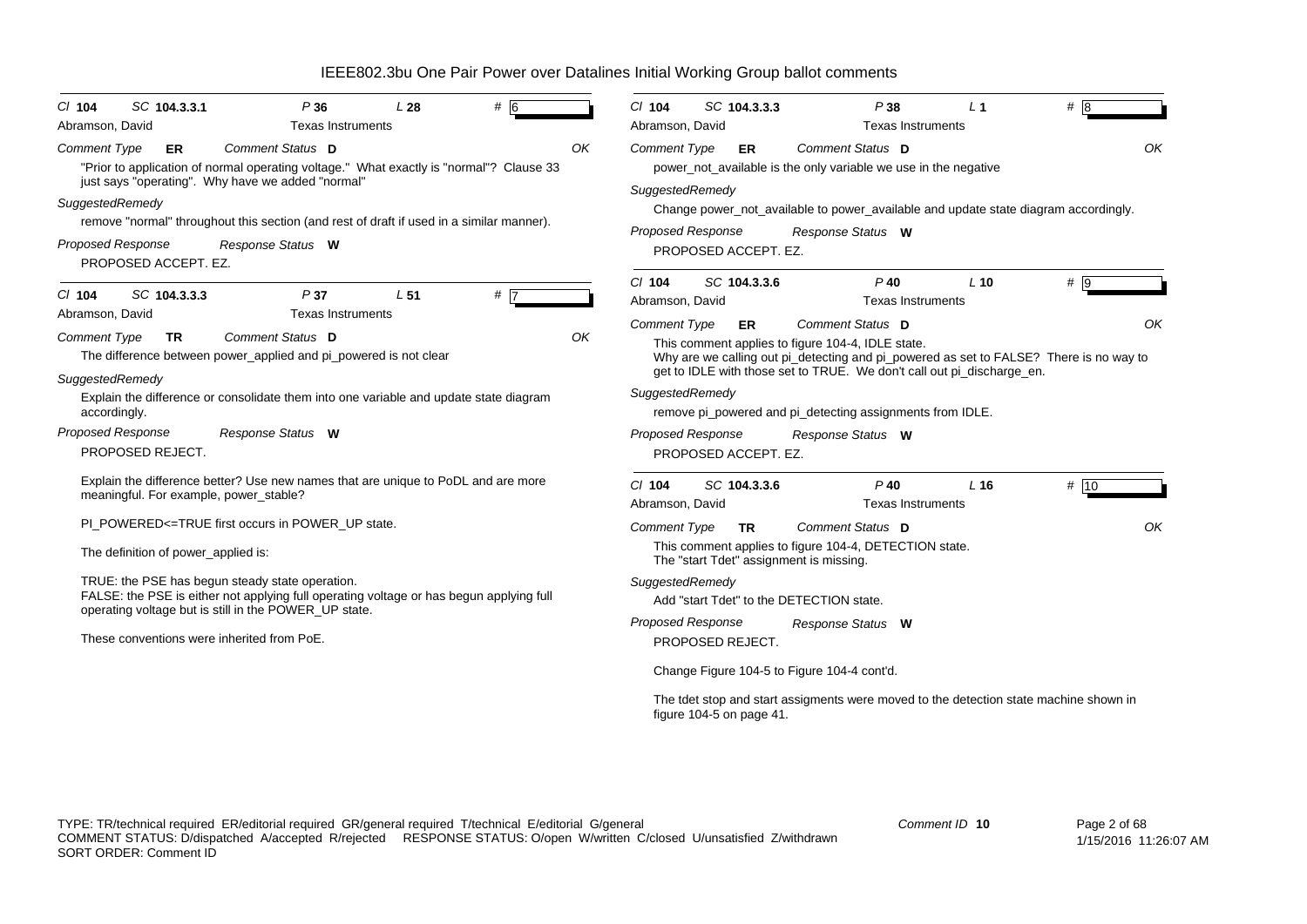| $P$ 40<br># 11<br>SC 104.3.3.6<br>L48<br>$CI$ 104<br>Abramson, David<br><b>Texas Instruments</b>                                                                                                                             | $Cl$ 104<br>$P$ 42<br># 13<br>SC 104.3.6<br>L41<br>Abramson, David<br><b>Texas Instruments</b>                                                                                                                                                      |
|------------------------------------------------------------------------------------------------------------------------------------------------------------------------------------------------------------------------------|-----------------------------------------------------------------------------------------------------------------------------------------------------------------------------------------------------------------------------------------------------|
| Comment Status D<br>OK<br><b>Comment Type</b><br>ER<br>This comment applies to Figure 104-4.<br>Do we need to call out values for pi sleeping and pi powered if they haven't changed from<br>the previous state? I think no. | OK<br>Comment Status D<br><b>Comment Type</b><br>ER<br>"prior to application offull operating voltage."<br>SuggestedRemedy<br>add space in "of full"                                                                                                |
| SuggestedRemedy<br>Remove pi_sleeping and pi_powered assignments in the sleep state. The whole state<br>machine should be checked for this situation. The overload state has the same problem.                               | <b>Proposed Response</b><br>Response Status W<br>PROPOSED ACCEPT. EZ.                                                                                                                                                                               |
| <b>Proposed Response</b><br>Response Status W<br>PROPOSED ACCEPT IN PRINCIPLE.                                                                                                                                               | # 14<br>$Cl$ 104<br>SC 104.3.6<br>$P$ 43<br>L <sub>7</sub><br>Abramson, David<br><b>Texas Instruments</b>                                                                                                                                           |
| Remove superfluous pi_sleeping and pi_powered assignments in SETTLE_SLEEP.                                                                                                                                                   | Comment Status D<br><b>Comment Type</b><br>OK<br>ER                                                                                                                                                                                                 |
| Remove pi_detecting and pi_powered in IDLE state.<br>Remove pi_powered and pi_sleeping from SLEEP state.                                                                                                                     | This comment applies to the additional information column in Table 104-3.<br>Be consistant with the "and" when multiple sections/tables are referenced. Currently both<br>"and" and "&" are used.                                                   |
| Retain assignments in OVERLOAD state since the overload detected entry arc has<br>multiple entry points.                                                                                                                     | SuggestedRemedy<br>Replace all "and"s and "&"s with commas.                                                                                                                                                                                         |
| See commet 106.                                                                                                                                                                                                              | <b>Proposed Response</b><br>Response Status W<br>PROPOSED ACCEPT. EZ.                                                                                                                                                                               |
| $P$ 41<br>SC 104.3.4.1<br>L32<br># 12<br>$CI$ 104<br>Abramson, David<br><b>Texas Instruments</b>                                                                                                                             | Replace "&" with "and" throughout the tables.                                                                                                                                                                                                       |
| <b>Comment Type</b><br>Comment Status D<br>OK<br><b>ER</b><br>Poor wording: "All detection currents at the PI shall be within the Ivalid current range as                                                                    | # 15<br>$Cl$ 104<br>SC 104.3.6<br>$P$ 43<br>L <sub>15</sub><br>Abramson, David<br><b>Texas Instruments</b>                                                                                                                                          |
| specified in Table 104-2 with a valid PD detection signature connected as specified in<br>Table 104-4.                                                                                                                       | OK<br>Comment Type<br>Comment Status D<br>ER<br>This comment applies to Item 3 in Table 104-3.                                                                                                                                                      |
| SuggestedRemedy<br>Reword: "All detection currents at the PI shall be within the Ivalid current range, as<br>specified in Table 104-2, when connected to a valid PD detection signature as specified in<br>Table 104-4."     | Section 104.3.6.1 (additional information column) doesn't mention anything about dV/dt.<br>SuggestedRemedy<br>Add section to explain these specs (if needed) and correct the section referenced. Or<br>remove the additional information reference. |
| <b>Proposed Response</b><br>Response Status W<br>PROPOSED ACCEPT. EZ.                                                                                                                                                        | <b>Proposed Response</b><br>Response Status W<br>PROPOSED ACCEPT IN PRINCIPLE.                                                                                                                                                                      |
|                                                                                                                                                                                                                              | Should reference 104.3.6.3. Change subclause title to "PSE ripple and transients".                                                                                                                                                                  |
|                                                                                                                                                                                                                              | Fix cross reference to be 104.3.6.3 and see 75 (do later).                                                                                                                                                                                          |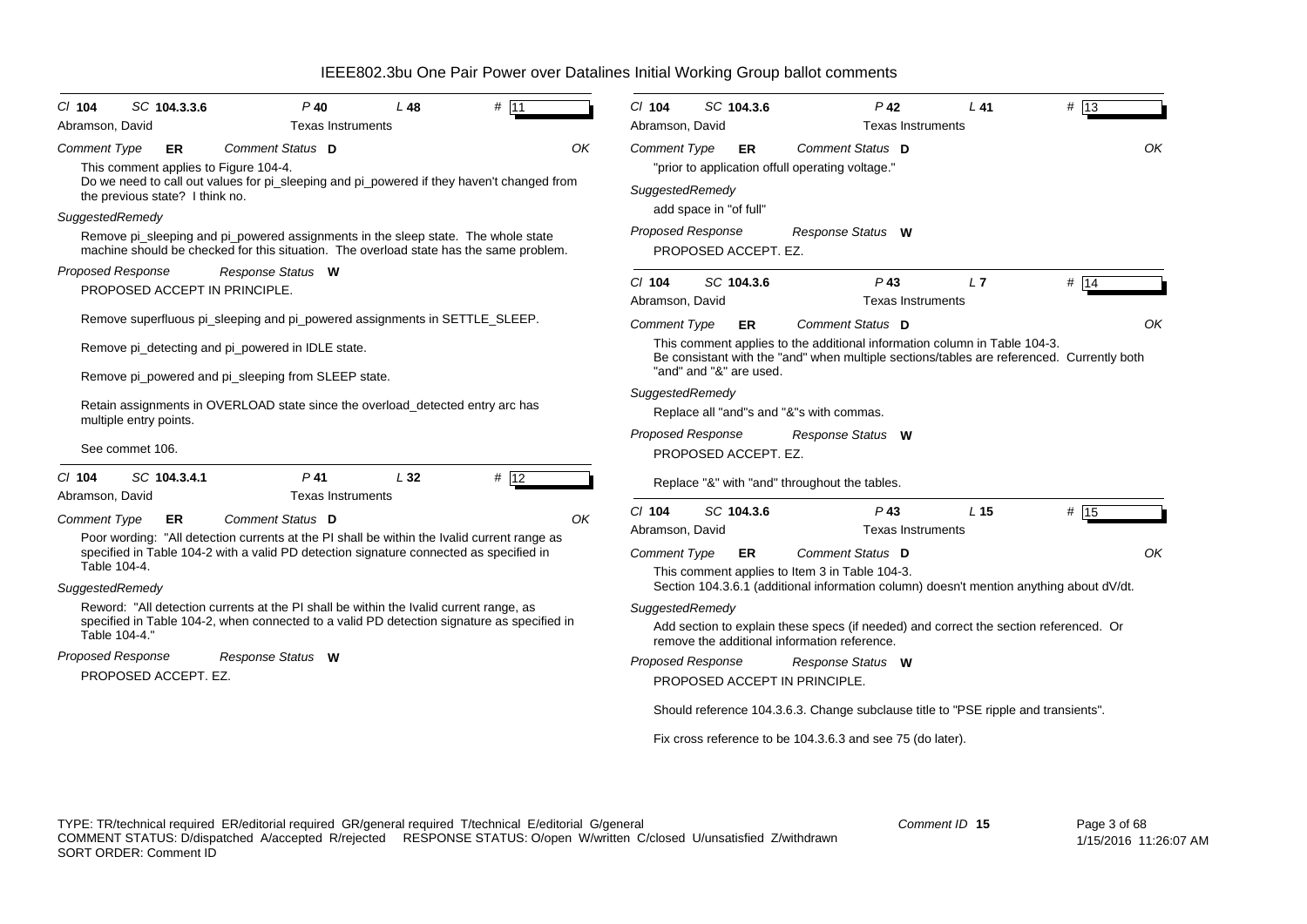| $CI$ 104            | SC 104.3.6                           | $P$ 44                                                                                                                                                                                                                | L <sub>13</sub> | # 16 |    | $Cl$ 104                 | SC 104.4.3.3                                 | $P$ 47                                                                                  | L <sub>22</sub> | # 18                                                                                           |
|---------------------|--------------------------------------|-----------------------------------------------------------------------------------------------------------------------------------------------------------------------------------------------------------------------|-----------------|------|----|--------------------------|----------------------------------------------|-----------------------------------------------------------------------------------------|-----------------|------------------------------------------------------------------------------------------------|
| Abramson, David     |                                      | <b>Texas Instruments</b>                                                                                                                                                                                              |                 |      |    | Abramson, David          |                                              | <b>Texas Instruments</b>                                                                |                 |                                                                                                |
| <b>Comment Type</b> | <b>TR</b>                            | Comment Status D<br>This comment applies to Table 104-3 (continued).<br>The MVFS threshold is the same same as for existing AT PoE, but the operating current                                                         |                 |      | OK | <b>Comment Type</b>      | <b>TR</b><br>variable POR is poorly defined. | Comment Status D<br>Is power-on reset defined somewhere? This is a data spec after all. |                 | OK                                                                                             |
|                     |                                      | can by more than twice as high (1.36A according to Table 104-1).<br>In addition, event the new BT standard has doubled the MPS window width (4-14mA) for a<br>maximum load current of 1.73A (1.27x larger than PoDL). |                 |      |    | SuggestedRemedy          |                                              |                                                                                         |                 | Change variable to something like "pd_reset" as in PoE. See Clause 33 for proper text.         |
|                     |                                      | I believe PDs need to drop their current to below 2mA in sleep mode (acutally Isleep pd is<br>100uA), so why not lower the minimum?                                                                                   |                 |      |    | <b>Proposed Response</b> | PROPOSED ACCEPT.                             | Response Status W                                                                       |                 |                                                                                                |
| SuggestedRemedy     |                                      |                                                                                                                                                                                                                       |                 |      |    |                          |                                              |                                                                                         |                 |                                                                                                |
|                     |                                      | Increase the MVFS current range from (5mA to 10mA) to (2mA to 10mA).                                                                                                                                                  |                 |      |    |                          |                                              | Replace POR with pd reset and define as in 802.3at:                                     |                 |                                                                                                |
|                     | <b>Proposed Response</b>             | Response Status W                                                                                                                                                                                                     |                 |      |    |                          | diagram to the RESET state.                  | "An implementation-specific control variable that unconditionally resets the PD state   |                 |                                                                                                |
|                     | PROPOSED ACCEPT IN PRINCIPLE.        |                                                                                                                                                                                                                       |                 |      |    | Values:                  |                                              |                                                                                         |                 |                                                                                                |
|                     |                                      |                                                                                                                                                                                                                       |                 |      |    |                          | TRUE: The device has been reset.             |                                                                                         |                 |                                                                                                |
| TFTD.               |                                      |                                                                                                                                                                                                                       |                 |      |    |                          |                                              | FALSE: The device has not been reset (default)."                                        |                 |                                                                                                |
|                     |                                      | 2mA MFVS min may be too close Iwakeup max of 1.85mA. Is 3mA OK?                                                                                                                                                       |                 |      |    |                          |                                              | Editorial license to fix PD state machine accordingly.                                  |                 |                                                                                                |
| C/104               | SC 104.3.6.4                         | P <sub>45</sub>                                                                                                                                                                                                       | L23             | # 17 |    | $Cl$ 104                 | SC 104.4.3.3                                 | $P$ 47                                                                                  | L26             | # 19                                                                                           |
| Abramson, David     |                                      | <b>Texas Instruments</b>                                                                                                                                                                                              |                 |      |    | Abramson, David          |                                              | <b>Texas Instruments</b>                                                                |                 |                                                                                                |
| <b>Comment Type</b> | <b>TR</b>                            | Comment Status D                                                                                                                                                                                                      |                 |      | OK | <b>Comment Type</b>      | <b>ER</b>                                    | Comment Status D                                                                        |                 | OK                                                                                             |
|                     |                                      | "The specification for Tinrush in Table 104-3 applies to the PSE power up time allowed for                                                                                                                            |                 |      |    |                          |                                              | The definitions of the "present_XXX" varaibles are poor.                                |                 |                                                                                                |
|                     | a PD after completion of detection." | The Tinrush timer does not start until after an optional classification cycle.                                                                                                                                        |                 |      |    | SuggestedRemedy          |                                              |                                                                                         |                 |                                                                                                |
| SuggestedRemedy     |                                      |                                                                                                                                                                                                                       |                 |      |    |                          |                                              | Change definition of TRUE and FALSE for present_det_sig, present_iwakeup, and           |                 |                                                                                                |
|                     |                                      | Change sentece to: ".after completion of detection and optional classification."                                                                                                                                      |                 |      |    |                          |                                              |                                                                                         |                 | present_mfvs from "present the xxx signature" and "do not present the xxx signature." to:      |
|                     |                                      |                                                                                                                                                                                                                       |                 |      |    |                          | to the PD PI."                               |                                                                                         |                 | "the xxx signature is to be applied to the PD PI." and "the xxx signature is not to be applied |
|                     | <b>Proposed Response</b>             | Response Status W                                                                                                                                                                                                     |                 |      |    | <b>Proposed Response</b> |                                              | Response Status W                                                                       |                 |                                                                                                |
|                     | PROPOSED ACCEPT. EZ.                 |                                                                                                                                                                                                                       |                 |      |    |                          | PROPOSED ACCEPT IN PRINCIPLE.                |                                                                                         |                 |                                                                                                |
|                     |                                      |                                                                                                                                                                                                                       |                 |      |    |                          | See comment 275.                             |                                                                                         |                 |                                                                                                |
|                     |                                      |                                                                                                                                                                                                                       |                 |      |    |                          |                                              |                                                                                         |                 |                                                                                                |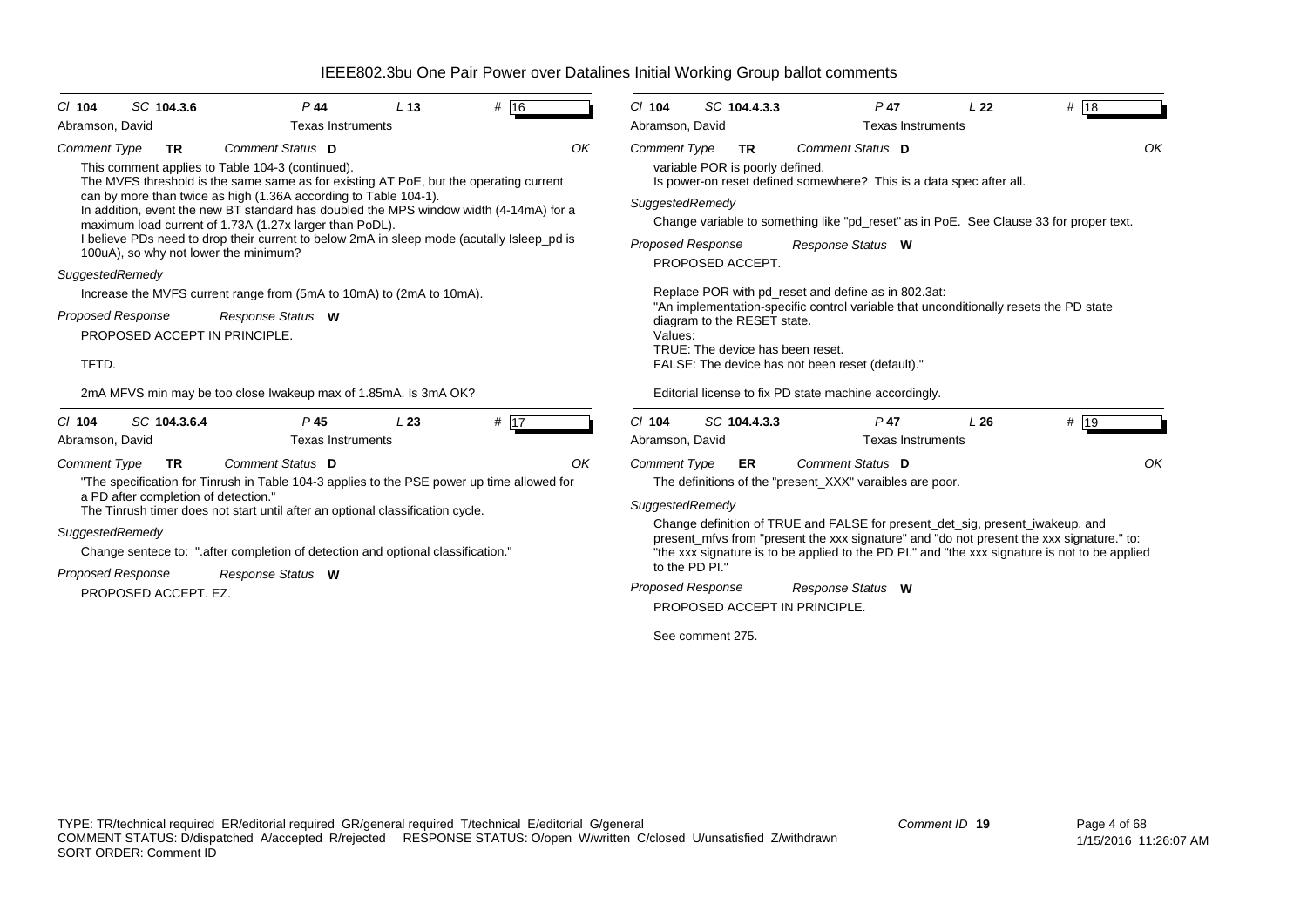*Proposed Response Cl* **104** *SC* **104.6.1** *P* **54** *L* **27** *#* 20*Comment Type* **ER** We shouldn't call out a direct implementation. *SuggestedRemedy* Change "the master device" to "a master device" or "an example of the master device" PROPOSED ACCEPT. EZ. Change reference text to "the block diagram of a master device." **Comment Status D** *Response Status* **W***OK*Abramson, David **Texas Instruments** *Proposed Response Cl* **104** *SC* **104.6.3.1** *P* **55** *L* **38** *#* 21*Comment Type* **ER** This paragraph seems to have a different line spacing than the rest *SuggestedRemedy* Fix if this is true.PROPOSED ACCEPT. EZ.**Comment Status D** *Response Status* **W***OK*Abramson, David Texas Instruments *Proposed Response Cl* **30** *SC* **14.1.1.3** *P* **21** *L* **38** *#* 22*Comment Type* **E** Typo in definition of unknown attribute. Should be "true state not yet known". Typo repeated numerous times: 30.14.1.1.4, .5, .6 *SuggestedRemedy* Change "know" to "known" PROPOSED ACCEPT. EZ.**Comment Status D** *Response Status* **W***OK*Amason, Dale NXP *Proposed Response Cl* **104** *SC* **6.4.3** *P* $\frac{1}{23}$   $\frac{1}{23}$ *Comment Type* **E** Figure 104-12 Font size in certain blocks very small. *SuggestedRemedy* Check font size against minimum allowed in IEEE Style Guide. Consider re-drawing figure to make font more easily readible. PROPOSED ACCEPT. EZ.*Comment Status***D***Response Status* **W***OK*Amason, Dale NXP *Proposed Response Cl* **104** *SC* **104..3.5** *P* **42** *L* **41** *#* 24*Comment Type* **ER** Typo: "offull" should be "of full" *SuggestedRemedy* Change "offull" to "of full" PROPOSED ACCEPT. EZ. See comment 13.*Comment Status* **D***Response Status* **W***OK*Andrewartha, Mike Microsoft *Proposed Response Cl* **00** *SC* **0** *P L #* 25*Comment Type* **E** PDF document file bookmarks have extraneous entries that are not clause or subclause headings. For example under 104.3 the first 6 paragraphs appear as bookmarks. *SuggestedRemedy* Correct the paragraph types and regenerate the PDF file to eliminate the extraneous bookmark entries.PROPOSED ACCEPT. EZ. *Comment Status***D***Response Status* **W** *OK*Andrewartha, Mike Microsoft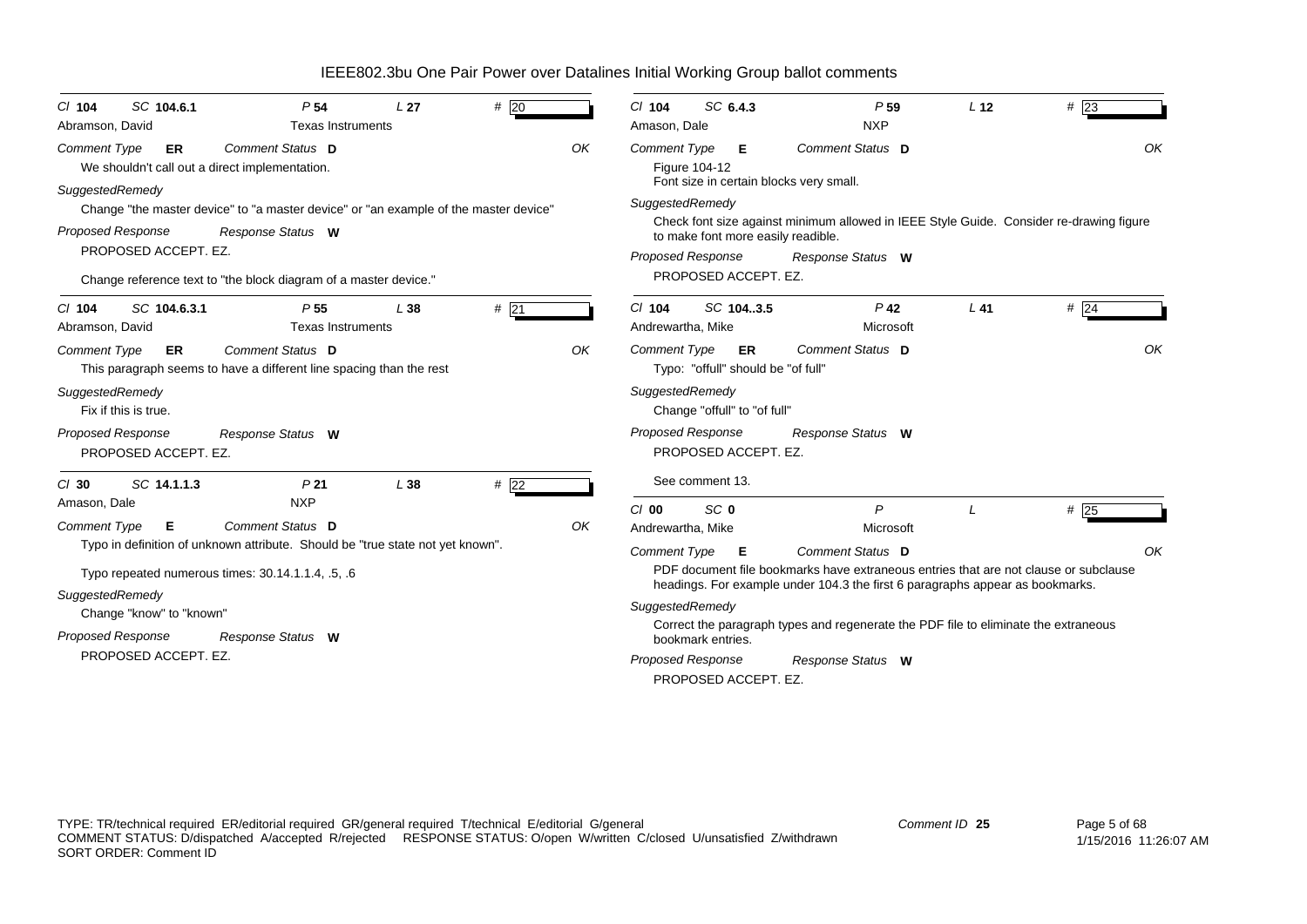| SC 104.5.2<br>$Cl$ 104                                                                                                                                                                                                                                                                                                                                                                                                                                                                    | P <sub>53</sub>   | L28 | $#$ 26 |    | $Cl$ 104                 | SC 104.5.2           |                                                                | P <sub>53</sub>   | L28                                                                                   | $#$ 28                                                                                                                                                                                                                                                                                                                                                                        |
|-------------------------------------------------------------------------------------------------------------------------------------------------------------------------------------------------------------------------------------------------------------------------------------------------------------------------------------------------------------------------------------------------------------------------------------------------------------------------------------------|-------------------|-----|--------|----|--------------------------|----------------------|----------------------------------------------------------------|-------------------|---------------------------------------------------------------------------------------|-------------------------------------------------------------------------------------------------------------------------------------------------------------------------------------------------------------------------------------------------------------------------------------------------------------------------------------------------------------------------------|
| Andrewartha, Mike                                                                                                                                                                                                                                                                                                                                                                                                                                                                         | Microsoft         |     |        |    | Andrewartha, Mike        |                      |                                                                | Microsoft         |                                                                                       |                                                                                                                                                                                                                                                                                                                                                                               |
| <b>Comment Type</b><br><b>TR</b><br>This paragraph defines a requirement for the PSE to withstand short circuit current of<br>I_LIM max indefinitely. This appears to contradict the requirements in 104.3.6.2.1 for<br>limiting output current for a period of TLIM.                                                                                                                                                                                                                     | Comment Status D  |     |        | OK | <b>Comment Type</b>      | <b>TR</b>            |                                                                | Comment Status D  |                                                                                       | The draft does not address the system level impact of a short circuit. 104.5.2 states a<br>requirement that the PSE is not damaged if the PI is shorted for an indefinite time but it<br>does not address the resulting temperature rise in the link segment, presumably a cable.                                                                                             |
| SuggestedRemedy                                                                                                                                                                                                                                                                                                                                                                                                                                                                           |                   |     |        |    |                          |                      |                                                                |                   |                                                                                       | Without knowing more about the cable construction we don't know the impact of a short.                                                                                                                                                                                                                                                                                        |
| Remove the contradiction or clarify the intent through appropriate changes in one section<br>or the other.                                                                                                                                                                                                                                                                                                                                                                                |                   |     |        |    | SuggestedRemedy          |                      |                                                                |                   |                                                                                       | Add appropriate language to ensure that a short circuit does not result in an exothermic                                                                                                                                                                                                                                                                                      |
| <b>Proposed Response</b>                                                                                                                                                                                                                                                                                                                                                                                                                                                                  | Response Status W |     |        |    |                          |                      | event in the link segment. Possible remedies include:          |                   |                                                                                       |                                                                                                                                                                                                                                                                                                                                                                               |
| PROPOSED REJECT.                                                                                                                                                                                                                                                                                                                                                                                                                                                                          |                   |     |        |    | requirement.             |                      |                                                                |                   | A time limit before PSE shutdown on short circuit, rather than the current indefinite |                                                                                                                                                                                                                                                                                                                                                                               |
| The paragraph requires that the PSE be able to survive a short for an indefinite time, but it<br>does not require that the short circuit current flow continuously during the short. It only<br>requires that the magnitude of the the current into the short not exceed Ilim max as defined<br>in Table 104-3.                                                                                                                                                                           |                   |     |        |    |                          |                      | does not cause an unsafe temperature rise in the link segment. |                   |                                                                                       | Appropriate cable construction requirements to ensure that the worst case I_LIM current                                                                                                                                                                                                                                                                                       |
| $Cl$ 104<br>SC 104.3.6.2.1                                                                                                                                                                                                                                                                                                                                                                                                                                                                | $P$ 44            | L45 |        |    |                          |                      | Other solutions as may be envisioned by the task force.        |                   |                                                                                       |                                                                                                                                                                                                                                                                                                                                                                               |
| Andrewartha, Mike                                                                                                                                                                                                                                                                                                                                                                                                                                                                         | Microsoft         |     | $#$ 27 |    | <b>Proposed Response</b> | PROPOSED REJECT.     |                                                                | Response Status W |                                                                                       |                                                                                                                                                                                                                                                                                                                                                                               |
| <b>Comment Type</b><br><b>TR</b><br>This subclause needs clarification to indicate the required PSE behavior on an overload<br>condition. The PSE state diagram has an overload state and there are variables and<br>associated timers described the state diagram does not show detection of an overload<br>condition, starting or stopping the associated timers or removing power. 104.3.6.2.1<br>immplies that a PSE can remeove power during a current limiting condition but has no | Comment Status D  |     |        | OK | cable.                   |                      |                                                                |                   |                                                                                       | A PSE is required to remove power during a current limiting event after a max delay of<br>75ms. The minimum overload delay is 0.75s, and then there is the minimum restart delay<br>of 0.5s. This yields a worst case duty cycle of 6% in the event that there is a persistent<br>short in the cable of the PD which limits average power dissipation to a safe level for the |
| rules for doing so.                                                                                                                                                                                                                                                                                                                                                                                                                                                                       |                   |     |        |    | C/00                     | SC <sub>0</sub>      |                                                                | P <sub>1</sub>    | L <sub>2</sub>                                                                        |                                                                                                                                                                                                                                                                                                                                                                               |
| SuggestedRemedy                                                                                                                                                                                                                                                                                                                                                                                                                                                                           |                   |     |        |    | Anslow, Pete             |                      |                                                                | Ciena             |                                                                                       | $#$ 29                                                                                                                                                                                                                                                                                                                                                                        |
| Add appropriate language to the subclause and/or transitions to the state diagram to<br>clearly explain the required operation in the event of a short circuit condition as well as the<br>details of overload detection, timeout and resulting power removal                                                                                                                                                                                                                             |                   |     |        |    | <b>Comment Type</b>      | Е                    | This will be an amendment of IEEE Std 802.3-2015               | Comment Status D  |                                                                                       |                                                                                                                                                                                                                                                                                                                                                                               |
| <b>Proposed Response</b>                                                                                                                                                                                                                                                                                                                                                                                                                                                                  | Response Status W |     |        |    | SuggestedRemedy          |                      |                                                                |                   |                                                                                       |                                                                                                                                                                                                                                                                                                                                                                               |
| PROPOSED REJECT.                                                                                                                                                                                                                                                                                                                                                                                                                                                                          |                   |     |        |    |                          |                      |                                                                |                   | Change the variable base_year to 2015 in all files in the book. This should set all   |                                                                                                                                                                                                                                                                                                                                                                               |
| No specific remedy suggested.                                                                                                                                                                                                                                                                                                                                                                                                                                                             |                   |     |        |    | <b>Proposed Response</b> | PROPOSED ACCEPT. EZ. |                                                                | Response Status W |                                                                                       | instances of "IEEE Std 802.3-201x" and "IEEE Std 802.3-2012" to "IEEE Std 802.3-2015"                                                                                                                                                                                                                                                                                         |

*Comment ID* **29**

*OK*

*OK*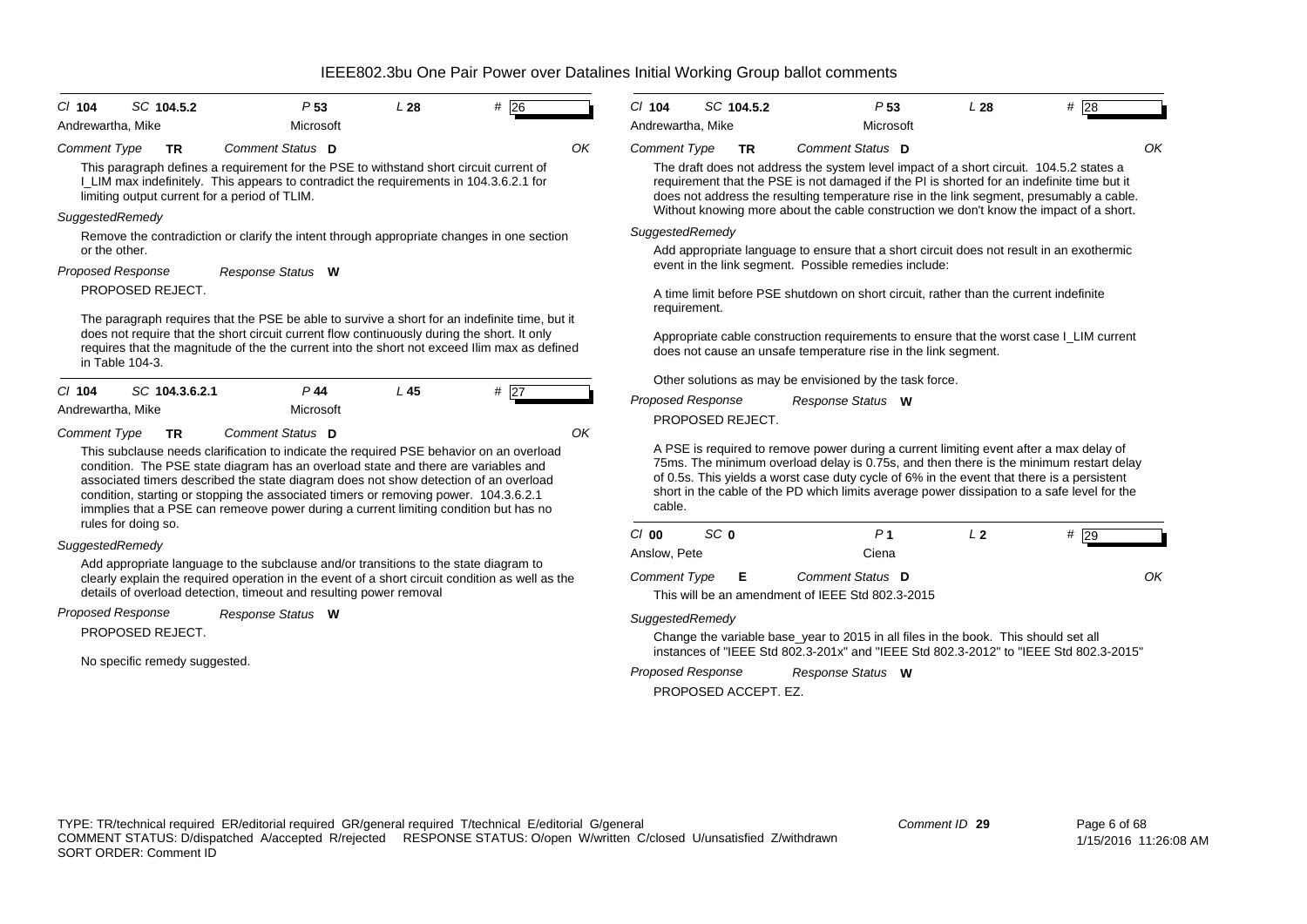| SC <sub>0</sub><br>$Cl$ 00                       | P <sub>1</sub>                                                                                                                                              | L30             | # 30 |    | $Cl$ 30                         | SC 30.2.2.1                                      | P <sub>17</sub>                                                                                                                                                                                                                                                         | L <sub>13</sub> | $#$ 33  |
|--------------------------------------------------|-------------------------------------------------------------------------------------------------------------------------------------------------------------|-----------------|------|----|---------------------------------|--------------------------------------------------|-------------------------------------------------------------------------------------------------------------------------------------------------------------------------------------------------------------------------------------------------------------------------|-----------------|---------|
| Anslow, Pete                                     | Ciena                                                                                                                                                       |                 |      |    | Anslow, Pete                    |                                                  | Ciena                                                                                                                                                                                                                                                                   |                 |         |
| <b>Comment Type</b><br>Е                         | Comment Status D<br>The copyright year should be set to the year that the draft is published in.                                                            |                 |      | OK | <b>Comment Type</b>             | Е                                                | Comment Status D<br>For amended clauses, the usual practice is to include one of each level of heading above<br>an amended subclause. Here, 30.2 and 30.2.2 are missing.                                                                                                |                 | OK      |
| SuggestedRemedy<br><b>Proposed Response</b>      | Change the variable copyright_year to 2016 in all files in the book.<br>Response Status W                                                                   |                 |      |    | SuggestedRemedy                 | Add the headings for 30.2 and 30.2.2             |                                                                                                                                                                                                                                                                         |                 |         |
|                                                  | PROPOSED ACCEPT. EZ. See comment 69.                                                                                                                        |                 |      |    |                                 | <b>Proposed Response</b><br>PROPOSED ACCEPT. EZ. | Response Status W                                                                                                                                                                                                                                                       |                 |         |
| SC FM<br>$CI$ FM<br>Anslow, Pete                 | $P$ 10<br>Ciena                                                                                                                                             | L <sub>13</sub> | # 31 |    | $Cl$ 30<br>Anslow, Pete         | SC 30.2.3                                        | P <sub>18</sub><br>Ciena                                                                                                                                                                                                                                                | L <sub>1</sub>  | $\#$ 34 |
| Comment Type<br>Е<br>SuggestedRemedy             | Comment Status D<br>The description of this amendment has to be completed<br>Change "IEEE Std 802.3xxTM-201x" to: "IEEE Std 802.3buTM-201x" and fill in the |                 |      | OΚ | <b>Comment Type</b><br>account. | Е                                                | Comment Status D<br>Figure 30-3 is being changed by the P802.3br draft, which is likely to complete before<br>P802.3bu. However, the replacement in this draft does not take the .3br changes into                                                                      |                 | OK      |
| description of the amendment.                    |                                                                                                                                                             |                 |      |    | SuggestedRemedy                 |                                                  |                                                                                                                                                                                                                                                                         |                 |         |
| <b>Proposed Response</b><br>PROPOSED ACCEPT. EZ. | Response Status W                                                                                                                                           |                 |      |    |                                 | 201x) with the following:"                       | Change the editing instruction to: "Replace Figure 30-3 (as modified by IEEE Std 802.3br-<br>Use the version in the P802.3br draft as the basis for the changes being made here.                                                                                        |                 |         |
| See comment 386.<br>SC 30<br>$CI$ 30             | P <sub>17</sub>                                                                                                                                             | L <sub>4</sub>  | #32  |    |                                 | <b>Proposed Response</b><br>PROPOSED ACCEPT. EZ. | Response Status W                                                                                                                                                                                                                                                       |                 |         |
| Anslow, Pete                                     | Ciena                                                                                                                                                       |                 |      |    | $Cl$ 30                         | SC 30.2.5                                        | P <sub>19</sub>                                                                                                                                                                                                                                                         | $L_3$           | # 35    |
| <b>Comment Type</b><br>Е                         | Comment Status D                                                                                                                                            |                 |      | ΟK | Anslow, Pete                    |                                                  | Ciena                                                                                                                                                                                                                                                                   |                 |         |
| SuggestedRemedy<br><b>Proposed Response</b>      | The editing instruction needs to specify where to edit.<br>Change to: "Change the first paragraph of Clause 30 as follows:<br>Response Status W             |                 |      |    | Comment Type<br>$30-9.$         | Е                                                | <b>Comment Status D</b><br>P802.3br, which is likely to complete before P802.3bu, is already adding Tables 30-8 and<br>Also, the last sentence of the first paragraph of 30.2.5 refers to this set of tables and has to<br>be modified to account for any extra tables. |                 | OK      |
| PROPOSED ACCEPT. EZ.                             |                                                                                                                                                             |                 |      |    | SuggestedRemedy<br>10."         | <b>Proposed Response</b><br>PROPOSED ACCEPT. EZ. | Change the added table to Table 30-10.<br>Show the last sentence of the first paragraph of 30.2.5 as changing from " are specified<br>in Table 30-1a through Table 30-9." to " are specified in Table 30-1a through Table 30-<br>Response Status W                      |                 |         |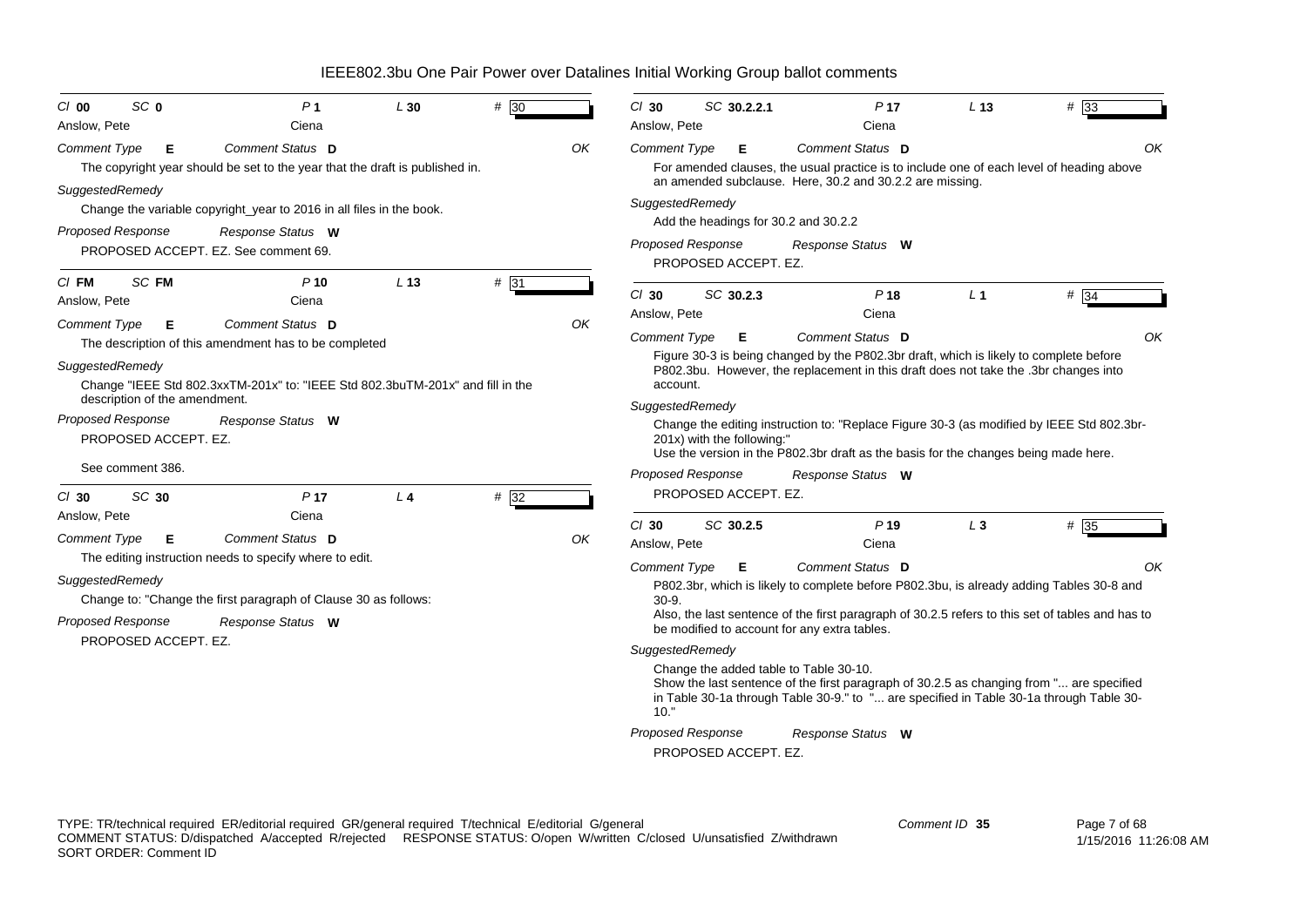| SC 30.14<br>$CI$ 30                               | P20                                                                                        | L45             | # 36 |    | $Cl$ 45             | SC 45.2                        |                                     | P <sub>27</sub>                                                   | L <sub>13</sub>                                                                                                                                                   | $#$ 39 |    |
|---------------------------------------------------|--------------------------------------------------------------------------------------------|-----------------|------|----|---------------------|--------------------------------|-------------------------------------|-------------------------------------------------------------------|-------------------------------------------------------------------------------------------------------------------------------------------------------------------|--------|----|
| Anslow, Pete                                      | Ciena                                                                                      |                 |      |    | Anslow, Pete        |                                |                                     | Ciena                                                             |                                                                                                                                                                   |        |    |
| <b>Comment Type</b><br>Е                          | Comment Status D                                                                           |                 |      | OK | <b>Comment Type</b> | <b>TR</b>                      |                                     | Comment Status D                                                  |                                                                                                                                                                   |        | OK |
| There is no editing instruction for 30.14.        | P802.3br, which is likely to complete before P802.3bu, is already adding 30.14.            |                 |      |    |                     |                                | address 12 to "OFDM PMA/PMD".       |                                                                   | P802.3bn, which is likely to complete before P802.3bu, is already allocating Device                                                                               |        |    |
| SuggestedRemedy                                   |                                                                                            |                 |      |    | SuggestedRemedy     |                                |                                     |                                                                   |                                                                                                                                                                   |        |    |
| 201x) as follows:"<br>Renumber 30.14 to be 30.15. | Insert an editing instruction: "Insert 30.15 after 30.14 (as inserted by IEEE Std 802.3br- |                 |      |    |                     | Change 45.2.7a to 45.2.7b      |                                     |                                                                   | Change the device address for "Power unit" to 13 and show the changes to Tables 45-1<br>and 45-2 with respect to the tables as modified by IEEE Std 802.3bn-201x. |        |    |
| Proposed Response                                 | Response Status W                                                                          |                 |      |    |                     | Proposed Response              |                                     | Response Status W                                                 |                                                                                                                                                                   |        |    |
| PROPOSED ACCEPT. EZ.                              |                                                                                            |                 |      |    |                     | PROPOSED ACCEPT. EZ.           |                                     |                                                                   |                                                                                                                                                                   |        |    |
| See 260.                                          |                                                                                            |                 |      |    |                     | See comment 323.               |                                     |                                                                   |                                                                                                                                                                   |        |    |
| SC 30.14.1.1.2<br>$Cl$ 30                         | P <sub>21</sub>                                                                            | L30             | # 37 |    | $Cl$ 45             | SC 45.2.7a                     |                                     | P28                                                               | L <sub>15</sub>                                                                                                                                                   | # 40   |    |
| Anslow, Pete                                      | Ciena                                                                                      |                 |      |    | Anslow, Pete        |                                |                                     | Ciena                                                             |                                                                                                                                                                   |        |    |
| <b>Comment Type</b><br>Е                          | Comment Status D                                                                           |                 |      | OK | <b>Comment Type</b> | Е                              |                                     | Comment Status D                                                  |                                                                                                                                                                   |        | OK |
| "Clause 45" should be a cross-reference           |                                                                                            |                 |      |    |                     |                                |                                     | In Table 45-211e, the register names should not end in "register" |                                                                                                                                                                   |        |    |
| SuggestedRemedy                                   |                                                                                            |                 |      |    | SuggestedRemedy     |                                |                                     |                                                                   |                                                                                                                                                                   |        |    |
| subclauses of 30.14 (10 instances)                | Make "Clause 45" a cross-reference (with format ClauseNumber) here and throughout the      |                 |      |    |                     |                                |                                     | Remove "register" from the three register names in Table 45-211e  |                                                                                                                                                                   |        |    |
| Proposed Response                                 | Response Status W                                                                          |                 |      |    |                     | Proposed Response              |                                     | Response Status W                                                 |                                                                                                                                                                   |        |    |
| PROPOSED ACCEPT. EZ.                              |                                                                                            |                 |      |    |                     | PROPOSED ACCEPT. EZ.           |                                     |                                                                   |                                                                                                                                                                   |        |    |
|                                                   |                                                                                            |                 |      |    | $Cl$ 45             | SC 45.2.7a.2.6                 |                                     | P <sub>31</sub>                                                   | $L_6$                                                                                                                                                             | $#$ 41 |    |
| SC 30.14.1.1.4<br>$Cl$ 30                         | P <sub>22</sub>                                                                            | L <sub>15</sub> | # 38 |    | Anslow, Pete        |                                |                                     | Ciena                                                             |                                                                                                                                                                   |        |    |
| Anslow, Pete                                      | Ciena                                                                                      |                 |      |    | Comment Type        | Е                              |                                     | Comment Status D                                                  |                                                                                                                                                                   |        | OK |
| <b>Comment Type</b><br>Е                          | Comment Status D                                                                           |                 |      | OK |                     |                                | "45.2" should be a cross-reference. |                                                                   |                                                                                                                                                                   |        |    |
|                                                   | When referencing other places in the standard, we do not include "subclause"               |                 |      |    | SuggestedRemedy     |                                |                                     |                                                                   |                                                                                                                                                                   |        |    |
| SuggestedRemedy                                   |                                                                                            |                 |      |    |                     | Make "45.2" a cross-reference. |                                     |                                                                   |                                                                                                                                                                   |        |    |
| Change "in subclause 104.3.1" to "in 104.3.1"     | In 30.14.1.1.5, change "in subclause 104.4.1" to "in 104.4.1"                              |                 |      |    |                     | <b>Proposed Response</b>       |                                     | Response Status W                                                 |                                                                                                                                                                   |        |    |
| Proposed Response                                 | Response Status W                                                                          |                 |      |    |                     | PROPOSED ACCEPT. EZ.           |                                     |                                                                   |                                                                                                                                                                   |        |    |
| PROPOSED ACCEPT. EZ.                              |                                                                                            |                 |      |    |                     |                                |                                     |                                                                   |                                                                                                                                                                   |        |    |
| See 194.                                          |                                                                                            |                 |      |    |                     |                                |                                     |                                                                   |                                                                                                                                                                   |        |    |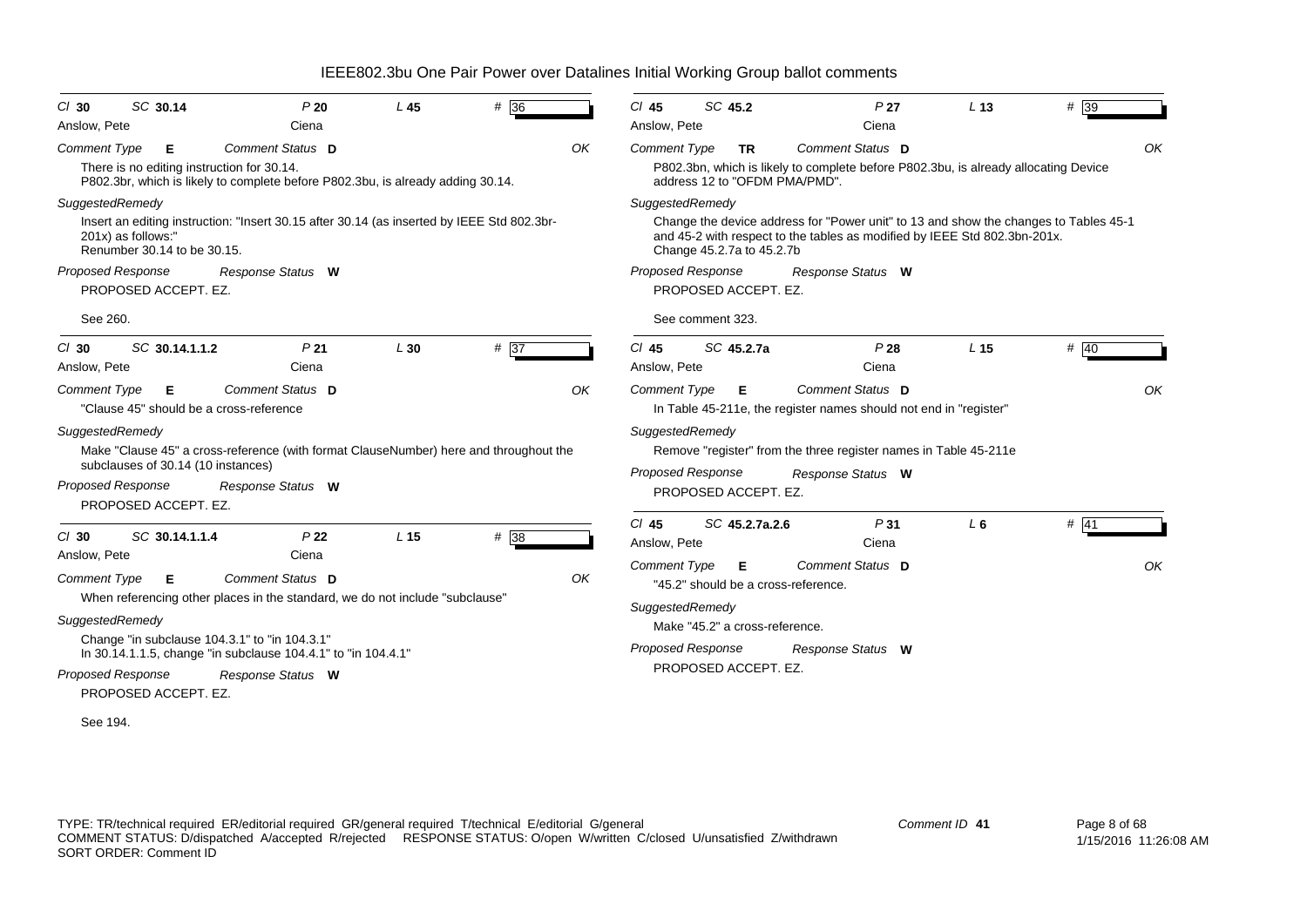| $CI$ 45                  | SC 45.2.7a.2.8                     | P31                                                                                                                                   | L <sub>15</sub> | $#$ 42                                                                                |    | CI 104                   | SC 104.1.2                     | P34                                                                                                                                                                                                                                             | L <sub>1</sub>  | $#$ 45 |
|--------------------------|------------------------------------|---------------------------------------------------------------------------------------------------------------------------------------|-----------------|---------------------------------------------------------------------------------------|----|--------------------------|--------------------------------|-------------------------------------------------------------------------------------------------------------------------------------------------------------------------------------------------------------------------------------------------|-----------------|--------|
| Anslow, Pete             |                                    | Ciena                                                                                                                                 |                 |                                                                                       |    | Anslow, Pete             |                                | Ciena                                                                                                                                                                                                                                           |                 |        |
| <b>Comment Type</b>      | E                                  | Comment Status D                                                                                                                      |                 |                                                                                       | OK | <b>Comment Type</b>      | Е                              | <b>Comment Status</b> D                                                                                                                                                                                                                         |                 | OK.    |
|                          | tables and not listed in the text. | Many bit combinations are reserved for future use in Clause 45. This is shown in the                                                  |                 |                                                                                       |    |                          | per the 802.3 Frame template). | According to the IEEE style manual figure titles should be "centered below the figure" (as                                                                                                                                                      |                 |        |
| SuggestedRemedy          |                                    |                                                                                                                                       |                 |                                                                                       |    | SuggestedRemedy          |                                |                                                                                                                                                                                                                                                 |                 |        |
|                          | reserved for future use."          | Delete the sentence "The combinations '1010' thru '1111' for bits 12.1.6:3 have been                                                  |                 |                                                                                       |    | through $104-13$ .       |                                | Move the titles for all figures to be centred below the figure. This applies to Figures 104-1                                                                                                                                                   |                 |        |
|                          |                                    | Also, in 45.2.7a.2.9, delete the paragraph "The combinations '111' and '110' for bits<br>12.1.2:0 have been reserved for future use." |                 |                                                                                       |    | Proposed Response        |                                | Response Status W                                                                                                                                                                                                                               |                 |        |
| Proposed Response        |                                    | Response Status W                                                                                                                     |                 |                                                                                       |    |                          | PROPOSED ACCEPT. EZ.           |                                                                                                                                                                                                                                                 |                 |        |
|                          | PROPOSED ACCEPT. EZ.               |                                                                                                                                       |                 |                                                                                       |    | $CI$ 104                 | SC 104.2                       | P35                                                                                                                                                                                                                                             | L <sub>18</sub> | # 46   |
| See 209.                 |                                    |                                                                                                                                       |                 |                                                                                       |    | Anslow, Pete             |                                | Ciena                                                                                                                                                                                                                                           |                 |        |
|                          |                                    |                                                                                                                                       |                 |                                                                                       |    | <b>Comment Type</b>      | <b>TR</b>                      | Comment Status D                                                                                                                                                                                                                                |                 | OK     |
| $CI$ 104<br>Anslow, Pete | SC 104.1.2                         | P33<br>Ciena                                                                                                                          | L33             | $#$ 43                                                                                |    | Subclause 1.2.6 is:      |                                | 1.2.6 Accuracy and resolution of numerical quantities                                                                                                                                                                                           |                 |        |
| Comment Type             | E<br>Space missing in "IEEE802.3"  | Comment Status D                                                                                                                      |                 |                                                                                       | OK |                          |                                | Unless otherwise stated, numerical limits in this standard are to be taken as exact, with the<br>number of significant digits and trailing zeros having no significance.                                                                        |                 |        |
| SuggestedRemedy          |                                    |                                                                                                                                       |                 |                                                                                       |    |                          |                                | Consequently trailing zeros after the decimal point are generally not shown in 802.3.                                                                                                                                                           |                 |        |
|                          | Change "IEEE802.3" to "IEEE 802.3" |                                                                                                                                       |                 |                                                                                       |    | SuggestedRemedy          |                                |                                                                                                                                                                                                                                                 |                 |        |
| Proposed Response        | PROPOSED ACCEPT. EZ.               | Response Status W                                                                                                                     |                 |                                                                                       |    | point.                   |                                | On page 35 line 18 and page 62 line 19, change "6.0omega" to "6 omega" (use a non-<br>breaking space (Ctrl space) between the number and its unit).<br>In Tables 104-1, 104-3, 104-4, 104-6, 104-7, remove all trailing zeros after the decimal |                 |        |
| See 213.                 |                                    |                                                                                                                                       |                 |                                                                                       |    | <b>Proposed Response</b> |                                | Response Status W                                                                                                                                                                                                                               |                 |        |
| $Cl$ 104                 | SC 104.1.2                         | P33                                                                                                                                   | $L_6$           | # $\overline{44}$                                                                     |    |                          | PROPOSED ACCEPT. EZ.           |                                                                                                                                                                                                                                                 |                 |        |
| Anslow, Pete             |                                    | Ciena                                                                                                                                 |                 |                                                                                       |    |                          |                                |                                                                                                                                                                                                                                                 |                 |        |
| <b>Comment Type</b>      | Е                                  | Comment Status D                                                                                                                      |                 |                                                                                       | OK | $Cl$ 104                 | SC 104.2                       | P35                                                                                                                                                                                                                                             | L32             | $#$ 47 |
|                          |                                    | http://www.ieee802.org/3/WG_tools/editorial/requirements/words.html requires:                                                         |                 |                                                                                       |    | Anslow, Pete             |                                | Ciena                                                                                                                                                                                                                                           |                 |        |
|                          | Physical Layer (always capped)     |                                                                                                                                       |                 |                                                                                       |    | Comment Type             | Е                              | Comment Status D                                                                                                                                                                                                                                |                 | OK     |
| SuggestedRemedy          |                                    |                                                                                                                                       |                 | Change "physical layers" to "Physical Layers" page 33 lines 6 and 36, page 53 line 35 |    |                          |                                | The footnotes to Table 104-1 are not according to the IEEE style manual. They should be<br>numbered a, b, etc. and be associated with the table.                                                                                                |                 |        |
|                          |                                    | Change "physical layer" to "Physical Layer" page 33 line 9                                                                            |                 |                                                                                       |    | SuggestedRemedy          |                                |                                                                                                                                                                                                                                                 |                 |        |
|                          |                                    | Change "Physical layer" to "Physical Layer" page 33 line 16                                                                           |                 |                                                                                       |    |                          |                                | Place the insertion point at the position for the footnote (e.g. at the end of "VPSE(max)                                                                                                                                                       |                 |        |
| <b>Proposed Response</b> |                                    | Response Status W                                                                                                                     |                 |                                                                                       |    |                          |                                | (V)"), then Special, Footnote will insert a suitable table footnote.                                                                                                                                                                            |                 |        |
|                          | PROPOSED ACCEPT. EZ.               |                                                                                                                                       |                 |                                                                                       |    | <b>Proposed Response</b> | PROPOSED ACCEPT. EZ.           | Response Status W                                                                                                                                                                                                                               |                 |        |
|                          |                                    |                                                                                                                                       |                 |                                                                                       |    |                          |                                |                                                                                                                                                                                                                                                 |                 |        |

TYPE: TR/technical required ER/editorial required GR/general required T/technical E/editorial G/general COMMENT STATUS: D/dispatched A/accepted R/rejected RESPONSE STATUS: O/open W/written C/closed U/unsatisfied Z/withdrawn SORT ORDER: Comment ID *Comment ID* **47**

 Page 9 of 68 1/15/2016 11:26:08 AM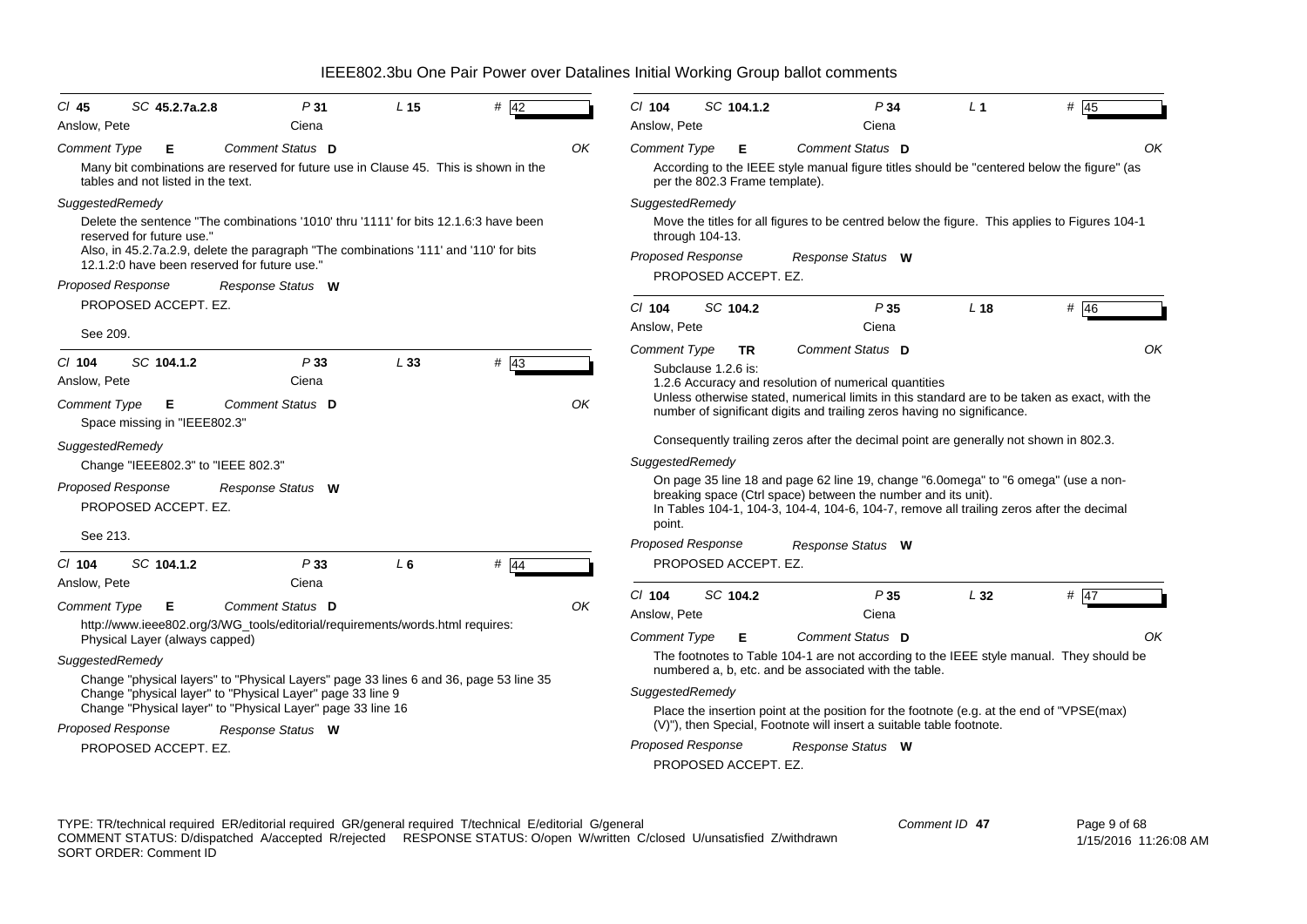| $CI$ 104<br>Anslow, Pete               | SC 104.3.4.1                     | $P$ 41<br>Ciena                                                                                                                                                                                                                         | $L$ 40         | # 48 |    | $Cl$ 104<br>Anslow, Pete | SC 104.7.3                    | $P$ 62<br>Ciena                                                                                                                                                                 | L <sub>1</sub>  | # 51 |    |
|----------------------------------------|----------------------------------|-----------------------------------------------------------------------------------------------------------------------------------------------------------------------------------------------------------------------------------------|----------------|------|----|--------------------------|-------------------------------|---------------------------------------------------------------------------------------------------------------------------------------------------------------------------------|-----------------|------|----|
| <b>Comment Type</b>                    | Е<br>The IEEE style manual says: | Comment Status D<br>"An em dash (-) should be used to indicate the lack of data for a particular cell in a table."                                                                                                                      |                |      | ΟK | <b>Comment Type</b>      | Е                             | Comment Status D<br>The table in 104.7.3 "Major capabilities/options" is empty.                                                                                                 |                 |      | OK |
| SuggestedRemedy                        |                                  |                                                                                                                                                                                                                                         |                |      |    | SuggestedRemedy          |                               | Either add some entries or remove the section.                                                                                                                                  |                 |      |    |
|                                        |                                  | Insert an em dash (Ctrl-q Shft-q) in all empty cells in the Min and Max column of Tables<br>104-2, 104-3, 104-4, 104-5, 104-6, 104-7                                                                                                    |                |      |    | Proposed Response        |                               | Response Status W                                                                                                                                                               |                 |      |    |
| Proposed Response                      |                                  | Response Status W                                                                                                                                                                                                                       |                |      |    |                          |                               | PROPOSED ACCEPT IN PRINCIPLE.                                                                                                                                                   |                 |      |    |
|                                        | PROPOSED ACCEPT. EZ.             |                                                                                                                                                                                                                                         |                |      |    |                          | TFTD. See comments 84 and 88. |                                                                                                                                                                                 |                 |      |    |
| $CI$ 104<br>Anslow, Pete               | SC 104.7                         | P <sub>61</sub><br>Ciena                                                                                                                                                                                                                | L <sub>2</sub> | # 49 |    | $Cl$ 104<br>Anslow, Pete | SC 104.7.4.1                  | P62<br>Ciena                                                                                                                                                                    | L <sub>16</sub> | # 52 |    |
| <b>Comment Type</b><br>SuggestedRemedy | Е                                | Comment Status D<br>The quoted clause title is incorrect in three places on Page 104.7 and in the title of 104.7.4                                                                                                                      |                |      | OK | <b>Comment Type</b>      | Е                             | Comment Status D<br>The order of columns in the tables in 104.7.4.1 through 104.7.4.7 is not the same as for the<br>PICS in all other recent amendments and the 802.3 template. |                 |      | ΩK |
|                                        |                                  | In the title of 104.7, the first sentence of 104.7.1, in the Table in 104.7.2.2, and in the title<br>of 104.7.4, change the text after "Clause 104," to "Single-Pair Power over Data Lines<br>(PoDL)" to match the title of Clause 104. |                |      |    | SuggestedRemedy          |                               | Move the Value/Comment column in the tables in 104.7.4.1 through 104.7.4.7 to be<br>between the Subclause and Status columns.                                                   |                 |      |    |
| <b>Proposed Response</b>               | PROPOSED ACCEPT. EZ.             | Response Status W                                                                                                                                                                                                                       |                |      |    | <b>Proposed Response</b> | PROPOSED ACCEPT. EZ.          | Response Status W                                                                                                                                                               |                 |      |    |
| $Cl$ 104                               | SC 104.7.2.2                     | P61                                                                                                                                                                                                                                     | $L$ 43         | # 50 |    |                          | See comment 235.              |                                                                                                                                                                                 |                 |      |    |
| Anslow, Pete                           |                                  | Ciena                                                                                                                                                                                                                                   |                |      |    | C/ 104A                  | SC 104A.1                     | P <sub>71</sub>                                                                                                                                                                 | L <sub>12</sub> | # 53 |    |
| <b>Comment Type</b>                    | E                                | Comment Status D                                                                                                                                                                                                                        |                |      | ΟK | Anslow, Pete             |                               | Ciena                                                                                                                                                                           |                 |      |    |
|                                        |                                  | "IEEE Std 802.3xx-201x" should be "IEEE Std 802.3bu-201x"                                                                                                                                                                               |                |      |    | <b>Comment Type</b>      | E                             | Comment Status D                                                                                                                                                                |                 |      | OK |
| SuggestedRemedy                        |                                  | Change "IEEE Std 802.3xx-201x" to "IEEE Std 802.3bu-201x"                                                                                                                                                                               |                |      |    | be referenced.           |                               | It is a good idea to give all equations like this an equation number so that they can easily                                                                                    |                 |      |    |
| <b>Proposed Response</b>               |                                  | Response Status W                                                                                                                                                                                                                       |                |      |    | SuggestedRemedy          |                               |                                                                                                                                                                                 |                 |      |    |
|                                        | PROPOSED ACCEPT. EZ.             |                                                                                                                                                                                                                                         |                |      |    |                          | with format "EquationNumber"  | Add equation number 104A-1 by applying paragraph tag "Aequation". Change " Is given<br>by:" to " Is given by Equation (104A-1):" where "Equation (104A-1)" is a cross-reference |                 |      |    |
|                                        |                                  |                                                                                                                                                                                                                                         |                |      |    | <b>Proposed Response</b> |                               | Response Status W                                                                                                                                                               |                 |      |    |
|                                        |                                  |                                                                                                                                                                                                                                         |                |      |    |                          | PROPOSED ACCEPT. EZ.          |                                                                                                                                                                                 |                 |      |    |
|                                        |                                  |                                                                                                                                                                                                                                         |                |      |    |                          |                               |                                                                                                                                                                                 |                 |      |    |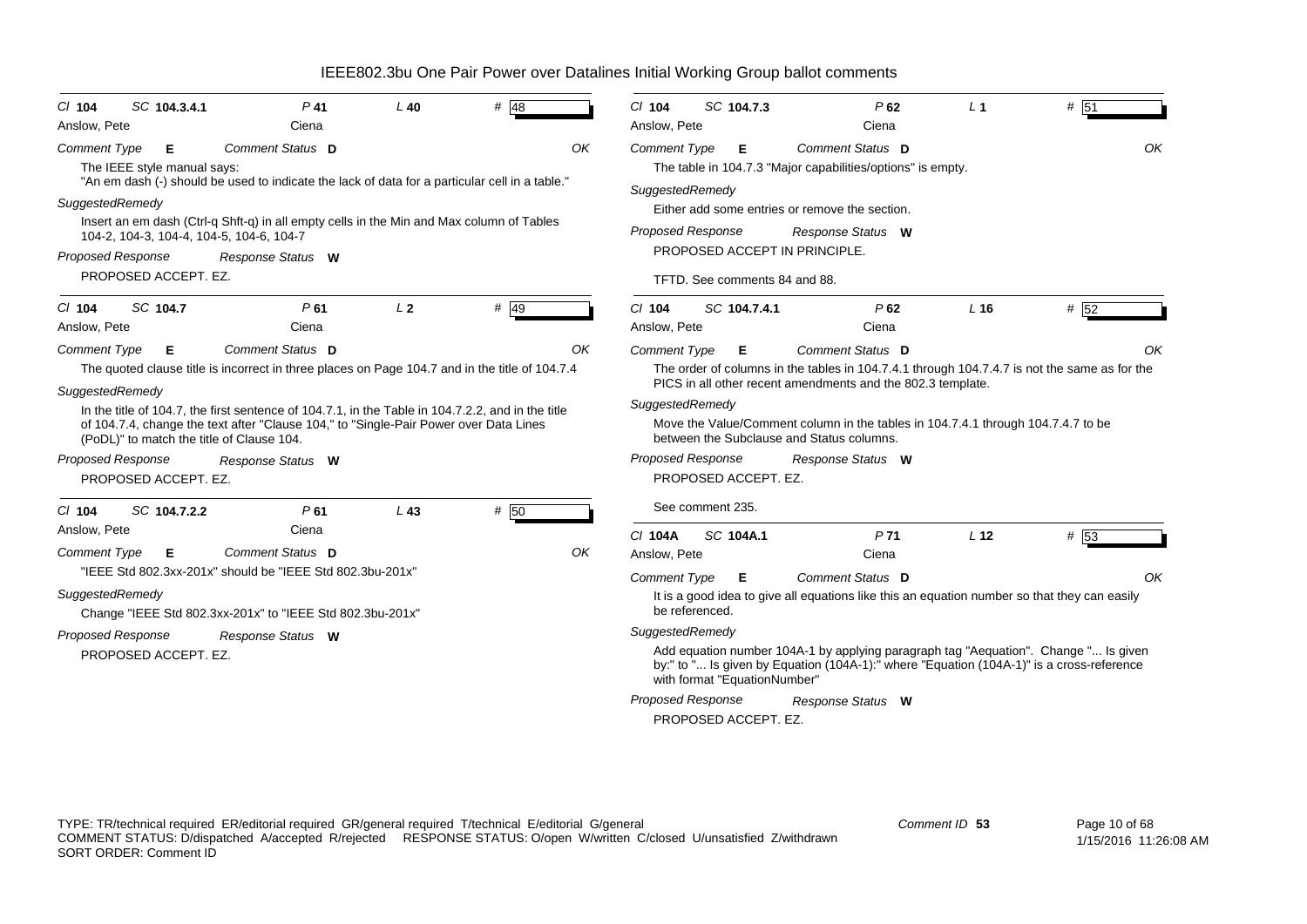| CI 104              | SC 104.6.2                            | P <sub>55</sub>                                                                                                                                                                      | L 6            | #<br>54 |    | CI 104                   | SC 104.6.1                     | P <sub>54</sub>                                                                                                                                                    |                       | L29             | # 57 |
|---------------------|---------------------------------------|--------------------------------------------------------------------------------------------------------------------------------------------------------------------------------------|----------------|---------|----|--------------------------|--------------------------------|--------------------------------------------------------------------------------------------------------------------------------------------------------------------|-----------------------|-----------------|------|
| Beaudoin, Denis     |                                       | ΠI                                                                                                                                                                                   |                |         |    | Carlson, Steven          |                                |                                                                                                                                                                    | High Speed Design, In |                 |      |
| <b>Comment Type</b> | T                                     | Comment Status D                                                                                                                                                                     |                |         | OK | <b>Comment Type</b>      | ER                             | Comment Status D                                                                                                                                                   |                       |                 |      |
|                     |                                       | : There doesn't seem to be any support for polarity inversion as supported on most other<br>POE clauses. In previous POE clauses there is a Bridge Diode that allows either polarity |                |         |    |                          |                                | Figure 104-7- SCCP master block diagram<br>The figure looks more appropriate for an IC datasheet than a standards document.                                        |                       |                 |      |
| operation.          |                                       |                                                                                                                                                                                      |                |         |    | SuggestedRemedy          |                                |                                                                                                                                                                    |                       |                 |      |
| SuggestedRemedy     |                                       |                                                                                                                                                                                      |                |         |    |                          |                                | In Figure 104-7- SCCP master block diagram, remove the triangle symbol (presumably a                                                                               |                       |                 |      |
|                     |                                       | Add support for either polarity at the slave end of the link.                                                                                                                        |                |         |    |                          |                                | receiver buffer, but not explicitly called out as such) and label the input line SCCP RX.<br>Label the transmit line SCCP TX and remove the SPST graphic.          |                       |                 |      |
|                     |                                       | Texas Instruments dbeaudoin@ti.com W: 214-480-3287/77 M: 214-475-9193                                                                                                                |                |         |    | <b>Proposed Response</b> |                                | Response Status W                                                                                                                                                  |                       |                 |      |
|                     | <b>Proposed Response</b>              | Response Status W                                                                                                                                                                    |                |         |    |                          | PROPOSED ACCEPT. EZ.           |                                                                                                                                                                    |                       |                 |      |
|                     | PROPOSED REJECT.                      |                                                                                                                                                                                      |                |         |    |                          |                                |                                                                                                                                                                    |                       |                 |      |
|                     |                                       | Automotive applications which are the primary target for PoDL do not require polarity                                                                                                |                |         |    | $Cl$ 104                 | SC 104.6                       | P <sub>54</sub>                                                                                                                                                    |                       | L <sub>19</sub> | # 58 |
|                     |                                       | inversion as the connectors are fail safe. Additional complexity required to support polarity                                                                                        |                |         |    | Carlson, Steven          |                                |                                                                                                                                                                    | High Speed Design, In |                 |      |
|                     | inversion is therefore not justified. |                                                                                                                                                                                      |                |         |    | <b>Comment Type</b>      | ER.                            | Comment Status D                                                                                                                                                   |                       |                 |      |
| $Cl$ 104            | SC 104                                | P33                                                                                                                                                                                  | L <sub>0</sub> | # 55    |    |                          | a partiuclaur implementation.  | The current text, "SCCP is an open-drain, half-duplex bidirectional serial data bus," implies                                                                      |                       |                 |      |
| Brown, Matt         |                                       | <b>APM</b>                                                                                                                                                                           |                |         |    | SuggestedRemedy          |                                |                                                                                                                                                                    |                       |                 |      |
| <b>Comment Type</b> | Е                                     | Comment Status D                                                                                                                                                                     |                |         | OK | Change to:               |                                |                                                                                                                                                                    |                       |                 |      |
|                     | Times New Roman.                      | Many figures use Calibri font. For graphics, the style manual recommends use of Arial or                                                                                             |                |         |    |                          | bidirectional serial data bus. | SCCP is a current-sinking, wire-OR (e.g. open-drain or open-collector), half-duplex                                                                                |                       |                 |      |
| SuggestedRemedy     |                                       |                                                                                                                                                                                      |                |         |    | <b>Proposed Response</b> |                                | Response Status W                                                                                                                                                  |                       |                 |      |
|                     | Figure 104-{1,2,4,5,6,9,10,11,13}     | Change font to one of the recommended fonts in the following figures:                                                                                                                |                |         |    |                          | PROPOSED ACCEPT. EZ.           |                                                                                                                                                                    |                       |                 |      |
|                     | <b>Proposed Response</b>              | Response Status W                                                                                                                                                                    |                |         |    | $Cl$ 104                 | SC 104.6.2                     | P <sub>55</sub>                                                                                                                                                    |                       | L <sub>6</sub>  | # 59 |
|                     | PROPOSED ACCEPT. EZ.                  |                                                                                                                                                                                      |                |         |    | Carlson, Steven          |                                |                                                                                                                                                                    | High Speed Design, In |                 |      |
| $Cl$ 104            | SC 104                                | P33                                                                                                                                                                                  | L <sub>0</sub> |         |    |                          |                                |                                                                                                                                                                    |                       |                 |      |
| Brown, Matt         |                                       | <b>APM</b>                                                                                                                                                                           |                | # 56    |    | Comment Type             | ER.                            | Comment Status D                                                                                                                                                   |                       |                 |      |
|                     |                                       | Comment Status D                                                                                                                                                                     |                |         |    |                          |                                | In Figure 104-8-SCCP slave block diagram, the same issues are present in the figure.                                                                               |                       |                 |      |
| <b>Comment Type</b> | Е                                     | Many figure use font size that is too small read. Rendered at 4-6 pt. Style guide                                                                                                    |                |         | OK | SuggestedRemedy          |                                |                                                                                                                                                                    |                       |                 |      |
|                     | recommends 8 pt.                      |                                                                                                                                                                                      |                |         |    |                          |                                | Please change the figure per the previous comment on Figure 104-7- SCCP master block<br>diagram. Remove the "and ROM" as this assumes a particular implementation. |                       |                 |      |
| SuggestedRemedy     |                                       |                                                                                                                                                                                      |                |         |    | Proposed Response        |                                | Response Status W                                                                                                                                                  |                       |                 |      |
|                     | Figure 104-{7,8,12}                   | Increase font size to at least 8 pt in the following figures:                                                                                                                        |                |         |    |                          | PROPOSED ACCEPT. EZ.           |                                                                                                                                                                    |                       |                 |      |
|                     | <b>Proposed Response</b>              | Response Status W                                                                                                                                                                    |                |         |    |                          | See comment 57.                |                                                                                                                                                                    |                       |                 |      |
|                     | PROPOSED ACCEPT. EZ.                  |                                                                                                                                                                                      |                |         |    |                          |                                |                                                                                                                                                                    |                       |                 |      |
|                     |                                       |                                                                                                                                                                                      |                |         |    |                          |                                |                                                                                                                                                                    |                       |                 |      |

TYPE: TR/technical required ER/editorial required GR/general required T/technical E/editorial G/general COMMENT STATUS: D/dispatched A/accepted R/rejected RESPONSE STATUS: O/open W/written C/closed U/unsatisfied Z/withdrawn SORT ORDER: Comment ID *Comment ID* **59**

*OK*

*OK*

*OK*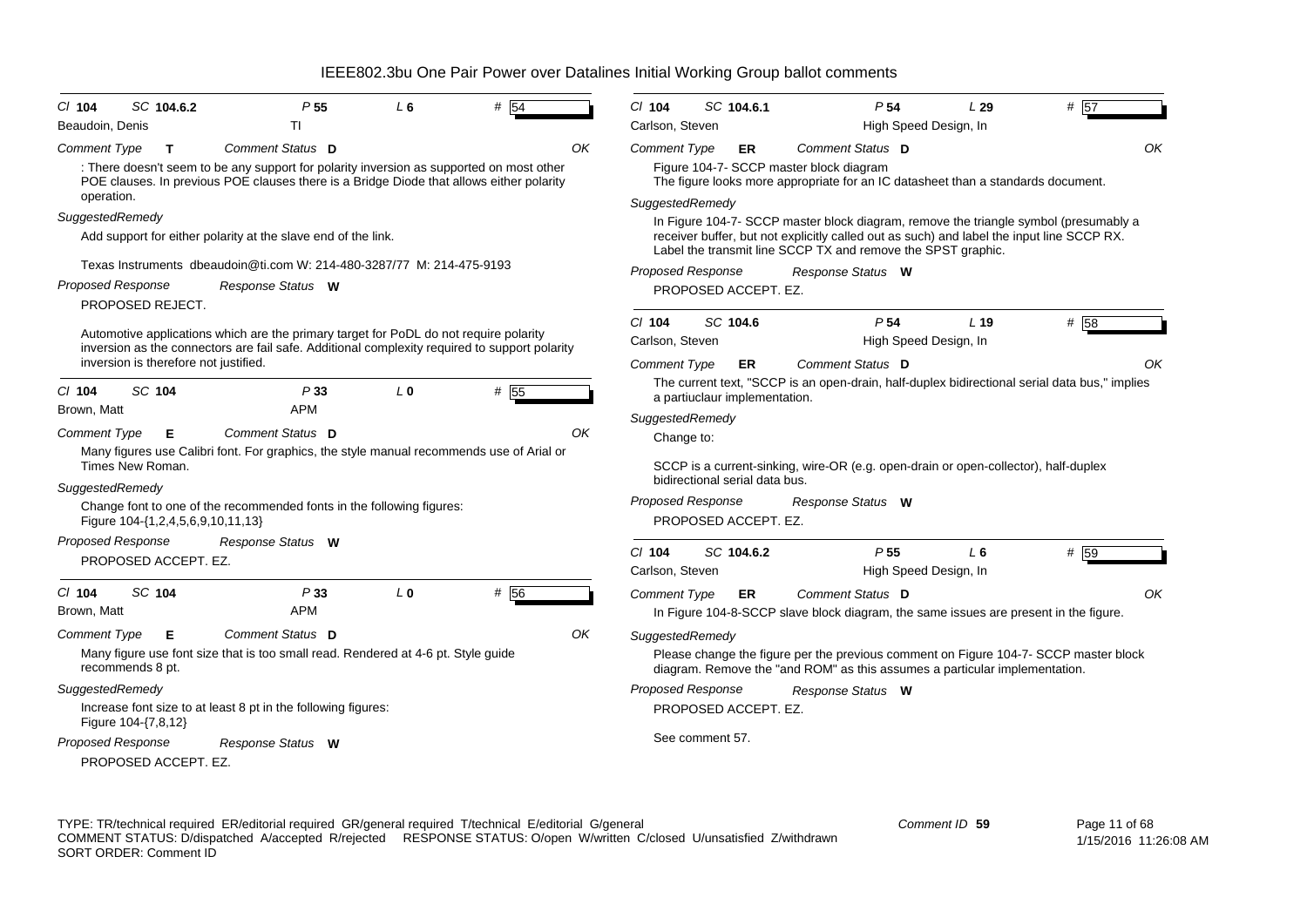| $CI$ 104<br>SC 104.7.4.1<br>Carlson, Steven                                                                                                                                                                                      | P62<br>High Speed Design, In                                                                                                                                                                                        | L <sub>15</sub> | # 60       | $CI$ 104<br>SC 104.3.3.6<br>Chacon, ???                                                                                                                                                                                                                            | $P$ 40<br>???                                                                                                                                                                                                                                                                                                                                       | L <sub>5</sub> | # 63       |
|----------------------------------------------------------------------------------------------------------------------------------------------------------------------------------------------------------------------------------|---------------------------------------------------------------------------------------------------------------------------------------------------------------------------------------------------------------------|-----------------|------------|--------------------------------------------------------------------------------------------------------------------------------------------------------------------------------------------------------------------------------------------------------------------|-----------------------------------------------------------------------------------------------------------------------------------------------------------------------------------------------------------------------------------------------------------------------------------------------------------------------------------------------------|----------------|------------|
| <b>Comment Type</b><br>ER<br>SuggestedRemedy<br>Re-arrange columns to<br><b>Proposed Response</b><br>PROPOSED ACCEPT. EZ.<br>See comment 235.                                                                                    | Comment Status D<br>The PICS table does not follow the standard column format of<br>Item Feature Subclause Value/Comment Status Support<br>Item Feature Subclause Value/Comment Status Support<br>Response Status W |                 | OK         | <b>Comment Type</b><br>$\mathbf{T}$<br>State: DETECTION, POWER_UP<br>Remove "pi sleeping <= FALSE<br>State: POWER_UP<br>Remove "pi_discharge_en <= FALSE"<br>SuggestedRemedy<br>State: DETECTION, POWER UP<br>Remove "pi_discharge_en <= FALSE"<br>State: POWER UP | Comment Status D<br>BallotID 20080305GOT: Based on the convention where a pi_* signal is assigned only if a<br>state changes its value when such state is entered, the following changes should be made<br>for consistency. However, these changes are not required to understand the FSM.<br>Remove the following lines from the indicated states. |                | ΟK         |
| $Cl$ 104<br>SC 104.6.3.4<br>Carlson, Steven                                                                                                                                                                                      | P <sub>57</sub><br>High Speed Design, In                                                                                                                                                                            | $L$ 40          | # 61       | Remove "pi_sleeping <= FALSE"<br>State: SLEEP<br>Remove "pi_sleeping <= TRUE"                                                                                                                                                                                      |                                                                                                                                                                                                                                                                                                                                                     |                |            |
| Comment Type<br>TR<br>SuggestedRemedy                                                                                                                                                                                            | Comment Status D<br>Table 104-7-SCCP electrical requirements lists electrical requirments for SCCP, but no rise<br>or fall times are specified, nor is a maximum bus capacitance.                                   |                 | ΟK         | <b>Proposed Response</b><br><b>PROPOSED ACCEPT IN PRINCIPLE.</b><br>TFTD.                                                                                                                                                                                          | Response Status W                                                                                                                                                                                                                                                                                                                                   |                |            |
| <b>Proposed Response</b><br>PROPOSED ACCEPT IN PRINCIPLE.<br>2 item 5 and 104-6 item 6b).                                                                                                                                        | Add rise and fall time, and bus capacitance specifications to Table 104-7.<br>Response Status W<br>See 121 and 255. During SCCP, PSE Cout and PD Cin are limited to 0.2uF (see Table 104-                           |                 |            | SC 1.4.2<br>$CI$ 01<br>Chalupsky, David<br><b>Comment Type</b><br>Е<br>SuggestedRemedy                                                                                                                                                                             | $P$ 16<br>Intel Corp.<br>Comment Status D<br>missing space between PoDL and Unregulated                                                                                                                                                                                                                                                             | L8             | # 64<br>OK |
| $CI$ 104<br>SC 104.7.4<br>Chabot, Craig<br>Comment Type<br>ER<br>PICS revision is required.<br>SuggestedRemedy<br>See chabot 3bu 1 0116<br>Proposed Response<br>PROPOSED ACCEPT IN PRINCIPLE.<br>TFTD. See comments 200 and 212. | P62<br>UNH-IOL<br>Comment Status D<br>Changes to the text made for D2.0 have altered Shalls throughout the text, and therefore, a<br>Response Status W                                                              | L <sub>1</sub>  | # 62<br>OK | add space<br><b>Proposed Response</b><br>PROPOSED ACCEPT. EZ.<br>See comment 79.                                                                                                                                                                                   | Response Status W                                                                                                                                                                                                                                                                                                                                   |                |            |

TYPE: TR/technical required ER/editorial required GR/general required T/technical E/editorial G/general COMMENT STATUS: D/dispatched A/accepted R/rejected RESPONSE STATUS: O/open W/written C/closed U/unsatisfied Z/withdrawn SORT ORDER: Comment ID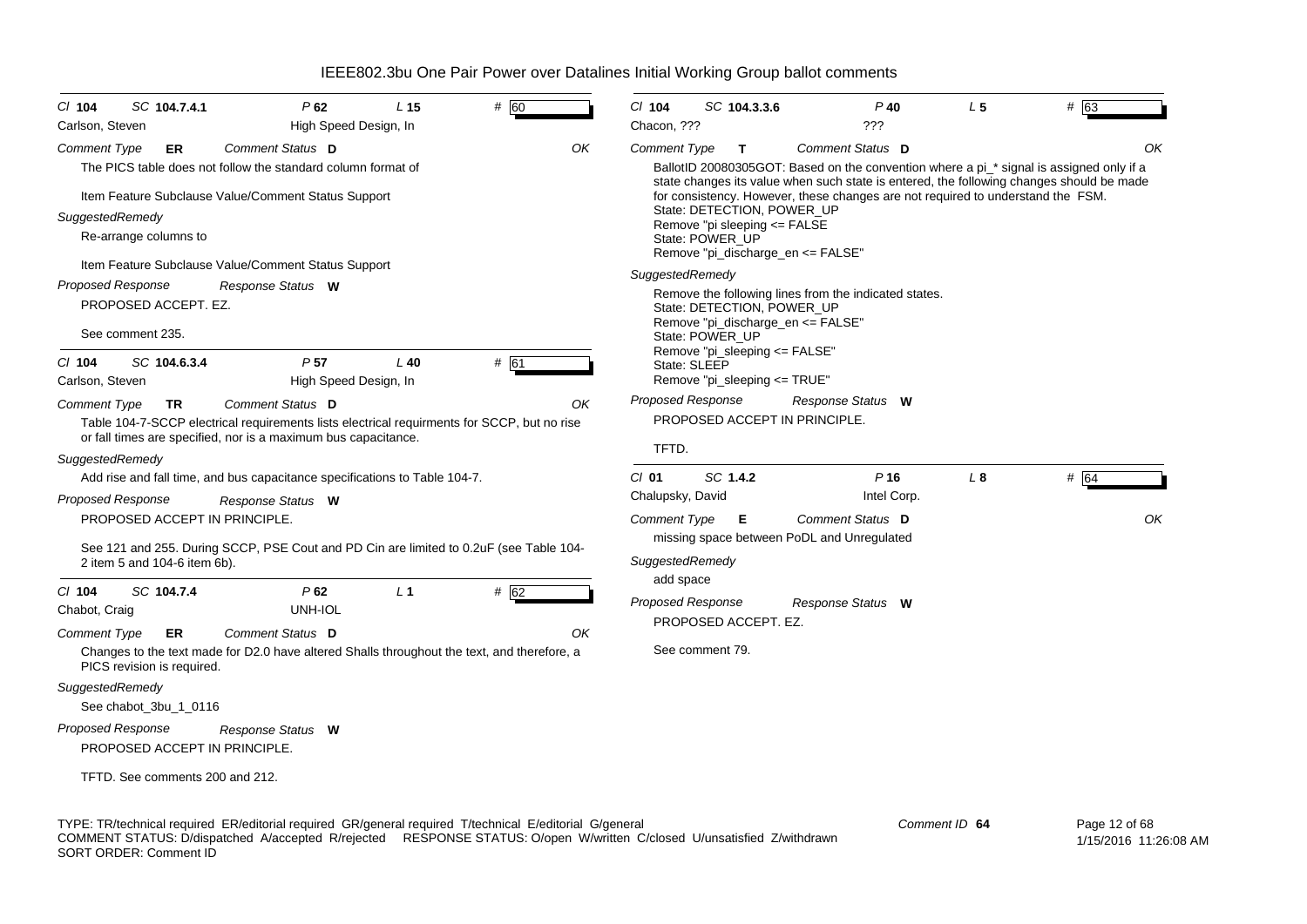| SC 45.2.7a.1<br>CI 45                                         | P28                                                                                       | L26 | # 65 |    | $Cl$ 00                  | SC <sub>0</sub>                |   | P                                                                                                                                     |     | # 68 |    |
|---------------------------------------------------------------|-------------------------------------------------------------------------------------------|-----|------|----|--------------------------|--------------------------------|---|---------------------------------------------------------------------------------------------------------------------------------------|-----|------|----|
| Chalupsky, David                                              | Intel Corp.                                                                               |     |      |    | Chalupsky, David         |                                |   | Intel Corp.                                                                                                                           |     |      |    |
| Comment Type<br>Е                                             | Comment Status D                                                                          |     |      | OK | <b>Comment Type</b>      |                                | Е | Comment Status D                                                                                                                      |     |      | OK |
|                                                               | missing period and space in "Table 45-211f The default"                                   |     |      |    |                          |                                |   | inconsistent header between front matter and main body of document. Through page 14                                                   |     |      |    |
| SuggestedRemedy                                               |                                                                                           |     |      |    |                          |                                |   | header says ammendment to 802.3-201X. Page 15 on says ammendment to 802.3-2012.                                                       |     |      |    |
| add period and space after 45-211f                            |                                                                                           |     |      |    | SuggestedRemedy          |                                |   |                                                                                                                                       |     |      |    |
| <b>Proposed Response</b>                                      | Response Status W                                                                         |     |      |    |                          |                                |   | change header throughout to indicate draft is an amemndment to 802.3-2015. you may<br>just need to get the latest Framemaker template |     |      |    |
| PROPOSED ACCEPT. EZ.                                          |                                                                                           |     |      |    | Proposed Response        |                                |   | Response Status W                                                                                                                     |     |      |    |
| See 136.                                                      |                                                                                           |     |      |    |                          | PROPOSED ACCEPT. EZ.           |   |                                                                                                                                       |     |      |    |
| SC 45.2.7a.1<br>$CI$ 45                                       | P28                                                                                       | L28 | # 66 |    | $Cl$ 00                  | SC <sub>0</sub>                |   | $\mathsf{P}$                                                                                                                          |     | # 69 |    |
| Chalupsky, David                                              | Intel Corp.                                                                               |     |      |    | Chalupsky, David         |                                |   | Intel Corp.                                                                                                                           |     |      |    |
| <b>Comment Type</b><br>E<br>double period and end of sentence | Comment Status D                                                                          |     |      | OK | <b>Comment Type</b>      |                                | Е | Comment Status D<br>copyright date in footer (through page 14) says 201x.                                                             |     |      | OK |
| SuggestedRemedy<br>delete one                                 |                                                                                           |     |      |    | SuggestedRemedy          |                                |   | change copyright to 2015 or 2016 depending upon release date of next draft.                                                           |     |      |    |
| Proposed Response<br>PROPOSED ACCEPT. EZ.                     | Response Status W                                                                         |     |      |    | <b>Proposed Response</b> | PROPOSED ACCEPT. EZ.           |   | Response Status W                                                                                                                     |     |      |    |
| See 137.                                                      |                                                                                           |     |      |    | $CI$ FM                  | SC FM                          |   | P <sub>1</sub>                                                                                                                        | L26 | #70  |    |
| $Cl$ 104<br>SC 104.1.3                                        | P34                                                                                       | L45 | # 67 |    | Chalupsky, David         |                                |   | Intel Corp.                                                                                                                           |     |      |    |
| Chalupsky, David                                              | Intel Corp.                                                                               |     |      |    | <b>Comment Type</b>      |                                | Е | <b>Comment Status D</b>                                                                                                               |     |      | OK |
|                                                               |                                                                                           |     |      |    |                          |                                |   | cover page errors. First paragraph says 802.3-201X, and 'prepared for task force review'                                              |     |      |    |
| <b>Comment Type</b><br>Е                                      | Comment Status D                                                                          |     |      | OK |                          |                                |   |                                                                                                                                       |     |      |    |
| instances of PHY names in the paragraph.                      | the word "Ethernet" is not necessary to describe 100BASE-T1. it is not used for the other |     |      |    | SuggestedRemedy          |                                |   | change 802.3-201X to 802.3-2015. replace 'task force review' with 'working group ballot'                                              |     |      |    |
|                                                               |                                                                                           |     |      |    |                          | update copyright date line 29. |   |                                                                                                                                       |     |      |    |
| SuggestedRemedy                                               |                                                                                           |     |      |    | <b>Proposed Response</b> |                                |   | Response Status W                                                                                                                     |     |      |    |
| delete the word Ethernet                                      |                                                                                           |     |      |    |                          |                                |   | PROPOSED ACCEPT. EZ. See comment 29.                                                                                                  |     |      |    |
| Proposed Response                                             | Response Status W                                                                         |     |      |    |                          |                                |   |                                                                                                                                       |     |      |    |
| PROPOSED ACCEPT. EZ.                                          |                                                                                           |     |      |    |                          |                                |   |                                                                                                                                       |     |      |    |
|                                                               |                                                                                           |     |      |    |                          |                                |   |                                                                                                                                       |     |      |    |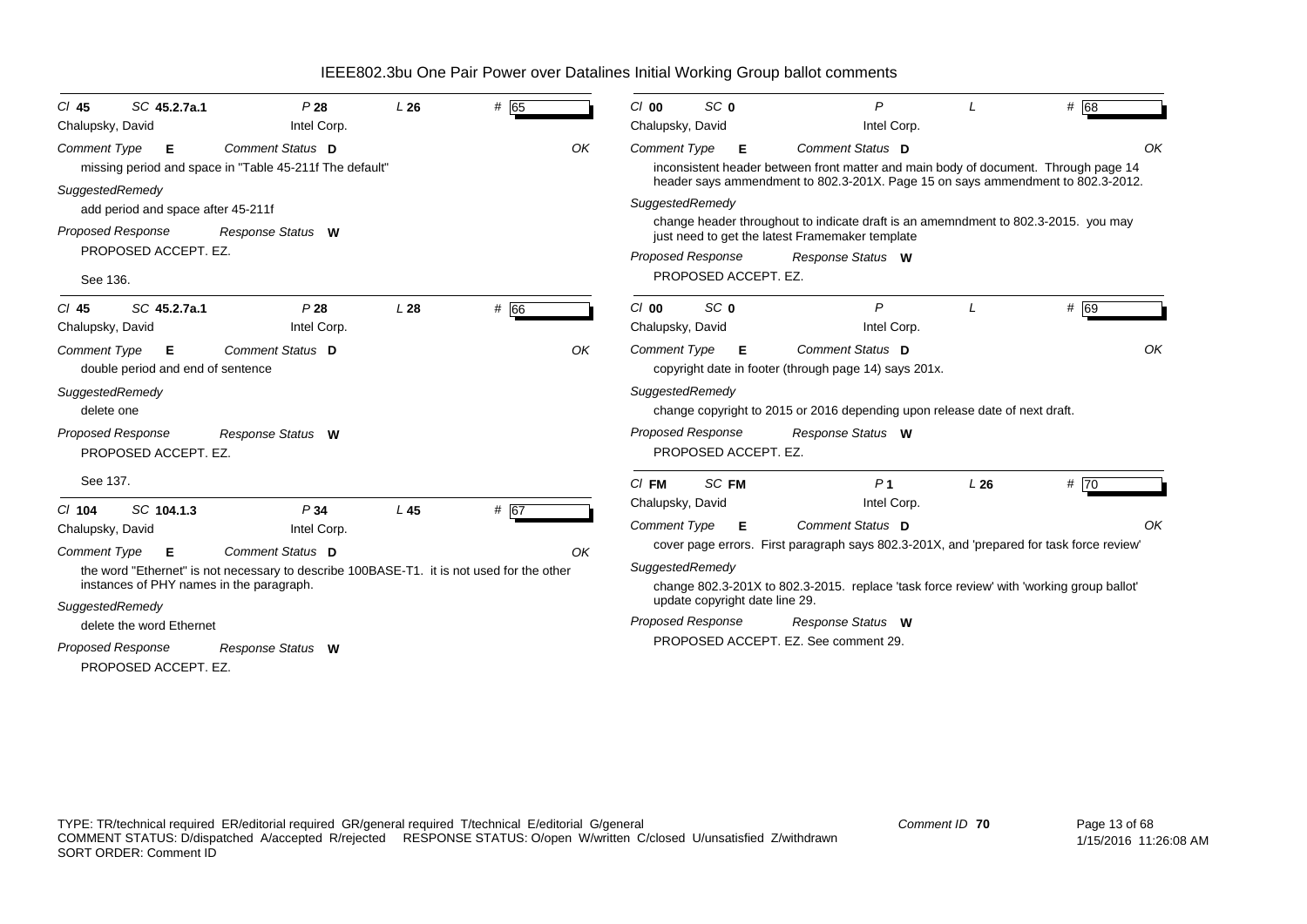| $CI$ 104<br>Darshan, Yair            | SC 104.1.3                   | P35<br>Microsemi                                                                                                                                                               | L <sub>14</sub> | # 71 |    | $Cl$ 104<br>Darshan, Yair              | SC 104.2  | P35<br>Microsemi                                                                                                                                                                                                    | L <sub>18</sub> | # 73 |
|--------------------------------------|------------------------------|--------------------------------------------------------------------------------------------------------------------------------------------------------------------------------|-----------------|------|----|----------------------------------------|-----------|---------------------------------------------------------------------------------------------------------------------------------------------------------------------------------------------------------------------|-----------------|------|
| <b>Comment Type</b><br>loaded by PSE | TR                           | Comment Status D<br>We need to add text the prevents DC from PSE to PHY and prevents data line signal to be                                                                    |                 |      | OK | <b>Comment Type</b><br>SuggestedRemedy | <b>TR</b> | Comment Status D<br>The DC loop resistance is defined for 12 V system but it is not defined for 24V and 48V                                                                                                         |                 | OK   |
| SuggestedRemedy                      | Add note below figure 104-3: | PSE interface elements that prevents loading the data signal by the PSE are not shown.<br>PHY elements that prevents DC to be delivered from the PSE to the PHY are not shown. |                 |      |    |                                        |           | Define loop resistance for 24 and 48V systems.<br>or defined the quadratic equation that ties between PSE voltage, PD required power and<br>loop resistance for better deing flexibility in additio to table 104-1. |                 |      |
| <b>Proposed Response</b>             | PROPOSED ACCEPT. EZ.         | Response Status W                                                                                                                                                              |                 |      |    | shown in D2.0.                         |           | The above requires some work that already done in previous meetings and now it is not                                                                                                                               |                 |      |
|                                      |                              |                                                                                                                                                                                |                 |      |    | Proposed Response                      |           | Response Status W                                                                                                                                                                                                   |                 |      |
| $Cl$ 104<br>Darshan, Yair            | SC 104.2                     | P35<br>Microsemi                                                                                                                                                               | L34             | # 72 |    |                                        |           | PROPOSED ACCEPT IN PRINCIPLE.                                                                                                                                                                                       |                 |      |
| <b>Comment Type</b>                  | TR.                          | Comment Status D                                                                                                                                                               |                 |      | OK | See comment 236.                       |           |                                                                                                                                                                                                                     |                 |      |
| -Vpse oc                             |                              | Some of the terms in Table 104-1 are not defined.                                                                                                                              |                 |      |    | Reword 104.2 as follows:               |           |                                                                                                                                                                                                                     |                 |      |
|                                      |                              | -IPI (need to be defined in Figure 104.3                                                                                                                                       |                 |      |    |                                        |           | "The DC loop resistance of the link segment shall be less than 6 ohms for 12 V                                                                                                                                      |                 |      |
| SuggestedRemedy                      |                              |                                                                                                                                                                                |                 |      |    |                                        |           | unregulated system power classes. The DC loop resistance shall be less than 6.5 ohms for<br>12V regulated, 24V regulated and unregulated, and 48V regulated and unregulated system                                  |                 |      |
|                                      |                              | Define Vpse_oc and IPI in notes below Table 104-1                                                                                                                              |                 |      |    | power classes."                        |           |                                                                                                                                                                                                                     |                 |      |
| <b>Proposed Response</b>             |                              | Response Status W<br>PROPOSED ACCEPT IN PRINCIPLE.                                                                                                                             |                 |      |    |                                        |           | Delete Annex 104A, move the equation from 104A to 104.2.                                                                                                                                                            |                 |      |
|                                      |                              | See comment 273. Editor given license to add definitions.                                                                                                                      |                 |      |    |                                        |           |                                                                                                                                                                                                                     |                 |      |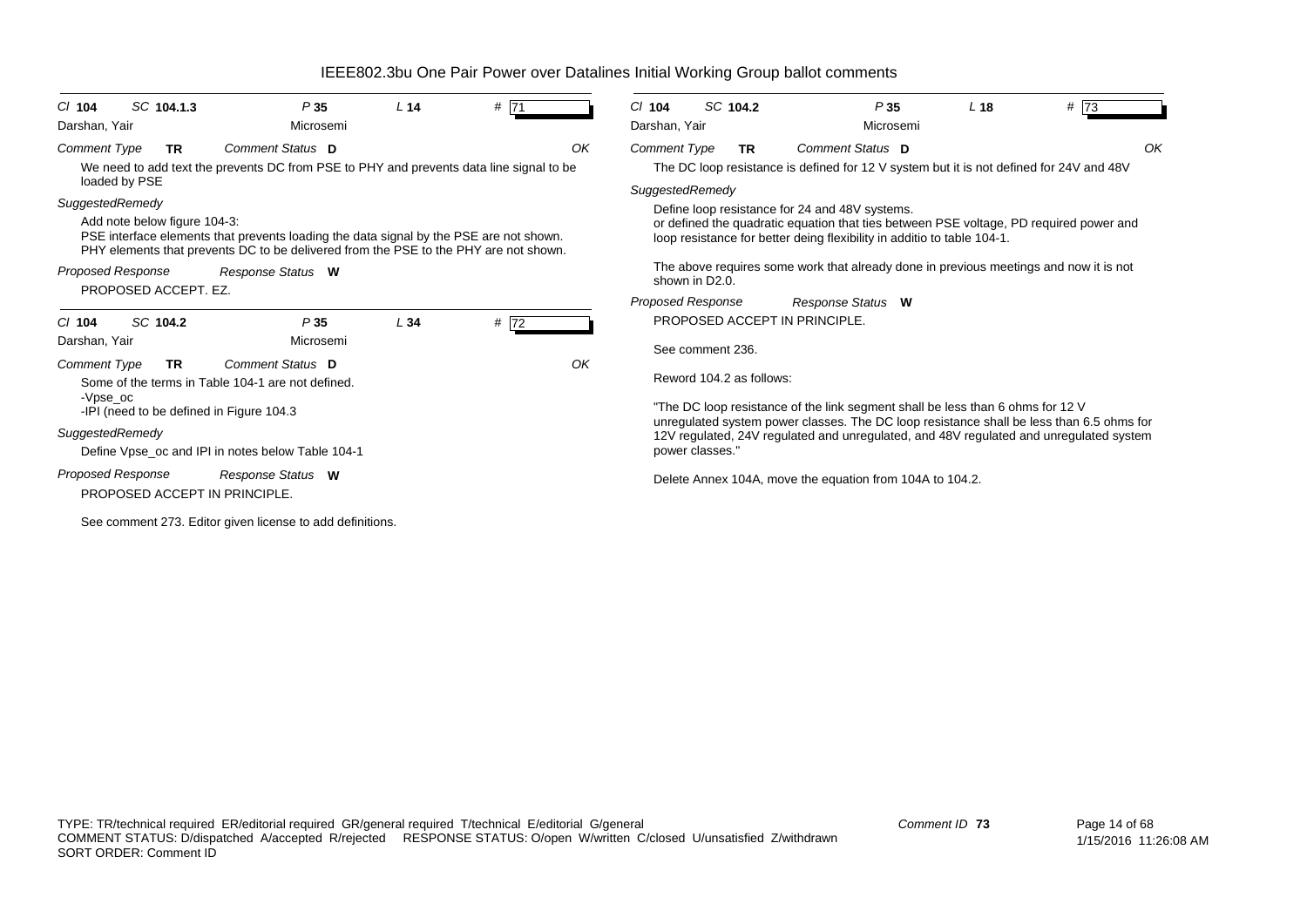| SC 104.3.6<br>$CI$ 104<br>Darshan, Yair                                                                                                                             | $P$ 43<br>Microsemi                                                                                                                                                                                                                                                   | $L$ 41 | # $\overline{74}$ |    | $Cl$ 104<br>DiBiaso, Eric                                                             | SC 104.4.6.2                                      | P <sub>52</sub><br><b>TE Connectivity</b>                                                                                                                                                              | L20    | # 76              |
|---------------------------------------------------------------------------------------------------------------------------------------------------------------------|-----------------------------------------------------------------------------------------------------------------------------------------------------------------------------------------------------------------------------------------------------------------------|--------|-------------------|----|---------------------------------------------------------------------------------------|---------------------------------------------------|--------------------------------------------------------------------------------------------------------------------------------------------------------------------------------------------------------|--------|-------------------|
| <b>Comment Type</b><br><b>TR</b><br>voltages e.g. 48V.                                                                                                              | Comment Status D<br>Table 104-3: Tinrush is defined however Inrush is not defined.<br>10uF max is defined in the PD. Note sure it it is sufficient for higher power at higher PSE<br>linrush_max is not defined. Does 300A at the 1st 1msec is OK?                    |        |                   | OK | <b>Comment Type</b><br>sentence:                                                      | Е                                                 | Comment Status D<br>Unable to find Vsleep max in Table 104-4 or Table 104-6 as referenced in the following<br>A PD that requires detection and power-up shall draw current in the range of L wakeup_PD |        | OK                |
| SuggestedRemedy<br>Group to discuss the above concerns.<br>To add editor note:<br><b>Editor Notes:</b><br><b>Proposed Response</b><br>PROPOSED ACCEPT IN PRINCIPLE. | To adress definitions of Inrush_max and profile of Iinrush max over time.<br>Response Status W                                                                                                                                                                        |        |                   |    | SuggestedRemedy<br><b>Proposed Response</b>                                           | Add Vsleep_max to table 104-6<br>See comment 350. | for at least T_wakeup_PD when Vsleep_PD_min < Vpd < Vsleep_max as specified in<br>Table 104-4 and Table 104-6, respectively.<br>Response Status W<br>PROPOSED ACCEPT IN PRINCIPLE.                     |        |                   |
| exceed Ilim max during Tinrush.<br>SC 104.3.5<br>$CI$ 104<br>DiBiaso, Eric                                                                                          | Define linrush as IPSE during POWER_UP state. As a practical matter IPSE can never<br>exceed Ilim max if the MDI return loss limit is to be observed. Hence linrush can never<br>TFTD to dicuss adding normative text to 104.3.6.<br>$P$ 42<br><b>TE Connectivity</b> | $L$ 41 | #75               |    | $Cl$ 104<br>DiBiaso, Eric<br><b>Comment Type</b><br>SuggestedRemedy                   | SC 104.5.3.1<br>Е                                 | P <sub>53</sub><br><b>TE Connectivity</b><br>Comment Status D<br>Add plot to illustrate MDI return loss equation (104-2) for Type A PoDL system.                                                       | L48    | # 77<br>OK        |
| <b>Comment Type</b><br>Е<br>Add Space to offull                                                                                                                     | Comment Status D<br>after detection and prior to application offull operating                                                                                                                                                                                         |        |                   | OK | Add plot.<br><b>Proposed Response</b>                                                 | PROPOSED ACCEPT. EZ.                              | Response Status W                                                                                                                                                                                      |        |                   |
| SuggestedRemedy                                                                                                                                                     | after detection and prior to application of full operating                                                                                                                                                                                                            |        |                   |    | $Cl$ 104<br>DiBiaso, Eric                                                             | SC 104.5.3.1                                      | P <sub>54</sub><br><b>TE Connectivity</b>                                                                                                                                                              | $L$ 10 | # $\overline{78}$ |
| <b>Proposed Response</b><br>PROPOSED ACCEPT. EZ.<br>See comment 13.                                                                                                 | Response Status W                                                                                                                                                                                                                                                     |        |                   |    | <b>Comment Type</b><br>SuggestedRemedy<br><b>Add Plot</b><br><b>Proposed Response</b> | Е                                                 | Comment Status D<br>Add plot to illustrate MDI return loss equation (104-3) for Type B PoDL system.<br>Response Status W                                                                               |        | OK                |
|                                                                                                                                                                     |                                                                                                                                                                                                                                                                       |        |                   |    |                                                                                       | PROPOSED ACCEPT. EZ.                              |                                                                                                                                                                                                        |        |                   |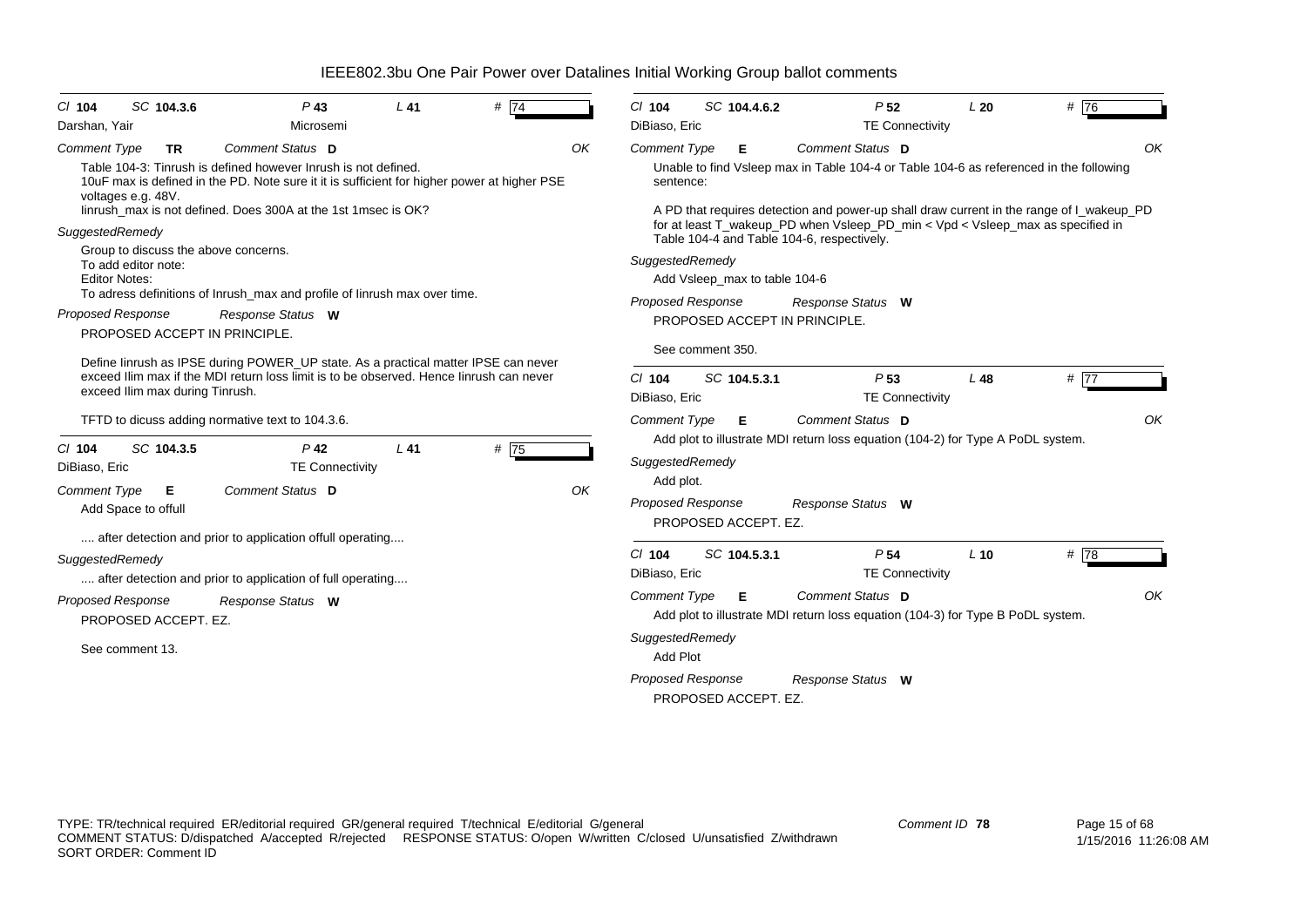| $Cl$ 01<br>Donahue, Curtis             | SC 1.4.2                              | $P$ 16<br>UNH-IOL                                                                                                                                                                                                                                                                  | L8              | # $\overline{79}$ |    | $Cl$ 104<br>Donahue, Curtis                 | SC 104.4.3.6                                                             | $P$ 49<br>UNH-IOL                                                                                                                                                                                                                                                                 | L <sub>18</sub> | # 82 |    |
|----------------------------------------|---------------------------------------|------------------------------------------------------------------------------------------------------------------------------------------------------------------------------------------------------------------------------------------------------------------------------------|-----------------|-------------------|----|---------------------------------------------|--------------------------------------------------------------------------|-----------------------------------------------------------------------------------------------------------------------------------------------------------------------------------------------------------------------------------------------------------------------------------|-----------------|------|----|
| <b>Comment Type</b><br>SuggestedRemedy | Е<br>"PoDLUnregualted" missing space. | Comment Status D                                                                                                                                                                                                                                                                   |                 |                   | OK | <b>Comment Type</b>                         | Е                                                                        | Comment Status D<br>Exit conditions of MDI POWER1, PD SLEEP, and DO CLASSIFICATION states are all<br>different but merge into a single input condition for DO_DETECTION state. Since the<br>condition for each of these is different they cannot merge into a single state entry. |                 |      | ΟK |
| <b>Proposed Response</b>               | PROPOSED ACCEPT. EZ.                  | Change "PoDLUnregulated" to "PoDL Unregulated".<br>Response Status W                                                                                                                                                                                                               |                 |                   |    | SuggestedRemedy<br><b>Proposed Response</b> |                                                                          | Draw 3 seperate entrance lines into the RESTART state.<br>Response Status W                                                                                                                                                                                                       |                 |      |    |
| $CI$ 30<br>Donahue, Curtis             | SC 30.14.1.1.4                        | P <sub>22</sub><br>UNH-IOL                                                                                                                                                                                                                                                         | L <sub>11</sub> | # 80              |    |                                             | PROPOSED REJECT.<br>Other specs do this.                                 |                                                                                                                                                                                                                                                                                   |                 |      |    |
| <b>Comment Type</b><br>line 28.        | Е                                     | Comment Status D<br>"typeAB" is listed twice. The first instance should be "typeB". Also appears in 30.14.1.1.5                                                                                                                                                                    |                 |                   | OK | $Cl$ 104<br>Donahue, Curtis                 | SC 104.5.2                                                               | P <sub>53</sub><br>UNH-IOL                                                                                                                                                                                                                                                        | L26             | # 83 |    |
| SuggestedRemedy                        |                                       | On page 22 line 11 and line 28, change "typeAB" to "typeB".                                                                                                                                                                                                                        |                 |                   |    | <b>Comment Type</b>                         | Е                                                                        | Comment Status D<br>"See clauses 96 and 97", should "96" and "97" be external references?                                                                                                                                                                                         |                 |      | OK |
| <b>Proposed Response</b>               | PROPOSED ACCEPT. EZ.                  | Response Status W                                                                                                                                                                                                                                                                  |                 |                   |    | SuggestedRemedy                             |                                                                          | Make "96" and "97" green external references.                                                                                                                                                                                                                                     |                 |      |    |
| $CI$ 104<br>Donahue, Curtis            | SC 104.3.3.6                          | $P$ 40<br>UNH-IOL                                                                                                                                                                                                                                                                  | L20             | # 81              |    | Proposed Response                           | PROPOSED ACCEPT. EZ.                                                     | Response Status W                                                                                                                                                                                                                                                                 |                 |      |    |
| <b>Comment Type</b>                    | Е                                     | Comment Status D<br>Exit conditions of CLASSIFICATION, CLASSIFICATION EVAL, and POWER UP states<br>are all different but merge into a single input condition for RESTART state. Since the<br>condition for each of these is different they cannot merge into a single state entry. |                 |                   | OK | $Cl$ 104<br>Donahue, Curtis                 | See comment 296.<br>SC 104.7.3                                           | P62<br>UNH-IOL                                                                                                                                                                                                                                                                    | $L_6$           | # 84 |    |
| SuggestedRemedy                        |                                       | Draw 3 seperate entrance lines into the RESTART state.                                                                                                                                                                                                                             |                 |                   |    | <b>Comment Type</b>                         | E<br>Major Capabilities table is empty.                                  | Comment Status D                                                                                                                                                                                                                                                                  |                 |      | OK |
| Proposed Response                      | PROPOSED REJECT.                      | Response Status W<br>Other specs have merged lines in this way.                                                                                                                                                                                                                    |                 |                   |    | SuggestedRemedy<br><b>Proposed Response</b> | Populate with appropriate capabilities.<br>PROPOSED ACCEPT IN PRINCIPLE. | Response Status W                                                                                                                                                                                                                                                                 |                 |      |    |
|                                        |                                       |                                                                                                                                                                                                                                                                                    |                 |                   |    |                                             | See comment 51 and 88.                                                   |                                                                                                                                                                                                                                                                                   |                 |      |    |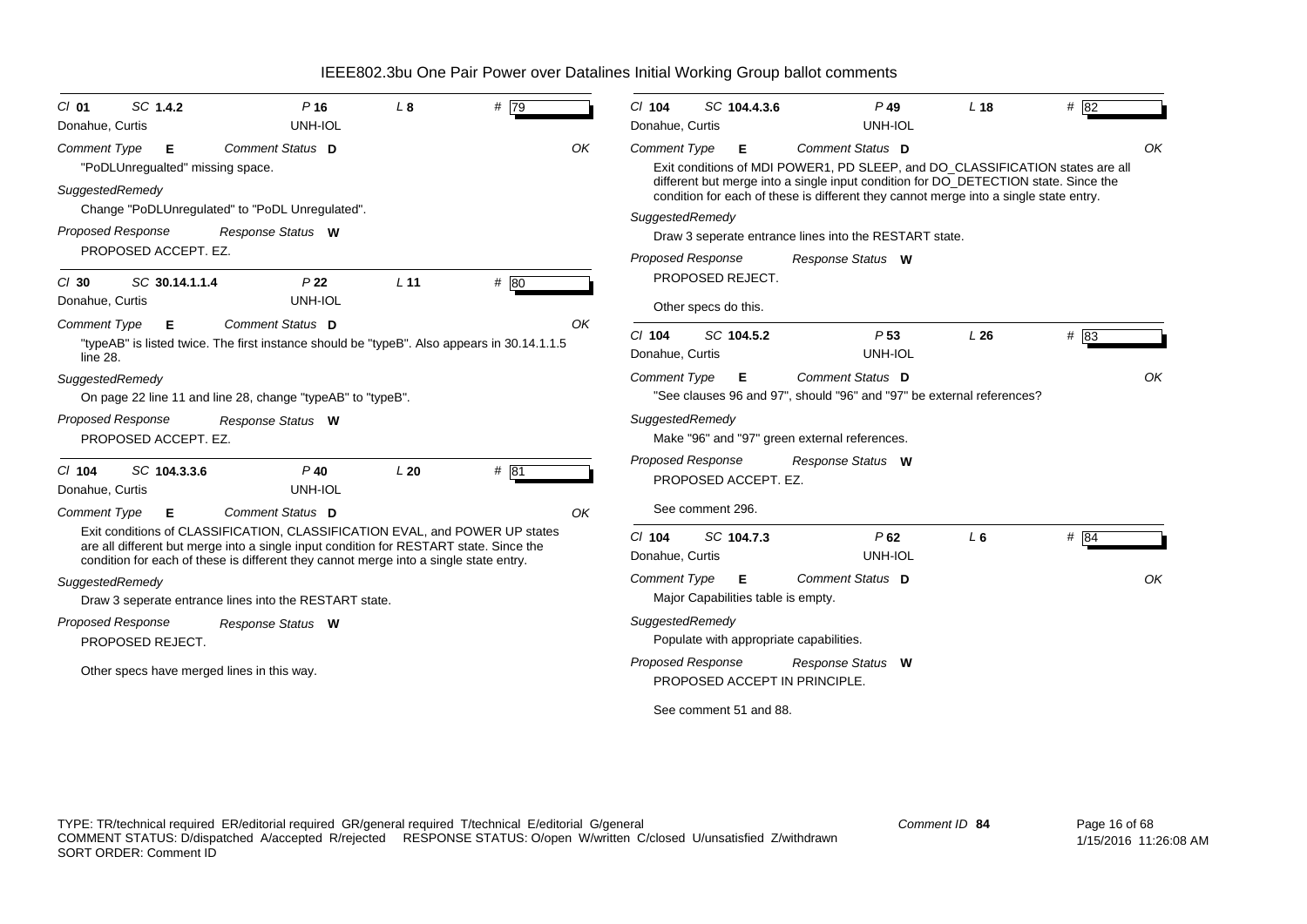| SC 104.7.4.2<br>$Cl$ 104<br>Donahue, Curtis                                                   | P62<br>UNH-IOL                                                                      | L39             | # 85 |                                                                                                                                                                                         | $CI$ 104<br>Donahue, Curtis | SC 104.7.4.4                  |  | $P$ 67<br>UNH-IOL                                                                                                                                                                                                              | L8 |  | # 88 |
|-----------------------------------------------------------------------------------------------|-------------------------------------------------------------------------------------|-----------------|------|-----------------------------------------------------------------------------------------------------------------------------------------------------------------------------------------|-----------------------------|-------------------------------|--|--------------------------------------------------------------------------------------------------------------------------------------------------------------------------------------------------------------------------------|----|--|------|
| <b>Comment Type</b><br>E<br>SuggestedRemedy                                                   | <b>Comment Status D</b><br>PSE5 and PSE6 are missing "Status" and "Support" values. |                 |      | OK                                                                                                                                                                                      | <b>Comment Type</b>         | Е                             |  | Comment Status D<br>COMEL2 and COMEL3 are listed as "M" (mandatory) but really should be conditionally<br>mandatory since the 100BASE-T1 PHY return loss requirement isn't mandatory for<br>1000BASE-T1 PHYs (and vice versa). |    |  | OK   |
| Populate with appropriate value.<br><b>Proposed Response</b><br>PROPOSED ACCEPT IN PRINCIPLE. | Response Status W                                                                   |                 |      | SuggestedRemedy<br>Change the "Status" field of COMEL2 and COMEL3 from "M" to "xxx:M" where xxx is the<br>appropriate "Major capability" (still needs to be added to table in 104.7.3). |                             |                               |  |                                                                                                                                                                                                                                |    |  |      |
| TFTD appropriate values.                                                                      |                                                                                     |                 |      |                                                                                                                                                                                         |                             |                               |  | Also change the "Support" field from "Yes []" to "Yes [] N/A []"                                                                                                                                                               |    |  |      |
| SC 104.7.4.2<br>$Cl$ 104<br>Donahue, Curtis                                                   | P63<br>UNH-IOL                                                                      | L26             | # 86 |                                                                                                                                                                                         | <b>Proposed Response</b>    |                               |  | Response Status W<br>PROPOSED ACCEPT IN PRINCIPLE.                                                                                                                                                                             |    |  |      |
| <b>Comment Type</b><br>Е                                                                      | <b>Comment Status D</b><br>PSE15 and PSE16 have a typo in SLEEEP_SETTLE.            |                 |      | OK                                                                                                                                                                                      |                             | TFTD. See comments 51 and 84. |  |                                                                                                                                                                                                                                |    |  |      |
| SuggestedRemedy                                                                               | Change "SLEEEP_SETTLE" to "SLEEP_SETTLE"                                            |                 |      |                                                                                                                                                                                         |                             |                               |  |                                                                                                                                                                                                                                |    |  |      |
| <b>Proposed Response</b><br>PROPOSED ACCEPT. EZ.                                              | Response Status W                                                                   |                 |      |                                                                                                                                                                                         |                             |                               |  |                                                                                                                                                                                                                                |    |  |      |
| SC 104.7.4.2<br>$Cl$ 104<br>Donahue, Curtis                                                   | P64<br>UNH-IOL                                                                      | L <sub>14</sub> | # 87 |                                                                                                                                                                                         |                             |                               |  |                                                                                                                                                                                                                                |    |  |      |
| <b>Comment Type</b><br>Е<br>"PSE259" instead of "PSE29"                                       | Comment Status D                                                                    |                 |      | OK                                                                                                                                                                                      |                             |                               |  |                                                                                                                                                                                                                                |    |  |      |
| SuggestedRemedy<br>Change "PSE259" to "PSE29"                                                 |                                                                                     |                 |      |                                                                                                                                                                                         |                             |                               |  |                                                                                                                                                                                                                                |    |  |      |
| <b>Proposed Response</b><br>PROPOSED ACCEPT. EZ.                                              | Response Status W                                                                   |                 |      |                                                                                                                                                                                         |                             |                               |  |                                                                                                                                                                                                                                |    |  |      |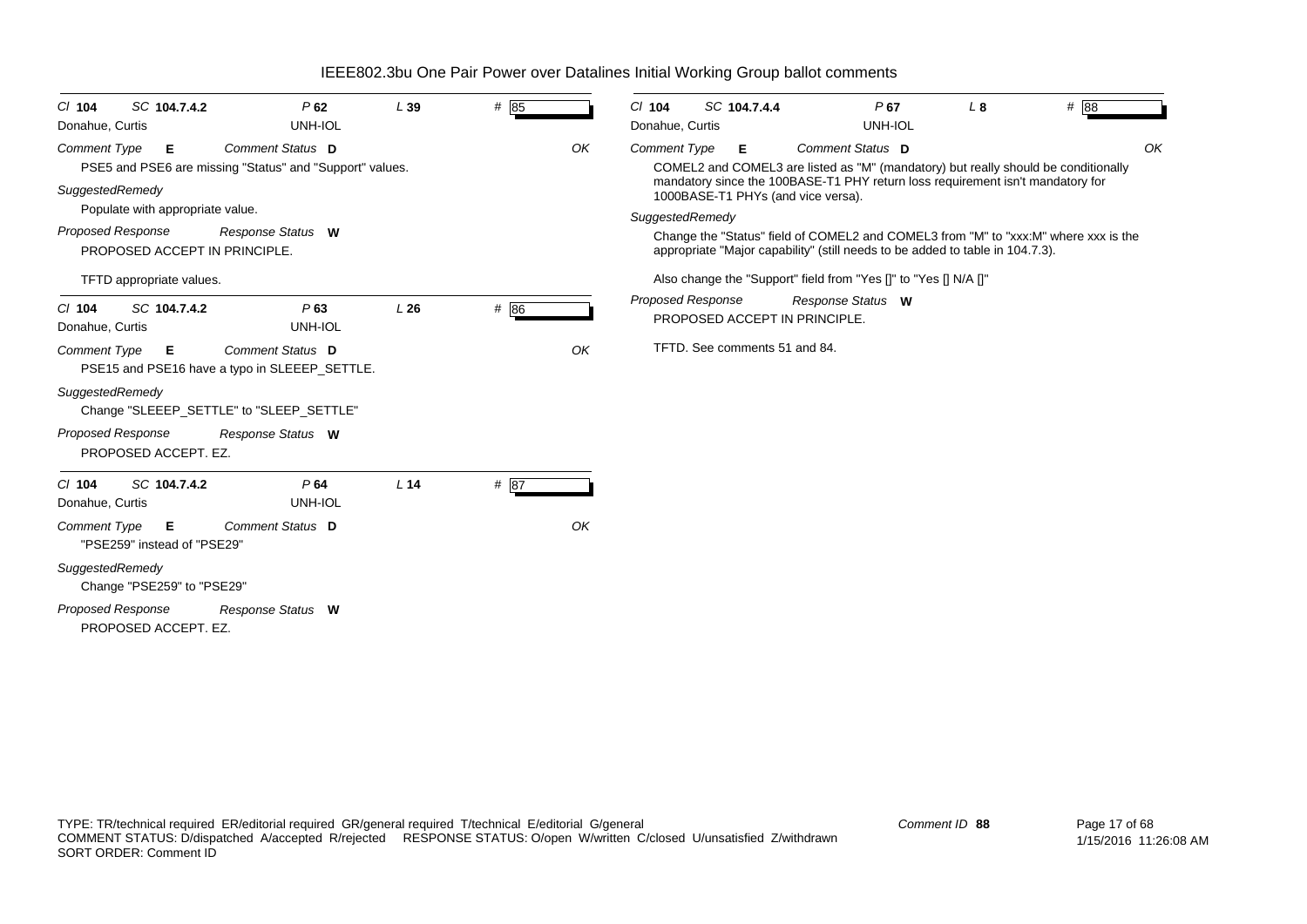| SC 104.6                                                                                                                                                                                                                                                                                                                                                                                                                                                                                                                                                                                                                                                                                                                                                                                                                                                                                                                                                                                                                                                                                                                                                        | SC 104.3                                                                                                                                                                                                                                                                                                                                                                                                                                                                                                                                                                                                                                                                                                                                                                                                                                                                                    |
|-----------------------------------------------------------------------------------------------------------------------------------------------------------------------------------------------------------------------------------------------------------------------------------------------------------------------------------------------------------------------------------------------------------------------------------------------------------------------------------------------------------------------------------------------------------------------------------------------------------------------------------------------------------------------------------------------------------------------------------------------------------------------------------------------------------------------------------------------------------------------------------------------------------------------------------------------------------------------------------------------------------------------------------------------------------------------------------------------------------------------------------------------------------------|---------------------------------------------------------------------------------------------------------------------------------------------------------------------------------------------------------------------------------------------------------------------------------------------------------------------------------------------------------------------------------------------------------------------------------------------------------------------------------------------------------------------------------------------------------------------------------------------------------------------------------------------------------------------------------------------------------------------------------------------------------------------------------------------------------------------------------------------------------------------------------------------|
| # 89                                                                                                                                                                                                                                                                                                                                                                                                                                                                                                                                                                                                                                                                                                                                                                                                                                                                                                                                                                                                                                                                                                                                                            | $#$ 91                                                                                                                                                                                                                                                                                                                                                                                                                                                                                                                                                                                                                                                                                                                                                                                                                                                                                      |
| P <sub>54</sub>                                                                                                                                                                                                                                                                                                                                                                                                                                                                                                                                                                                                                                                                                                                                                                                                                                                                                                                                                                                                                                                                                                                                                 | $CI$ 104                                                                                                                                                                                                                                                                                                                                                                                                                                                                                                                                                                                                                                                                                                                                                                                                                                                                                    |
| L <sub>16</sub>                                                                                                                                                                                                                                                                                                                                                                                                                                                                                                                                                                                                                                                                                                                                                                                                                                                                                                                                                                                                                                                                                                                                                 | P36                                                                                                                                                                                                                                                                                                                                                                                                                                                                                                                                                                                                                                                                                                                                                                                                                                                                                         |
| $CI$ 104                                                                                                                                                                                                                                                                                                                                                                                                                                                                                                                                                                                                                                                                                                                                                                                                                                                                                                                                                                                                                                                                                                                                                        | L <sub>1</sub>                                                                                                                                                                                                                                                                                                                                                                                                                                                                                                                                                                                                                                                                                                                                                                                                                                                                              |
| Donahue, Curtis                                                                                                                                                                                                                                                                                                                                                                                                                                                                                                                                                                                                                                                                                                                                                                                                                                                                                                                                                                                                                                                                                                                                                 | Dove Networking Solut                                                                                                                                                                                                                                                                                                                                                                                                                                                                                                                                                                                                                                                                                                                                                                                                                                                                       |
| UNH-IOL                                                                                                                                                                                                                                                                                                                                                                                                                                                                                                                                                                                                                                                                                                                                                                                                                                                                                                                                                                                                                                                                                                                                                         | Dove, Daniel                                                                                                                                                                                                                                                                                                                                                                                                                                                                                                                                                                                                                                                                                                                                                                                                                                                                                |
| Comment Status D                                                                                                                                                                                                                                                                                                                                                                                                                                                                                                                                                                                                                                                                                                                                                                                                                                                                                                                                                                                                                                                                                                                                                | OK                                                                                                                                                                                                                                                                                                                                                                                                                                                                                                                                                                                                                                                                                                                                                                                                                                                                                          |
| <b>Comment Type</b>                                                                                                                                                                                                                                                                                                                                                                                                                                                                                                                                                                                                                                                                                                                                                                                                                                                                                                                                                                                                                                                                                                                                             | <b>Comment Type</b>                                                                                                                                                                                                                                                                                                                                                                                                                                                                                                                                                                                                                                                                                                                                                                                                                                                                         |
| OK                                                                                                                                                                                                                                                                                                                                                                                                                                                                                                                                                                                                                                                                                                                                                                                                                                                                                                                                                                                                                                                                                                                                                              | Comment Status D                                                                                                                                                                                                                                                                                                                                                                                                                                                                                                                                                                                                                                                                                                                                                                                                                                                                            |
| т                                                                                                                                                                                                                                                                                                                                                                                                                                                                                                                                                                                                                                                                                                                                                                                                                                                                                                                                                                                                                                                                                                                                                               | TR.                                                                                                                                                                                                                                                                                                                                                                                                                                                                                                                                                                                                                                                                                                                                                                                                                                                                                         |
| It is unclear whether SCCP is mandatory or optional.                                                                                                                                                                                                                                                                                                                                                                                                                                                                                                                                                                                                                                                                                                                                                                                                                                                                                                                                                                                                                                                                                                            | The term "Link Segment" is used extensively throughout the document. This term may                                                                                                                                                                                                                                                                                                                                                                                                                                                                                                                                                                                                                                                                                                                                                                                                          |
| 104.1.2 states "Data may be transmitted and received between the PSE and PD prior to<br>the application of power and subsequent to the removal of full operating voltage via the<br>MDI using the Serial Communication Classification Protocol (SCCP) which is described in<br>104.6."<br>104.3.3.1 states "A PSE may communicate with the PD prior to the application of normal<br>operating voltage using SCCP."<br>The key word being "may" in both subclauses. Does it mean that (a) a PSE and PD 'may'<br>communicate with earch other?, (b) that when a PSE and PD communicate with each other<br>it 'may' use SCCP to do so?, or (c) something else?<br>104.3.3.3 defines the variable "sccp_enable" which seems to indicate that SCCP can be<br>not supported, meaning it is a non-mandatory feature.<br>SuggestedRemedy<br>Please make it clearer to the reader whether SCCP is mandatorally supported feature.<br>If SCCP is truely optional then 104.7.4.7 also needs to be updated to reflect that the<br>"shalls" are not mandatory but conditionally mandatory.<br><b>Proposed Response</b><br>Response Status W<br>PROPOSED ACCEPT IN PRINCIPLE. | create confusion relative to the term used for standardized cabling systems, for which a<br>"link segment" is a portion of a standardized link. This does not appear to be referring to a<br>portion of a standardized link necessarily.<br>SuggestedRemedy<br>I recommend the TF discuss and identify an appropriate term. Perhaps seek guidance<br>from cabling manufacturers or automotive manufacturers.<br><b>Proposed Response</b><br>Response Status W<br>PROPOSED ACCEPT IN PRINCIPLE.<br>TFTD.<br>$Cl$ 104<br>SC 104.3<br>P36<br>$L$ 10<br>$#$ 92<br>Dove Networking Solut<br>Dove, Daniel<br>OK<br><b>Comment Type</b><br>Comment Status D<br><b>TR</b><br>The term "SCCP" appears here for the first time, yet it has never been defined.<br>SuggestedRemedy<br>I recommend adding it to the definitions page.<br>Proposed Response<br>Response Status W<br>PROPOSED ACCEPT. EZ. |
| TFTD. See comments 51, 84, and 88.                                                                                                                                                                                                                                                                                                                                                                                                                                                                                                                                                                                                                                                                                                                                                                                                                                                                                                                                                                                                                                                                                                                              | Editor granted license to add defintion for SCCP.                                                                                                                                                                                                                                                                                                                                                                                                                                                                                                                                                                                                                                                                                                                                                                                                                                           |
| SC 104A.1                                                                                                                                                                                                                                                                                                                                                                                                                                                                                                                                                                                                                                                                                                                                                                                                                                                                                                                                                                                                                                                                                                                                                       | $Cl$ 104                                                                                                                                                                                                                                                                                                                                                                                                                                                                                                                                                                                                                                                                                                                                                                                                                                                                                    |
| $L$ 16                                                                                                                                                                                                                                                                                                                                                                                                                                                                                                                                                                                                                                                                                                                                                                                                                                                                                                                                                                                                                                                                                                                                                          | $#$ 93                                                                                                                                                                                                                                                                                                                                                                                                                                                                                                                                                                                                                                                                                                                                                                                                                                                                                      |
| # 90                                                                                                                                                                                                                                                                                                                                                                                                                                                                                                                                                                                                                                                                                                                                                                                                                                                                                                                                                                                                                                                                                                                                                            | SC 104.3.3.3                                                                                                                                                                                                                                                                                                                                                                                                                                                                                                                                                                                                                                                                                                                                                                                                                                                                                |
| C/ 104A                                                                                                                                                                                                                                                                                                                                                                                                                                                                                                                                                                                                                                                                                                                                                                                                                                                                                                                                                                                                                                                                                                                                                         | P37                                                                                                                                                                                                                                                                                                                                                                                                                                                                                                                                                                                                                                                                                                                                                                                                                                                                                         |
| P <sub>71</sub>                                                                                                                                                                                                                                                                                                                                                                                                                                                                                                                                                                                                                                                                                                                                                                                                                                                                                                                                                                                                                                                                                                                                                 | L <sub>9</sub>                                                                                                                                                                                                                                                                                                                                                                                                                                                                                                                                                                                                                                                                                                                                                                                                                                                                              |
| UNH-IOL                                                                                                                                                                                                                                                                                                                                                                                                                                                                                                                                                                                                                                                                                                                                                                                                                                                                                                                                                                                                                                                                                                                                                         | Dove, Daniel                                                                                                                                                                                                                                                                                                                                                                                                                                                                                                                                                                                                                                                                                                                                                                                                                                                                                |
| Donahue, Curtis                                                                                                                                                                                                                                                                                                                                                                                                                                                                                                                                                                                                                                                                                                                                                                                                                                                                                                                                                                                                                                                                                                                                                 | Dove Networking Solut                                                                                                                                                                                                                                                                                                                                                                                                                                                                                                                                                                                                                                                                                                                                                                                                                                                                       |
| Comment Status D                                                                                                                                                                                                                                                                                                                                                                                                                                                                                                                                                                                                                                                                                                                                                                                                                                                                                                                                                                                                                                                                                                                                                | Comment Status D                                                                                                                                                                                                                                                                                                                                                                                                                                                                                                                                                                                                                                                                                                                                                                                                                                                                            |
| <b>Comment Type</b>                                                                                                                                                                                                                                                                                                                                                                                                                                                                                                                                                                                                                                                                                                                                                                                                                                                                                                                                                                                                                                                                                                                                             | OK                                                                                                                                                                                                                                                                                                                                                                                                                                                                                                                                                                                                                                                                                                                                                                                                                                                                                          |
| OK                                                                                                                                                                                                                                                                                                                                                                                                                                                                                                                                                                                                                                                                                                                                                                                                                                                                                                                                                                                                                                                                                                                                                              | <b>Comment Type</b>                                                                                                                                                                                                                                                                                                                                                                                                                                                                                                                                                                                                                                                                                                                                                                                                                                                                         |
| Е                                                                                                                                                                                                                                                                                                                                                                                                                                                                                                                                                                                                                                                                                                                                                                                                                                                                                                                                                                                                                                                                                                                                                               | <b>TR</b>                                                                                                                                                                                                                                                                                                                                                                                                                                                                                                                                                                                                                                                                                                                                                                                                                                                                                   |
| "L" and "Ppde(max)" are not listed/defined in this paragraph while all other variables are.                                                                                                                                                                                                                                                                                                                                                                                                                                                                                                                                                                                                                                                                                                                                                                                                                                                                                                                                                                                                                                                                     | TLIM timer not identified in 104.4.3.4 nor is there a state diagram describing how TLIM                                                                                                                                                                                                                                                                                                                                                                                                                                                                                                                                                                                                                                                                                                                                                                                                     |
| SuggestedRemedy                                                                                                                                                                                                                                                                                                                                                                                                                                                                                                                                                                                                                                                                                                                                                                                                                                                                                                                                                                                                                                                                                                                                                 | Timer gets started or causes overload_detected <= TRUE                                                                                                                                                                                                                                                                                                                                                                                                                                                                                                                                                                                                                                                                                                                                                                                                                                      |
| Please add "L" and "Ppde(max)" definitions to this paragraph to help the reader.                                                                                                                                                                                                                                                                                                                                                                                                                                                                                                                                                                                                                                                                                                                                                                                                                                                                                                                                                                                                                                                                                | SuggestedRemedy<br>See attached image with description of how this should be done.                                                                                                                                                                                                                                                                                                                                                                                                                                                                                                                                                                                                                                                                                                                                                                                                          |
| <b>Proposed Response</b>                                                                                                                                                                                                                                                                                                                                                                                                                                                                                                                                                                                                                                                                                                                                                                                                                                                                                                                                                                                                                                                                                                                                        | Proposed Response                                                                                                                                                                                                                                                                                                                                                                                                                                                                                                                                                                                                                                                                                                                                                                                                                                                                           |
| Response Status W                                                                                                                                                                                                                                                                                                                                                                                                                                                                                                                                                                                                                                                                                                                                                                                                                                                                                                                                                                                                                                                                                                                                               | Response Status W                                                                                                                                                                                                                                                                                                                                                                                                                                                                                                                                                                                                                                                                                                                                                                                                                                                                           |
| PROPOSED ACCEPT. EZ.                                                                                                                                                                                                                                                                                                                                                                                                                                                                                                                                                                                                                                                                                                                                                                                                                                                                                                                                                                                                                                                                                                                                            | PROPOSED ACCEPT IN PRINCIPLE.                                                                                                                                                                                                                                                                                                                                                                                                                                                                                                                                                                                                                                                                                                                                                                                                                                                               |
|                                                                                                                                                                                                                                                                                                                                                                                                                                                                                                                                                                                                                                                                                                                                                                                                                                                                                                                                                                                                                                                                                                                                                                 | TFTD to discuss Dan's proposal.                                                                                                                                                                                                                                                                                                                                                                                                                                                                                                                                                                                                                                                                                                                                                                                                                                                             |
|                                                                                                                                                                                                                                                                                                                                                                                                                                                                                                                                                                                                                                                                                                                                                                                                                                                                                                                                                                                                                                                                                                                                                                 |                                                                                                                                                                                                                                                                                                                                                                                                                                                                                                                                                                                                                                                                                                                                                                                                                                                                                             |

TYPE: TR/technical required ER/editorial required GR/general required T/technical E/editorial G/general COMMENT STATUS: D/dispatched A/accepted R/rejected RESPONSE STATUS: O/open W/written C/closed U/unsatisfied Z/withdrawn SORT ORDER: Comment ID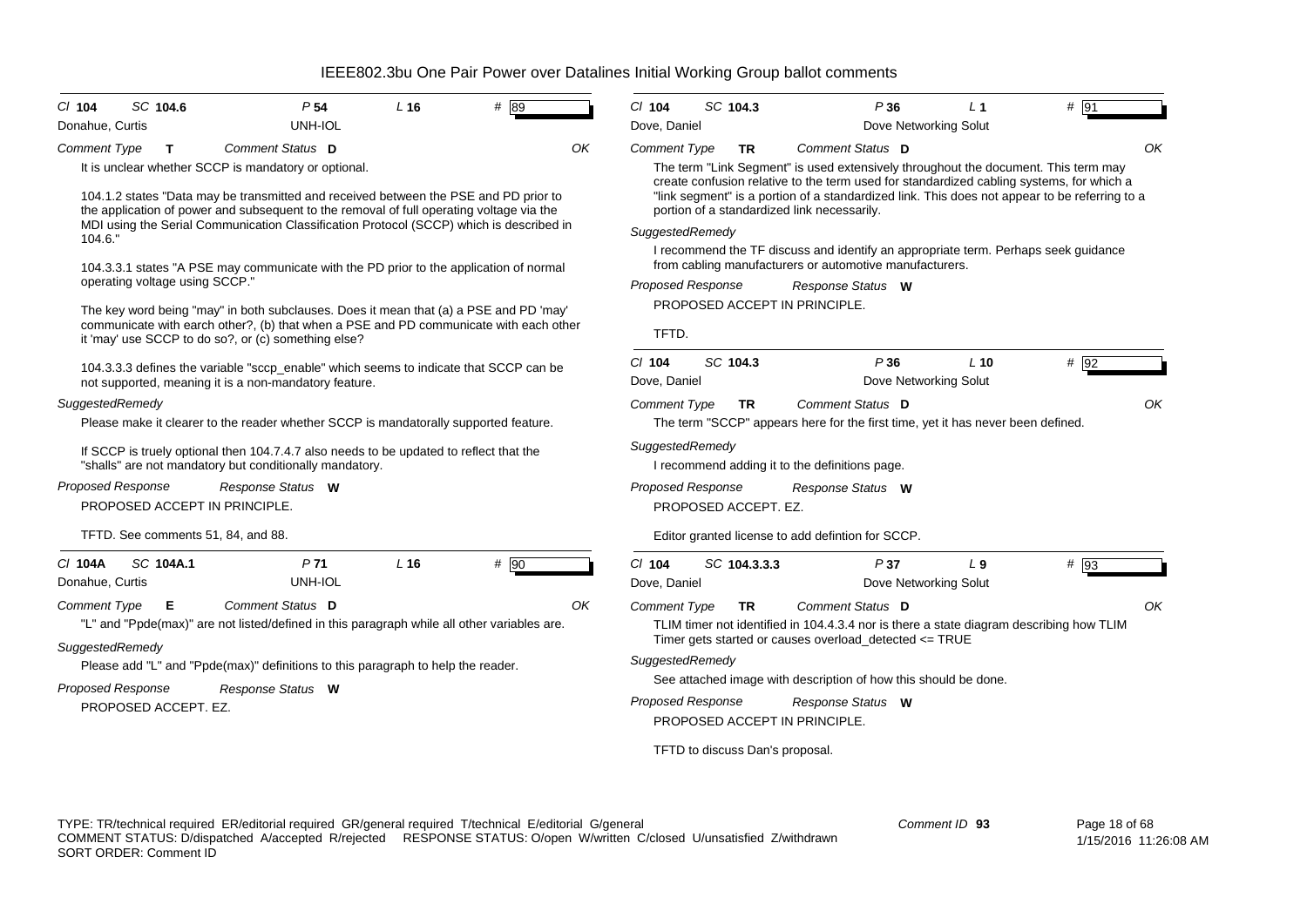| $Cl$ 104                               | SC 104.3.3.3                        | P37                                                                                                                                                        | L <sub>15</sub> | $#$ 94 |    | $Cl$ 104                 | SC 104.3.3.6                     |                                   | $P$ 40                                                                                 | L26             | # 97                                                                                                                                                                                         |
|----------------------------------------|-------------------------------------|------------------------------------------------------------------------------------------------------------------------------------------------------------|-----------------|--------|----|--------------------------|----------------------------------|-----------------------------------|----------------------------------------------------------------------------------------|-----------------|----------------------------------------------------------------------------------------------------------------------------------------------------------------------------------------------|
| Dove, Daniel                           |                                     | Dove Networking Solut                                                                                                                                      |                 |        |    | Dove, Daniel             |                                  |                                   | Dove Networking Solut                                                                  |                 |                                                                                                                                                                                              |
| <b>Comment Type</b><br>SuggestedRemedy | TR<br>a valid MFVS means.           | Comment Status D<br>The wording is not how I would suggest it. "A valid MFVS is present" lacks clarity on what                                             |                 |        | OK | <b>Comment Type</b>      | <b>TR</b>                        |                                   | Comment Status D<br>conflict on where to go. I realize this is unlikely, but its real. |                 | OK<br>There is a potential conflict in the entry to OVERLOAD. The logic does not exclude the<br>possibility that overload_detected occurs while pse_enable is false. If so, there would be a |
|                                        |                                     | Remove "a valid", perhaps add "per 104.3.7.1"                                                                                                              |                 |        |    | SuggestedRemedy          |                                  |                                   |                                                                                        |                 |                                                                                                                                                                                              |
| <b>Proposed Response</b>               | PROPOSED ACCEPT. EZ.                | Response Status W                                                                                                                                          |                 |        |    |                          |                                  |                                   | entry on this state. Otherwise, replace with overload_detected * pse_enable.           |                 | I offer up a state diagram to address the fact that overload_detected is not defined exactly<br>how it occurs. If that state diagram is adopted, then no need to add a logic term to the     |
| $Cl$ 104<br>Dove, Daniel               | SC 104.3.3.3                        | P37<br>Dove Networking Solut                                                                                                                               | L23             | $#$ 95 |    | Proposed Response        |                                  | PROPOSED ACCEPT IN PRINCIPLE.     | Response Status W                                                                      |                 |                                                                                                                                                                                              |
| <b>Comment Type</b>                    | TR.                                 | Comment Status D                                                                                                                                           |                 |        | OK | TFTD.                    |                                  |                                   |                                                                                        |                 |                                                                                                                                                                                              |
|                                        |                                     | The variable is sccp_enabled but the description says whether or not it is "supported".<br>Supporting something, and enabling it are two different things. |                 |        |    | $Cl$ 104<br>Dove, Daniel | SC 104.3.3.6                     |                                   | $P$ 41<br>Dove Networking Solut                                                        | L <sub>1</sub>  | # 98                                                                                                                                                                                         |
| SuggestedRemedy                        | replace "supported" with "enabled". |                                                                                                                                                            |                 |        |    | <b>Comment Type</b>      | TR                               |                                   | Comment Status D                                                                       |                 | OK                                                                                                                                                                                           |
| Proposed Response                      |                                     | Response Status W                                                                                                                                          |                 |        |    | cleared.                 |                                  |                                   |                                                                                        |                 | There is no state diagram for the overload_detected variable to show how it gets set and                                                                                                     |
|                                        | PROPOSED ACCEPT. EZ.                |                                                                                                                                                            |                 |        |    | SuggestedRemedy          |                                  |                                   |                                                                                        |                 |                                                                                                                                                                                              |
| $CI$ 104<br>Dove, Daniel               | SC 104.3.3.6                        | $P$ 40<br>Dove Networking Solut                                                                                                                            | L26             | # 96   |    |                          |                                  | how it occurs. See attached image |                                                                                        |                 | I offer up a state diagram to address the fact that overload_detected is not defined exactly                                                                                                 |
| Comment Type                           | TR                                  | Comment Status D                                                                                                                                           |                 |        | OK | <b>Proposed Response</b> |                                  |                                   | Response Status W                                                                      |                 |                                                                                                                                                                                              |
|                                        |                                     | There is a potential race condition in CLASSIFICATION_EVAL. Going into that state, the                                                                     |                 |        |    |                          |                                  | PROPOSED ACCEPT IN PRINCIPLE.     |                                                                                        |                 |                                                                                                                                                                                              |
|                                        |                                     | timer is still running. So its possible that the timer could complete entering that state, and a<br>conflict in the output direction would occur.          |                 |        |    |                          | TFTD Dan's proposal.             |                                   |                                                                                        |                 |                                                                                                                                                                                              |
| SuggestedRemedy<br>Image               |                                     |                                                                                                                                                            |                 |        |    | $Cl$ 104<br>Dove, Daniel | SC 104.3.5                       |                                   | $P$ 42<br>Dove Networking Solut                                                        | L <sub>42</sub> | $#$ 99                                                                                                                                                                                       |
| Proposed Response                      | PROPOSED ACCEPT IN PRINCIPLE.       | Response Status W                                                                                                                                          |                 |        |    | <b>Comment Type</b>      | ER.                              |                                   | Comment Status D<br>A missing space creates an offull opportunity for a pun.           |                 | OK                                                                                                                                                                                           |
| TFTD.                                  |                                     |                                                                                                                                                            |                 |        |    | SuggestedRemedy          | add a space between of and full. |                                   |                                                                                        |                 |                                                                                                                                                                                              |
|                                        |                                     |                                                                                                                                                            |                 |        |    | <b>Proposed Response</b> | PROPOSED ACCEPT. EZ.             |                                   | Response Status W                                                                      |                 |                                                                                                                                                                                              |
|                                        |                                     |                                                                                                                                                            |                 |        |    |                          | See comment 13.                  |                                   |                                                                                        |                 |                                                                                                                                                                                              |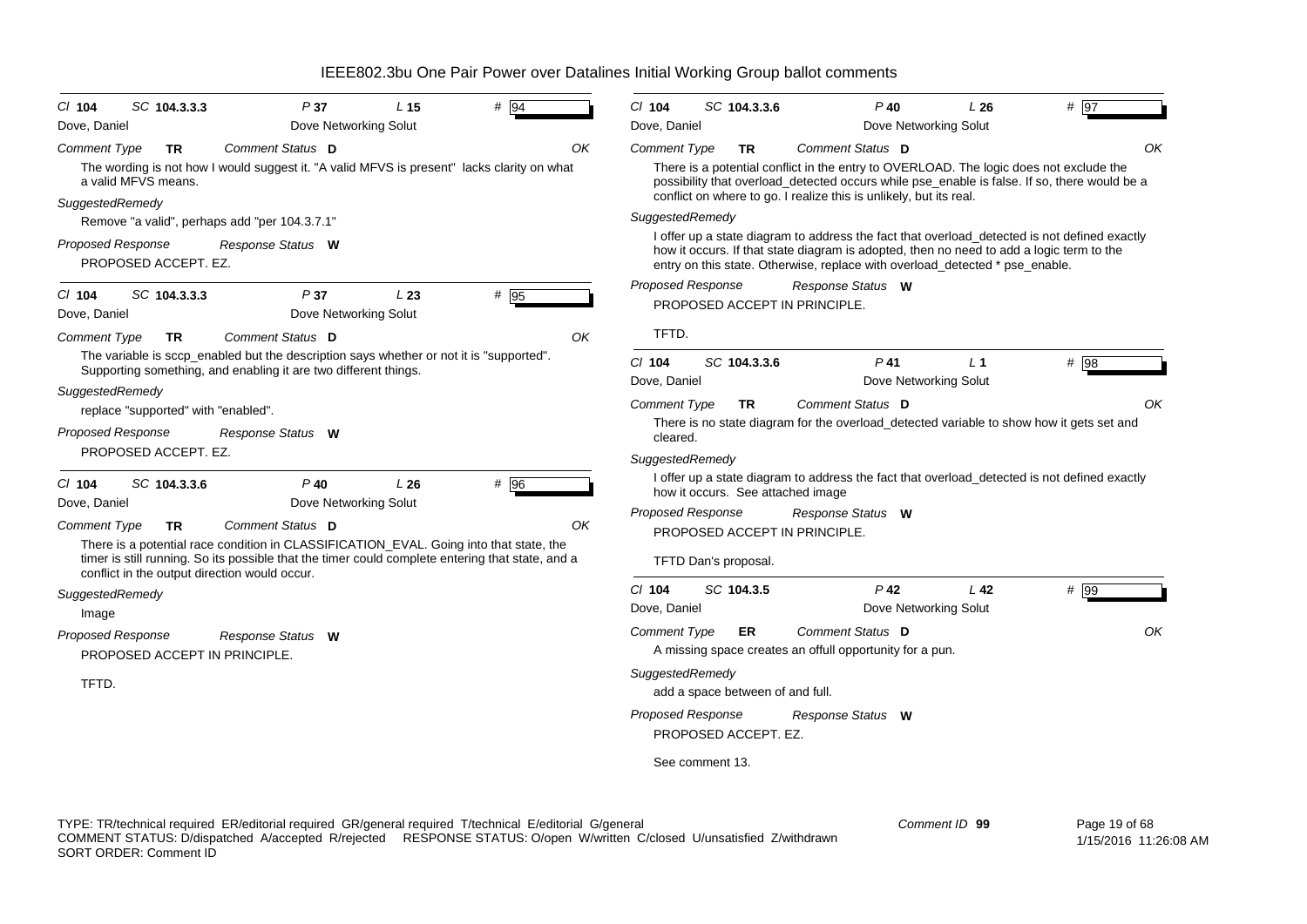| $CI$ 104                 | SC 104.3.6                           | $P$ 43                                                                                                                                                                                    | L50             | # 100 | $Cl$ 104                 | SC 104.4.6.1         | P <sub>52</sub>                                     | $L_4$                                                                                                                                                          | # 103                                                                                                                                                                                  |
|--------------------------|--------------------------------------|-------------------------------------------------------------------------------------------------------------------------------------------------------------------------------------------|-----------------|-------|--------------------------|----------------------|-----------------------------------------------------|----------------------------------------------------------------------------------------------------------------------------------------------------------------|----------------------------------------------------------------------------------------------------------------------------------------------------------------------------------------|
| Dove, Daniel             |                                      | Dove Networking Solut                                                                                                                                                                     |                 |       | Dove, Daniel             |                      |                                                     | Dove Networking Solut                                                                                                                                          |                                                                                                                                                                                        |
| Comment Type             | TR                                   | Comment Status D                                                                                                                                                                          |                 | OK    | <b>Comment Type</b>      | ER                   | Comment Status D                                    |                                                                                                                                                                | OK                                                                                                                                                                                     |
|                          |                                      | Tod has no maximum value. This could lead to a compliant implementation that you could<br>never test to determine if it works. If it fails to respond to Tod, the mfgr could claim their  |                 |       |                          |                      |                                                     | The terminology is a bit strange here. I know what it means, but think perhaps a better<br>terminology is possible."when fed by VPort_PSE min to VPort_PSE max |                                                                                                                                                                                        |
|                          | Tod number is just very large.       |                                                                                                                                                                                           |                 |       | SuggestedRemedy          |                      |                                                     |                                                                                                                                                                |                                                                                                                                                                                        |
| SuggestedRemedy          |                                      |                                                                                                                                                                                           |                 |       |                          |                      | replace with "when a voltage Vpd is applied within" |                                                                                                                                                                |                                                                                                                                                                                        |
|                          | Add a value for maximum Tod          |                                                                                                                                                                                           |                 |       | <b>Proposed Response</b> |                      | Response Status W                                   |                                                                                                                                                                |                                                                                                                                                                                        |
| <b>Proposed Response</b> | PROPOSED ACCEPT IN PRINCIPLE.        | Response Status W                                                                                                                                                                         |                 |       |                          | PROPOSED ACCEPT. EZ. |                                                     |                                                                                                                                                                |                                                                                                                                                                                        |
|                          |                                      |                                                                                                                                                                                           |                 |       | $Cl$ 104                 | SC 104.4.4           | P <sub>50</sub>                                     | $L_{\rm 8}$                                                                                                                                                    | # 107                                                                                                                                                                                  |
| TFTD.                    |                                      |                                                                                                                                                                                           |                 |       | Gardner, Andrew          |                      |                                                     | Linear Technology                                                                                                                                              |                                                                                                                                                                                        |
|                          |                                      | Add Tod max as $0.75s * 1.22 = 0.915s$ ?                                                                                                                                                  |                 |       | <b>Comment Type</b>      | <b>TR</b>            | Comment Status D                                    |                                                                                                                                                                | ΟK                                                                                                                                                                                     |
| $CI$ 104<br>Dove, Daniel | SC 104.4.4.4                         | $P$ 49<br>Dove Networking Solut                                                                                                                                                           | L <sub>42</sub> | # 101 | for the PD.              |                      |                                                     |                                                                                                                                                                | There is insufficient margin between Isignature_limit max (20mA) and the maximum valid<br>detection current (17mA) that the PD is required to support for Vgood - this may be limiting |
| <b>Comment Type</b>      | <b>ER</b>                            | Comment Status D                                                                                                                                                                          |                 | OK    | SuggestedRemedy          |                      |                                                     |                                                                                                                                                                |                                                                                                                                                                                        |
|                          |                                      | The following language "When VPD rises through Vsig_disable," seems inexact. "rises<br>through". Does the PD only remove signature when the voltage is rising through, or does it         |                 |       |                          |                      |                                                     | (6mA to 16mA), and increase the Isignature_limit max from 20mA to 24mA.                                                                                        | Make the range of current for Vgood the same as the valid range of PSE detection current                                                                                               |
|                          | remain removed after that?           |                                                                                                                                                                                           |                 |       | Proposed Response        |                      | Response Status Z                                   |                                                                                                                                                                |                                                                                                                                                                                        |
| SuggestedRemedy          |                                      |                                                                                                                                                                                           |                 |       |                          | PROPOSED REJECT.     |                                                     |                                                                                                                                                                |                                                                                                                                                                                        |
|                          |                                      | Clarify this language. I suggest perhaps using "Exceeds Vsig_disable min"                                                                                                                 |                 |       |                          |                      | This comment was WITHDRAWN by the commenter.        |                                                                                                                                                                |                                                                                                                                                                                        |
| Proposed Response        |                                      | Response Status W                                                                                                                                                                         |                 |       |                          |                      |                                                     |                                                                                                                                                                |                                                                                                                                                                                        |
|                          | PROPOSED ACCEPT IN PRINCIPLE.        |                                                                                                                                                                                           |                 |       | $Cl$ 104                 | SC 104.4.6.2         | P <sub>52</sub>                                     | L <sub>14</sub>                                                                                                                                                | # 108                                                                                                                                                                                  |
|                          | TFTD precise wording.                |                                                                                                                                                                                           |                 |       | Gardner, Andrew          |                      |                                                     | Linear Technology                                                                                                                                              |                                                                                                                                                                                        |
|                          |                                      |                                                                                                                                                                                           |                 |       | <b>Comment Type</b>      | <b>TR</b>            | Comment Status D                                    |                                                                                                                                                                | OK                                                                                                                                                                                     |
| $Cl$ 104                 | SC 104.4.6.1                         | P <sub>52</sub>                                                                                                                                                                           | $L_3$           | # 102 |                          |                      |                                                     | PD input current not related to inrush is not constrained between Vsig_disable and Von.                                                                        |                                                                                                                                                                                        |
| Dove, Daniel             |                                      | Dove Networking Solut                                                                                                                                                                     |                 |       | SuggestedRemedy          |                      |                                                     |                                                                                                                                                                |                                                                                                                                                                                        |
| Comment Type             | ER                                   | Comment Status D                                                                                                                                                                          |                 | OK    |                          |                      |                                                     | Add the following baseline text to 104.4.6.2 and table 104-6: "During operation in the                                                                         |                                                                                                                                                                                        |
|                          |                                      | An errors and some lack of clarity are found in this sentence. "The PD shall turn on at a<br>voltage in the range of VOn after a delay greater than tpower_dly as specified in Table 104- |                 |       |                          |                      |                                                     | MDI_POWER1 state, a PD shall draw less than IPD_pwr1 max of current for a constant<br>VPD." Add IPD_pwr1 line item to Table 104-6 with a max value of 5mA.     |                                                                                                                                                                                        |
|                          |                                      | 6. The PD shall turn off at a voltage greater than or equal to VOff."                                                                                                                     |                 |       | Proposed Response        |                      |                                                     |                                                                                                                                                                |                                                                                                                                                                                        |
| SuggestedRemedy          |                                      |                                                                                                                                                                                           |                 |       |                          |                      | Response Status W<br>PROPOSED ACCEPT IN PRINCIPLE.  |                                                                                                                                                                |                                                                                                                                                                                        |
|                          | greater less than or equal to VOff." | Change to "The PD shall turn on when Vpd has remained in the range of VOn for a time<br>greater than tpower_dly as specified in Table 104-6. The PD shall turn off at a voltage           |                 |       | TFTD.                    |                      |                                                     |                                                                                                                                                                |                                                                                                                                                                                        |
| Proposed Response        |                                      | Response Status W                                                                                                                                                                         |                 |       |                          |                      |                                                     |                                                                                                                                                                |                                                                                                                                                                                        |
|                          | PROPOSED ACCEPT. EZ.                 |                                                                                                                                                                                           |                 |       |                          |                      |                                                     |                                                                                                                                                                |                                                                                                                                                                                        |
|                          |                                      | TYPE: TR/technical required ER/editorial required GR/general required T/technical E/editorial G/general                                                                                   |                 |       |                          |                      |                                                     | Comment ID 108                                                                                                                                                 | Page 20 of 68                                                                                                                                                                          |

COMMENT STATUS: D/dispatched A/accepted R/rejected RESPONSE STATUS: O/open W/written C/closed U/unsatisfied Z/withdrawn SORT ORDER: Comment ID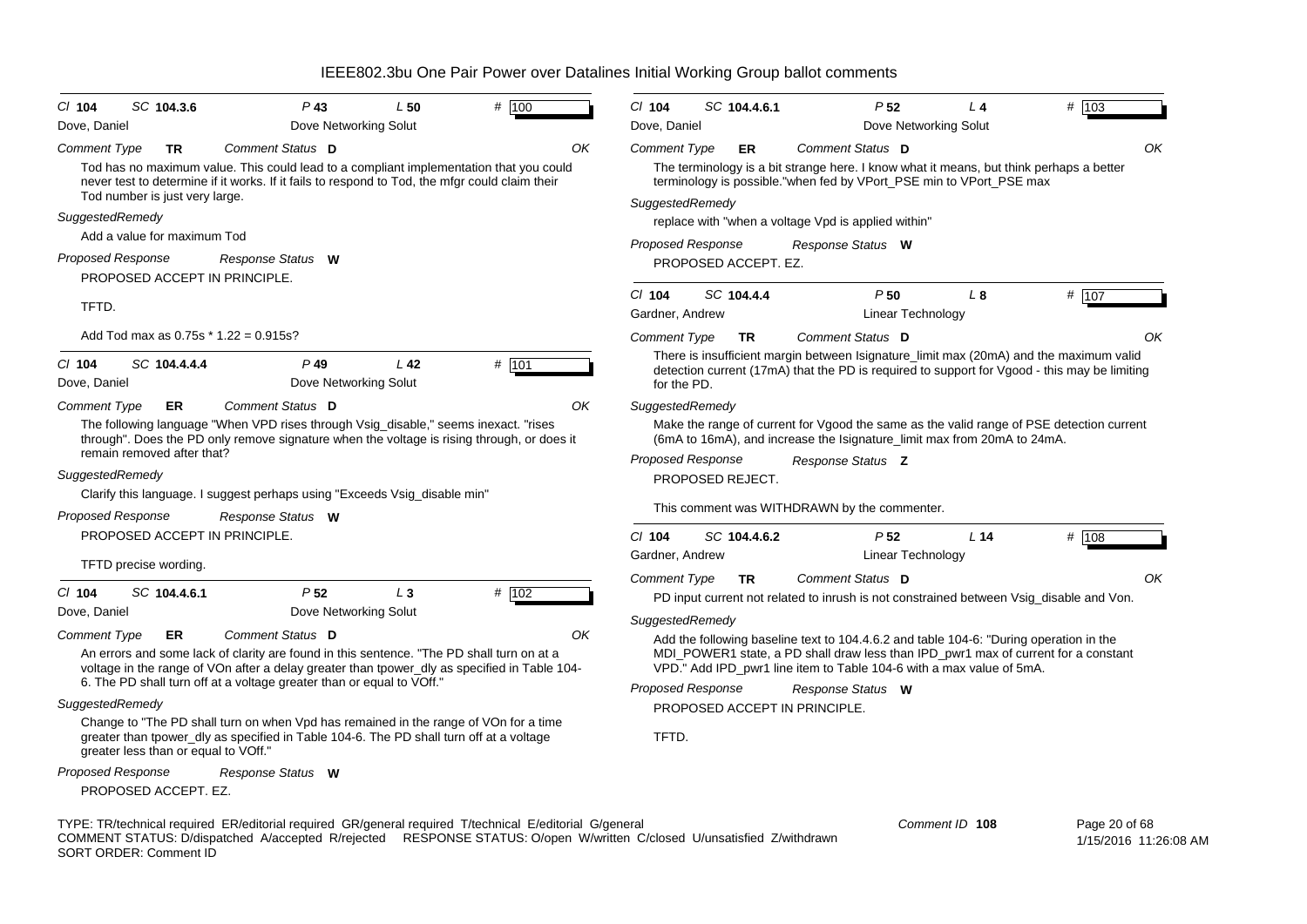|                     | SC 104.4.6.1                                       | P <sub>52</sub>                                                                                                                                                                              | $L_3$ | # 109 |    | $CI$ 104                 | SC 104.3.4.1                                                                  |   |
|---------------------|----------------------------------------------------|----------------------------------------------------------------------------------------------------------------------------------------------------------------------------------------------|-------|-------|----|--------------------------|-------------------------------------------------------------------------------|---|
| Gardner, Andrew     |                                                    | Linear Technology                                                                                                                                                                            |       |       |    | Gardner, Andrew          |                                                                               |   |
| <b>Comment Type</b> | ΤR                                                 | Comment Status D<br>At Cpd, max=10uF, a class 4 PSE may not be able to power up a class 4 PD before<br>tpower_dly expires because of insufficient inrush current.                            |       |       | ΟK | <b>Comment Type</b>      | TR<br>The detection criteria has tl<br>detection in the absence of            |   |
| SuggestedRemedy     |                                                    | For class 4 PDs, reduce CPD max from 10uF to 5uF                                                                                                                                             |       |       |    |                          | that a simple capacitance of<br>detection signature is not p                  |   |
|                     |                                                    |                                                                                                                                                                                              |       |       |    | SuggestedRemedy          |                                                                               |   |
|                     | Proposed Response<br>PROPOSED ACCEPT IN PRINCIPLE. | Response Status W                                                                                                                                                                            |       |       |    |                          | Adjust the detection timing<br>or less cannot pass detection                  |   |
| guaranteed.         |                                                    | TFTD. Assuming linrush=0.097A, CPD=10uF, VPSE=36V, and Vsig=4.05V yields an<br>inrush time of 3.3ms which is longer than Tinrush min. So power-up for this class is not                      |       |       |    | Proposed Response        | PROPOSED ACCEPT IN F                                                          |   |
|                     |                                                    | Reducing CPD max to 5uF for this class reduces worst case inrush time to 1.65ms.                                                                                                             |       |       |    |                          | Presentation gardner_3bu_                                                     |   |
| $Cl$ 104            | SC 104.5.3                                         | P <sub>53</sub>                                                                                                                                                                              | L32   |       |    | $Cl$ 104                 | SC 104.3.6                                                                    |   |
| Gardner, Andrew     |                                                    | Linear Technology                                                                                                                                                                            |       | # 110 |    | Gardner, Andrew          |                                                                               |   |
|                     |                                                    |                                                                                                                                                                                              |       |       |    | <b>Comment Type</b>      | ΤR                                                                            |   |
| Comment Type        | ΤR                                                 | Comment Status D<br>In order to be consistent with the PoDL 100BASE-T1 MDI return loss in subclause                                                                                          |       |       | OK |                          | The +/-10% range for ILIM<br>sense resistor value quanti.                     |   |
|                     |                                                    | 104.5.3.1, the transmitter droop specification from clause 96.5.4.1 needs to be relaxed.                                                                                                     |       |       |    | SuggestedRemedy          |                                                                               |   |
|                     |                                                    |                                                                                                                                                                                              |       |       |    |                          |                                                                               |   |
|                     | SuggestedRemedy                                    |                                                                                                                                                                                              |       |       |    |                          |                                                                               |   |
|                     |                                                    | Add the following baseline text to a subclause of 104.5.3: "The test mode 1 output droop is<br>illustrated in Figure 104-TBD. With the transmitter in test mode 1 and using the transmitter  |       |       |    |                          | Relax the range order to ad<br>number of discrete sense re<br>summarize this. |   |
|                     |                                                    | test fixture 1, the magnitude of both the positive and negative droop measured with respect<br>to an initial peak value after the zero crossing and the value 500 ns after the initial peak, |       |       |    | <b>Proposed Response</b> | PROPOSED ACCEPT IN F                                                          | R |
|                     | Proposed Response                                  | shall be less than 60%." Copy figure 96-23 into the new subclause.<br>Response Status W                                                                                                      |       |       |    |                          | TFTD. See gardner_3bu_x                                                       |   |
|                     | PROPOSED ACCEPT.                                   |                                                                                                                                                                                              |       |       |    |                          |                                                                               |   |
|                     | See comment 394.                                   |                                                                                                                                                                                              |       |       |    | $CI$ 45                  | SC 45.2.7.a2                                                                  |   |
|                     |                                                    |                                                                                                                                                                                              |       |       |    | Gardner, Andrew          |                                                                               |   |
|                     |                                                    |                                                                                                                                                                                              |       |       |    | <b>Comment Type</b>      | Т<br>consider adding a PSE Sta<br>(see P21, L32 for an examp                  |   |
|                     |                                                    |                                                                                                                                                                                              |       |       |    | SuggestedRemedy          |                                                                               |   |
|                     |                                                    |                                                                                                                                                                                              |       |       |    |                          | see comment                                                                   |   |
|                     |                                                    |                                                                                                                                                                                              |       |       |    | <b>Proposed Response</b> |                                                                               | R |

s the potential to allow capacitors greater than 1.2uF to pass detection signature. The criteria should be changed so e of 10uF or less is assured to fail detection when a valid  $\breve{\text{PD}}$ present. Adjust parameters as needed in order to ensure capacitances of 10uF ection in the absence of a valid PD detection signature. N PRINCIPLE. bu x 0116.pdf to describe the proposed solution. *Comment Status***D***Response Status* **W***OK*Linear Technology *P* **43** *L* **35** *#* 112IM with respect to Iclass max is to narrow because of errors due to ntization error and tolerance  $\alpha$  account for automotive +/-3% resistor tolerance and the limited number of discrete sense resistor values that are available. Presentation in Atlanta will N PRINCIPLE.  $x_0$ 116.pdf *Comment Status* **D***Response Status* **W** *OK*Linear Technology *P* **30** *L* **15** *#* 113 *OK*Linear Technology

*P*

**41** *L* **36** *#* 111

Status of "unknown" to match the available options in Section 30 (mple *Comment Status* **D** *Response Status* **W**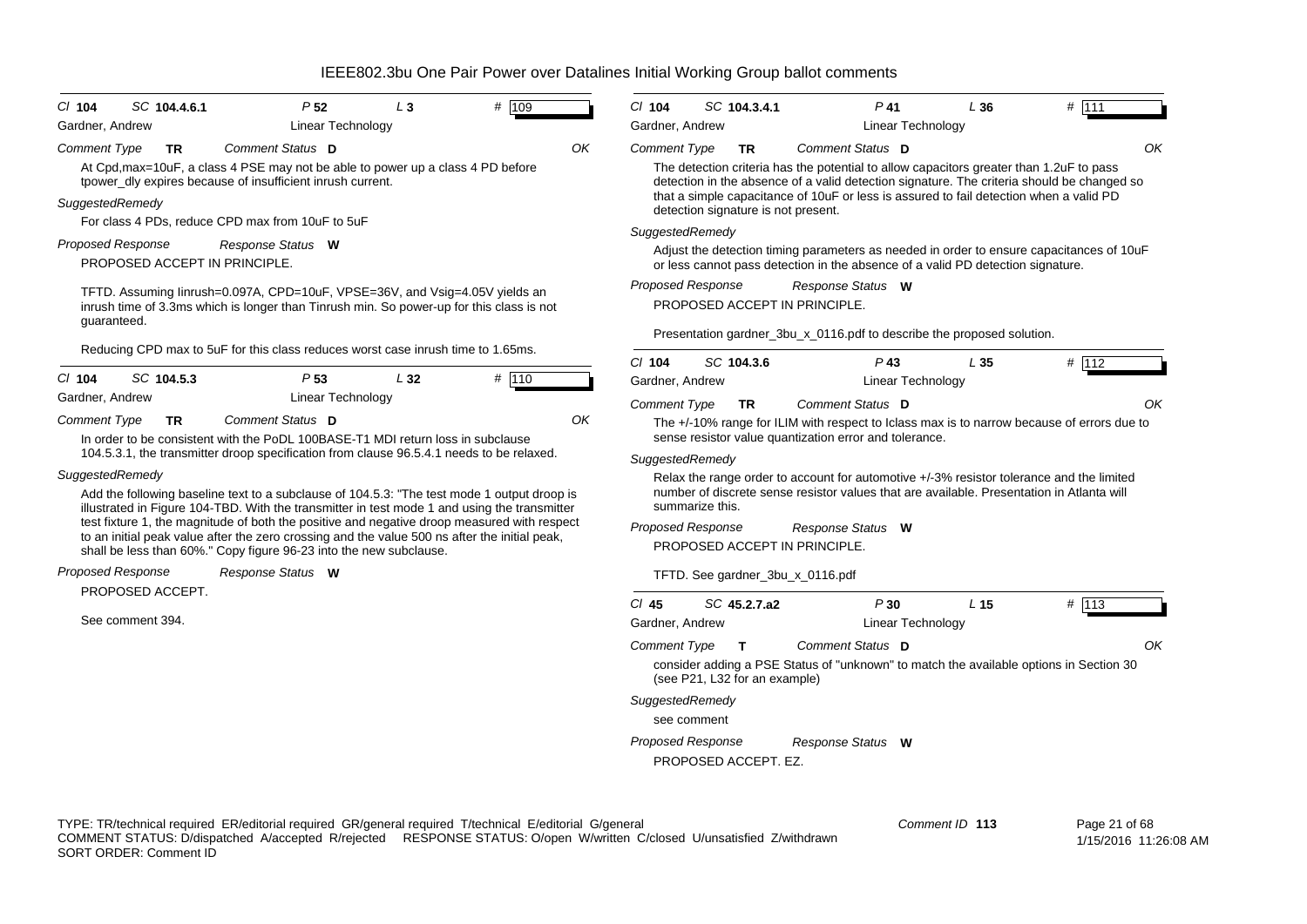| # 114<br>SC 104.3.6<br>$P$ 44<br>L <sub>9</sub><br>$CI$ 104<br><b>Linear Technology</b><br>Gardner, Andrew                                                                                                                                                                                                                                                                                                                                                           | # 116<br>$CI$ 104<br>SC 104.4.4<br>$P$ 49<br>L43<br>Gardner, Andrew<br>Linear Technology                                                                                                                                                                                                                                                                                                                                                                                       |
|----------------------------------------------------------------------------------------------------------------------------------------------------------------------------------------------------------------------------------------------------------------------------------------------------------------------------------------------------------------------------------------------------------------------------------------------------------------------|--------------------------------------------------------------------------------------------------------------------------------------------------------------------------------------------------------------------------------------------------------------------------------------------------------------------------------------------------------------------------------------------------------------------------------------------------------------------------------|
| Comment Status D<br>OK<br><b>Comment Type</b><br>T.<br>TMFVS min of 60ms may be limiting for low power applications                                                                                                                                                                                                                                                                                                                                                  | OK<br>Comment Status D<br><b>Comment Type</b><br><b>TR</b><br>a PD shall removed the current draw of the detection signature. is not quantified.                                                                                                                                                                                                                                                                                                                               |
| SuggestedRemedy<br>Consider changing TMFVS min to a smaller value that is consistent with max CPD and<br>max cable resistance if possible.<br>Proposed Response<br>Response Status W<br>PROPOSED ACCEPT IN PRINCIPLE.                                                                                                                                                                                                                                                | SuggestedRemedy<br>Add a limit to table 104-4 for Ipd when Vpd is greater than Vsig_disable and less than VON<br>that can be tested for compliance (5mA max?)<br>Proposed Response<br>Response Status W<br>PROPOSED ACCEPT.                                                                                                                                                                                                                                                    |
| Reduce PSE TMFVS min to 6ms which is consistent with bt short mps. TMFVS_PD should<br>also be reduced but needs to allow overhead for IPSE rise time at max cable resistance<br>and PSE output resistance and max PD capacitance. For example, assuming 10 ohms<br>and 100uF yields a 90% rise time of 2.4ms.                                                                                                                                                        | TFTD.<br>$P$ 49<br># 117<br>$CI$ 104<br>SC 104.4.4<br>L46<br>Linear Technology<br>Gardner, Andrew<br>OK<br>Comment Status D<br><b>Comment Type</b><br>т                                                                                                                                                                                                                                                                                                                        |
| Suggest TMFVS min of 6ms and TMFVS_PD min of 10ms to be safe.<br>SC 104.4.4<br>$P$ 49<br>L <sub>42</sub><br># $115$<br>$CI$ 104<br><b>Linear Technology</b><br>Gardner, Andrew<br>Comment Status D<br>OK<br><b>Comment Type</b><br>T<br>The words 'A PD shall present a valid detection signature when Vpd drops below<br>Vsig_enable.' are confusing.<br>SuggestedRemedy<br>Suggest using 'A PD shall enable a valid detection signature subsequent to Vpd dropping | Add Vgood before 'per Table 104-4'.<br>SuggestedRemedy<br>see comment<br><b>Proposed Response</b><br>Response Status W<br>PROPOSED ACCEPT IN PRINCIPLE.<br>Change "The detection signature shall consist of a current limited, constant voltage per<br>Table 104–4" to " The detection signature shall consist of a current limited, voltage                                                                                                                                   |
| below Vsig_enable.'<br><b>Proposed Response</b><br>Response Status Z<br>PROPOSED REJECT.<br>This comment was WITHDRAWN by the commenter.                                                                                                                                                                                                                                                                                                                             | Vgood per Table 104-4"<br># 118<br>$CI$ 104<br>SC 104.6.3.2<br>P <sub>56</sub><br>L <sub>16</sub><br>Gardner, Andrew<br><b>Linear Technology</b><br>OK<br>Comment Status D<br><b>Comment Type</b><br><b>TR</b><br>No description or requirement for tssw is given.<br>SuggestedRemedy<br>State that the slave shall sample the Vpd within the range of tssw during a write 1 or write<br>0 operation.<br><b>Proposed Response</b><br>Response Status W<br>PROPOSED ACCEPT. EZ. |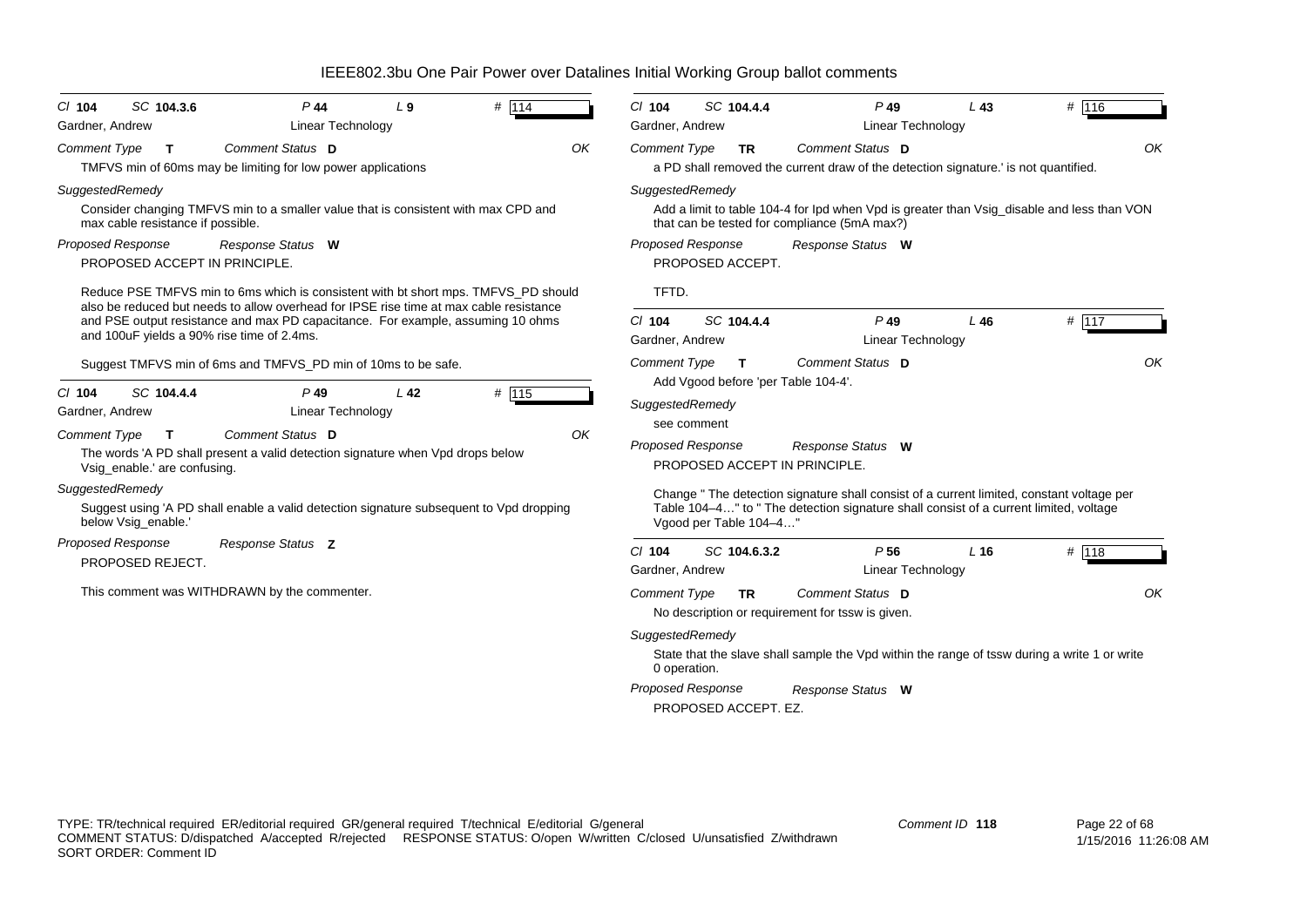| SC 104.6.3.2<br>$Cl$ 104<br>Gardner, Andrew                                     | P <sub>56</sub><br><b>Linear Technology</b>                                                                                                                                           | L23             | # 119   |    | $Cl$ 104<br>Gardner, Andrew            | SC 104.6.4.3                      | P <sub>59</sub><br><b>Linear Technology</b>                                                                                                  | L <sub>1</sub>  | # 122   |
|---------------------------------------------------------------------------------|---------------------------------------------------------------------------------------------------------------------------------------------------------------------------------------|-----------------|---------|----|----------------------------------------|-----------------------------------|----------------------------------------------------------------------------------------------------------------------------------------------|-----------------|---------|
| <b>Comment Type</b><br>$\mathbf{T}$                                             | Comment Status D<br>The words 'release and then' appear to be superfluous.                                                                                                            |                 |         | OK | <b>Comment Type</b>                    | <b>TR</b>                         | Comment Status D<br>Figure 104-12 should be 'Address and Read_Scratchpad function command flowchart'                                         |                 | OK      |
| SuggestedRemedy<br>Delete 'release and then'                                    |                                                                                                                                                                                       |                 |         |    | SuggestedRemedy                        | see comment                       |                                                                                                                                              |                 |         |
| <b>Proposed Response</b><br>PROPOSED ACCEPT. EZ.                                | Response Status W                                                                                                                                                                     |                 |         |    | <b>Proposed Response</b>               | PROPOSED ACCEPT. EZ.              | Response Status W                                                                                                                            |                 |         |
| SC 104.6.3.2<br>$Cl$ 104<br>Gardner, Andrew                                     | P <sub>56</sub><br>Linear Technology                                                                                                                                                  | L <sub>25</sub> | # 120   |    | C/00<br>Gardner, Andrew                | SC <sub>0</sub>                   | P35<br>Linear Technology                                                                                                                     | L <sub>22</sub> | $#$ 123 |
| <b>Comment Type</b><br>$\mathbf T$<br>SuggestedRemedy<br>Delete 'hold and then' | Comment Status D<br>The words 'hold and then' appear to be superfluous.                                                                                                               |                 |         | OK | Comment Type<br>SuggestedRemedy        | Е<br>requirements'<br>see comment | Comment Status D<br>Table 104-1 should be enclosed within its own subclause 'System class power                                              |                 | OK      |
| Proposed Response<br>PROPOSED ACCEPT. EZ.                                       | Response Status W                                                                                                                                                                     |                 |         |    | <b>Proposed Response</b>               | PROPOSED ACCEPT.                  | Response Status W                                                                                                                            |                 |         |
| SC 104.6.3.4<br>$Cl$ 104<br>Gardner, Andrew                                     | P <sub>57</sub><br><b>Linear Technology</b>                                                                                                                                           | $L$ 40          | $#$ 121 |    |                                        | See comment 273.                  |                                                                                                                                              |                 |         |
| <b>Comment Type</b><br><b>TR</b>                                                | Comment Status D<br>Specifications for rise time and fall time are absent from Table 104-7.                                                                                           |                 |         | OK | $Cl$ 00<br>Gardner, Andrew             | SC <sub>0</sub>                   | P35<br><b>Linear Technology</b>                                                                                                              | L36             | $#$ 124 |
| SuggestedRemedy<br><b>Proposed Response</b>                                     | Add specifications for fall time and rise time with maximums of 100us and 230us,<br>respectively based on timing proof from presentation stewart_3bu_1_1015.pdf.<br>Response Status W |                 |         |    | <b>Comment Type</b><br>SuggestedRemedy | <b>TR</b>                         | Comment Status D<br>IPI (max) can be exceeded during inrush<br>Add a new footnote 3 that states that IPI(max) may be exceeded during inrush. |                 | OK      |
| PROPOSED ACCEPT.<br>TFTD. See 255 and 61.                                       |                                                                                                                                                                                       |                 |         |    | <b>Proposed Response</b>               | PROPOSED ACCEPT.                  | Response Status W                                                                                                                            |                 |         |
|                                                                                 |                                                                                                                                                                                       |                 |         |    |                                        | See comment 74.                   |                                                                                                                                              |                 |         |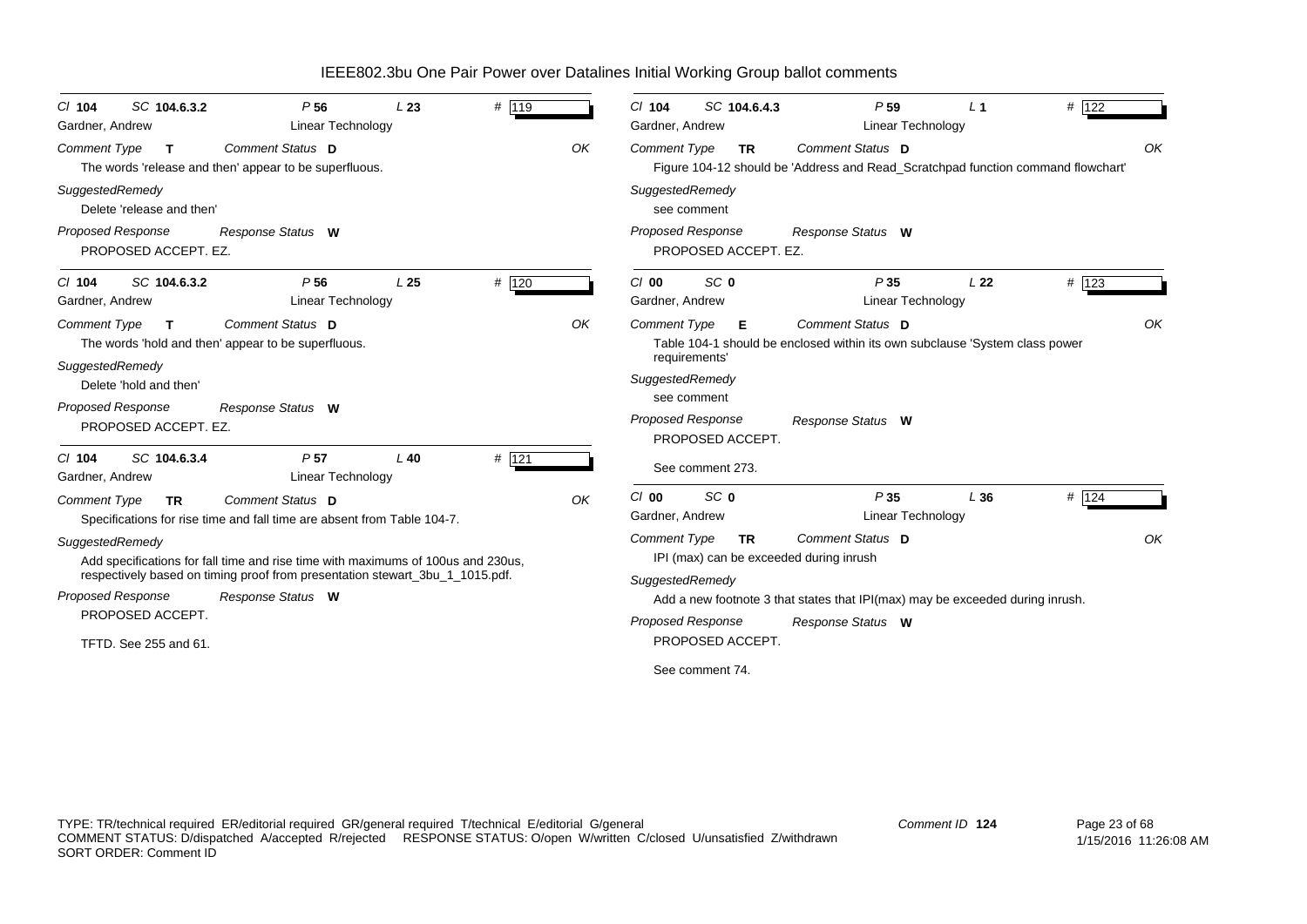| SC 104.3.6<br>$CI$ 104           | $P$ 43                                                                                                                                                                                                                                                                     | L <sub>15</sub> | # 125 |    | $Cl$ 00             | SC 0                     | P <sub>35</sub>                                                                                                                                                            | L39            | # 127 |    |
|----------------------------------|----------------------------------------------------------------------------------------------------------------------------------------------------------------------------------------------------------------------------------------------------------------------------|-----------------|-------|----|---------------------|--------------------------|----------------------------------------------------------------------------------------------------------------------------------------------------------------------------|----------------|-------|----|
| Gardner, Andrew                  | <b>Linear Technology</b>                                                                                                                                                                                                                                                   |                 |       |    | Gardner, Andrew     |                          | <b>Linear Technology</b>                                                                                                                                                   |                |       |    |
| <b>Comment Type</b><br>TR.       | Comment Status D                                                                                                                                                                                                                                                           |                 |       | OK | <b>Comment Type</b> | TR.                      | <b>Comment Status</b> D                                                                                                                                                    |                |       | OK |
|                                  | The max dV/dt of 22V/us for type A needs to be increased to allow more margin for the<br>PSE's dV/dt limiter during t_inrush. This may mean compromising data integrity during<br>power-up, but this typically a don't care.                                               |                 |       |    | SuggestedRemedy     |                          | The max CPD for class 4 needs to be reduced in order to guarantee that the PSE with max<br>VOUT can inrush a PD with min VON before t_power_delay expires.                 |                |       |    |
| SuggestedRemedy                  |                                                                                                                                                                                                                                                                            |                 |       |    |                     |                          | Reduce CPD max for class 4 from 10uF to 5uF.                                                                                                                               |                |       |    |
| greater.                         | Add line to table 104-3 for max type A dV/dt during inrush. Increase value to 40V/us or                                                                                                                                                                                    |                 |       |    |                     | <b>Proposed Response</b> | Response Status W                                                                                                                                                          |                |       |    |
| <b>Proposed Response</b>         | Response Status W                                                                                                                                                                                                                                                          |                 |       |    |                     |                          | PROPOSED ACCEPT IN PRINCIPLE.                                                                                                                                              |                |       |    |
|                                  | PROPOSED ACCEPT IN PRINCIPLE.                                                                                                                                                                                                                                              |                 |       |    |                     |                          | TFTD. See gardner_3bu_x_01016.pdf for explanation of this change.                                                                                                          |                |       |    |
|                                  | TFTD. See presentation gardner_3bu_x_0116.pdf on this subject.                                                                                                                                                                                                             |                 |       |    | $Cl$ 104            | SC 104.4.4               | P <sub>50</sub>                                                                                                                                                            | $L_{\alpha}$   | # 128 |    |
| SC <sub>0</sub><br>$Cl$ 00       | $P$ 40                                                                                                                                                                                                                                                                     | $L_3$           | # 126 |    | Gardner, Andrew     |                          | Linear Technology                                                                                                                                                          |                |       |    |
| Gardner, Andrew                  | <b>Linear Technology</b>                                                                                                                                                                                                                                                   |                 |       |    | <b>Comment Type</b> | <b>TR</b>                | Comment Status D                                                                                                                                                           |                |       | OK |
| <b>Comment Type</b><br><b>TR</b> | Comment Status D                                                                                                                                                                                                                                                           |                 |       | OK |                     |                          | The spread between the max current a PD signature is required to accept for Vgood<br>(17mA) and the max current a PD is allowed to sink (20mA) is too narrow.              |                |       |    |
|                                  | In some case, a type A PSE and PD will take longer than 5ms to power-up.                                                                                                                                                                                                   |                 |       |    | SuggestedRemedy     |                          |                                                                                                                                                                            |                |       |    |
| SuggestedRemedy<br>be reduced?   | If max inrush dV/dt is increased, can the max t_detect, t_inrush, and t_pwr_delay values                                                                                                                                                                                   |                 |       |    |                     |                          | Reduce the range of current that a PD is required to accept for Vgood from 7mA/17mA to<br>8mA/16mA and increase the max current a PD is allowed to sink from 20mA to 24mA. |                |       |    |
| <b>Proposed Response</b>         |                                                                                                                                                                                                                                                                            |                 |       |    |                     | <b>Proposed Response</b> | Response Status W                                                                                                                                                          |                |       |    |
|                                  | Response Status W<br>PROPOSED ACCEPT IN PRINCIPLE.                                                                                                                                                                                                                         |                 |       |    |                     | PROPOSED ACCEPT.         |                                                                                                                                                                            |                |       |    |
|                                  |                                                                                                                                                                                                                                                                            |                 |       |    |                     | See comment 3.           |                                                                                                                                                                            |                |       |    |
|                                  | Max dV/dt needs to be increased for Type A PSEs in order for fast start-up to be feasible.<br>The existing range of dV/dt required from a PSE is too narrow. Propose sacrificing<br>100BASE-T1 PHY data integrity during inrush by increasing max dV/dt to 40V/ms in order |                 |       |    | $CI$ FM             | SC FM                    | P <sub>1</sub>                                                                                                                                                             | L <sub>2</sub> | # 178 |    |
|                                  | to solve the problem. Presentation gardner_3bu_x_0116.pdf will detail the time budget for                                                                                                                                                                                  |                 |       |    | Hajduczenia, Marek  |                          | <b>Bright House Network</b>                                                                                                                                                |                |       |    |
| power-up.                        |                                                                                                                                                                                                                                                                            |                 |       |    | <b>Comment Type</b> | Е                        | Comment Status D<br>P802.3bu is working on amendment to IEEE Std 802.3-2015.                                                                                               |                |       | OK |
|                                  |                                                                                                                                                                                                                                                                            |                 |       |    | SuggestedRemedy     |                          |                                                                                                                                                                            |                |       |    |
|                                  |                                                                                                                                                                                                                                                                            |                 |       |    |                     |                          | Please make sure that all dated references to 802.3 are to "2015" and not to "201x" or                                                                                     |                |       |    |
|                                  |                                                                                                                                                                                                                                                                            |                 |       |    | "20xx"              |                          | There are multiple instances in Front Matter of the document and then at least one per                                                                                     |                |       |    |
|                                  |                                                                                                                                                                                                                                                                            |                 |       |    |                     | page on the page header. |                                                                                                                                                                            |                |       |    |

*Proposed Response Response Status* **W**

PROPOSED ACCEPT. EZ. See comment 29.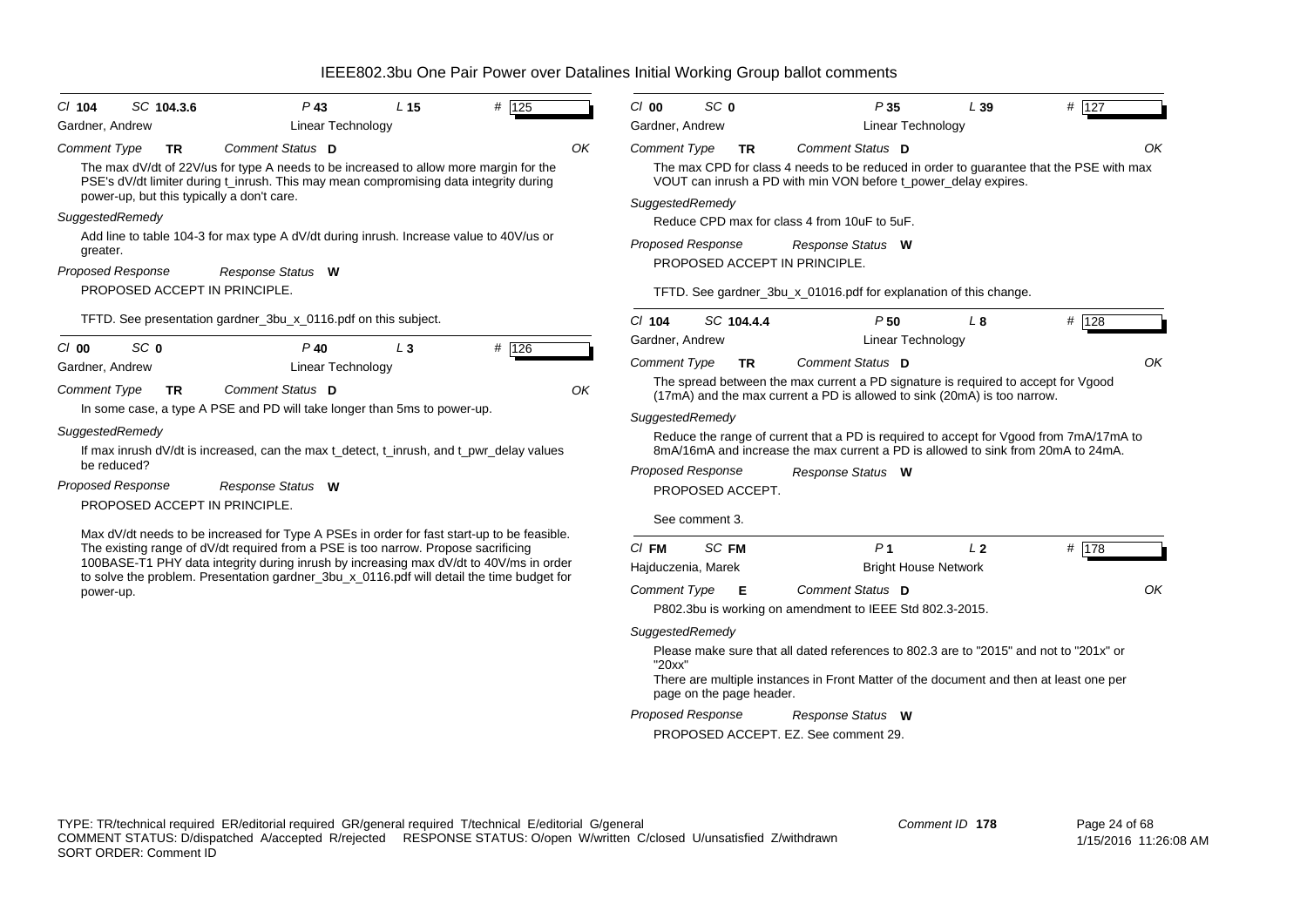| SC FM<br>$Cl$ FM                                                                | P <sub>3</sub>                                                                                                                                                                   |       | # 179 |    | $Cl$ 01             | SC 1.3                                                              | P <sub>15</sub>                                                                                                                                             | L 48            | # 182   |
|---------------------------------------------------------------------------------|----------------------------------------------------------------------------------------------------------------------------------------------------------------------------------|-------|-------|----|---------------------|---------------------------------------------------------------------|-------------------------------------------------------------------------------------------------------------------------------------------------------------|-----------------|---------|
| Hajduczenia, Marek                                                              | <b>Bright House Network</b>                                                                                                                                                      |       |       |    |                     | Hajduczenia, Marek                                                  | <b>Bright House Network</b>                                                                                                                                 |                 |         |
| <b>Comment Type</b><br>Е<br>Copyright on all pages references "201x"            | Comment Status D                                                                                                                                                                 |       |       | OK | <b>Comment Type</b> | Е<br>No need for 1.3                                                | Comment Status D                                                                                                                                            |                 | OK      |
| SuggestedRemedy                                                                 |                                                                                                                                                                                  |       |       |    |                     | SuggestedRemedy                                                     |                                                                                                                                                             |                 |         |
|                                                                                 | Change copyright year from "201x" to "2015" on all pages in the draft. This will need to be<br>changed to 2016 down the road, as dratf progresses through WG and Sponsor ballots |       |       |    |                     | change anyway.<br>Please remove 1.3                                 | Subclauses are added as needed. No need to keep 1.3 as placeholder - numbering will not                                                                     |                 |         |
| Proposed Response                                                               | Response Status W                                                                                                                                                                |       |       |    |                     | <b>Proposed Response</b>                                            | Response Status W                                                                                                                                           |                 |         |
|                                                                                 | PROPOSED ACCEPT. EZ. See comment 69.                                                                                                                                             |       |       |    |                     | PROPOSED ACCEPT. EZ.                                                |                                                                                                                                                             |                 |         |
| SC FM<br>$Cl$ FM<br>Hajduczenia, Marek                                          | P <sub>7</sub><br><b>Bright House Network</b>                                                                                                                                    | $L_3$ | # 180 |    | $Cl$ 01             | SC 1.4                                                              | P <sub>16</sub>                                                                                                                                             | L <sub>1</sub>  | $#$ 183 |
|                                                                                 |                                                                                                                                                                                  |       |       |    |                     | Hajduczenia, Marek                                                  | <b>Bright House Network</b>                                                                                                                                 |                 |         |
| Comment Type<br>E                                                               | Comment Status D<br>"the IEEE P802.3xx working group ballot."                                                                                                                    |       |       | OK | <b>Comment Type</b> | Е                                                                   | Comment Status D                                                                                                                                            |                 | OΚ      |
| should be well known by now<br><b>Proposed Response</b><br>PROPOSED ACCEPT. EZ. | Change to "the IEEE P802.3bu working group ballot." - I believe the project designation<br>Response Status W                                                                     |       |       |    |                     | SuggestedRemedy<br><b>Proposed Response</b><br>PROPOSED ACCEPT. EZ. | 2015 to reference to and several projects already adding definitions to 1.4<br>Please assign proper numbers to individual definitions.<br>Response Status W |                 |         |
| <b>SC FM</b><br>$CI$ FM<br>Hajduczenia, Marek                                   | P <sub>9</sub><br><b>Bright House Network</b>                                                                                                                                    | L32   | # 181 |    | $Cl$ 01             | SC 1.4.5                                                            | P <sub>16</sub>                                                                                                                                             | L <sub>19</sub> | # $184$ |
|                                                                                 |                                                                                                                                                                                  |       |       |    |                     | Hajduczenia, Marek                                                  | <b>Bright House Network</b>                                                                                                                                 |                 |         |
| Comment Type<br>Е<br>The text of the frontmatter is outdated                    | Comment Status D                                                                                                                                                                 |       |       | OK | <b>Comment Type</b> | $\mathbf{T}$                                                        | Comment Status D                                                                                                                                            |                 | OK      |
| SuggestedRemedy                                                                 |                                                                                                                                                                                  |       |       |    |                     |                                                                     | Definition of "Type A+B PoDL System" is cumbersome to pronounce with the extra $+$ in the<br>middle: as "Type A plus B PoDL System"                         |                 |         |
|                                                                                 | Please use the latest text for the frontmatter, including the description of 802.3-2015                                                                                          |       |       |    |                     | SuggestedRemedy                                                     |                                                                                                                                                             |                 |         |
| <b>Proposed Response</b>                                                        | Response Status W                                                                                                                                                                |       |       |    |                     |                                                                     | Simplify the name to "Type AB PoDL System", which is what you really intend                                                                                 |                 |         |
| PROPOSED ACCEPT IN PRINCIPLE.                                                   |                                                                                                                                                                                  |       |       |    |                     | <b>Proposed Response</b>                                            | Response Status W                                                                                                                                           |                 |         |
|                                                                                 | Editor copied latest frontmatter D1.4. Need to verify.                                                                                                                           |       |       |    |                     |                                                                     | PROPOSED ACCEPT IN PRINCIPLE.                                                                                                                               |                 |         |
|                                                                                 |                                                                                                                                                                                  |       |       |    |                     | See comment 371.                                                    |                                                                                                                                                             |                 |         |
|                                                                                 |                                                                                                                                                                                  |       |       |    |                     |                                                                     |                                                                                                                                                             |                 |         |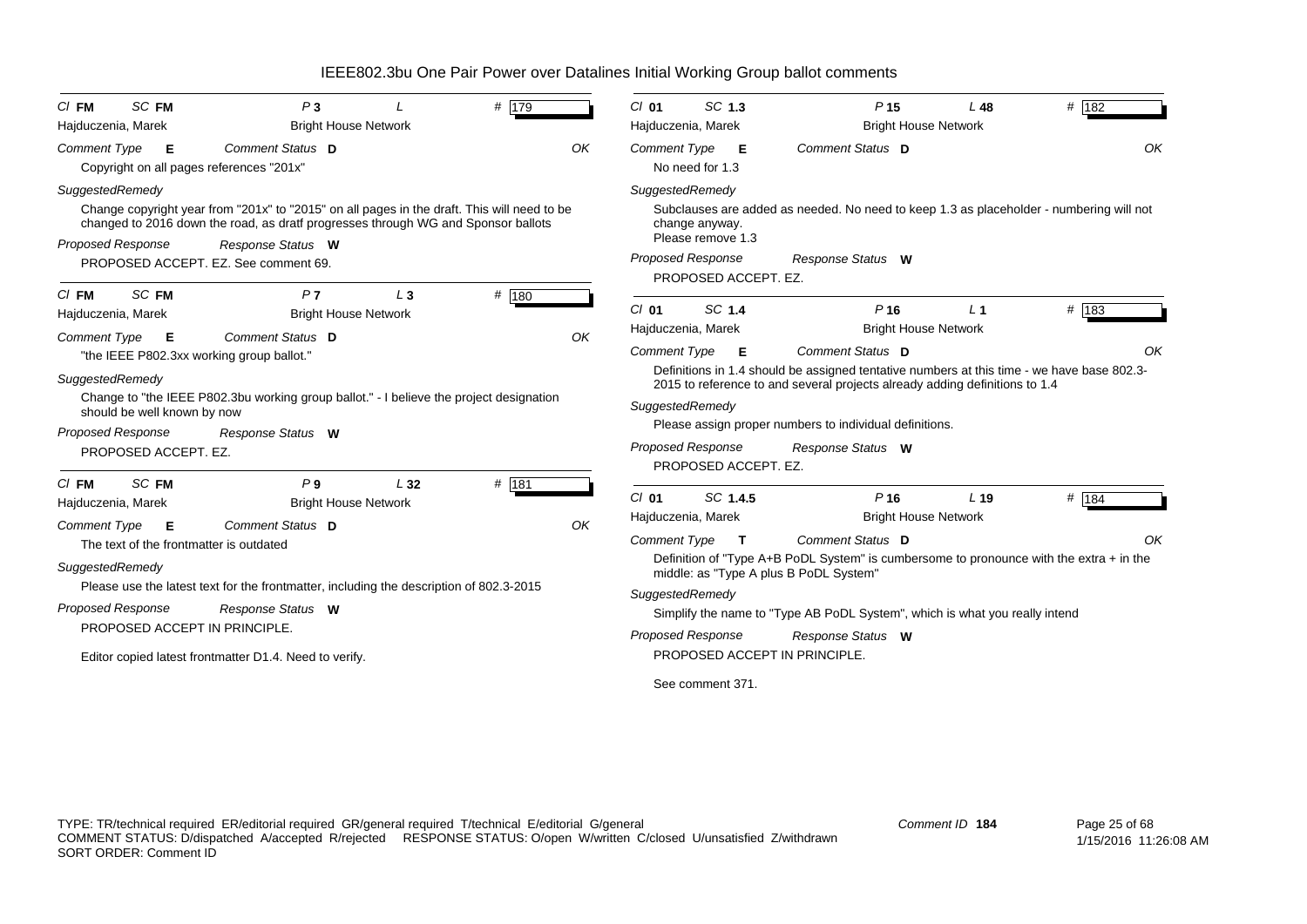| $CI$ 30<br>Hajduczenia, Marek                                                                       | SC 30.2.2.1                                                                               | P <sub>17</sub><br><b>Bright House Network</b>                                                                                                                                                                                                                                                                                    | L21             | # 185                                                                                                   | $Cl$ 30<br>Hajduczenia, Marek                                                                                                                                 | SC 30.14                                                          | P20                                                                                                                                                                                                                                                                                                                                                            | L45<br><b>Bright House Network</b> | # 188       |
|-----------------------------------------------------------------------------------------------------|-------------------------------------------------------------------------------------------|-----------------------------------------------------------------------------------------------------------------------------------------------------------------------------------------------------------------------------------------------------------------------------------------------------------------------------------|-----------------|---------------------------------------------------------------------------------------------------------|---------------------------------------------------------------------------------------------------------------------------------------------------------------|-------------------------------------------------------------------|----------------------------------------------------------------------------------------------------------------------------------------------------------------------------------------------------------------------------------------------------------------------------------------------------------------------------------------------------------------|------------------------------------|-------------|
| Comment Type                                                                                        | - E<br>Wrong markup changes to oPHYEntity                                                 | Comment Status D                                                                                                                                                                                                                                                                                                                  |                 | OK                                                                                                      | Comment Type                                                                                                                                                  | - E<br>No editorial instructions for 30.14                        | Comment Status D                                                                                                                                                                                                                                                                                                                                               |                                    | OK          |
| SuggestedRemedy<br>objects in a DTE."                                                               | managed objects in a DTE"                                                                 | Current text reads: "managed object that contains the MAU, PAF, and PSE managed<br>Which means that there should be underlined comma after "PSE" to make sure there is<br>serial comma in place, and also " and" shoudl be underlined to mark insertion                                                                           |                 | Proposed text reads: "managed object that contains the MAU, PAF, PSE and PoDLPSE                        | SuggestedRemedy<br>Proposed Response<br>See 260.                                                                                                              | PROPOSED ACCEPT. EZ.                                              | Add editorial instruction: "Insert new subclause 30.14 as shown below:"<br>Response Status W                                                                                                                                                                                                                                                                   |                                    |             |
| <b>Proposed Response</b>                                                                            | PROPOSED ACCEPT. EZ.                                                                      | Response Status W                                                                                                                                                                                                                                                                                                                 |                 |                                                                                                         | $Cl$ 30<br>Hajduczenia, Marek                                                                                                                                 | SC 30.14.1                                                        | P20                                                                                                                                                                                                                                                                                                                                                            | L50<br><b>Bright House Network</b> | # 189       |
| See 320.<br>$CI$ 30<br>Hajduczenia, Marek<br><b>Comment Type</b><br>SuggestedRemedy                 | SC 30.2.3<br>Е<br>No editorial instructions for 30.2.3                                    | P <sub>17</sub><br><b>Bright House Network</b><br>Comment Status D                                                                                                                                                                                                                                                                | L30             | # 186<br>OK                                                                                             | Comment Type E<br>SuggestedRemedy<br>Per comment<br>Proposed Response                                                                                         | Missing "." at the end of line 50<br>PROPOSED ACCEPT. EZ See 153. | Comment Status D<br>Response Status W                                                                                                                                                                                                                                                                                                                          |                                    | OK          |
| <b>Proposed Response</b>                                                                            | PROPOSED ACCEPT. EZ.                                                                      | Add editorial instruction: Change text in 30.2.3 as shown below"<br>Response Status W                                                                                                                                                                                                                                             |                 |                                                                                                         | $Cl$ 30<br>Hajduczenia, Marek<br>Comment Type T                                                                                                               | SC 30.14.1.1.2                                                    | P <sub>21</sub><br>Comment Status D                                                                                                                                                                                                                                                                                                                            | L23<br><b>Bright House Network</b> | # 190<br>OK |
| $Cl$ 30<br>Hajduczenia, Marek<br><b>Comment Type</b><br>SuggestedRemedy<br><b>Proposed Response</b> | SC 30.2.3<br><b>TR</b><br>oPoDLPSE entity as shown in red below:"<br>PROPOSED ACCEPT. EZ. | P <sub>18</sub><br><b>Bright House Network</b><br>Comment Status D<br>Figure 30-3 is already being replaced by P802.3br - any changes in PoDL should either<br>needed to add oPoDLPSE - the second approach is preferred<br>Change "Replace Figure 30-3 with the following:" to Change Figure 30-3 by adding<br>Response Status W | L <sub>51</sub> | # 187<br>OK<br>account for changes in P802.3br, or alternatively NOT replace, but simply markup changes | SuggestedRemedy<br><b>Proposed Response</b><br>Clause 30<br>p 21, lines 24, 26, 30<br>p 22, lines 1, 18, 36<br>p 23, lines 9, 23, 39<br>p 24, lines 1, 15, 29 |                                                                   | We usually avoid the use of "will" when describing the behaviors<br>Change all instances of "will" in the draft (excluding FM) to Simple Tense, e.g., "interface<br>will act as it would if it had no" to "interface acts as it had no"<br>Response Status W<br>PROPOSED ACCEPT IN PRINCIPLE.<br>Instances of "will" occur at the following locations in D2.0: |                                    |             |
|                                                                                                     |                                                                                           |                                                                                                                                                                                                                                                                                                                                   |                 |                                                                                                         | Clause 104<br>page 56, line 40                                                                                                                                |                                                                   |                                                                                                                                                                                                                                                                                                                                                                |                                    |             |

TYPE: TR/technical required ER/editorial required GR/general required T/technical E/editorial G/general

COMMENT STATUS: D/dispatched A/accepted R/rejected RESPONSE STATUS: O/open W/written C/closed U/unsatisfied Z/withdrawn SORT ORDER: Comment ID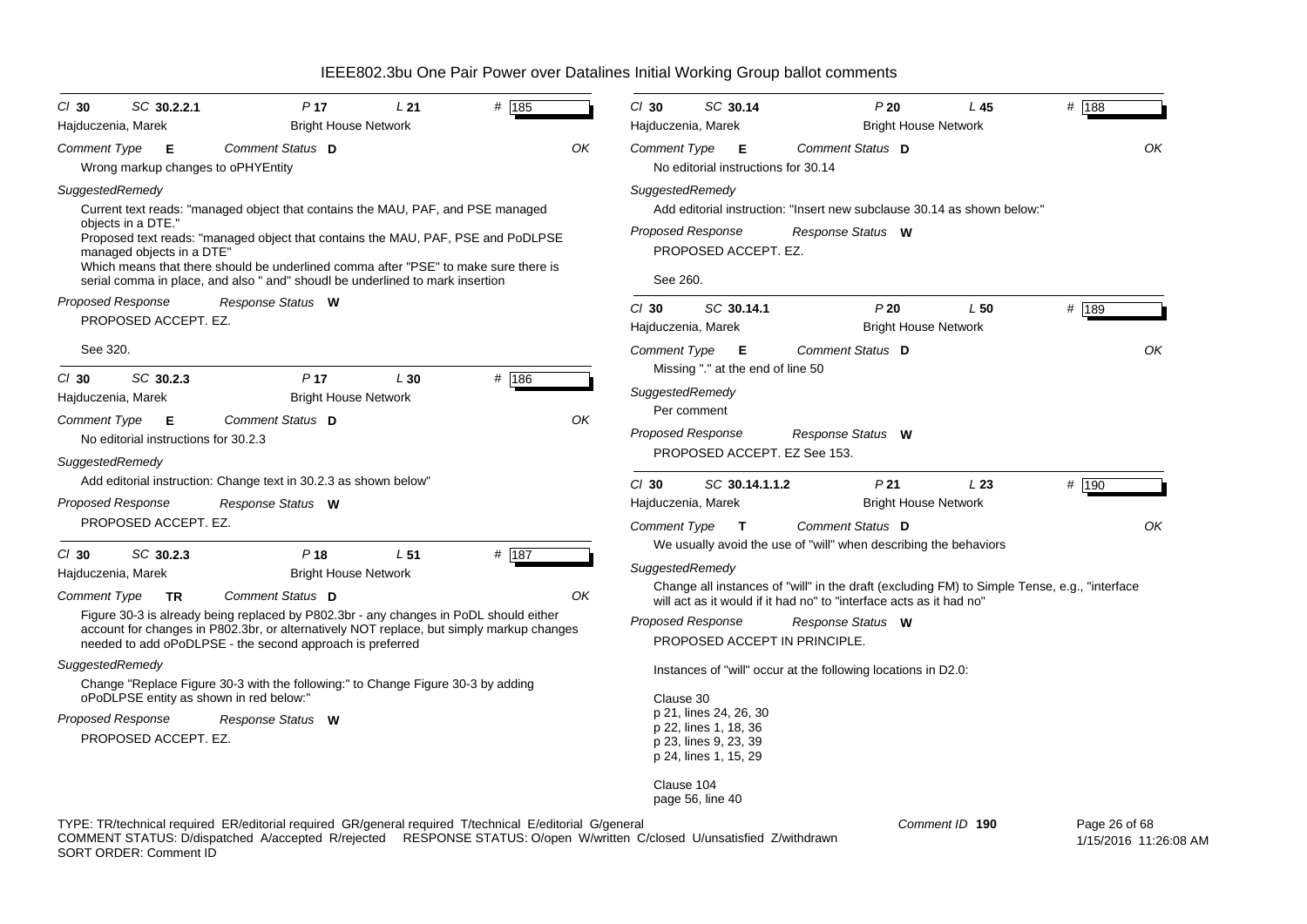| $CI$ 30<br>Hajduczenia, Marek                       | SC 30.14.1.1.3                                   | P <sub>21</sub><br><b>Bright House Network</b>                                                                                                                                                                                 | L <sub>47</sub> | # 191 |    | $Cl$ 30             | SC 30.14.1.1.4<br>Hajduczenia, Marek                                                                                                                 | P <sub>22</sub><br><b>Bright House Network</b>                                                                                                                                                                                                               | L <sub>15</sub> | # 194                                                                                                                                                                                                                                                                      |
|-----------------------------------------------------|--------------------------------------------------|--------------------------------------------------------------------------------------------------------------------------------------------------------------------------------------------------------------------------------|-----------------|-------|----|---------------------|------------------------------------------------------------------------------------------------------------------------------------------------------|--------------------------------------------------------------------------------------------------------------------------------------------------------------------------------------------------------------------------------------------------------------|-----------------|----------------------------------------------------------------------------------------------------------------------------------------------------------------------------------------------------------------------------------------------------------------------------|
| <b>Comment Type</b>                                 | Е<br>Missing "see" in "(Figure 104-4)"           | Comment Status D                                                                                                                                                                                                               |                 |       | OK | <b>Comment Type</b> | E<br>We usually do not spell out the word "subclause"                                                                                                | Comment Status D                                                                                                                                                                                                                                             |                 | OK                                                                                                                                                                                                                                                                         |
| SuggestedRemedy<br>Proposed Response                | locations in the draft (Clause 30 and 45)        | Change "(Figure 104-4)" to "(see Figure 104-4)"<br>Same issue on page 23, line 20; page 23, line 34; page 23, line 50, and several other<br>There are also references to Figure 104-5 with the same issue<br>Response Status W |                 |       |    |                     | SuggestedRemedy<br>Change "subclause 104.3.1" to "104.3.1"<br>Similar change on page 22, line 33<br><b>Proposed Response</b><br>PROPOSED ACCEPT. EZ. | Response Status W                                                                                                                                                                                                                                            |                 |                                                                                                                                                                                                                                                                            |
| $Cl$ 30                                             | PROPOSED ACCEPT. EZ.<br>SC 30.14.1.1.3           | P <sub>22</sub>                                                                                                                                                                                                                | L <sub>2</sub>  | # 192 |    | $Cl$ 30             | SC 30.14.1.1.10<br>Hajduczenia, Marek                                                                                                                | P <sub>24</sub><br><b>Bright House Network</b>                                                                                                                                                                                                               | L8              | # 195                                                                                                                                                                                                                                                                      |
| Hajduczenia, Marek<br>Comment Type                  | - E<br>Missing "." at the end of line 2, page 22 | <b>Bright House Network</b><br>Comment Status D                                                                                                                                                                                |                 |       | OK | <b>Comment Type</b> | <b>TR</b>                                                                                                                                            | Comment Status D<br>"This counter has a maximum increment rate of 1.3 counts per second." counters by<br>definition are integer based, and it is not clear how 1.3 counts per second can be<br>is 13 counts per 10 seconds, to avoid floating point numbers. |                 | OK<br>represented in this fashion. Perhaps a better way would be indicate that the maximum rate                                                                                                                                                                            |
| SuggestedRemedy<br>per comment<br>Proposed Response | PROPOSED ACCEPT. EZ.                             | Same issue on page 22, line 37; page 23, line 10; page 23, line 24; page 23, line 40; page<br>24, line 2, and several other locations in Clause 30<br>Response Status W                                                        |                 |       |    | seconds."           | SuggestedRemedy                                                                                                                                      | counter has a maximum increment rate of 13 counts per 10 seconds."                                                                                                                                                                                           |                 | Change "This counter has a maximum increment rate of 1.3 counts per second." to "This<br>Similarly, on page 24, line 22, change "This counter has a maximum increment rate of 3.3<br>counts per second." to "This counter has a maximum increment rate of 33 counts per 10 |
| $Cl$ 30<br>Hajduczenia, Marek                       | SC 30.14.1.1.4                                   | P <sub>22</sub><br><b>Bright House Network</b>                                                                                                                                                                                 | L <sub>11</sub> | # 193 |    |                     | Proposed Response<br>PROPOSED ACCEPT. EZ.                                                                                                            | Response Status W                                                                                                                                                                                                                                            |                 |                                                                                                                                                                                                                                                                            |
| <b>Comment Type</b>                                 | TR.<br>Wrong designator                          | Comment Status D                                                                                                                                                                                                               |                 |       | OK | $Cl$ 30             | SC 30.14.1.2<br>Hajduczenia, Marek                                                                                                                   | P <sub>24</sub><br><b>Bright House Network</b>                                                                                                                                                                                                               | L38             | # 196                                                                                                                                                                                                                                                                      |
| SuggestedRemedy                                     |                                                  | "typeAB" is repeated twice. Change the first instance of "typeAB" to "typeB"                                                                                                                                                   |                 |       |    |                     | Comment Type <b>E</b>                                                                                                                                | Comment Status D<br>Wrong formatting for "BEHAVIOUR DEFINED AS:"                                                                                                                                                                                             |                 | OK                                                                                                                                                                                                                                                                         |
| <b>Proposed Response</b>                            | PROPOSED ACCEPT. EZ.                             | Response Status W                                                                                                                                                                                                              |                 |       |    |                     | SuggestedRemedy<br>Align it with the other keywords in 30.14.1.2                                                                                     |                                                                                                                                                                                                                                                              |                 |                                                                                                                                                                                                                                                                            |
|                                                     | See comment 372.                                 |                                                                                                                                                                                                                                |                 |       |    |                     | <b>Proposed Response</b><br>PROPOSED ACCEPT. EZ.                                                                                                     | Response Status W                                                                                                                                                                                                                                            |                 |                                                                                                                                                                                                                                                                            |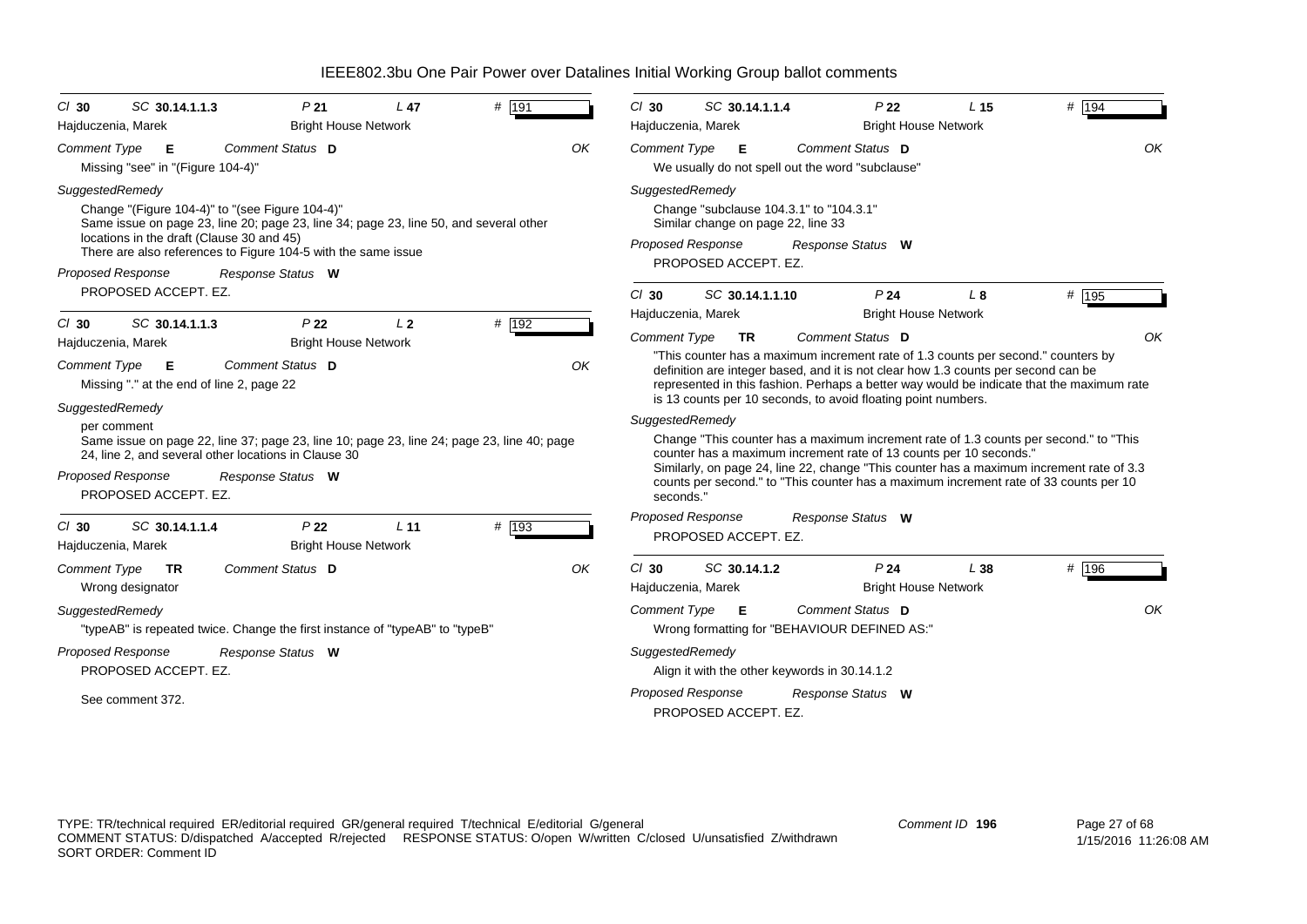| P <sub>24</sub>                                                                  | L <sub>51</sub>                                                                                                                                                                                                                                                                     | # $\overline{197}$                                                                        |                                                                                                                                                                                                                                                                                                                                                                                                         | $Cl$ 30                                                                                                                                                                                                                                                                          |                                                                               | $P$ 19                                                                                                                                                                                                                                                                                                     | $L_1$                                                                                                                                                                                                                                                                            | # 200                                                                                     |                                                                                        |
|----------------------------------------------------------------------------------|-------------------------------------------------------------------------------------------------------------------------------------------------------------------------------------------------------------------------------------------------------------------------------------|-------------------------------------------------------------------------------------------|---------------------------------------------------------------------------------------------------------------------------------------------------------------------------------------------------------------------------------------------------------------------------------------------------------------------------------------------------------------------------------------------------------|----------------------------------------------------------------------------------------------------------------------------------------------------------------------------------------------------------------------------------------------------------------------------------|-------------------------------------------------------------------------------|------------------------------------------------------------------------------------------------------------------------------------------------------------------------------------------------------------------------------------------------------------------------------------------------------------|----------------------------------------------------------------------------------------------------------------------------------------------------------------------------------------------------------------------------------------------------------------------------------|-------------------------------------------------------------------------------------------|----------------------------------------------------------------------------------------|
|                                                                                  |                                                                                                                                                                                                                                                                                     |                                                                                           |                                                                                                                                                                                                                                                                                                                                                                                                         |                                                                                                                                                                                                                                                                                  |                                                                               |                                                                                                                                                                                                                                                                                                            |                                                                                                                                                                                                                                                                                  |                                                                                           |                                                                                        |
| Comment Status D                                                                 |                                                                                                                                                                                                                                                                                     |                                                                                           | OK                                                                                                                                                                                                                                                                                                                                                                                                      |                                                                                                                                                                                                                                                                                  | <b>ER</b>                                                                     | Comment Status D                                                                                                                                                                                                                                                                                           |                                                                                                                                                                                                                                                                                  |                                                                                           | OK                                                                                     |
| Response Status W                                                                |                                                                                                                                                                                                                                                                                     |                                                                                           |                                                                                                                                                                                                                                                                                                                                                                                                         | <b>PICS</b>                                                                                                                                                                                                                                                                      |                                                                               | Response Status W                                                                                                                                                                                                                                                                                          |                                                                                                                                                                                                                                                                                  |                                                                                           |                                                                                        |
|                                                                                  |                                                                                                                                                                                                                                                                                     |                                                                                           |                                                                                                                                                                                                                                                                                                                                                                                                         | $Cl$ 45                                                                                                                                                                                                                                                                          |                                                                               | P <sub>27</sub>                                                                                                                                                                                                                                                                                            | L <sub>19</sub>                                                                                                                                                                                                                                                                  | # 201                                                                                     |                                                                                        |
| P <sub>25</sub>                                                                  | L <sub>9</sub>                                                                                                                                                                                                                                                                      | # 198                                                                                     |                                                                                                                                                                                                                                                                                                                                                                                                         |                                                                                                                                                                                                                                                                                  |                                                                               | Comment Status D                                                                                                                                                                                                                                                                                           |                                                                                                                                                                                                                                                                                  |                                                                                           | OK                                                                                     |
| Comment Status D                                                                 |                                                                                                                                                                                                                                                                                     |                                                                                           | OK                                                                                                                                                                                                                                                                                                                                                                                                      |                                                                                                                                                                                                                                                                                  |                                                                               |                                                                                                                                                                                                                                                                                                            |                                                                                                                                                                                                                                                                                  |                                                                                           |                                                                                        |
|                                                                                  |                                                                                                                                                                                                                                                                                     |                                                                                           |                                                                                                                                                                                                                                                                                                                                                                                                         |                                                                                                                                                                                                                                                                                  |                                                                               | Response Status W                                                                                                                                                                                                                                                                                          |                                                                                                                                                                                                                                                                                  |                                                                                           |                                                                                        |
| Response Status W                                                                |                                                                                                                                                                                                                                                                                     |                                                                                           |                                                                                                                                                                                                                                                                                                                                                                                                         | $Cl$ 45                                                                                                                                                                                                                                                                          |                                                                               | P28                                                                                                                                                                                                                                                                                                        | L <sub>18</sub>                                                                                                                                                                                                                                                                  | $#$ 202                                                                                   |                                                                                        |
| P <sub>25</sub><br>Comment Status D<br>Response Status W<br>PROPOSED ACCEPT. EZ. | L <sub>19</sub>                                                                                                                                                                                                                                                                     | # 199                                                                                     | OK                                                                                                                                                                                                                                                                                                                                                                                                      |                                                                                                                                                                                                                                                                                  |                                                                               | Comment Status D<br>Response Status W                                                                                                                                                                                                                                                                      |                                                                                                                                                                                                                                                                                  |                                                                                           | OK                                                                                     |
|                                                                                  | SC 30.14.1.3<br>aPoDLPSEActualPower in +/- milliwatts."<br>PROPOSED ACCEPT IN PRINCIPLE.<br>integer value is signed or unsigned by default.<br>SC 30.14.1.4<br>Wording improvement for behavior description<br>MDI, and expressed in units of millijoules."<br>PROPOSED ACCEPT. EZ. | <b>Bright House Network</b><br><b>Bright House Network</b><br><b>Bright House Network</b> | Wording improvement for "An integer value indicating the accuracy associated with<br>Change to read: "An integer value indicating the accuracy associated with<br>aPoDLPSEActualPower measurement, expressed in units of milliwatts."<br>"Same as aPoDLPSEAdminState" - it is better to just copy the text in here as well<br>Copy definition of syntax states and replace "Same as aPoDLPSEAdminState" | BY definition, integer value can be positive or negative, so +/- symbol is just not needed<br>Should the description be changed to read " A signed integer"? It's not clear to me if an<br>Change to "A count of the cumulative energy supplied by the PoDL PSE, measured at the | <b>Comment Type</b><br><b>Missing PICS</b><br><b>Comment Type</b><br>See 135. | SC 30.2.5<br>Hajduczenia, Marek<br>SuggestedRemedy<br><b>Proposed Response</b><br>SC 45.2<br>Hajduczenia, Marek<br><b>E</b><br>SuggestedRemedy<br>Remoev extra "."<br><b>Proposed Response</b><br>SC 45.2.7a<br>Hajduczenia, Marek<br>Comment Type <b>E</b><br>SuggestedRemedy<br><b>Proposed Response</b> | PROPOSED ACCEPT IN PRINCIPLE.<br>TFTD to discuss use of shall in this subclause.<br>Extra "." at the end of the sentence<br>PROPOSED ACCEPT. EZ.<br>Missing space in "Single-Pair PSE Status 2register"<br>Change to "Single-Pair PSE Status 2 register"<br>PROPOSED ACCEPT. EZ. | <b>Bright House Network</b><br><b>Bright House Network</b><br><b>Bright House Network</b> | Added text for Clause 30 carries two new "shall" statements in 30.2.5 - these need new |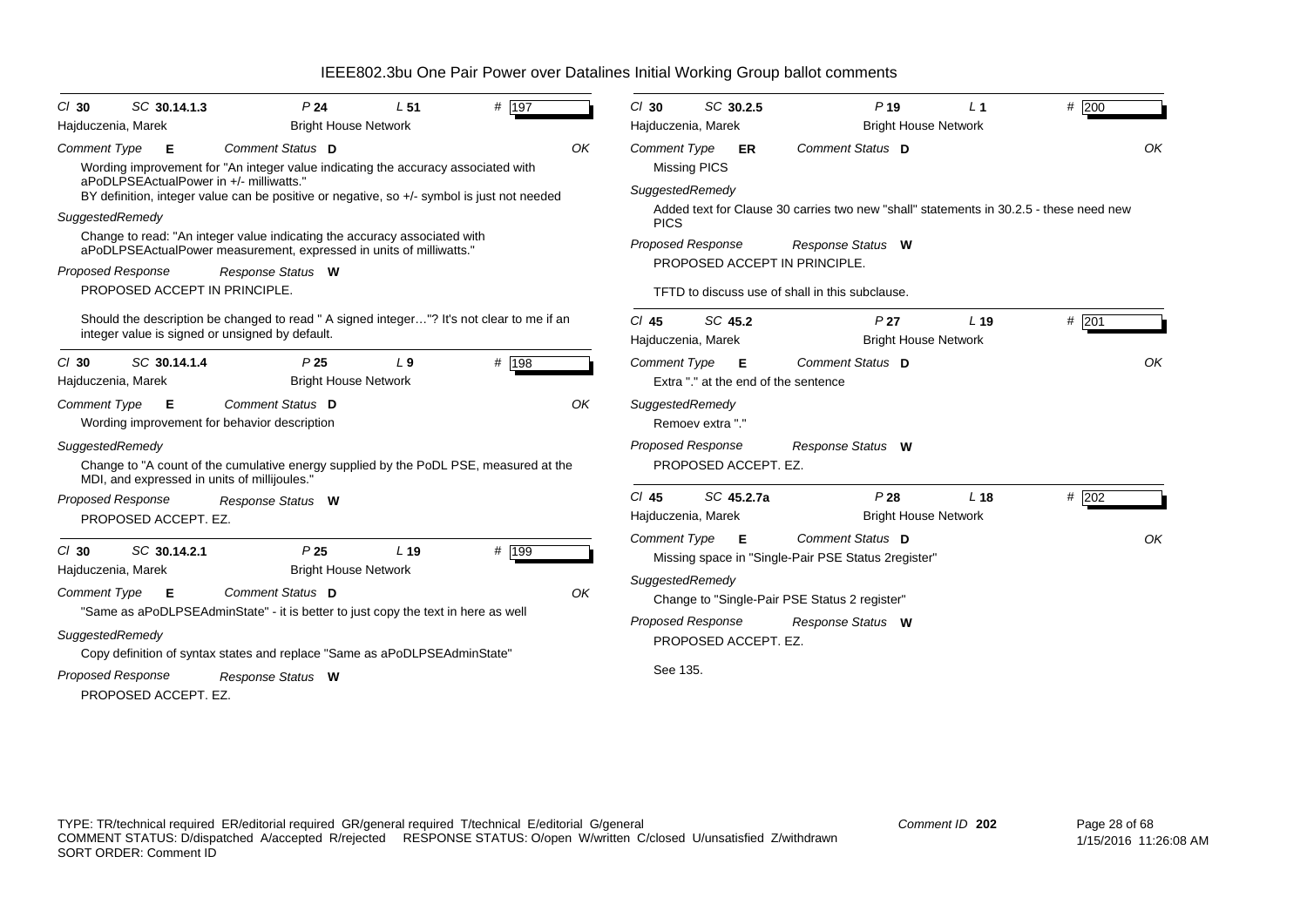| SC 45.2.7a<br>$CI$ 45<br>Hajduczenia, Marek                                                       | P28<br><b>Bright House Network</b>                                                                                                                              | L21             | $#$ 203 |    | $CI$ 45         | SC 45.2.7a.2<br>Hajduczenia, Marek               | P30                                                                                   | L <sub>5</sub><br><b>Bright House Network</b>  | # 206                                                                                                                                                                                 |
|---------------------------------------------------------------------------------------------------|-----------------------------------------------------------------------------------------------------------------------------------------------------------------|-----------------|---------|----|-----------------|--------------------------------------------------|---------------------------------------------------------------------------------------|------------------------------------------------|---------------------------------------------------------------------------------------------------------------------------------------------------------------------------------------|
| <b>Comment Type</b><br>Е<br>Unnecessary editorial instructions                                    | Comment Status D                                                                                                                                                |                 |         | OK |                 | Comment Type <b>E</b>                            | Comment Status D<br>Missing space after "=" in PD Class bit definitions               |                                                | OK                                                                                                                                                                                    |
| SuggestedRemedy<br>separate instructions for subclauses<br><b>Proposed Response</b>               | Subclause 45.2.7a is already marked as being inserted in its entiritey - no need for<br>Same comment on page 29, line 10; page 31, line 30<br>Response Status W |                 |         |    | SuggestedRemedy | <b>Proposed Response</b><br>PROPOSED ACCEPT. EZ. | Change "=Class code $9"$ to "= Class code $9"$ - just an example<br>Response Status W |                                                |                                                                                                                                                                                       |
| PROPOSED ACCEPT. EZ.                                                                              |                                                                                                                                                                 |                 |         |    | CI 45           | SC 45.2.7a.2                                     | P30                                                                                   | L21                                            | # 207                                                                                                                                                                                 |
| See 326.                                                                                          |                                                                                                                                                                 |                 |         |    |                 | Hajduczenia, Marek                               |                                                                                       | <b>Bright House Network</b>                    |                                                                                                                                                                                       |
| SC 45.2.7a.1<br>$CI$ 45                                                                           | P28                                                                                                                                                             | L <sub>25</sub> | # 204   |    |                 | Comment Type <b>E</b>                            | Comment Status D<br>"LH = Latched High" should be "LH = Latching High"                |                                                | OK                                                                                                                                                                                    |
| Hajduczenia, Marek<br><b>Comment Type</b><br>- E<br>Minor fixes.                                  | <b>Bright House Network</b><br>Comment Status D                                                                                                                 |                 |         | OK | SuggestedRemedy | Per comment<br>Same on page 31, line 48          |                                                                                       |                                                |                                                                                                                                                                                       |
| SuggestedRemedy<br>missing "." after "is shown in Table 45-211f"<br>extra "." in line 28, page 28 |                                                                                                                                                                 |                 |         |    |                 | <b>Proposed Response</b><br>PROPOSED ACCEPT. EZ. | Response Status W                                                                     |                                                |                                                                                                                                                                                       |
| <b>Proposed Response</b><br>PROPOSED ACCEPT. EZ.                                                  | Response Status W                                                                                                                                               |                 |         |    | $CI$ 45         | SC 45.2.7a.2.5<br>Hajduczenia, Marek             | P30                                                                                   | L <sub>51</sub><br><b>Bright House Network</b> | $#$ 208                                                                                                                                                                               |
| See 136.                                                                                          |                                                                                                                                                                 |                 |         |    |                 | Comment Type E                                   | Comment Status D                                                                      |                                                | OK                                                                                                                                                                                    |
| SC 45.2.7a.1<br>$Cl$ 45<br>Hajduczenia, Marek                                                     | P28<br><b>Bright House Network</b>                                                                                                                              | L39             | $#$ 205 |    |                 |                                                  | any special way. In Clause 45, they are surrounded by " for markup                    |                                                | enters the state 'ERROR' - figure out how you want to mark up state names and use it<br>consistently at least within the draft - for now, in Clause 30, state names are not marked in |
| <b>Comment Type</b><br>$\mathbf{T}$                                                               | Comment Status D                                                                                                                                                |                 |         | OK | SuggestedRemedy |                                                  | Remove all " around state names in Clause 45                                          |                                                |                                                                                                                                                                                       |
| effectively                                                                                       | It is not clear why two bits are assigned to PSE Enable and then only 1 bit is used                                                                             |                 |         |    |                 | <b>Proposed Response</b>                         | Response Status W                                                                     |                                                |                                                                                                                                                                                       |
| SuggestedRemedy                                                                                   |                                                                                                                                                                 |                 |         |    |                 | PROPOSED ACCEPT. EZ.                             |                                                                                       |                                                |                                                                                                                                                                                       |
|                                                                                                   | Consider changing PSE Enable to a single bit 12.0.0 and renumbering remaining bits.<br>Update text in subclauses 45.2.7a.1.1 and 45.2.7a.1.2, accordingly       |                 |         |    |                 |                                                  |                                                                                       |                                                |                                                                                                                                                                                       |
| <b>Proposed Response</b><br>PROPOSED ACCEPT IN PRINCIPLE.                                         | Response Status W                                                                                                                                               |                 |         |    |                 |                                                  |                                                                                       |                                                |                                                                                                                                                                                       |
| TFTD.                                                                                             |                                                                                                                                                                 |                 |         |    |                 |                                                  |                                                                                       |                                                |                                                                                                                                                                                       |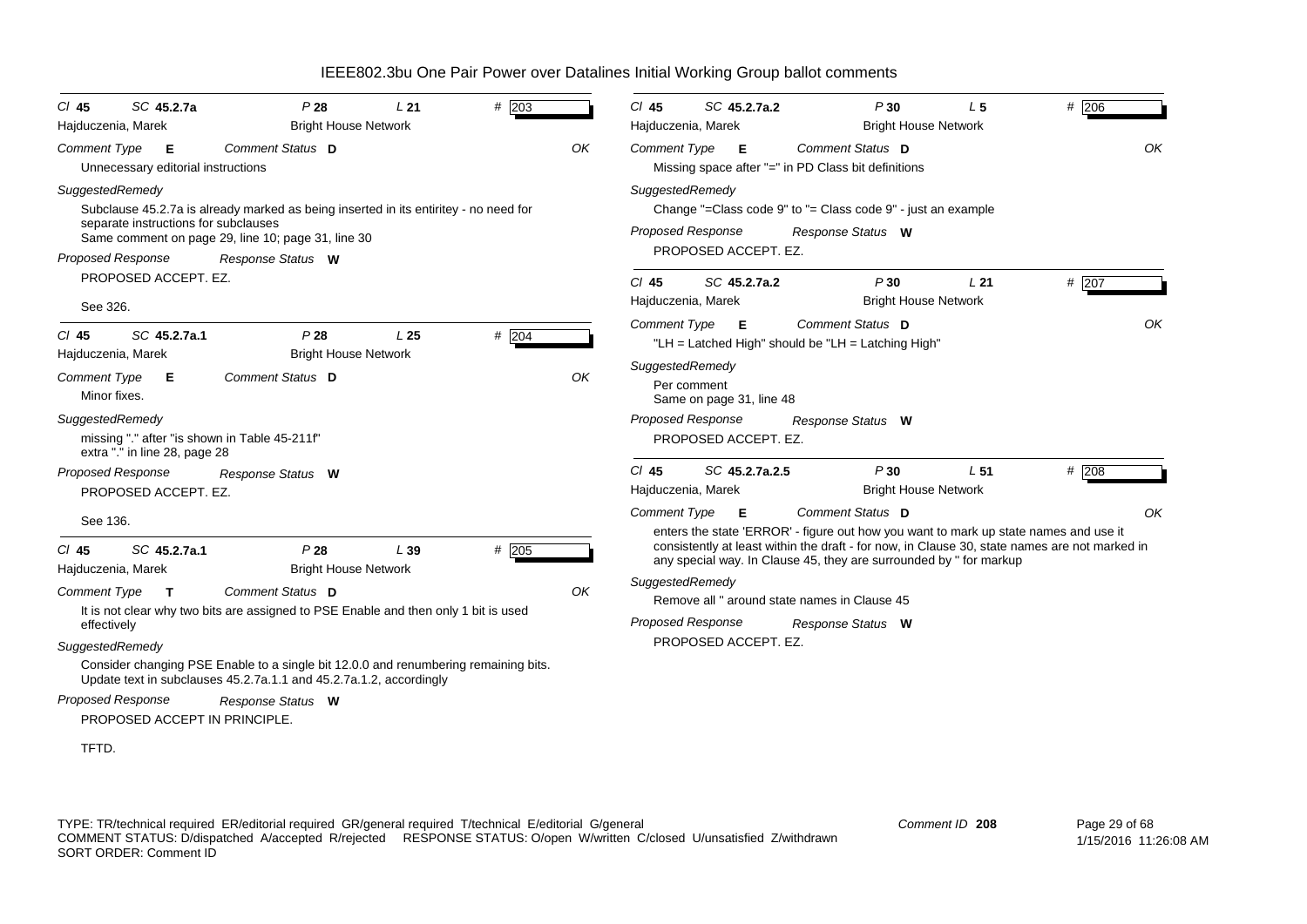| # 209<br>SC 45<br>SC 45.2.7a.2.8<br>P <sub>31</sub><br>$CI$ 45<br>P32<br># 212<br>$CI$ 45<br>L <sub>15</sub><br>L <sub>1</sub><br><b>Bright House Network</b><br><b>Bright House Network</b><br>Hajduczenia, Marek<br>Hajduczenia, Marek<br>Comment Status D<br>OK<br><b>Comment Status D</b><br><b>Comment Type</b><br><b>Comment Type</b><br>ER<br>ER<br>"The combinations '1010' thru '1111' for bits 12.1.6:3 have been reserved for future use." -<br><b>Missing PICS</b><br>as long as they are marked in the table, no need to list them as reserved explicitly in the<br>SuggestedRemedy<br>text<br>Added text for Clause 45 carries a number of new "shall" and "should" statements - these<br>SuggestedRemedy<br>need new PICS<br>Strike this text<br><b>Proposed Response</b><br>Response Status W<br>The same change on page 31, line 28<br>PROPOSED ACCEPT IN PRINCIPLE.<br>Proposed Response<br>Response Status W<br>PROPOSED ACCEPT. EZ.<br>TFTD. See comment 200.<br>#213<br>$Cl$ 104<br>SC 104.1.2<br>P33<br>L33<br># 210<br>SC 45.2.7a.2.8<br>P <sub>31</sub><br>$CI$ 45<br>L <sub>15</sub><br>Hajduczenia, Marek<br><b>Bright House Network</b><br><b>Bright House Network</b><br>Hajduczenia, Marek<br>OK<br>Comment Type <b>E</b><br>Comment Status D<br>Comment Status D<br>OK<br><b>Comment Type</b><br>Е<br>Space missing in "IEEE802.3"<br>Misplaced "."<br>SuggestedRemedy<br>SuggestedRemedy<br>Per comemnt<br>Change "bits are reporting "delivering power."" to "bits are reporting "delivering power"."<br>Similar issue on page 32, line 4<br>Proposed Response<br>Response Status W<br><b>Proposed Response</b><br>Response Status W<br>PROPOSED ACCEPT. EZ.<br>PROPOSED ACCEPT. EZ.<br>$Cl$ 104<br>SC 104.1.2<br>P34<br># 214<br>L <sub>1</sub><br>$#$ 211<br>SC <sub>0</sub><br>P30<br>$Cl$ 00<br>$L_0$<br>Hajduczenia, Marek<br><b>Bright House Network</b><br><b>Bright House Network</b><br>Hajduczenia, Marek<br><b>Comment Type</b><br>Comment Status D<br>ER<br>OK<br><b>Comment Type</b><br>Comment Status D<br>Е<br>Figure captions go UNDER the figure, and not above it<br>"Draft Amendment to IEEE Std 802.3-2012" - I think not<br>SuggestedRemedy<br>SuggestedRemedy<br>Please move all Figure captions below figures and use appropriate template for it.<br>Update template to reference 2015 and not 2012 - this applies to all Clauses in the draft,<br><b>Proposed Response</b><br>Response Status W<br>not just Clause 45<br>PROPOSED ACCEPT. EZ.<br>Proposed Response<br>Response Status W<br>PROPOSED ACCEPT. EZ. |  |  |  |         |  |  |    |
|--------------------------------------------------------------------------------------------------------------------------------------------------------------------------------------------------------------------------------------------------------------------------------------------------------------------------------------------------------------------------------------------------------------------------------------------------------------------------------------------------------------------------------------------------------------------------------------------------------------------------------------------------------------------------------------------------------------------------------------------------------------------------------------------------------------------------------------------------------------------------------------------------------------------------------------------------------------------------------------------------------------------------------------------------------------------------------------------------------------------------------------------------------------------------------------------------------------------------------------------------------------------------------------------------------------------------------------------------------------------------------------------------------------------------------------------------------------------------------------------------------------------------------------------------------------------------------------------------------------------------------------------------------------------------------------------------------------------------------------------------------------------------------------------------------------------------------------------------------------------------------------------------------------------------------------------------------------------------------------------------------------------------------------------------------------------------------------------------------------------------------------------------------------------------------------------------------------------------------------------------------------------------------------------------------------------------------------------------------------------------------------------------------------------------------------------------------------------------------------------------------------------------------------------------------------------------|--|--|--|---------|--|--|----|
|                                                                                                                                                                                                                                                                                                                                                                                                                                                                                                                                                                                                                                                                                                                                                                                                                                                                                                                                                                                                                                                                                                                                                                                                                                                                                                                                                                                                                                                                                                                                                                                                                                                                                                                                                                                                                                                                                                                                                                                                                                                                                                                                                                                                                                                                                                                                                                                                                                                                                                                                                                          |  |  |  |         |  |  |    |
|                                                                                                                                                                                                                                                                                                                                                                                                                                                                                                                                                                                                                                                                                                                                                                                                                                                                                                                                                                                                                                                                                                                                                                                                                                                                                                                                                                                                                                                                                                                                                                                                                                                                                                                                                                                                                                                                                                                                                                                                                                                                                                                                                                                                                                                                                                                                                                                                                                                                                                                                                                          |  |  |  |         |  |  |    |
|                                                                                                                                                                                                                                                                                                                                                                                                                                                                                                                                                                                                                                                                                                                                                                                                                                                                                                                                                                                                                                                                                                                                                                                                                                                                                                                                                                                                                                                                                                                                                                                                                                                                                                                                                                                                                                                                                                                                                                                                                                                                                                                                                                                                                                                                                                                                                                                                                                                                                                                                                                          |  |  |  |         |  |  | OK |
|                                                                                                                                                                                                                                                                                                                                                                                                                                                                                                                                                                                                                                                                                                                                                                                                                                                                                                                                                                                                                                                                                                                                                                                                                                                                                                                                                                                                                                                                                                                                                                                                                                                                                                                                                                                                                                                                                                                                                                                                                                                                                                                                                                                                                                                                                                                                                                                                                                                                                                                                                                          |  |  |  |         |  |  |    |
|                                                                                                                                                                                                                                                                                                                                                                                                                                                                                                                                                                                                                                                                                                                                                                                                                                                                                                                                                                                                                                                                                                                                                                                                                                                                                                                                                                                                                                                                                                                                                                                                                                                                                                                                                                                                                                                                                                                                                                                                                                                                                                                                                                                                                                                                                                                                                                                                                                                                                                                                                                          |  |  |  |         |  |  |    |
|                                                                                                                                                                                                                                                                                                                                                                                                                                                                                                                                                                                                                                                                                                                                                                                                                                                                                                                                                                                                                                                                                                                                                                                                                                                                                                                                                                                                                                                                                                                                                                                                                                                                                                                                                                                                                                                                                                                                                                                                                                                                                                                                                                                                                                                                                                                                                                                                                                                                                                                                                                          |  |  |  |         |  |  |    |
|                                                                                                                                                                                                                                                                                                                                                                                                                                                                                                                                                                                                                                                                                                                                                                                                                                                                                                                                                                                                                                                                                                                                                                                                                                                                                                                                                                                                                                                                                                                                                                                                                                                                                                                                                                                                                                                                                                                                                                                                                                                                                                                                                                                                                                                                                                                                                                                                                                                                                                                                                                          |  |  |  |         |  |  |    |
|                                                                                                                                                                                                                                                                                                                                                                                                                                                                                                                                                                                                                                                                                                                                                                                                                                                                                                                                                                                                                                                                                                                                                                                                                                                                                                                                                                                                                                                                                                                                                                                                                                                                                                                                                                                                                                                                                                                                                                                                                                                                                                                                                                                                                                                                                                                                                                                                                                                                                                                                                                          |  |  |  |         |  |  |    |
|                                                                                                                                                                                                                                                                                                                                                                                                                                                                                                                                                                                                                                                                                                                                                                                                                                                                                                                                                                                                                                                                                                                                                                                                                                                                                                                                                                                                                                                                                                                                                                                                                                                                                                                                                                                                                                                                                                                                                                                                                                                                                                                                                                                                                                                                                                                                                                                                                                                                                                                                                                          |  |  |  |         |  |  |    |
|                                                                                                                                                                                                                                                                                                                                                                                                                                                                                                                                                                                                                                                                                                                                                                                                                                                                                                                                                                                                                                                                                                                                                                                                                                                                                                                                                                                                                                                                                                                                                                                                                                                                                                                                                                                                                                                                                                                                                                                                                                                                                                                                                                                                                                                                                                                                                                                                                                                                                                                                                                          |  |  |  |         |  |  |    |
|                                                                                                                                                                                                                                                                                                                                                                                                                                                                                                                                                                                                                                                                                                                                                                                                                                                                                                                                                                                                                                                                                                                                                                                                                                                                                                                                                                                                                                                                                                                                                                                                                                                                                                                                                                                                                                                                                                                                                                                                                                                                                                                                                                                                                                                                                                                                                                                                                                                                                                                                                                          |  |  |  |         |  |  |    |
|                                                                                                                                                                                                                                                                                                                                                                                                                                                                                                                                                                                                                                                                                                                                                                                                                                                                                                                                                                                                                                                                                                                                                                                                                                                                                                                                                                                                                                                                                                                                                                                                                                                                                                                                                                                                                                                                                                                                                                                                                                                                                                                                                                                                                                                                                                                                                                                                                                                                                                                                                                          |  |  |  |         |  |  |    |
|                                                                                                                                                                                                                                                                                                                                                                                                                                                                                                                                                                                                                                                                                                                                                                                                                                                                                                                                                                                                                                                                                                                                                                                                                                                                                                                                                                                                                                                                                                                                                                                                                                                                                                                                                                                                                                                                                                                                                                                                                                                                                                                                                                                                                                                                                                                                                                                                                                                                                                                                                                          |  |  |  |         |  |  |    |
|                                                                                                                                                                                                                                                                                                                                                                                                                                                                                                                                                                                                                                                                                                                                                                                                                                                                                                                                                                                                                                                                                                                                                                                                                                                                                                                                                                                                                                                                                                                                                                                                                                                                                                                                                                                                                                                                                                                                                                                                                                                                                                                                                                                                                                                                                                                                                                                                                                                                                                                                                                          |  |  |  |         |  |  |    |
|                                                                                                                                                                                                                                                                                                                                                                                                                                                                                                                                                                                                                                                                                                                                                                                                                                                                                                                                                                                                                                                                                                                                                                                                                                                                                                                                                                                                                                                                                                                                                                                                                                                                                                                                                                                                                                                                                                                                                                                                                                                                                                                                                                                                                                                                                                                                                                                                                                                                                                                                                                          |  |  |  |         |  |  |    |
|                                                                                                                                                                                                                                                                                                                                                                                                                                                                                                                                                                                                                                                                                                                                                                                                                                                                                                                                                                                                                                                                                                                                                                                                                                                                                                                                                                                                                                                                                                                                                                                                                                                                                                                                                                                                                                                                                                                                                                                                                                                                                                                                                                                                                                                                                                                                                                                                                                                                                                                                                                          |  |  |  |         |  |  |    |
|                                                                                                                                                                                                                                                                                                                                                                                                                                                                                                                                                                                                                                                                                                                                                                                                                                                                                                                                                                                                                                                                                                                                                                                                                                                                                                                                                                                                                                                                                                                                                                                                                                                                                                                                                                                                                                                                                                                                                                                                                                                                                                                                                                                                                                                                                                                                                                                                                                                                                                                                                                          |  |  |  |         |  |  |    |
|                                                                                                                                                                                                                                                                                                                                                                                                                                                                                                                                                                                                                                                                                                                                                                                                                                                                                                                                                                                                                                                                                                                                                                                                                                                                                                                                                                                                                                                                                                                                                                                                                                                                                                                                                                                                                                                                                                                                                                                                                                                                                                                                                                                                                                                                                                                                                                                                                                                                                                                                                                          |  |  |  |         |  |  | OK |
|                                                                                                                                                                                                                                                                                                                                                                                                                                                                                                                                                                                                                                                                                                                                                                                                                                                                                                                                                                                                                                                                                                                                                                                                                                                                                                                                                                                                                                                                                                                                                                                                                                                                                                                                                                                                                                                                                                                                                                                                                                                                                                                                                                                                                                                                                                                                                                                                                                                                                                                                                                          |  |  |  |         |  |  |    |
|                                                                                                                                                                                                                                                                                                                                                                                                                                                                                                                                                                                                                                                                                                                                                                                                                                                                                                                                                                                                                                                                                                                                                                                                                                                                                                                                                                                                                                                                                                                                                                                                                                                                                                                                                                                                                                                                                                                                                                                                                                                                                                                                                                                                                                                                                                                                                                                                                                                                                                                                                                          |  |  |  |         |  |  |    |
|                                                                                                                                                                                                                                                                                                                                                                                                                                                                                                                                                                                                                                                                                                                                                                                                                                                                                                                                                                                                                                                                                                                                                                                                                                                                                                                                                                                                                                                                                                                                                                                                                                                                                                                                                                                                                                                                                                                                                                                                                                                                                                                                                                                                                                                                                                                                                                                                                                                                                                                                                                          |  |  |  |         |  |  |    |
|                                                                                                                                                                                                                                                                                                                                                                                                                                                                                                                                                                                                                                                                                                                                                                                                                                                                                                                                                                                                                                                                                                                                                                                                                                                                                                                                                                                                                                                                                                                                                                                                                                                                                                                                                                                                                                                                                                                                                                                                                                                                                                                                                                                                                                                                                                                                                                                                                                                                                                                                                                          |  |  |  |         |  |  |    |
|                                                                                                                                                                                                                                                                                                                                                                                                                                                                                                                                                                                                                                                                                                                                                                                                                                                                                                                                                                                                                                                                                                                                                                                                                                                                                                                                                                                                                                                                                                                                                                                                                                                                                                                                                                                                                                                                                                                                                                                                                                                                                                                                                                                                                                                                                                                                                                                                                                                                                                                                                                          |  |  |  |         |  |  |    |
|                                                                                                                                                                                                                                                                                                                                                                                                                                                                                                                                                                                                                                                                                                                                                                                                                                                                                                                                                                                                                                                                                                                                                                                                                                                                                                                                                                                                                                                                                                                                                                                                                                                                                                                                                                                                                                                                                                                                                                                                                                                                                                                                                                                                                                                                                                                                                                                                                                                                                                                                                                          |  |  |  | See 45. |  |  |    |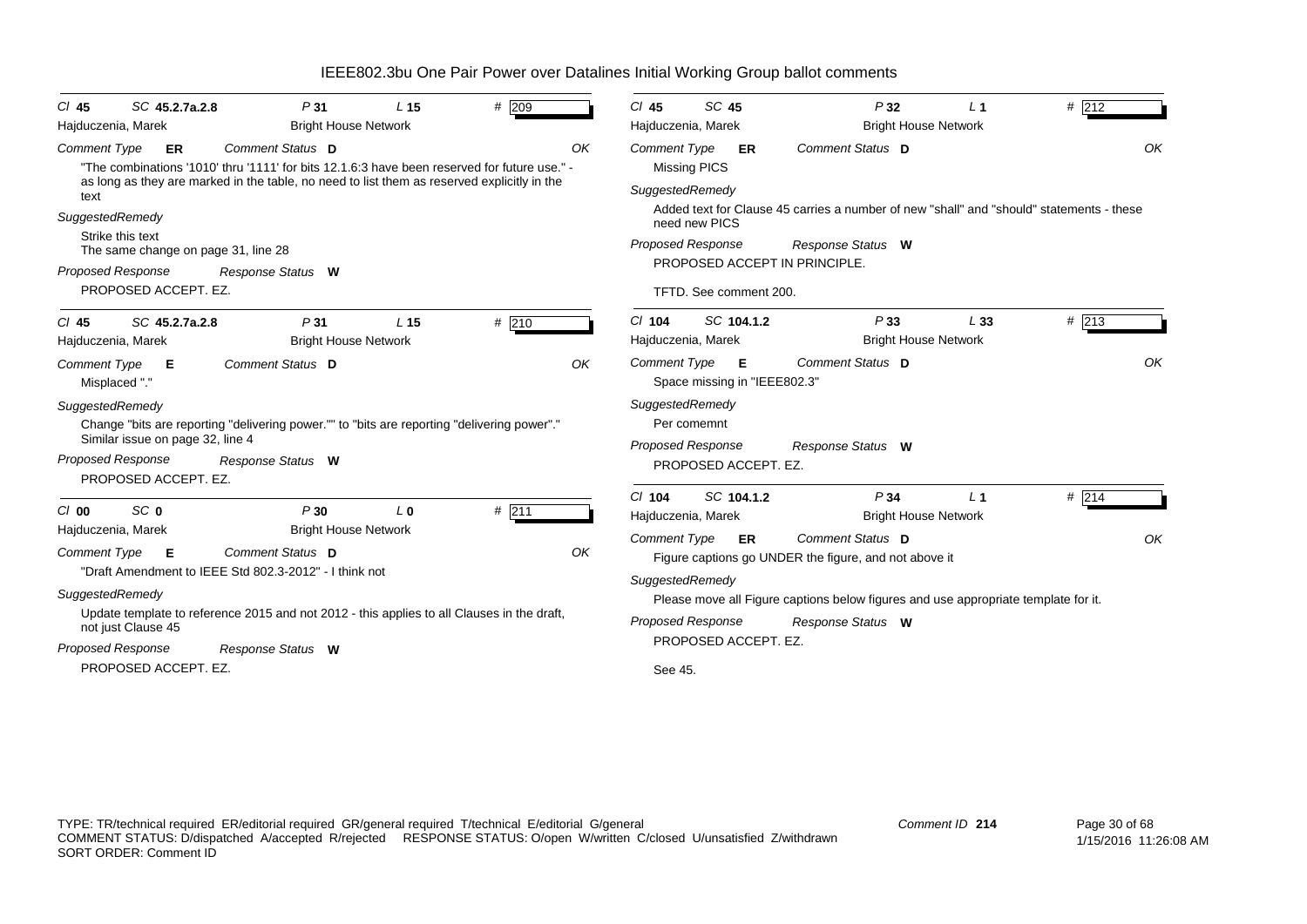| $Cl$ 104                                                                                             | SC 104.2                                                                 | P35                                                                                                                                                                                                                                   | L <sub>18</sub> | # 215       | $Cl$ 104                                                                                                | SC 104.3                                          |                                                                                       | P36                                                                                                                                                                                                                              | L <sub>1</sub> | $#$ 218                                                                                                                                                                                                                                                                                                                                                                              |
|------------------------------------------------------------------------------------------------------|--------------------------------------------------------------------------|---------------------------------------------------------------------------------------------------------------------------------------------------------------------------------------------------------------------------------------|-----------------|-------------|---------------------------------------------------------------------------------------------------------|---------------------------------------------------|---------------------------------------------------------------------------------------|----------------------------------------------------------------------------------------------------------------------------------------------------------------------------------------------------------------------------------|----------------|--------------------------------------------------------------------------------------------------------------------------------------------------------------------------------------------------------------------------------------------------------------------------------------------------------------------------------------------------------------------------------------|
| Hajduczenia, Marek<br><b>Comment Type</b>                                                            | E<br>Unnecessary ".0"                                                    | <b>Bright House Network</b><br>Comment Status D                                                                                                                                                                                       |                 | OK          | Hajduczenia, Marek<br>Comment Type                                                                      | ER<br>Incorrect formatting of the list            |                                                                                       | <b>Bright House Network</b><br>Comment Status D                                                                                                                                                                                  |                | OK                                                                                                                                                                                                                                                                                                                                                                                   |
| SuggestedRemedy<br>afterwards<br><b>Proposed Response</b>                                            | Change "6.0" to "6"<br>PROPOSED ACCEPT. EZ.                              | Also, need space before "Ohm" symbol<br>Similarly, Table 104-1 contains multiple numbers with ".0" or ".00" and no significant digits<br>Response Status W                                                                            |                 |             | SuggestedRemedy<br><b>Proposed Response</b>                                                             |                                                   | Please apply proper list style to lines 1 - 9<br><b>PROPOSED ACCEPT IN PRINCIPLE.</b> | Response Status W<br>Please suggest appropriate list style in proposed remedy.                                                                                                                                                   |                |                                                                                                                                                                                                                                                                                                                                                                                      |
| $Cl$ 104<br>Hajduczenia, Marek                                                                       | SC 104.2                                                                 | P35<br><b>Bright House Network</b>                                                                                                                                                                                                    | L26             | # 216       | $Cl$ 104<br>Hajduczenia, Marek                                                                          | SC 104.3.3.3                                      |                                                                                       | P38<br><b>Bright House Network</b>                                                                                                                                                                                               | L8             | #219                                                                                                                                                                                                                                                                                                                                                                                 |
| <b>Comment Type</b><br>SuggestedRemedy<br><b>Proposed Response</b>                                   | E<br>Per comment                                                         | Comment Status D<br>In Table 104-1, make sure the words "unregulated" and "regulated" aare positioned in the<br>same way, i.e., under the numeric voltage value - it will look more consistent in this way<br>Response Status W       |                 | OK          | Comment Type <b>E</b><br>SuggestedRemedy<br><b>Proposed Response</b>                                    | Empty lines 8-9 and 18-19<br>PROPOSED ACCEPT. EZ. | Please remove extra empty lines                                                       | Comment Status D<br>Response Status W                                                                                                                                                                                            |                | OK                                                                                                                                                                                                                                                                                                                                                                                   |
|                                                                                                      | PROPOSED ACCEPT. EZ.                                                     |                                                                                                                                                                                                                                       |                 |             | $Cl$ 104                                                                                                | SC 104.3.3.3                                      |                                                                                       | P37                                                                                                                                                                                                                              | L <sub>4</sub> | # $220$                                                                                                                                                                                                                                                                                                                                                                              |
| $Cl$ 104<br>Hajduczenia, Marek<br><b>Comment Type</b><br>SuggestedRemedy<br><b>Proposed Response</b> | SC 104.2<br>$\mathbf{T}$<br>hundreds of mA range<br>PROPOSED ACCEPT. EZ. | P35<br><b>Bright House Network</b><br>Comment Status D<br>it is not clear why IPI(max) would be expressed in A, where most of the values are on<br>Change IPI(max) to mA values - these will be more meaningfull<br>Response Status W | L38             | # 217<br>OK | Hajduczenia, Marek<br><b>Comment Type</b><br>and remains<br>SuggestedRemedy<br><b>Proposed Response</b> | ER<br>Remove tdet timer done                      | PROPOSED ACCEPT IN PRINCIPLE.                                                         | <b>Bright House Network</b><br>Comment Status D<br>reset and starts counting upon entering a state where "start"<br>asserted until the timer is reset. At all other times, "x_timer_not_done" is asserted."<br>Response Status W |                | OK<br>tdet timer done definition is not needed - a definition of timer also includes definition of<br>what happens when the timer expires: "All timers operate in the same fashion. A timer is<br>x timer" is asserted. Time "x" after the timer has been started, "x timer done" is asserted<br>Similarly, sccp_watchdog_tmr_done, tpowerdly_timer_done are not needed in 104.4.3.3 |
|                                                                                                      |                                                                          |                                                                                                                                                                                                                                       |                 |             |                                                                                                         |                                                   |                                                                                       |                                                                                                                                                                                                                                  |                | TFTD appropriate timer definition syntax in 104.3.3.3 as well as PSE state diagrams.                                                                                                                                                                                                                                                                                                 |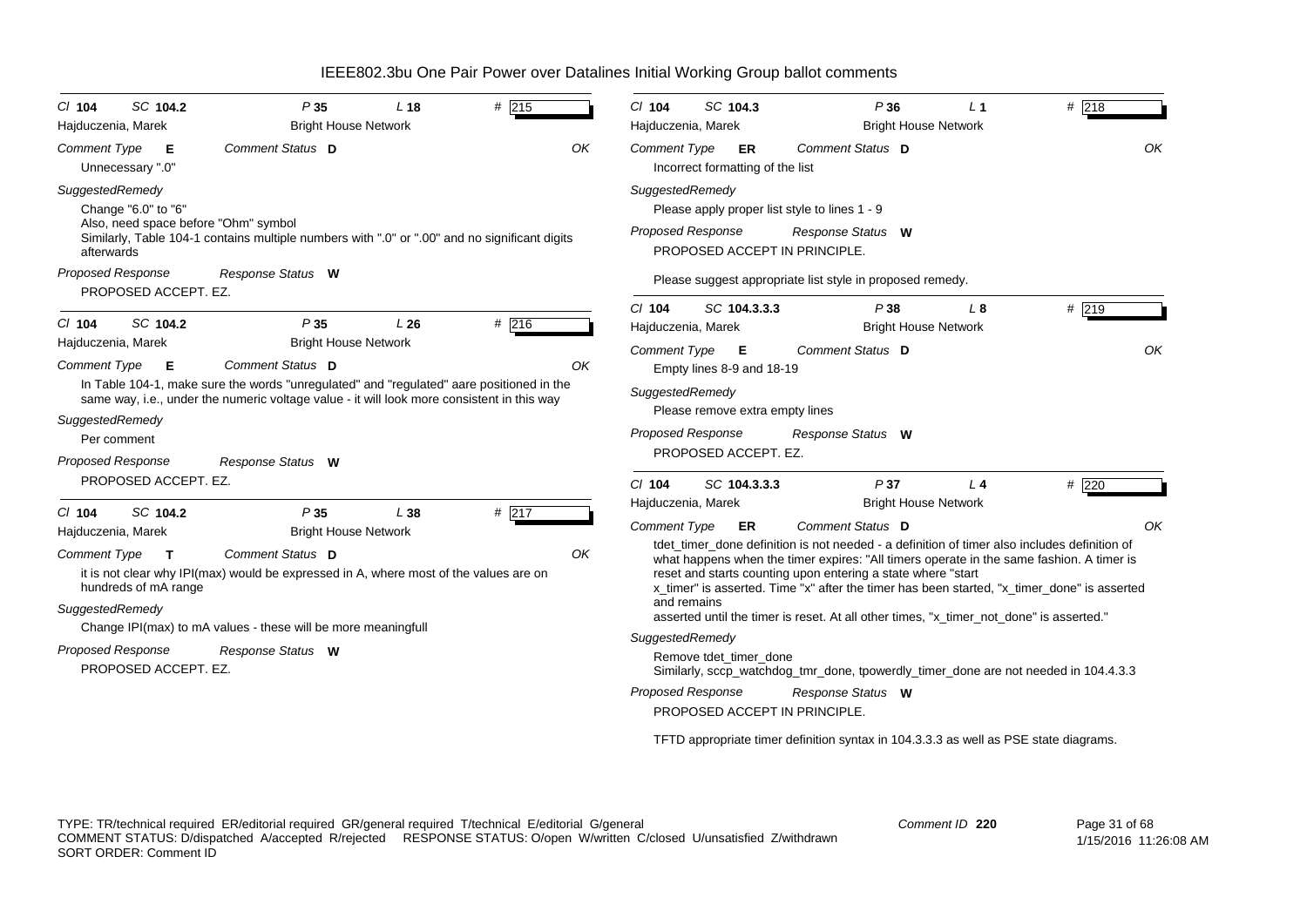| $CI$ 104<br>Hajduczenia, Marek                                             | SC 104.3.3.4                                       | P38<br><b>Bright House Network</b>                                                                                                                                                                                                                                                                                                                                                                                                                                               | L 46  | # $221$ |    | $Cl$ 104<br>Hajduczenia, Marek         | SC 104.3.3.6         | $P$ 41                                                                                                      | LЗ<br><b>Bright House Network</b>             | # 224                                                                                                                                                |    |
|----------------------------------------------------------------------------|----------------------------------------------------|----------------------------------------------------------------------------------------------------------------------------------------------------------------------------------------------------------------------------------------------------------------------------------------------------------------------------------------------------------------------------------------------------------------------------------------------------------------------------------|-------|---------|----|----------------------------------------|----------------------|-------------------------------------------------------------------------------------------------------------|-----------------------------------------------|------------------------------------------------------------------------------------------------------------------------------------------------------|----|
| <b>Comment Type</b>                                                        | Е<br>It is not "state machine" but "state diagram" | Comment Status D                                                                                                                                                                                                                                                                                                                                                                                                                                                                 |       |         | OK | <b>Comment Type</b>                    | ER                   | Comment Status D<br>There is no reason for such a small text in Figure 104-5                                |                                               |                                                                                                                                                      | OK |
| SuggestedRemedy                                                            |                                                    | Change all instances of "state machine" to "state diagram"                                                                                                                                                                                                                                                                                                                                                                                                                       |       |         |    | SuggestedRemedy                        |                      | Change font size to match Figure 104-4                                                                      |                                               |                                                                                                                                                      |    |
| Proposed Response<br>PROPOSED ACCEPT. EZ.                                  |                                                    | Response Status W                                                                                                                                                                                                                                                                                                                                                                                                                                                                |       |         |    | <b>Proposed Response</b>               | PROPOSED ACCEPT. EZ. | Response Status W                                                                                           |                                               |                                                                                                                                                      |    |
| $CI$ 104<br>Hajduczenia, Marek                                             | SC 104.3.3.6                                       | $P$ 40<br><b>Bright House Network</b>                                                                                                                                                                                                                                                                                                                                                                                                                                            | $L_3$ | $#$ 222 |    | C/ 104<br>Hajduczenia, Marek           | SC 104.3.3.6         | $P$ 41                                                                                                      | L <sub>3</sub><br><b>Bright House Network</b> | $#$ 225                                                                                                                                              |    |
| <b>Comment Type</b><br>SuggestedRemedy                                     | <b>TR</b><br>There is no START indicator           | Comment Status D                                                                                                                                                                                                                                                                                                                                                                                                                                                                 |       |         | OK | <b>Comment Type</b><br>SuggestedRemedy | ER                   | Comment Status D<br>Two state diagrams merged into a single figure                                          |                                               |                                                                                                                                                      | OK |
| Proposed Response<br>PROPOSED REJECT.                                      |                                                    | Change "!pse_enable" to "START * !pse_enable"<br>Response Status W                                                                                                                                                                                                                                                                                                                                                                                                               |       |         |    | <b>Proposed Response</b>               | PROPOSED ACCEPT. EZ. | clump them together itno a single figure<br>Response Status W                                               |                                               | Separate Detection and MFVS state diagrams into separate figures - there is NO need to                                                               |    |
|                                                                            |                                                    | The PSE goes to DISABLE until pse_enabled is true - it is clear.                                                                                                                                                                                                                                                                                                                                                                                                                 |       |         |    | $Cl$ 104                               | SC 104.4.3.6         | $P$ 49                                                                                                      | $L_3$                                         | # 226                                                                                                                                                |    |
| $Cl$ 104                                                                   | SC 104.3.3.6                                       | $P$ 40                                                                                                                                                                                                                                                                                                                                                                                                                                                                           | $L_3$ | # 223   |    | Hajduczenia, Marek                     |                      |                                                                                                             | <b>Bright House Network</b>                   |                                                                                                                                                      |    |
| Hajduczenia, Marek<br><b>Comment Type</b>                                  | <b>TR</b>                                          | <b>Bright House Network</b><br>Comment Status D                                                                                                                                                                                                                                                                                                                                                                                                                                  |       |         | OK | <b>Comment Type</b>                    | ER                   | Comment Status D                                                                                            |                                               | Multiple branches merged together even though they have different transition conditions                                                              | OK |
| SuggestedRemedy<br>from the bottom.<br>independent lines<br>tinrush_timer" |                                                    | Several issues with Figure 104-4 state diagram<br>1. transition from state RESTART to RESTART-DELAY, and from RESTART_DELAY to<br>IDLE is from top of the state, which is not allowed. Transition branch should exit the state<br>2. transition from DETECTION to RESTART state and CLASSIFICATION_EVAL to<br>RESTART are combined, but have different conditions. Separate them into wto<br>3. incorrect timer start in POWER_UP: is "start_tinrush_timer: and should be "start |       |         |    | SuggestedRemedy<br>Proposed Response   |                      | Response Status W<br>PROPOSED ACCEPT IN PRINCIPLE.<br>TFTD. Check with Pete Anslow about accepted practice. |                                               | Separate transitions from state DO_CLASSIFICATION to DO DETECTION, from state<br>MDI_POWER1 to DO_DETECTION, and from state PD_SLEEP to DO_DETECTION |    |
| Proposed Response                                                          |                                                    | Response Status W                                                                                                                                                                                                                                                                                                                                                                                                                                                                |       |         |    |                                        |                      |                                                                                                             |                                               |                                                                                                                                                      |    |
| PROPOSED ACCEPT. EZ.                                                       |                                                    |                                                                                                                                                                                                                                                                                                                                                                                                                                                                                  |       |         |    |                                        |                      |                                                                                                             |                                               |                                                                                                                                                      |    |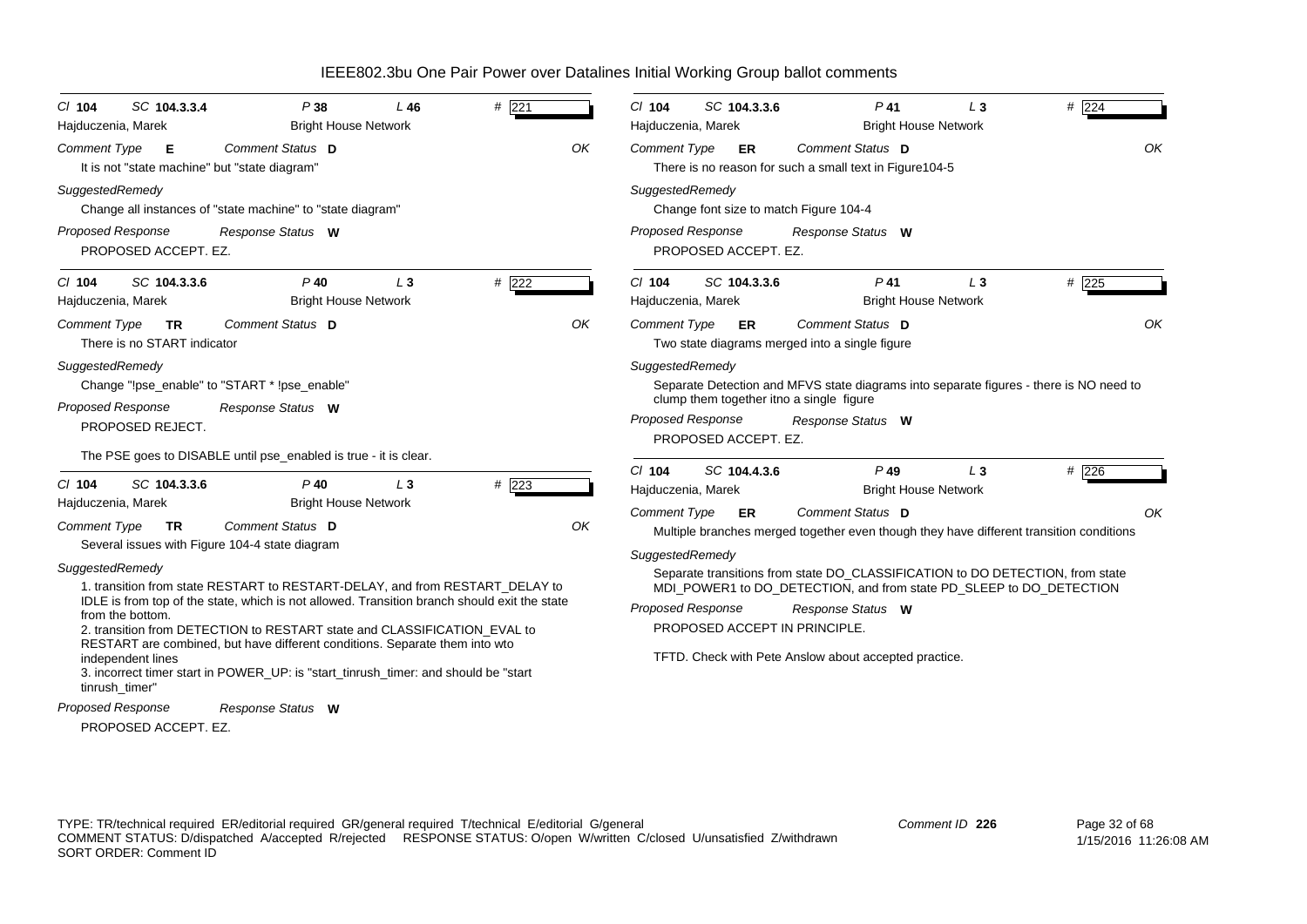| SC 104.4.4<br>$CI$ 104                           | P50<br>$L_3$                                                                                                                                                                 | # $227$ | $CI$ 104<br>SC 104.5.2<br>P <sub>53</sub><br>L26<br># 230                                                          |
|--------------------------------------------------|------------------------------------------------------------------------------------------------------------------------------------------------------------------------------|---------|--------------------------------------------------------------------------------------------------------------------|
| Hajduczenia, Marek                               | <b>Bright House Network</b>                                                                                                                                                  |         | <b>Bright House Network</b><br>Hajduczenia, Marek                                                                  |
| <b>Comment Type</b><br>ER                        | Comment Status D                                                                                                                                                             | OK      | Comment Status D<br>OK<br><b>Comment Type</b><br>Е                                                                 |
|                                                  | Empty fields in Table 104-4/5/6 - are they intended to be empty (in this case, either - or NA<br>would be welcome) or just missing (in this case, provide the missing value) |         | Wrong format of external reference: "(See clauses 96 and 97"                                                       |
| SuggestedRemedy                                  |                                                                                                                                                                              |         | SuggestedRemedy                                                                                                    |
| Per comment                                      |                                                                                                                                                                              |         | Change to "(See Clause 96 and Clause 97)", make sure that "Clause 96" and "Clause 97"<br>is marked as External tag |
| <b>Proposed Response</b>                         |                                                                                                                                                                              |         | Proposed Response                                                                                                  |
| PROPOSED ACCEPT. EZ.                             | Response Status W                                                                                                                                                            |         | Response Status W<br>PROPOSED ACCEPT. EZ.                                                                          |
| See comment 48.                                  |                                                                                                                                                                              |         | See comment 296.                                                                                                   |
| $Cl$ 104<br>SC 104.4.6.5                         | P <sub>53</sub><br>L <sub>1</sub>                                                                                                                                            | $#$ 228 | P <sub>59</sub><br>$#$ 231<br>$Cl$ 104<br>SC 104.6.4.3.1<br>L <sub>17</sub>                                        |
| Hajduczenia, Marek                               | <b>Bright House Network</b>                                                                                                                                                  |         | <b>Bright House Network</b><br>Hajduczenia, Marek                                                                  |
| <b>Comment Type</b><br>E<br>Wrong style for NOTE | Comment Status D                                                                                                                                                             | OK      | OK<br><b>Comment Type</b><br>Comment Status D<br>Е<br>Missing space before "[CCh]"                                 |
| SuggestedRemedy                                  |                                                                                                                                                                              |         | SuggestedRemedy                                                                                                    |
| Please pply correct style for NOTE               |                                                                                                                                                                              |         | Per comment                                                                                                        |
| <b>Proposed Response</b>                         | Response Status W                                                                                                                                                            |         | <b>Proposed Response</b><br>Response Status W                                                                      |
| PROPOSED ACCEPT. EZ.                             |                                                                                                                                                                              |         | PROPOSED ACCEPT. EZ.                                                                                               |
| See comment 293.                                 |                                                                                                                                                                              |         | $Cl$ 104<br>SC 104.6.4.3.1<br>P <sub>59</sub><br>L <sub>16</sub><br># 232                                          |
| SC 104.5.3.1<br>$CI$ 104                         | L <sub>2</sub><br>P <sub>54</sub>                                                                                                                                            | $#$ 229 | Hajduczenia, Marek<br><b>Bright House Network</b>                                                                  |
| Hajduczenia, Marek                               | <b>Bright House Network</b>                                                                                                                                                  |         | <b>Comment Type</b><br>Comment Status D<br>OK<br>ER.                                                               |
| <b>Comment Type</b><br>E                         | <b>Comment Status</b> D                                                                                                                                                      | OK      | Unclear value format: what is [CCh]"?                                                                              |
|                                                  | Missing spaces between numeric value and unit in "from 2MHz to 600MHz (with a 100?                                                                                           |         | SuggestedRemedy                                                                                                    |
| reference impedance)"                            |                                                                                                                                                                              |         | If these numbers are intended to be hexadecimal, please change to "[0xCC]" - there are                             |
| SuggestedRemedy                                  |                                                                                                                                                                              |         | multiple instances in the draft right now where such change would be needed.                                       |
|                                                  | Please scrub the draft and make sure there is always a space between a numeric value                                                                                         |         | Otherwise, define what "h" format is                                                                               |
| and the unit                                     | There are multiple instances within the draft                                                                                                                                |         | <b>Proposed Response</b><br>Response Status W                                                                      |
|                                                  |                                                                                                                                                                              |         | PROPOSED ACCEPT. EZ.                                                                                               |
| <b>Proposed Response</b><br>PROPOSED ACCEPT. EZ. | Response Status W                                                                                                                                                            |         | See comment 381.                                                                                                   |
|                                                  |                                                                                                                                                                              |         |                                                                                                                    |
| See comment 297                                  |                                                                                                                                                                              |         |                                                                                                                    |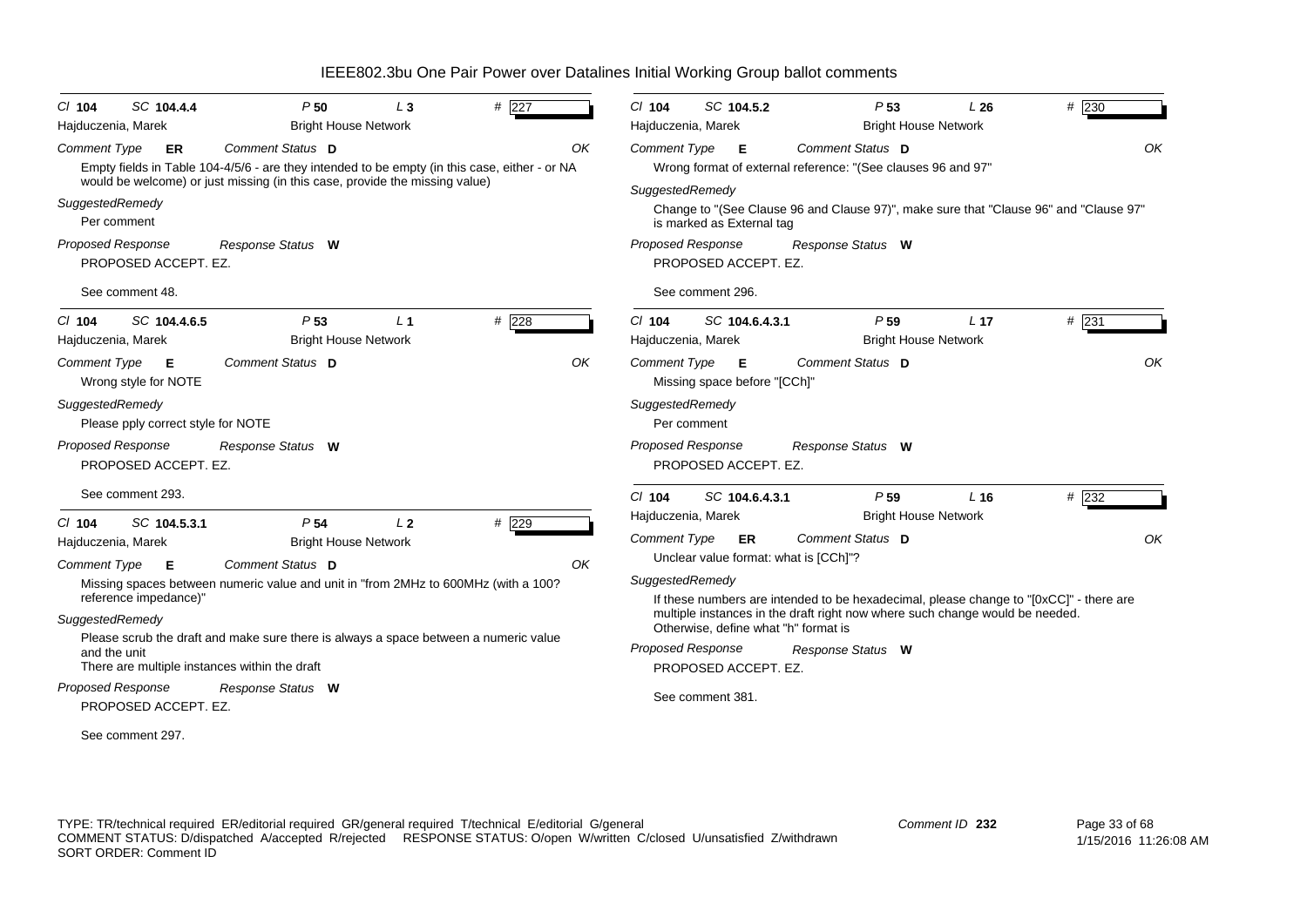| SC 104.6.4.4<br>$Cl$ 104                         | P <sub>59</sub>                                                                                                                                                                                    | L <sub>35</sub> | # 233 |    | C/ 104A                              | <b>SC 104A</b> | P <sub>71</sub>                                                               | L <sub>1</sub>              | $#$ 236                                                                                                                                                                                |    |
|--------------------------------------------------|----------------------------------------------------------------------------------------------------------------------------------------------------------------------------------------------------|-----------------|-------|----|--------------------------------------|----------------|-------------------------------------------------------------------------------|-----------------------------|----------------------------------------------------------------------------------------------------------------------------------------------------------------------------------------|----|
| Hajduczenia, Marek                               | <b>Bright House Network</b>                                                                                                                                                                        |                 |       |    | Hajduczenia, Marek                   |                |                                                                               | <b>Bright House Network</b> |                                                                                                                                                                                        |    |
| <b>Comment Type</b><br><b>TR</b>                 | Comment Status D<br>is "1110b" any different than "1110"? Is there any specific reason why this value is marked<br>as "b" versus values in "Class" field where no "b" is included for some reason? |                 |       | OK | <b>Comment Type</b>                  | <b>TR</b>      | Comment Status D                                                              |                             | There is only one reference to Annex 104A in the draft right now (page 53, line 2) and as it<br>is right now, Annex 104A does not contain promised: "design guidelines regarding       | OK |
| SuggestedRemedy                                  | Remove "b" markers in "Type" field in Table 104-8                                                                                                                                                  |                 |       |    | stable operation"<br>SuggestedRemedy |                |                                                                               |                             |                                                                                                                                                                                        |    |
| <b>Proposed Response</b><br>PROPOSED ACCEPT. EZ. | Response Status W                                                                                                                                                                                  |                 |       |    |                                      |                | operation" or remove content from Annex 104A and merge it into the main draft |                             | As it is, the purpose of Annex 104A is not clear - it seems it is largely incomplete. Consider<br>either filling in missing information to address "design guidelines regarding stable |    |
| SC 104.7.4.7<br>$Cl$ 104<br>Hajduczenia, Marek   | P68<br><b>Bright House Network</b>                                                                                                                                                                 | L <sub>19</sub> | # 234 |    | <b>Proposed Response</b>             |                | Response Status W<br>PROPOSED ACCEPT IN PRINCIPLE.                            |                             |                                                                                                                                                                                        |    |
| <b>Comment Type</b><br>E                         | Comment Status D                                                                                                                                                                                   |                 |       | OK | TFTD. See comment 73.                |                |                                                                               |                             |                                                                                                                                                                                        |    |
|                                                  | Please align column sizes so that PICS number is not broken into two lines                                                                                                                         |                 |       |    | C/ 104A                              | SC 104A.1      | P <sub>71</sub>                                                               |                             | # 237<br>L <sub>14</sub>                                                                                                                                                               |    |
| SuggestedRemedy                                  |                                                                                                                                                                                                    |                 |       |    | Hajduczenia, Marek                   |                |                                                                               | <b>Bright House Network</b> |                                                                                                                                                                                        |    |
| Per comment                                      |                                                                                                                                                                                                    |                 |       |    | <b>Comment Type</b>                  | Е              | Comment Status D                                                              |                             |                                                                                                                                                                                        | OK |
| <b>Proposed Response</b>                         | Response Status W                                                                                                                                                                                  |                 |       |    | Missing Equation number              |                |                                                                               |                             |                                                                                                                                                                                        |    |
| PROPOSED ACCEPT. EZ.                             |                                                                                                                                                                                                    |                 |       |    | SuggestedRemedy                      |                |                                                                               |                             |                                                                                                                                                                                        |    |
| SC 104.7.4.1<br>C/104                            | P62                                                                                                                                                                                                | L <sub>15</sub> | # 235 |    | Per comment                          |                |                                                                               |                             |                                                                                                                                                                                        |    |
| Hajduczenia, Marek                               | <b>Bright House Network</b>                                                                                                                                                                        |                 |       |    | <b>Proposed Response</b>             |                | Response Status W                                                             |                             |                                                                                                                                                                                        |    |
| <b>Comment Type</b><br>ER                        | Comment Status D                                                                                                                                                                                   |                 |       | OK | PROPOSED ACCEPT. EZ.                 |                |                                                                               |                             |                                                                                                                                                                                        |    |
| <b>Status Support</b>                            | PICS Table do not follow standard format, i.e., Item Feature Subclause Value/Comment                                                                                                               |                 |       |    | See comment 53.                      |                |                                                                               |                             |                                                                                                                                                                                        |    |
| SuggestedRemedy                                  |                                                                                                                                                                                                    |                 |       |    |                                      |                |                                                                               |                             |                                                                                                                                                                                        |    |
| Support                                          | Please use the following column order: Item Feature Subclause Value/Comment Status                                                                                                                 |                 |       |    |                                      |                |                                                                               |                             |                                                                                                                                                                                        |    |
| <b>Proposed Response</b>                         | Response Status W                                                                                                                                                                                  |                 |       |    |                                      |                |                                                                               |                             |                                                                                                                                                                                        |    |
| PROPOSED ACCEPT. EZ.                             |                                                                                                                                                                                                    |                 |       |    |                                      |                |                                                                               |                             |                                                                                                                                                                                        |    |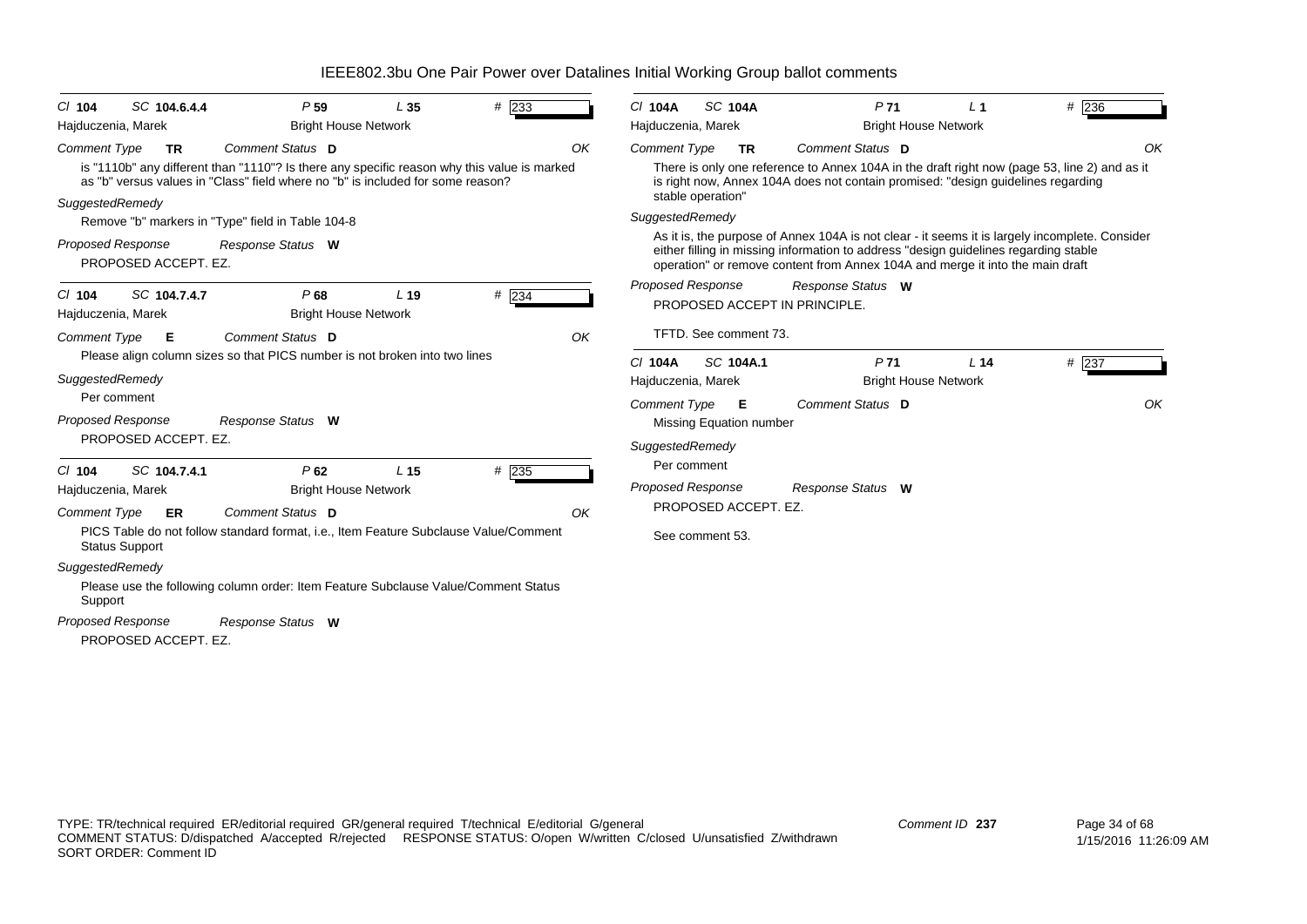| # 240<br>$Cl$ 104<br>P <sub>52</sub><br>L28<br>SC 104.4.6.3<br>$??\mathsf{??}$<br>Joseph, A                                                                                                                                                                                                                                                                                                                                                         |                                                                                                                                                         |
|-----------------------------------------------------------------------------------------------------------------------------------------------------------------------------------------------------------------------------------------------------------------------------------------------------------------------------------------------------------------------------------------------------------------------------------------------------|---------------------------------------------------------------------------------------------------------------------------------------------------------|
| Comment Type<br>Comment Status D<br><b>TR</b><br>Same comment as above<br>SuggestedRemedy                                                                                                                                                                                                                                                                                                                                                           | OK                                                                                                                                                      |
| <b>Proposed Response</b><br>Response Status W<br>PROPOSED REJECT.<br>Incomplete comment.                                                                                                                                                                                                                                                                                                                                                            |                                                                                                                                                         |
| P <sub>53</sub><br># 241<br>$CI$ 104<br>SC 104.5.3.1<br>$L$ eq 1<br>????<br>Joseph, A                                                                                                                                                                                                                                                                                                                                                               |                                                                                                                                                         |
| Comment Status D<br><b>Comment Type</b><br><b>TR</b><br>Change in return loss specificaiton will effect current BroadR-reach compliant 100Mbps                                                                                                                                                                                                                                                                                                      | OK                                                                                                                                                      |
| return loss at < 2Mhz and not be forced by the specification. Impact of this would be<br>different PHY's working with different inductor values. This choice should be left to the                                                                                                                                                                                                                                                                  |                                                                                                                                                         |
| SuggestedRemedy<br>Remove degradation in return loss from 1 to 2MHz. This comment is only for 100Base-T1                                                                                                                                                                                                                                                                                                                                            |                                                                                                                                                         |
| PROPOSED REJECT.<br>This relaxation of the RL was proposed by the PHY vendor for incorporation into Clause<br>104. See presentation pischl 3bu 1 0315.pdf for details.                                                                                                                                                                                                                                                                              |                                                                                                                                                         |
| $CI$ FM<br>SC FM<br>#242<br>P <sub>7</sub><br>$L_3$<br>Law, David<br><b>Hewlett Packard Enter</b><br><b>Comment Type</b><br>Comment Status D<br>Е<br>Suggest that ' at the beginning of the IEEE P802.3xx working group ballot.' Be changed<br>to read ' at the beginning of the IEEE P802.3bu working group ballot.'.<br>SuggestedRemedy<br>See comment.<br><b>Proposed Response</b><br>Response Status W<br>PROPOSED ACCEPT. EZ. See comment 180. | OK                                                                                                                                                      |
|                                                                                                                                                                                                                                                                                                                                                                                                                                                     | PHY's. It should be left to the PHY vendor to determine if the PHY's can tolerate a higher<br>vendors.<br><b>Proposed Response</b><br>Response Status W |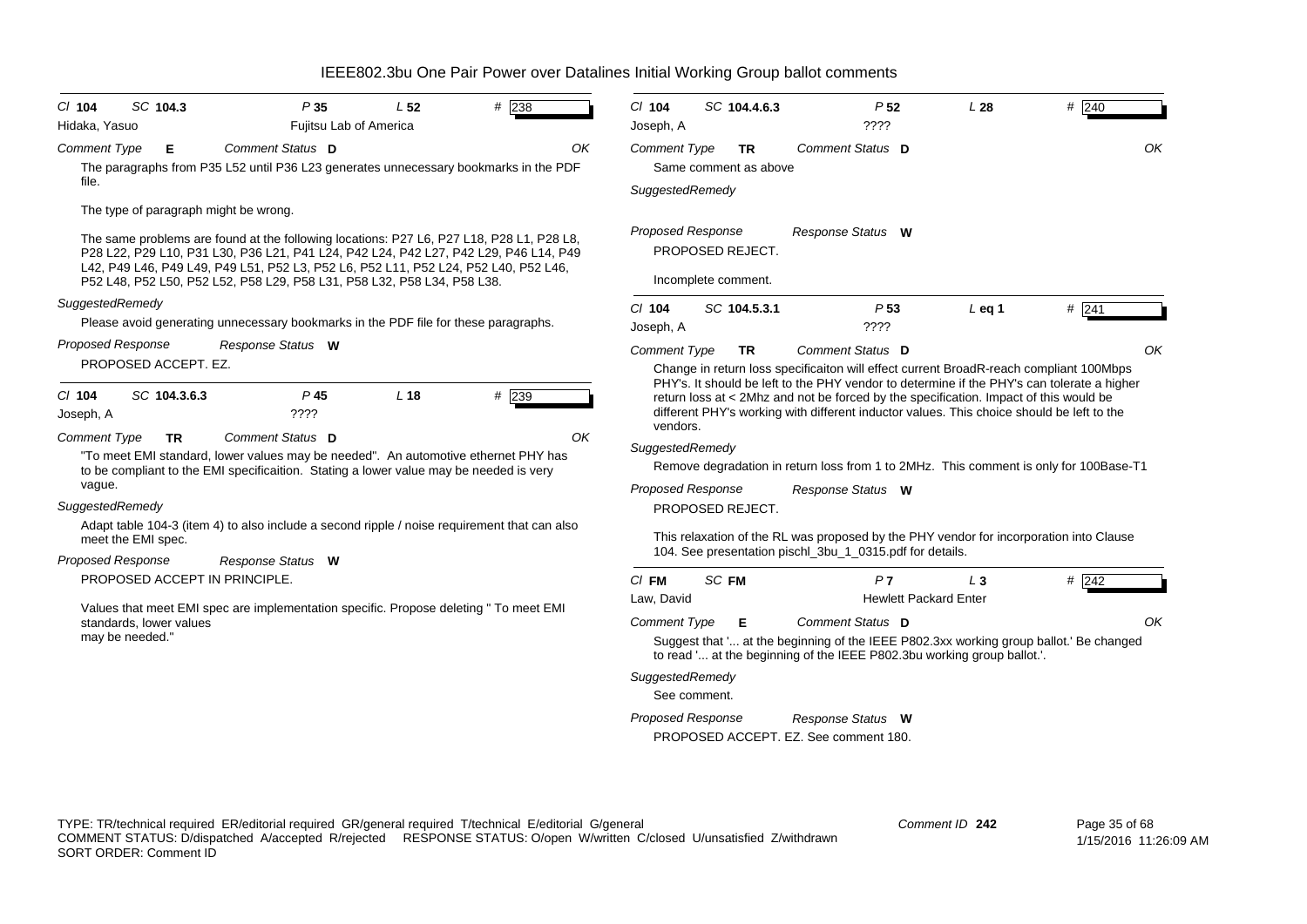| <b>SC FM</b><br># $\overline{243}$<br>P <sub>1</sub><br>$CI$ FM<br>L26<br>Law, David<br><b>Hewlett Packard Enter</b>                                                                                                                                                                                                                                                                                                                                                                                                                                                                                                                                                                                |    | SC FM<br>$CI$ FM<br>P <sub>9</sub><br># $\overline{245}$<br>L29<br>Law, David<br><b>Hewlett Packard Enter</b>                                                                                                                                                                                                                                                                                                                                                                                                                                                                                                                                                                                                     |
|-----------------------------------------------------------------------------------------------------------------------------------------------------------------------------------------------------------------------------------------------------------------------------------------------------------------------------------------------------------------------------------------------------------------------------------------------------------------------------------------------------------------------------------------------------------------------------------------------------------------------------------------------------------------------------------------------------|----|-------------------------------------------------------------------------------------------------------------------------------------------------------------------------------------------------------------------------------------------------------------------------------------------------------------------------------------------------------------------------------------------------------------------------------------------------------------------------------------------------------------------------------------------------------------------------------------------------------------------------------------------------------------------------------------------------------------------|
| Comment Status D<br><b>Comment Type</b><br>Е<br>The frontmatter currently states that 'Draft D2.0 is prepared for task force review.'.<br>SuggestedRemedy<br>Please update the frontmatter in further to reflect the current state.<br><b>Proposed Response</b><br>Response Status W<br>PROPOSED ACCEPT. EZ.                                                                                                                                                                                                                                                                                                                                                                                        | OK | Comment Type<br>Comment Status D<br>OK<br>Е<br>Suggest that 'At the date of IEEE Std 802.3xx-20xx publication ' be changed to read 'At<br>the date of IEEE Std 802.3bu-20xx publication '<br>SuggestedRemedy<br>See comment.<br><b>Proposed Response</b><br>Response Status W<br>PROPOSED ACCEPT. EZ.                                                                                                                                                                                                                                                                                                                                                                                                             |
| SC 1.4<br># $ 244$<br>$Cl$ 01<br>P <sub>16</sub><br>$L_3$<br>Law, David<br><b>Hewlett Packard Enter</b><br>Comment Status D<br><b>Comment Type</b><br>Е<br>Please provide detailed editing instructions as has been done in other IEEE 802.3 drafts<br>SuggestedRemedy<br>Delete the text on line 3 that reads 'Insert the following new definitions into the list, in<br>alphanumerical order:'.<br>Insert new text on line 3 that reads 'Insert the following definitions after 1.4.330 "Physical<br>Signaling Sublayer (PLS)" as follows:'.<br>Change the text on line 5 that reads '1.4.1 PoDL Regulated PSE: A PSE ' to read<br>'1.4.330a PoDL Regulated PSE: A PSE '.                         | OK | $Cl$ FM<br>SC FM<br>P9<br>$#$ 246<br>$L_3$<br>Law, David<br><b>Hewlett Packard Enter</b><br>Comment Status D<br>OK<br><b>Comment Type</b><br>Е<br>Suggest that ' is not part of IEEE P802.3xx, IEEE Draft Standard ' be changed to read<br>' is not part of IEEE P802.3bu, IEEE Draft Standard '.<br>SuggestedRemedy<br>See comment.<br>Proposed Response<br>Response Status W<br>PROPOSED ACCEPT. EZ. See comment 180.                                                                                                                                                                                                                                                                                           |
| Change the text on line 8 that reads '1.4.2 PoDLUnregulated PSE: A PSE ' to read<br>'1.4.330b PoDLUnregulated PSE: A PSE '.<br>Insert new text on line 10 that reads 'Insert the following definitions after 1.4.418 "Type 2<br>PSE" as follows:'.<br>Change the text on line 11 that reads '1.4.3 Type A PoDL System: A system ' to read<br>'1.4.418a Type A PoDL System: A system '.<br>Change the text on line 15 that reads '1.4.4 Type B PoDL System ' to read '1.4.418b<br>Type B PoDL System '.<br>Change the text on line 19 that reads '1.4.5 Type A+B PoDL System ' to read '1.4.418c<br>Type A+B PoDL System '.<br><b>Proposed Response</b><br>Response Status W<br>PROPOSED ACCEPT. EZ. |    | SC 1.4<br>$Cl$ 01<br>P <sub>16</sub><br>L <sub>5</sub><br>$#$ 247<br><b>Hewlett Packard Enter</b><br>Law, David<br>Comment Status D<br>OK<br><b>Comment Type</b><br>Е<br>Definitions are provided for 'PoDL Regulated PSE' and 'PoDLUnregulated PSE' (which I<br>think should be 'PoDL Unregulated PSE') however I was able to find the use of either term<br>in the text, not can I find any use of the terms 'regulated PSE', 'regulated power Power<br>Sourcing Equipment', 'unregulated PSE', 'unregulated power Power Sourcing Equipment'.<br>SuggestedRemedy<br>Either use the terms or delete them from the definitions.<br><b>Proposed Response</b><br>Response Status W<br>PROPOSED ACCEPT IN PRINCIPLE. |

The terms are used in the column headers of Table 104-1 "System class power requirements matrix for PSE, PI, and PD".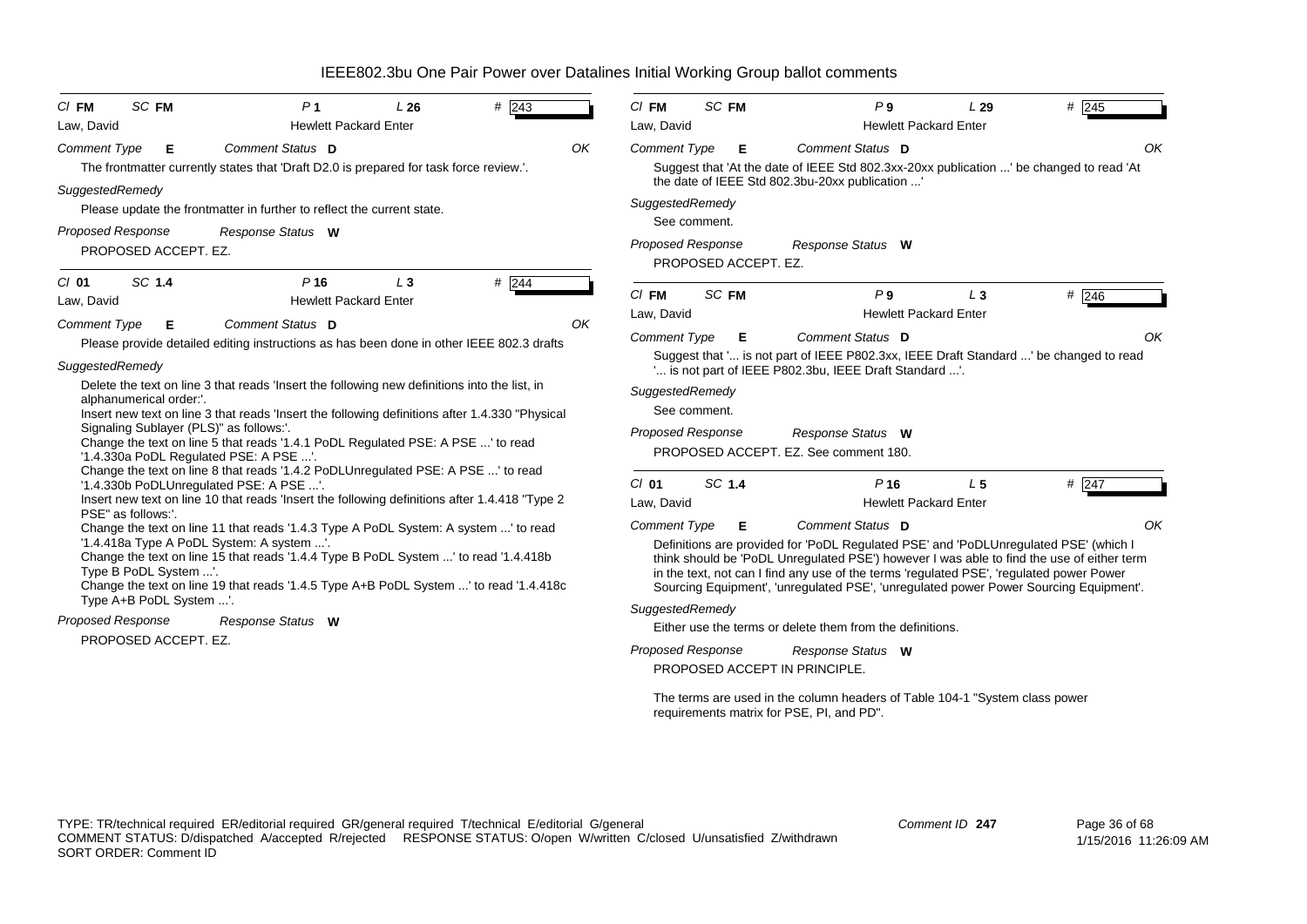| SC FM<br>$Cl$ FM<br>Law, David                                                            | P7<br><b>Hewlett Packard Enter</b>                                                                                                                                                                                           | L <sub>16</sub> | $\#$ 248 |    | $Cl$ 104<br>Law, David                                                       | SC 104.7.2.2                                            | P61                                                                                                                                 | L <sub>42</sub><br><b>Hewlett Packard Enter</b> | $#$ 250 |
|-------------------------------------------------------------------------------------------|------------------------------------------------------------------------------------------------------------------------------------------------------------------------------------------------------------------------------|-----------------|----------|----|------------------------------------------------------------------------------|---------------------------------------------------------|-------------------------------------------------------------------------------------------------------------------------------------|-------------------------------------------------|---------|
| Comment Type<br>Е<br>Please add voter list.<br>SuggestedRemedy                            | Comment Status D                                                                                                                                                                                                             |                 |          | OK | <b>Comment Type</b><br>SuggestedRemedy                                       | Е<br>IEEE Std 802.3xx-201x.)'.                          | Comment Status D<br>Suggest that ' conform to IEEE Std 802.3xx-201x.)' be changed to read ' conform to                              |                                                 | OK      |
| See comment.<br>Proposed Response<br>PROPOSED ACCEPT. EZ.                                 | Response Status W                                                                                                                                                                                                            |                 |          |    | <b>Proposed Response</b>                                                     | See comment.<br>PROPOSED ACCEPT. EZ.                    | Response Status W                                                                                                                   |                                                 |         |
| SC FM<br>CI FM<br>Law, David                                                              | $P$ 10<br><b>Hewlett Packard Enter</b>                                                                                                                                                                                       | L <sub>12</sub> | $#$ 249  |    | $Cl$ 104<br>Marris, Arthur                                                   | SC 104.1.1                                              | P33                                                                                                                                 | L29<br>Cadence Design Syst                      | $#$ 251 |
| <b>Comment Type</b><br>Е<br>SuggestedRemedy<br>Suggest the text:<br>IEEE Std 802.3xx-201x | Comment Status D<br>Please add the project designation and complete the amendment descriptive text.                                                                                                                          |                 |          | ΟK | <b>Comment Type</b><br>SuggestedRemedy<br><b>Proposed Response</b>           | Е<br>Delete "where appropriate"<br>PROPOSED ACCEPT. EZ. | Comment Status D<br>Phrasing. This sentence does not read well. Delete "where appropriate" as it is redundant.<br>Response Status W |                                                 | ΟK      |
| This amendment includes [complete]                                                        |                                                                                                                                                                                                                              |                 |          |    | $CI$ 45<br>Marris, Arthur                                                    | SC 45.2.7a.1                                            | P28                                                                                                                                 | L26<br>Cadence Design Syst                      | $#$ 252 |
| be changed to read:<br>IEEE Std 802.3bu-201x                                              | Amendment X-This amendment includes changes to IEEE Std 802.3-2015 to define a<br>methodology for the provision of power via a single twisted pair to connected Data<br>Terminal Equipment (DTE) with IEEE 802.3 interfaces. |                 |          |    | <b>Comment Type</b><br>Punctuation<br>SuggestedRemedy<br>Change:<br>To:      | Е<br>Table 45-211f The<br>Table 45-211f. The            | Comment Status X<br>At end of paragraph delete extra period. Change:                                                                |                                                 | OK      |
| <b>Proposed Response</b>                                                                  | Response Status W<br>PROPOSED ACCEPT. EZ. See comment 386.                                                                                                                                                                   |                 |          |    | To:<br>$\mathbf{H} \cdot \mathbf{H}$<br><b>Proposed Response</b><br>See 136. | PROPOSED ACCEPT. EZ.                                    | Response Status W                                                                                                                   |                                                 |         |

TYPE: TR/technical required ER/editorial required GR/general required T/technical E/editorial G/general COMMENT STATUS: D/dispatched A/accepted R/rejected RESPONSE STATUS: O/open W/written C/closed U/unsatisfied Z/withdrawn SORT ORDER: Comment ID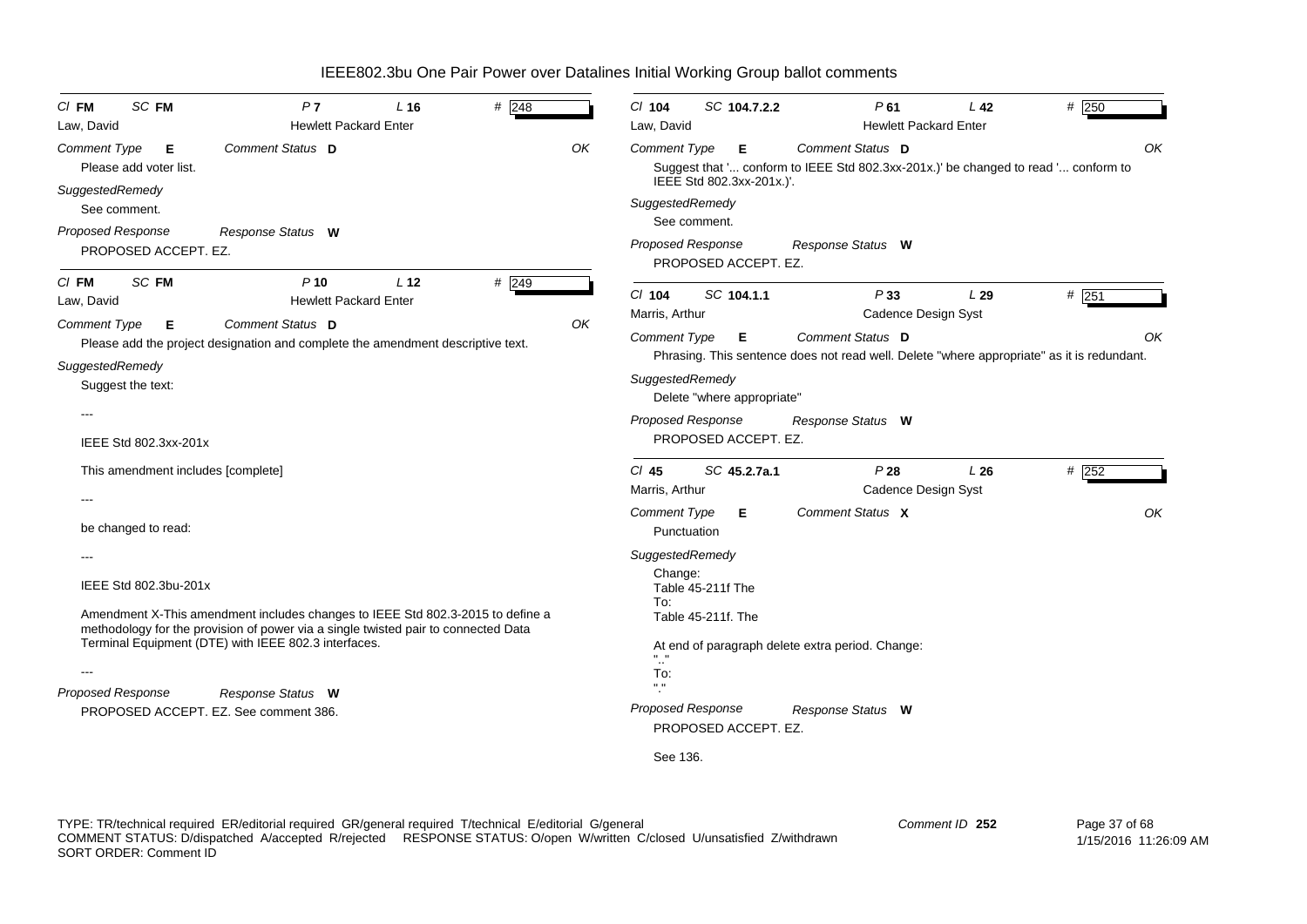| SC 45.2.7a<br>$CI$ 45<br>Marris, Arthur                                     | P28<br><b>Cadence Design Syst</b>                                                                                                                                                                     | L <sub>12</sub> | # 253       | SC 1.4.1<br>$CI$ 01<br>Ran, Adee                                 |     | $P$ 16<br>Intel Corporation                                                                                                                                                   | L <sub>5</sub>  | $#$ 256                                                                                           |
|-----------------------------------------------------------------------------|-------------------------------------------------------------------------------------------------------------------------------------------------------------------------------------------------------|-----------------|-------------|------------------------------------------------------------------|-----|-------------------------------------------------------------------------------------------------------------------------------------------------------------------------------|-----------------|---------------------------------------------------------------------------------------------------|
| Comment Type<br>T                                                           | Comment Status D<br>Table 45-211e only lists PSE registers. Shouldn't there be some PD registers to advertise<br>the class of the PD and maybe a PD control register to initiate a request for power? |                 | OK          | <b>Comment Type</b>                                              | TR  | Comment Status D<br>missing space) but these terms are never used.                                                                                                            |                 | OK<br>Here there are definitions for "PoDL Regulated PSE" and "PoDLUnregulated PSE" (with a       |
| SuggestedRemedy<br>Proposed Response                                        | Please explain why there are no PD registers.<br>Response Status W                                                                                                                                    |                 |             |                                                                  |     | However, the term "PoDL PSE" is used many times but there is no definition for it.                                                                                            |                 | Does "PoDL PSE" stand for either regulated or unregulated? It does not seem obvious.              |
| PROPOSED ACCEPT IN PRINCIPLE.<br>TFTD.                                      |                                                                                                                                                                                                       |                 |             | SuggestedRemedy                                                  |     | Regulation requirements can be addressed in the relevant clauses.                                                                                                             |                 |                                                                                                   |
| SC 104.5.3.1<br>$CI$ 104.5<br>Moffitt, Bryan<br>Comment Type<br>T.          | P <sub>54</sub><br>Commscope<br>Comment Status D<br>Does this pre or supercede the 802.3bp MDI RL?                                                                                                    | $L$ 10          | # 254<br>OK | <b>Proposed Response</b><br>PROPOSED ACCEPT. EZ.                 |     | regulation requirements in the relevant clauses when necessary.<br>Alternatively, add a definition for "PoDL PSE" and insert the missing space in 1.4.2.<br>Response Status W |                 | Replace the definitions in 1.4.1 and 1.4.2 with a single definition for "PoDL PSE". Address       |
| SuggestedRemedy<br>converge and fix                                         | Also should be greater than instead of less than.                                                                                                                                                     |                 |             | $Cl$ 01<br>SC 1.4.3<br>Ran, Adee                                 |     | P <sub>16</sub><br>Intel Corporation                                                                                                                                          | L <sub>12</sub> | A definition for "PoDL PSE" will be added, and the missing space in 1.4.2 will be added.<br># 257 |
| <b>Proposed Response</b><br>PROPOSED ACCEPT IN PRINCIPLE.                   | Response Status W<br>Change less than or equal to greater than or equal in both 104-2 and 104-3.                                                                                                      |                 |             | Comment Type<br>that is the case, it is redundant and confusing. | TR. | Comment Status D                                                                                                                                                              |                 | OK<br>The second sentence of this definition seems to be directly implied from the first one. If  |
|                                                                             | Equation 104-3 to be when 104-3 is adopted as new 97-29 by P802.3bp. Equation 104-2 to<br>be retained per motion adopted from pischl_3bu_1_0315.pdf                                                   |                 |             | SuggestedRemedy                                                  |     | Same issue with the definitions in 1.4.4 and 1.4.5.                                                                                                                           |                 |                                                                                                   |
| $CI$ 104.6<br>SC 104.6.3.4<br>Moffitt, Bryan                                | P <sub>57</sub><br>Commscope                                                                                                                                                                          | $L$ 40          | $#$ 255     | supposed to add to the definition.                               |     | Either delete the second senetence of each definition, or reword to clarify what it is                                                                                        |                 |                                                                                                   |
| <b>Comment Type</b><br>$\mathbf{T}$<br>(although I have no supporting data) | Comment Status D<br>seems like Table 104-7 should specify some minimum risetimes to avoid alien transients                                                                                            |                 | OK          | <b>Proposed Response</b><br>PROPOSED ACCEPT. EZ.                 |     | Response Status W                                                                                                                                                             |                 |                                                                                                   |
| SuggestedRemedy<br><b>Proposed Response</b><br>PROPOSED ACCEPT.             | add minimum risetimes consistent with signalling needs<br>Response Status W                                                                                                                           |                 |             |                                                                  |     | The second sentence will be deleted in 1.4.4 and 1.4.5.                                                                                                                       |                 |                                                                                                   |
| See 121 and 61.                                                             |                                                                                                                                                                                                       |                 |             |                                                                  |     |                                                                                                                                                                               |                 |                                                                                                   |

TYPE: TR/technical required ER/editorial required GR/general required T/technical E/editorial G/general COMMENT STATUS: D/dispatched A/accepted R/rejected RESPONSE STATUS: O/open W/written C/closed U/unsatisfied Z/withdrawn SORT ORDER: Comment ID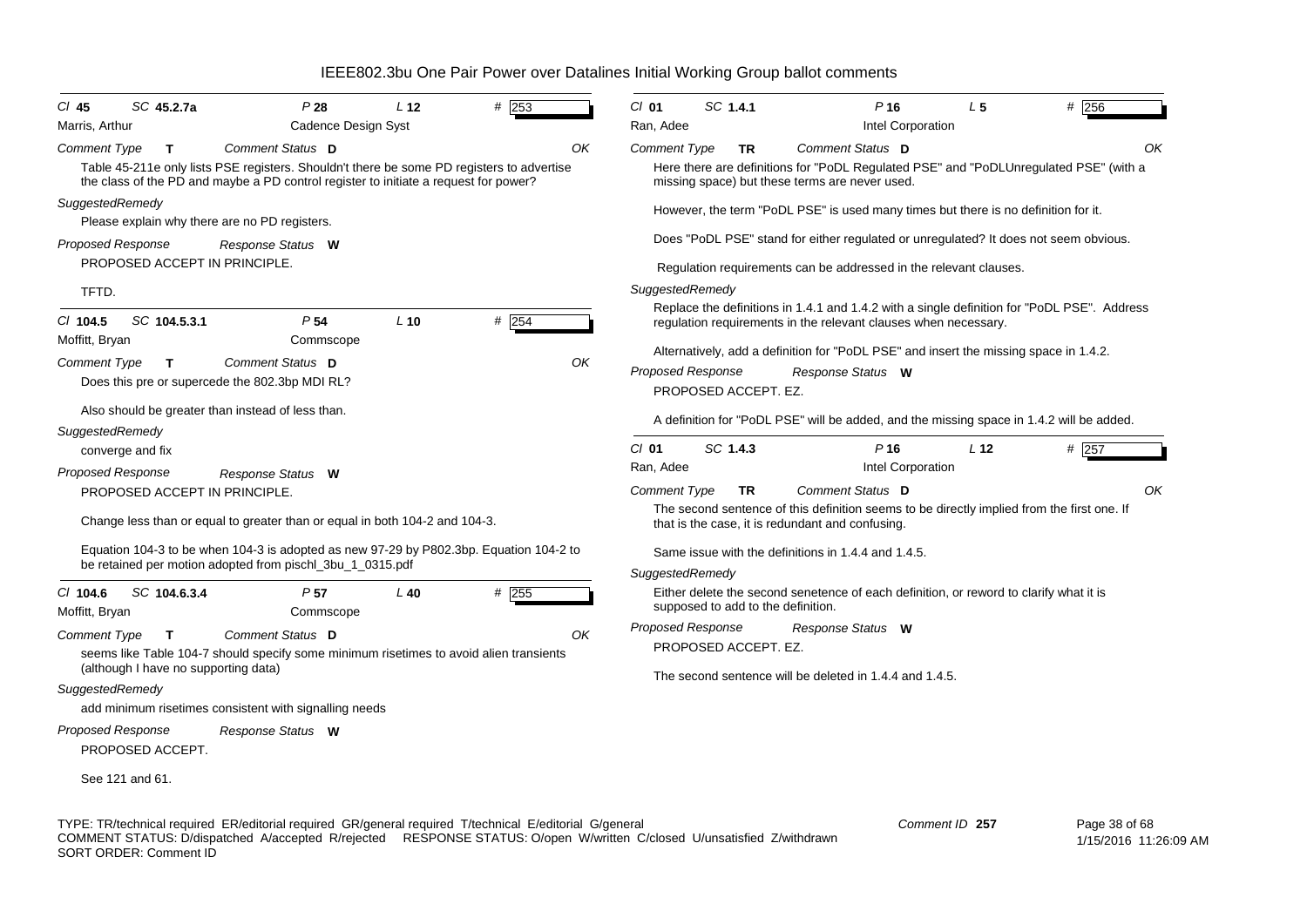| SC 30.2.2.1<br>$Cl$ 30<br>Ran, Adee                            | P <sub>17</sub><br>Intel Corporation            | L21             | # 258   |    | $Cl$ 30<br>SC 30.14.1<br>Ran, Adee                          | P20<br>Intel Corporation             | L50             | # 261   |
|----------------------------------------------------------------|-------------------------------------------------|-----------------|---------|----|-------------------------------------------------------------|--------------------------------------|-----------------|---------|
| Comment Type<br>Е<br>New text "and PoDLPSE" is not underlined. | Comment Status D                                |                 |         | OK | <b>Comment Type</b><br>Е<br>Missing period after "actions"  | Comment Status D                     |                 | OK      |
| SuggestedRemedy<br>Underline newly inserted text.              |                                                 |                 |         |    | SuggestedRemedy<br>Add a Period.                            |                                      |                 |         |
| Proposed Response<br>PROPOSED ACCEPT. EZ.                      | Response Status W                               |                 |         |    | <b>Proposed Response</b><br>PROPOSED ACCEPT. EZ.            | Response Status W                    |                 |         |
| See 320.                                                       |                                                 |                 |         |    | See 153.                                                    |                                      |                 |         |
| SC 30.2.3<br>$Cl$ 30<br>Ran, Adee                              | P <sub>17</sub><br>Intel Corporation            | L <sub>31</sub> | $#$ 259 |    | $Cl$ 30<br>SC 30.14.1.1.4<br>Ran, Adee                      | P <sub>22</sub><br>Intel Corporation | L <sub>12</sub> | $#$ 262 |
| <b>Comment Type</b><br>Е<br>Missing editorial instruction.     | Comment Status D                                |                 |         | OK | <b>Comment Type</b><br><b>TR</b><br>"typaAB" apperas twice. | <b>Comment Status D</b>              |                 | OK      |
| SuggestedRemedy                                                | Insert "Change the first paragraph as follows:" |                 |         |    | Also in 30.14.1.1.5.<br>SuggestedRemedy                     |                                      |                 |         |
| <b>Proposed Response</b><br>PROPOSED ACCEPT. EZ.               | Response Status W                               |                 |         |    | Change the first occurrence to "typeB".                     |                                      |                 |         |
| SC 30.14<br>$Cl$ 30                                            | P20                                             | L44             | # 260   |    | <b>Proposed Response</b><br>PROPOSED ACCEPT. EZ.            | Response Status W                    |                 |         |
| Ran, Adee                                                      | Intel Corporation                               |                 |         |    | See comments 193 and 372.                                   |                                      |                 |         |
| <b>Comment Type</b><br>Е<br>Missing editorial instruction.     | Comment Status D                                |                 |         | OK |                                                             |                                      |                 |         |
| SuggestedRemedy<br>Insert "Insert new subclause 30.14".        |                                                 |                 |         |    |                                                             |                                      |                 |         |
| <b>Proposed Response</b>                                       | Response Status W                               |                 |         |    |                                                             |                                      |                 |         |

PROPOSED ACCEPT. EZ.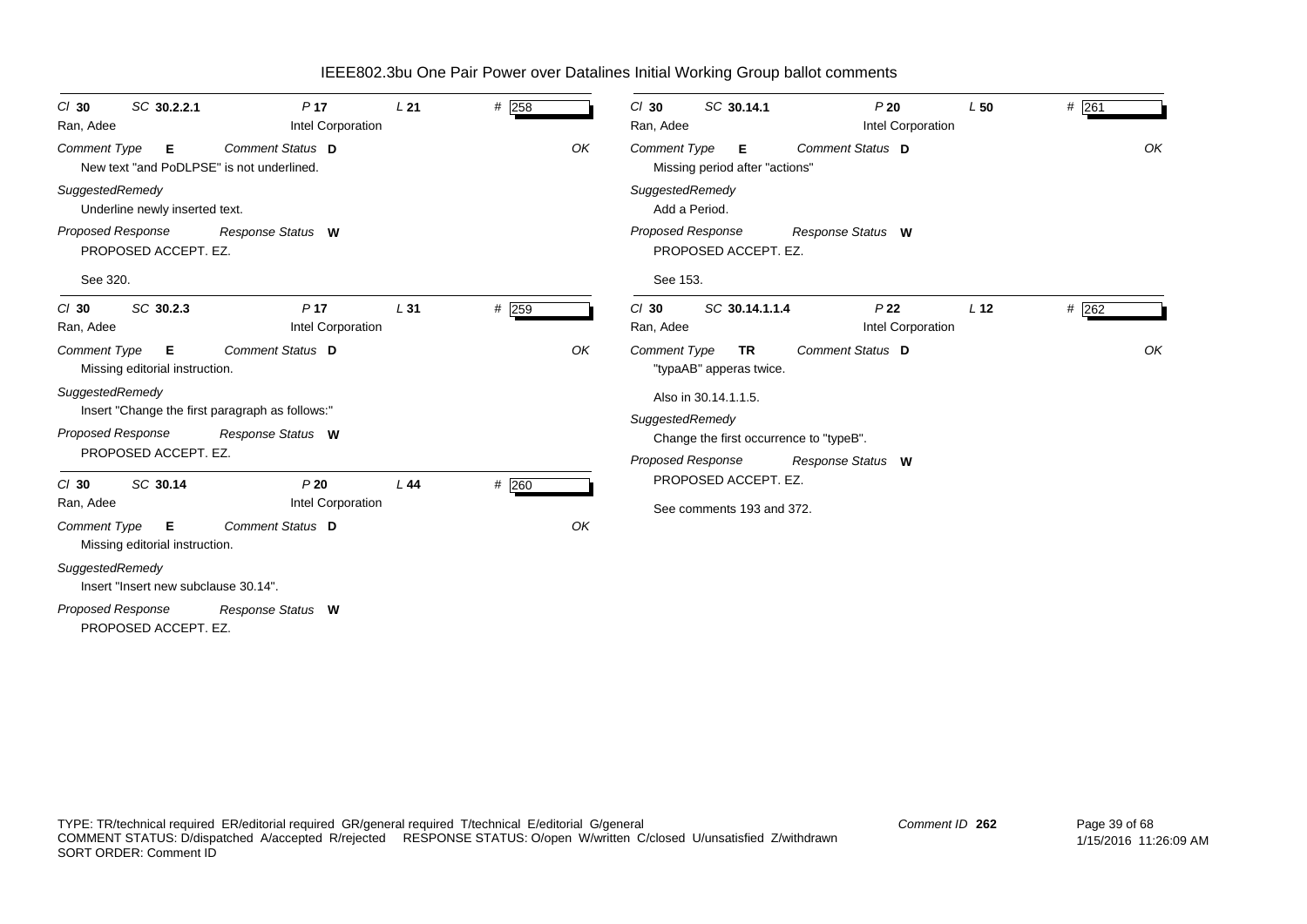| $#$ 263<br>SC 30.14.1.1.7<br>P23<br>L24<br>$CI$ 30<br>Intel Corporation<br>Ran, Adee                                                                                                                                                                                                                            | # 265<br>P26<br>$Cl$ 30<br>SC 30.14.2.1<br>Intel Corporation<br>Ran, Adee                                                                                                                                                              |
|-----------------------------------------------------------------------------------------------------------------------------------------------------------------------------------------------------------------------------------------------------------------------------------------------------------------|----------------------------------------------------------------------------------------------------------------------------------------------------------------------------------------------------------------------------------------|
| Comment Status D<br><b>Comment Type</b><br>$\mathbf{T}$<br>It seems odd that a counter is mapped to a bit, especially since the bit is latched-high so<br>the counter can't even count the number of times the bit is set.<br>This occus several times in the new subclause and in existing subclauses of 30.9. | Comment Status D<br>OK<br>OK<br><b>Comment Type</b><br>Е<br>Blank page.<br>SuggestedRemedy<br>Remove page.                                                                                                                             |
| Should the attribute be a single bit instead of a counter?                                                                                                                                                                                                                                                      | Proposed Response<br>Response Status W<br>PROPOSED ACCEPT. EZ.                                                                                                                                                                         |
| If it is a counter, should it say instead something like "this counter increments on every<br>event that would cause the invalid signature bit to be set"?<br>SuggestedRemedy<br>Consider changing the attribute or rewording here and in similar places.<br><b>Proposed Response</b><br>Response Status W      | SC 45.2<br>P <sub>27</sub><br># 266<br>$Cl$ 45<br>L <sub>19</sub><br>Adee, Ran<br>Intel Corporation<br>Comment Status D<br><b>Comment Type</b><br>OK<br>Е<br>Editorial instructions includes swapped words "reserved row m.5.15:2 for" |
| PROPOSED ACCEPT IN PRINCIPLE.<br>TFTD.<br>SC 30.14.1.2<br>P <sub>24</sub><br>L <sub>42</sub><br>$#$ 264<br>$Cl$ 30                                                                                                                                                                                              | SuggestedRemedy<br>Change to "reserved for m.5.15:2"<br><b>Proposed Response</b><br>Response Status W<br>PROPOSED ACCEPT. EZ.                                                                                                          |
| Intel Corporation<br>Ran, Adee<br>Comment Status D<br><b>Comment Type</b><br>Е<br>"Sampling frequency and averaging is vendor-defined"                                                                                                                                                                          | P28<br># 267<br>$Cl$ 45<br>SC 45.2.7a<br>L25<br>OK<br>Intel Corporation<br>Ran, Adee                                                                                                                                                   |
| Should probably be "are".<br>Is this sentence needed at all? Anything that is not speficied is vendor-defined.<br>SuggestedRemedy<br>Change "is" to "are".                                                                                                                                                      | Comment Status D<br>OK<br><b>Comment Type</b><br>Е<br>Missing period after "Table 45-211f" Superfluous period after "intervention" (end of this<br>paragraph)<br>SuggestedRemedy<br>Use one period in both cases.                      |
| Consider deleting this sentence.<br><b>Proposed Response</b><br>Response Status W<br>PROPOSED ACCEPT IN PRINCIPLE.<br>TFTD deleting the sentence.                                                                                                                                                               | <b>Proposed Response</b><br>Response Status W<br>PROPOSED ACCEPT. EZ.                                                                                                                                                                  |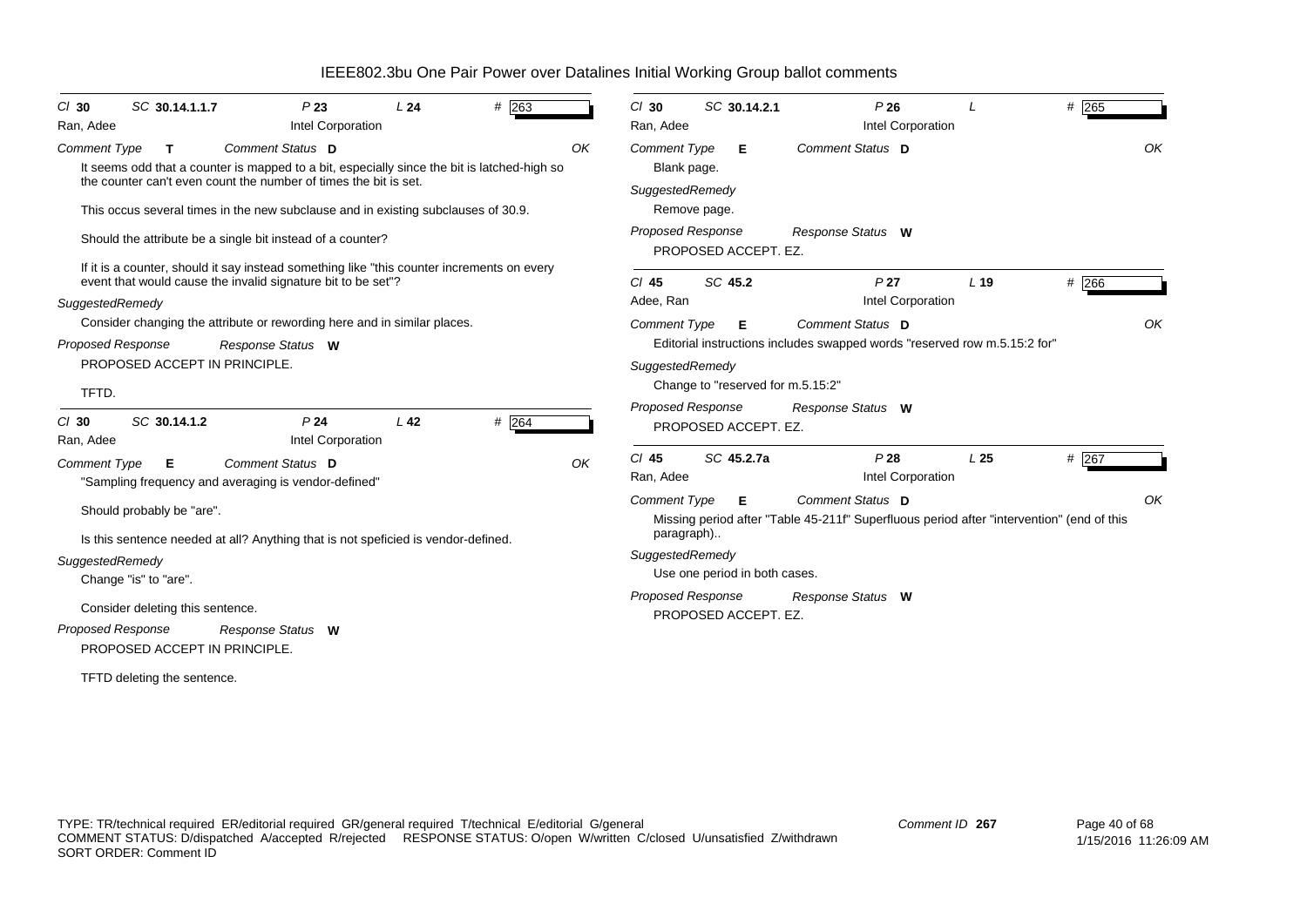| $Cl$ 45<br>Ran, Adee     | SC 45.2.7a.1.1                                                                                                                                                                                                                                         | P28<br>Intel Corporation | L <sub>47</sub> | 268   |    | $Cl$ 104<br>Ran, Adee    | SC 104.1.1                                              |                                                                                     | P33<br>Intel Corporation | L28 | # 270                                                                                                                                                                                                                                                                              |
|--------------------------|--------------------------------------------------------------------------------------------------------------------------------------------------------------------------------------------------------------------------------------------------------|--------------------------|-----------------|-------|----|--------------------------|---------------------------------------------------------|-------------------------------------------------------------------------------------|--------------------------|-----|------------------------------------------------------------------------------------------------------------------------------------------------------------------------------------------------------------------------------------------------------------------------------------|
| <b>Comment Type</b>      | TR                                                                                                                                                                                                                                                     | Comment Status D         |                 |       | OK | <b>Comment Type</b>      | TR                                                      | Comment Status D                                                                    |                          |     | OK                                                                                                                                                                                                                                                                                 |
|                          | The second sentence starting with "A PSE may disable" suggests an option for a PSE<br>("may equals is permitted to"). If the PSE disables something then it should be _indicated_<br>to management. But I assume this is not the intention.            |                          |                 |       |    | appropriate"             |                                                         | Interfaces (PIs) when used in accordance with the restrictions of this clause where |                          |     | "All implementations of PD and PSE systems shall be compatible at their respective Power                                                                                                                                                                                           |
|                          | Was this supposed to be "PSE power classification may be disabled"? If so, the second<br>sentence could be deleted since it just repeats the first sentence.<br>In addition, the second paragraph uses "shall" which means it is a requirement, not an |                          |                 |       |    |                          |                                                         |                                                                                     |                          |     | This is a very complex and vague statement, and it is normative ("shall", even though there<br>is no PICS item for it). I do not understand who could commit to such a requirement ("all<br>implementations"? As a vendor I can only make statements about my own implementation). |
|                          | option. This is confusing.                                                                                                                                                                                                                             |                          |                 |       |    |                          |                                                         | Implementations should be compliant to the standard - that goes without saying.     |                          |     |                                                                                                                                                                                                                                                                                    |
| SuggestedRemedy          | If this function is mandatory, delete the second sentence (which includes "may").                                                                                                                                                                      |                          |                 |       |    |                          |                                                         | require that from a specific implementation.                                        |                          |     | _Compatibility_ (with other implementations? or with something else?) is a concern for the<br>task force to guarantee, and is one of the critetia for standard development. We cannot                                                                                              |
|                          | If it is optional, change "shall be" to "is" twice.                                                                                                                                                                                                    |                          |                 |       |    | SuggestedRemedy          |                                                         |                                                                                     |                          |     |                                                                                                                                                                                                                                                                                    |
| Proposed Response        | PROPOSED ACCEPT. EZ.                                                                                                                                                                                                                                   | Response Status W        |                 |       |    |                          | Either of the following:<br>subclause is trying to say) |                                                                                     |                          |     | 1. Reword this paragraph to state that the points where compliance is required are the<br>Power Interfaces; refer to figures 104-1, 104-2 and/or 104-3. (assuming this is what this                                                                                                |
|                          | Classification is optional. The wording will be changed from "shall be" to "is".                                                                                                                                                                       |                          |                 |       |    |                          |                                                         | 2. Remove this subclause altogether (if the point of compliance is obvious).        |                          |     |                                                                                                                                                                                                                                                                                    |
| $CI$ 45<br>Ran, Adee     | SC 45.2.7a.1.2                                                                                                                                                                                                                                         | P29<br>Intel Corporation | $L_3$           | # 269 |    | <b>Proposed Response</b> |                                                         | Response Status W<br>PROPOSED ACCEPT IN PRINCIPLE.                                  |                          |     |                                                                                                                                                                                                                                                                                    |
| <b>Comment Type</b>      | <b>TR</b>                                                                                                                                                                                                                                              | Comment Status D         |                 |       | OK |                          |                                                         | TFTD rewording this subclause. See comment 304.                                     |                          |     |                                                                                                                                                                                                                                                                                    |
|                          | Wording suggests that "disabling by setting the bits" is a normative requirement, but the<br>likely intent is that the effect of setting the bits is normative.                                                                                        |                          |                 |       |    | $Cl$ 104<br>Ran, Adee    | SC 104.1.2                                              |                                                                                     | P33<br>Intel Corporation | L35 | # 271                                                                                                                                                                                                                                                                              |
|                          | In addition, the value of me_pse_enable should probably be mapped to this register,                                                                                                                                                                    |                          |                 |       |    |                          |                                                         | Comment Status D                                                                    |                          |     | OK                                                                                                                                                                                                                                                                                 |
|                          | instead of having a "shall" associated with it (I assume the variable is not observable).                                                                                                                                                              |                          |                 |       |    | <b>Comment Type</b>      | Е                                                       | "Single-Pair PoDL comprises an optional power entity when used"                     |                          |     |                                                                                                                                                                                                                                                                                    |
| SuggestedRemedy          |                                                                                                                                                                                                                                                        |                          |                 |       |    |                          |                                                         |                                                                                     |                          |     |                                                                                                                                                                                                                                                                                    |
|                          | Change to "when bits 12.0.1:0 are set to 00, the PSE function shall be disabled", and<br>similarly for other values.                                                                                                                                   |                          |                 |       |    | meaning.                 |                                                         |                                                                                     |                          |     | "comprises" means "is composed of", but I don't see how the rest of the sentence fits this                                                                                                                                                                                         |
|                          | Consider mapping the variable to the register and deleting the second paragraph.                                                                                                                                                                       |                          |                 |       |    | SuggestedRemedy          |                                                         |                                                                                     |                          |     |                                                                                                                                                                                                                                                                                    |
| <b>Proposed Response</b> |                                                                                                                                                                                                                                                        | Response Status W        |                 |       |    |                          |                                                         | PoDL is an optional power entity to be used"                                        |                          |     | Change "Single-Pair PoDL comprises an optional power entity when used" to "Single-Pair                                                                                                                                                                                             |
|                          | PROPOSED ACCEPT IN PRINCIPLE.                                                                                                                                                                                                                          |                          |                 |       |    | Proposed Response        |                                                         | Response Status W                                                                   |                          |     |                                                                                                                                                                                                                                                                                    |
| TFTD.                    |                                                                                                                                                                                                                                                        |                          |                 |       |    |                          | PROPOSED ACCEPT. EZ.                                    |                                                                                     |                          |     |                                                                                                                                                                                                                                                                                    |
|                          |                                                                                                                                                                                                                                                        |                          |                 |       |    |                          |                                                         |                                                                                     |                          |     |                                                                                                                                                                                                                                                                                    |
|                          |                                                                                                                                                                                                                                                        |                          |                 |       |    |                          |                                                         |                                                                                     |                          |     |                                                                                                                                                                                                                                                                                    |
|                          |                                                                                                                                                                                                                                                        |                          |                 |       |    |                          |                                                         |                                                                                     |                          |     |                                                                                                                                                                                                                                                                                    |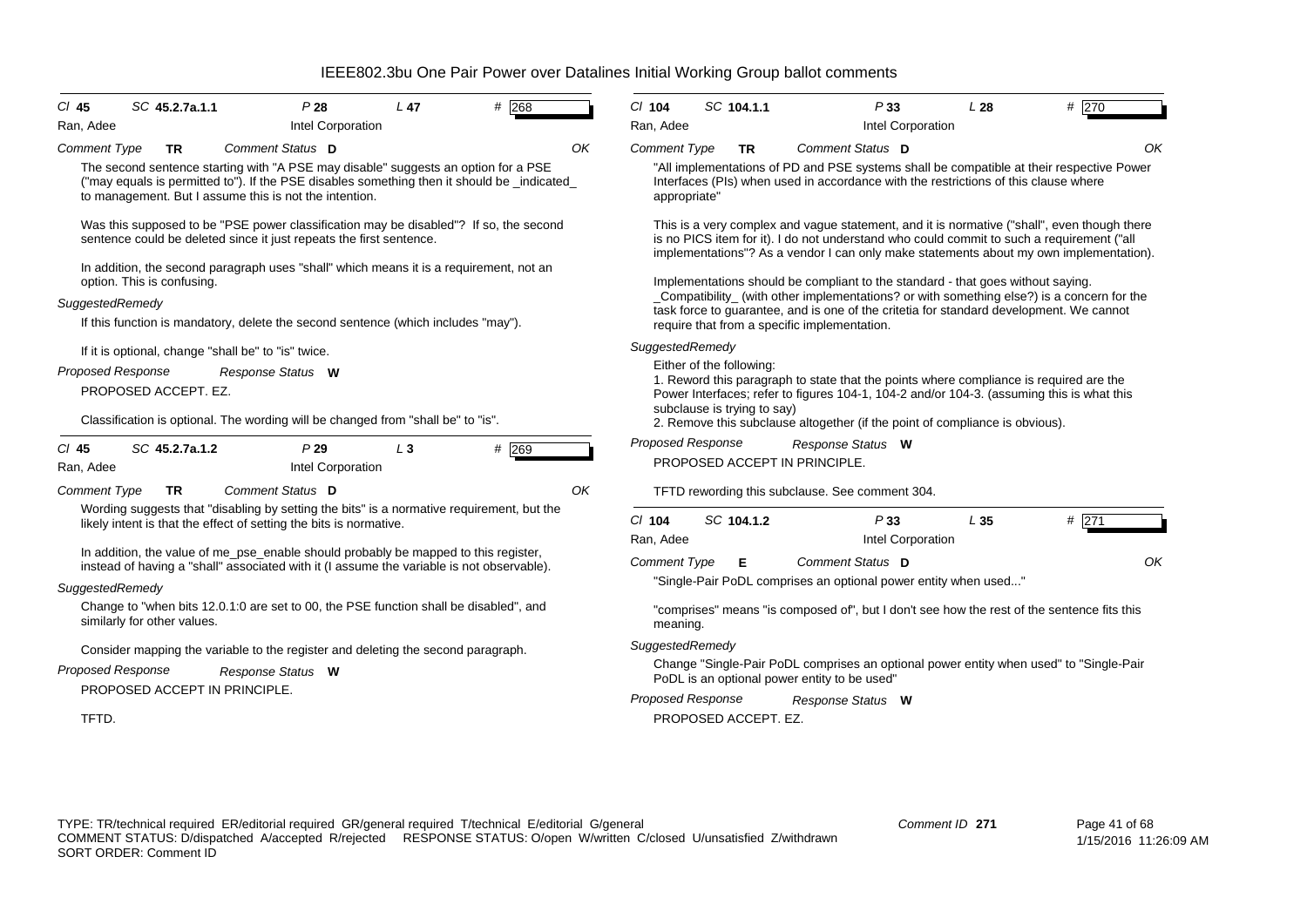| $Cl$ 104                         | SC 104.1.2                         | P34                                                                                                                                                                                                                | $L_4$           | # 272    |    | $Cl$ 104                                                                                                                                                                                                                                                                                                                                                       |  | SC 104.3.3.3                       | P36                                                                                                                                                                                                                                                                                                                                             | $L$ 47          | #275          |  |
|----------------------------------|------------------------------------|--------------------------------------------------------------------------------------------------------------------------------------------------------------------------------------------------------------------|-----------------|----------|----|----------------------------------------------------------------------------------------------------------------------------------------------------------------------------------------------------------------------------------------------------------------------------------------------------------------------------------------------------------------|--|------------------------------------|-------------------------------------------------------------------------------------------------------------------------------------------------------------------------------------------------------------------------------------------------------------------------------------------------------------------------------------------------|-----------------|---------------|--|
| Ran, Adee                        |                                    | Intel Corporation                                                                                                                                                                                                  |                 |          |    | Ran, Adee                                                                                                                                                                                                                                                                                                                                                      |  |                                    | Intel Corporation                                                                                                                                                                                                                                                                                                                               |                 |               |  |
| <b>Comment Type</b>              | Е                                  | Comment Status D                                                                                                                                                                                                   |                 |          | OK | <b>Comment Type</b>                                                                                                                                                                                                                                                                                                                                            |  | Е                                  | Comment Status D                                                                                                                                                                                                                                                                                                                                |                 | OK            |  |
| figure 104-2.<br>SuggestedRemedy |                                    | Fonts in figure 104-1 seem to be stretched out horizontally and lines are thicker than in<br>Reformat figure 104-1 to fix font and line width.                                                                     |                 |          |    | Variable definitions in this subclause, with the exception of "power_applied", have FALSE<br>meaning as simply the logical inversion of the TRUE meaning. FALSE is naturally the<br>logical negation of TRUE, and just negating the sentence adds no information, and makes<br>the definitions harder to read (I keep asking myself "am I missing something"?) |  |                                    |                                                                                                                                                                                                                                                                                                                                                 |                 |               |  |
| <b>Proposed Response</b>         |                                    | Response Status W                                                                                                                                                                                                  |                 |          |    |                                                                                                                                                                                                                                                                                                                                                                |  | Comment also applies to 104.4.3.3. |                                                                                                                                                                                                                                                                                                                                                 |                 |               |  |
|                                  | PROPOSED ACCEPT. EZ.               |                                                                                                                                                                                                                    |                 |          |    | SuggestedRemedy                                                                                                                                                                                                                                                                                                                                                |  |                                    |                                                                                                                                                                                                                                                                                                                                                 |                 |               |  |
| $CI$ 104<br>Ran, Adee            | SC 104.2                           | P35<br>Intel Corporation                                                                                                                                                                                           | L <sub>18</sub> | # $ 273$ |    | 82.2.19.2.2).                                                                                                                                                                                                                                                                                                                                                  |  |                                    | I would suggest rephrasing most definitions to state the data type, what the variable stands<br>for, and finally describing what TRUE and FALSE (or any other value) mean, if this is not<br>obvious. Compare to other subclauses that list variables (for example, 73.10.1,                                                                    |                 |               |  |
| <b>Comment Type</b>              | <b>TR</b>                          | Comment Status D                                                                                                                                                                                                   |                 |          | ΟK | Proposed Response                                                                                                                                                                                                                                                                                                                                              |  |                                    | Response Status W                                                                                                                                                                                                                                                                                                                               |                 |               |  |
|                                  |                                    | Power classes, regulation, and several parameters are mentioned here without any<br>definition. This makes reading the clause more difficult than it should be. I assume they                                      |                 |          |    |                                                                                                                                                                                                                                                                                                                                                                |  |                                    | PROPOSED ACCEPT IN PRINCIPLE.                                                                                                                                                                                                                                                                                                                   |                 |               |  |
|                                  | are discussed in detail elsewhere. |                                                                                                                                                                                                                    |                 |          |    |                                                                                                                                                                                                                                                                                                                                                                |  |                                    | TFTD rewriting variable definitions as proposed in order to make 104.3.3.3 less repetitious.                                                                                                                                                                                                                                                    |                 |               |  |
| SuggestedRemedy                  |                                    |                                                                                                                                                                                                                    |                 |          |    |                                                                                                                                                                                                                                                                                                                                                                |  |                                    |                                                                                                                                                                                                                                                                                                                                                 |                 |               |  |
|                                  |                                    | Add some introduction and provide cross-references, or move this subclause to a later<br>point in the draft where these term have already been defined.                                                            |                 |          |    | $CI$ 104<br>Ran, Adee                                                                                                                                                                                                                                                                                                                                          |  | SC 104.3.3.3                       | P36<br>Intel Corporation                                                                                                                                                                                                                                                                                                                        | L <sub>48</sub> | # 276         |  |
| <b>Proposed Response</b>         |                                    | Response Status W                                                                                                                                                                                                  |                 |          |    | <b>Comment Type</b>                                                                                                                                                                                                                                                                                                                                            |  | TR.                                | Comment Status D                                                                                                                                                                                                                                                                                                                                |                 | OK            |  |
|                                  |                                    | PROPOSED ACCEPT IN PRINCIPLE.<br>Place Table 104-1 in its own subclause titled 'System class power requirements'. Editor<br>given editorial license to add introductory material and appropriate cross references. |                 |          |    |                                                                                                                                                                                                                                                                                                                                                                |  |                                    | do_classification_done definition uses past perfect to define a condition ("the PSE has<br>concluded") but does not state since when this condition is examined, or when the<br>variable is cleared. I assume that something like "since the last reset" (or some other<br>event) should apply here, otherwise the values can only change once. |                 |               |  |
|                                  | See comment 123.                   |                                                                                                                                                                                                                    |                 |          |    |                                                                                                                                                                                                                                                                                                                                                                |  |                                    | Since this is a definition, it should be detailed and precise.                                                                                                                                                                                                                                                                                  |                 |               |  |
| $CI$ 104<br>Ran, Adee            | SC 104.3                           | P35<br>Intel Corporation                                                                                                                                                                                           | L <sub>52</sub> | # 274    |    | 104.4.3.3.                                                                                                                                                                                                                                                                                                                                                     |  |                                    | Comment also applies to definitions of external_wakeup, tdet_timer_done,<br>overload_detected, pd_wakeup, power_applied, valid_class. Also applies to variables in                                                                                                                                                                              |                 |               |  |
| <b>Comment Type</b>              | $\mathbf{T}$                       | Comment Status D                                                                                                                                                                                                   |                 |          | ΟK | SuggestedRemedy                                                                                                                                                                                                                                                                                                                                                |  |                                    |                                                                                                                                                                                                                                                                                                                                                 |                 |               |  |
|                                  | What is "end station equipment"?   |                                                                                                                                                                                                                    |                 |          |    |                                                                                                                                                                                                                                                                                                                                                                |  |                                    | State in each case since when the condition is checked, or what clears it.                                                                                                                                                                                                                                                                      |                 |               |  |
| SuggestedRemedy                  |                                    |                                                                                                                                                                                                                    |                 |          |    | <b>Proposed Response</b>                                                                                                                                                                                                                                                                                                                                       |  |                                    | Response Status W                                                                                                                                                                                                                                                                                                                               |                 |               |  |
|                                  |                                    | Either define this term or replace it with another term.                                                                                                                                                           |                 |          |    |                                                                                                                                                                                                                                                                                                                                                                |  |                                    | PROPOSED ACCEPT IN PRINCIPLE.                                                                                                                                                                                                                                                                                                                   |                 |               |  |
| <b>Proposed Response</b>         |                                    | Response Status W                                                                                                                                                                                                  |                 |          |    |                                                                                                                                                                                                                                                                                                                                                                |  |                                    |                                                                                                                                                                                                                                                                                                                                                 |                 |               |  |
|                                  | PROPOSED ACCEPT. EZ.               |                                                                                                                                                                                                                    |                 |          |    |                                                                                                                                                                                                                                                                                                                                                                |  | do classification done.            | Add "Following a valid detection sequence, the PSE" to the definition of                                                                                                                                                                                                                                                                        |                 |               |  |
|                                  | Reword sentence as follows:        |                                                                                                                                                                                                                    |                 |          |    |                                                                                                                                                                                                                                                                                                                                                                |  |                                    |                                                                                                                                                                                                                                                                                                                                                 |                 |               |  |
|                                  |                                    | "The PSE provides the power to the PD."                                                                                                                                                                            |                 |          |    |                                                                                                                                                                                                                                                                                                                                                                |  |                                    |                                                                                                                                                                                                                                                                                                                                                 |                 |               |  |
|                                  |                                    | TYPE: TR/technical required ER/editorial required GR/general required T/technical E/editorial G/general                                                                                                            |                 |          |    |                                                                                                                                                                                                                                                                                                                                                                |  |                                    |                                                                                                                                                                                                                                                                                                                                                 | Comment ID 276  | Page 42 of 68 |  |

COMMENT STATUS: D/dispatched A/accepted R/rejected RESPONSE STATUS: O/open W/written C/closed U/unsatisfied Z/withdrawn SORT ORDER: Comment ID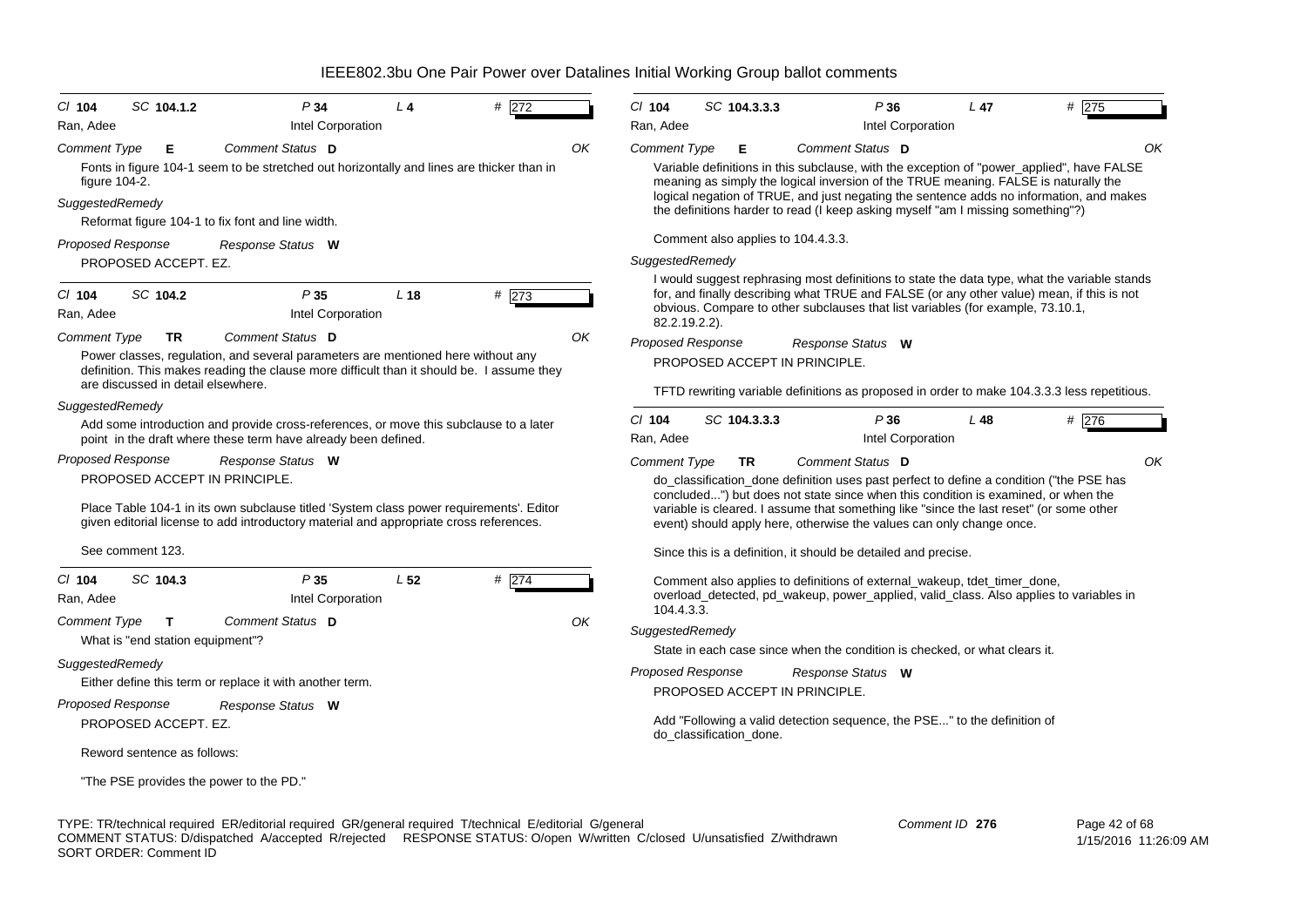| $Cl$ 104<br>Ran, Adee                                                     | SC 104.3.3.3                                                                          | P37<br>Intel Corporation                                                                                                                                                                                                                                                                                                                                                                                                                                                                                                                                | L <sub>12</sub> | # 277 |    | C/ 104<br>Ran, Adee                                                                         | SC 104.3.3.6                                                    | $P$ 40<br>Intel Corporation                                                                                                                                                                                                                                                                                                                                                                                                                                                                                                                                                                                                                                                     | L <sub>11</sub> | # 279         |
|---------------------------------------------------------------------------|---------------------------------------------------------------------------------------|---------------------------------------------------------------------------------------------------------------------------------------------------------------------------------------------------------------------------------------------------------------------------------------------------------------------------------------------------------------------------------------------------------------------------------------------------------------------------------------------------------------------------------------------------------|-----------------|-------|----|---------------------------------------------------------------------------------------------|-----------------------------------------------------------------|---------------------------------------------------------------------------------------------------------------------------------------------------------------------------------------------------------------------------------------------------------------------------------------------------------------------------------------------------------------------------------------------------------------------------------------------------------------------------------------------------------------------------------------------------------------------------------------------------------------------------------------------------------------------------------|-----------------|---------------|
| <b>Comment Type</b><br>SuggestedRemedy<br><b>Proposed Response</b>        | $\mathbf{T}$<br>Remove this variable from the list.<br>PROPOSED ACCEPT. EZ.           | Comment Status D<br>I_port is not a state diagram variable - no state diagram uses it. In addition, its definition<br>isn't specific - does it have a data type, accuracy specification, etc.?<br>Response Status W<br>Iport is just IPSE. Hence the definition is superfluous.                                                                                                                                                                                                                                                                         |                 |       | OK | Comment Type<br>SuggestedRemedy<br>Proposed Response<br>all instances.                      | Е                                                               | Comment Status D<br>Variable pi_discharge_en is called pi_discharge_enable in 104.3.3.3.<br>Change either the diagram or the variable definition to match names.<br>Response Status W<br>PROPOSED ACCEPT IN PRINCIPLE.<br>Change variable name to "pi_discharge_en" in 104.3.3.3. Do a search and replace to catch                                                                                                                                                                                                                                                                                                                                                              |                 | OK            |
| $Cl$ 104                                                                  | SC 104.3.3.3                                                                          | P37<br>Intel Corporation                                                                                                                                                                                                                                                                                                                                                                                                                                                                                                                                | L36             | # 278 |    | C/ 104                                                                                      | SC 104.3.3.6                                                    | $P$ 40                                                                                                                                                                                                                                                                                                                                                                                                                                                                                                                                                                                                                                                                          | $L$ 40          | #280          |
| Comment Type<br>104.4.3.3.<br>SuggestedRemedy<br><b>Proposed Response</b> | TR<br>"setting this variable to TRUE causes."<br><b>PROPOSED ACCEPT IN PRINCIPLE.</b> | Comment Status D<br>It is not clear if pi_detecting is an indication of a condition or is controlling some function<br>(so that setting it causes the effect described).<br>Rephrasing (as suggested for all variables) is especially important in cases there the<br>variable being set by a state diagram has some functional effect.<br>Also applies to pi_discharge_enable, pi_powered, pi_sleeping, perhaps others. Also in<br>For each control variable, rephrase definition to state the effects of setting the value, e.g.<br>Response Status W |                 |       | OK | <b>Comment Type</b><br>SuggestedRemedy<br>diagram.<br>Proposed Response                     | TR.<br>is unusual and confusing.<br>PROPOSED ACCEPT.            | Comment Status D<br>tmfvdo_timer_done is used here but the timer is not started anywhere in this diagram. I see<br>that it is started in another diagram (Figure 104-5) but there its value is not checked. This<br>Define a new variable that will be set in the MFVS diagram (figure 104-5) and read in the<br>PSE state diagram (figure 104-4). Make the timers be started and read in the same<br>Response Status W<br>Editor granted license to modify MFVS state diagram to add new state MFVS_TIMEOUT<br>which is entered from DETECT_MFVS when !mfvs_valid*tmfvdo_timer_done. New variable<br>mfvs_timeout will be set in this state and read by the PSE state diagram. |                 | ΟK            |
|                                                                           |                                                                                       | TFTD rephrasing control variables in PSE and PD state machines.                                                                                                                                                                                                                                                                                                                                                                                                                                                                                         |                 |       |    | $Cl$ 104<br>Ran, Adee<br><b>Comment Type</b><br>SuggestedRemedy<br><b>Proposed Response</b> | SC 104.3.4<br>Е<br>Add cross-reference.<br>PROPOSED ACCEPT. EZ. | $P$ 41<br>Intel Corporation<br>Comment Status D<br>"Table 104-2" is not an active cross reference.<br>Response Status W                                                                                                                                                                                                                                                                                                                                                                                                                                                                                                                                                         | L26             | $#$ 281<br>OK |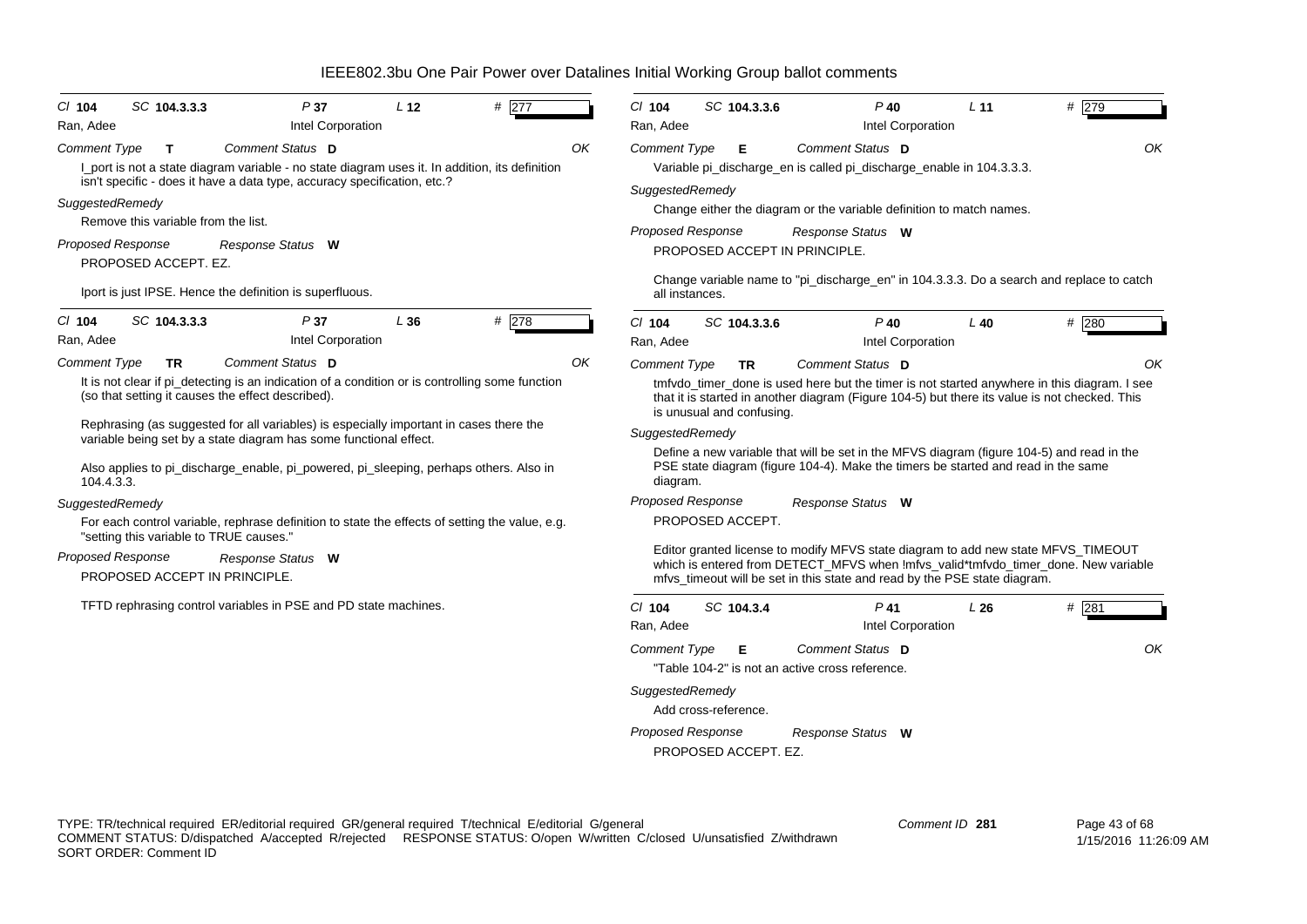| # 282<br>SC 104.3.4<br>$P$ 41<br>L <sub>27</sub><br>$CI$ 104<br>Intel Corporation<br>Ran, Adee                                                                                                                                                            | # 283<br>$Cl$ 104<br>SC 104.3.5<br>$P$ 42<br>$L$ 41<br>Intel Corporation<br>Ran, Adee                                                                                                                                                                     |
|-----------------------------------------------------------------------------------------------------------------------------------------------------------------------------------------------------------------------------------------------------------|-----------------------------------------------------------------------------------------------------------------------------------------------------------------------------------------------------------------------------------------------------------|
| Comment Status D<br>OK<br>Comment Type<br>TR<br>It seems that the PSE is has a normative requirement (shall complete detection within a                                                                                                                   | OK<br>Comment Type<br>Comment Status D<br>Е<br>Missing space in "offull"                                                                                                                                                                                  |
| period) but then the text discusses what happens if it doesn't (shall wait at least a period).<br>This takes the point out of the first "shall".                                                                                                          | SuggestedRemedy<br>Change to "of full"                                                                                                                                                                                                                    |
| Also, the requirement to complete detection within a limited time does not directly limit the<br>time for applying power; an implementation could complete detection on time but have a<br>delay in transitions between states.                           | <b>Proposed Response</b><br>Response Status W<br>PROPOSED ACCEPT. EZ.                                                                                                                                                                                     |
| The "shall" statements here should apply to an observable behavior.                                                                                                                                                                                       | See comment 13.                                                                                                                                                                                                                                           |
| It may be better to require that if the PSE completes detection within T_det, and does not<br>opt not to power the detected PD, then powering shall be started with T det; otherwise, it<br>shall wait at least T_restart before re-attempting detection. | $Cl$ 104<br>SC 104.3.6<br>$P$ 42<br>$L$ 50<br># 284<br>Intel Corporation<br>Ran. Adee                                                                                                                                                                     |
| SuggestedRemedy                                                                                                                                                                                                                                           | OK<br><b>Comment Type</b><br>Comment Status D<br>TR                                                                                                                                                                                                       |
| Rephrase to clearly state the observable requirement - either as suggested in the<br>comment, or otherwise.                                                                                                                                               | Here "Under all conditions", but in table 104-5 the conditions are specific: current within a<br>range and "PD exiting reset state". Are the current limits relevant for the PSE requirement?<br>And does the requirement also hold with PSE is at reset? |
| <b>Proposed Response</b><br>Response Status W                                                                                                                                                                                                             | SuggestedRemedy                                                                                                                                                                                                                                           |
| PROPOSED ACCEPT IN PRINCIPLE.                                                                                                                                                                                                                             | Please clarify. Preferably point to a specific signature (e.g. V_bad_hi).                                                                                                                                                                                 |
| A PSE that is unsuccesful in detecting a PD is required to discharge the PI voltage to the<br>range of Vsleep before re-attempting detection, and this is the observable behavior in that<br>case.                                                        | Proposed Response<br>Response Status W<br>PROPOSED ACCEPT IN PRINCIPLE.                                                                                                                                                                                   |
|                                                                                                                                                                                                                                                           | TFTD.                                                                                                                                                                                                                                                     |
| The PSE state diagram has no provision for a PSE that opts not to power a succesfully<br>detected PD.                                                                                                                                                     | SC 104.3.6<br>$P$ 43<br>$CI$ 104<br>$L$ 10<br>$#$ 285                                                                                                                                                                                                     |
| Propose removing the sentence                                                                                                                                                                                                                             | Intel Corporation<br>Ran, Adee                                                                                                                                                                                                                            |
| "A PSE may successfully detect a PD but then opt not to power the detected PD."                                                                                                                                                                           | Comment Type<br>Comment Status D<br>Е<br>OK                                                                                                                                                                                                               |
|                                                                                                                                                                                                                                                           | Font size seems to be inconsistent wihin the table (parameter names, numbers "22", "200"<br>and other cells). Also in other tables.                                                                                                                       |
| and replacing it with                                                                                                                                                                                                                                     | SuggestedRemedy                                                                                                                                                                                                                                           |
| "A PSE that successfully detects a PD shall attempt power up of the PD unless SCCP is                                                                                                                                                                     | Fix all tables to use consistent font size.                                                                                                                                                                                                               |
| enabled." in order to remove any ambiguity behavior.                                                                                                                                                                                                      | <b>Proposed Response</b><br>Response Status W<br>PROPOSED ACCEPT. EZ.                                                                                                                                                                                     |
|                                                                                                                                                                                                                                                           |                                                                                                                                                                                                                                                           |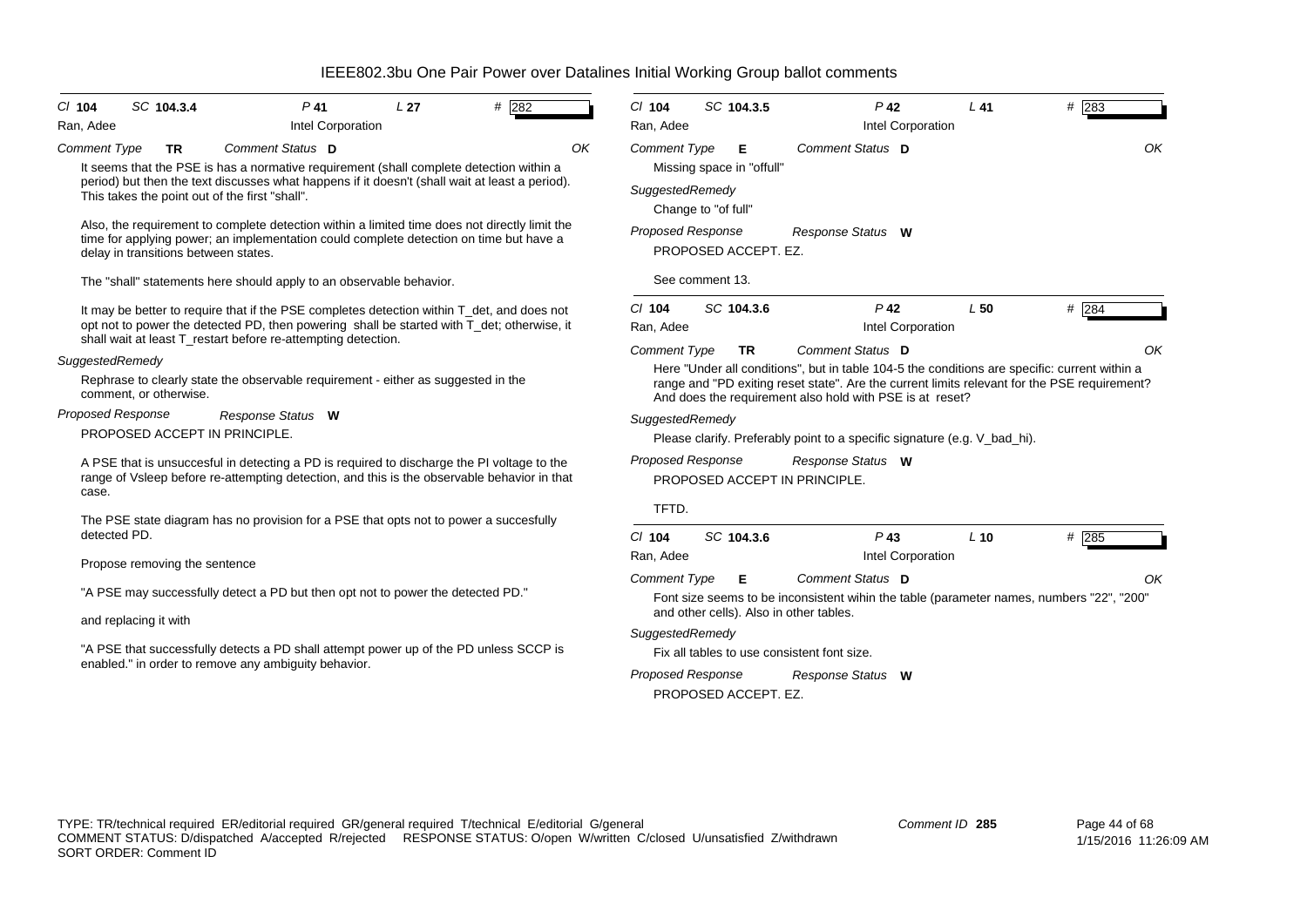| SC 104.3.6<br>$CI$ 104                                                                                                                        | $P$ 43                                                                                                            | L38            | $#$ 286 | $Cl$ 104<br>SC 104.3.6.2.2                                                                               | $P$ 45                                                                                                                                                                                                                                                                                                                                                                                                                                                  | $L_{9}$ | # 288 |
|-----------------------------------------------------------------------------------------------------------------------------------------------|-------------------------------------------------------------------------------------------------------------------|----------------|---------|----------------------------------------------------------------------------------------------------------|---------------------------------------------------------------------------------------------------------------------------------------------------------------------------------------------------------------------------------------------------------------------------------------------------------------------------------------------------------------------------------------------------------------------------------------------------------|---------|-------|
| Ran, Adee                                                                                                                                     | Intel Corporation                                                                                                 |                |         | Ran, Adee                                                                                                | Intel Corporation                                                                                                                                                                                                                                                                                                                                                                                                                                       |         |       |
| <b>Comment Type</b><br>T.<br>are used interchangably. This is confusing.                                                                      | Comment Status D<br>Units in this table are very inconsistent - some values are in s, others in ms; also A and mA |                | OK      | <b>Comment Type</b><br><b>TR</b>                                                                         | Comment Status D<br>What is the observable behavior required in the "shall" statements in this subclause?                                                                                                                                                                                                                                                                                                                                               |         | OK    |
| SuggestedRemedy                                                                                                                               | Fix to use consistent units, preferably across the clause.                                                        |                |         | way?                                                                                                     | What does "consider" cause in each case? Does the PSE have to respond in a certain                                                                                                                                                                                                                                                                                                                                                                      |         |       |
| <b>Proposed Response</b>                                                                                                                      | Response Status W                                                                                                 |                |         |                                                                                                          | This "shall consider" appears in several places in the draft.                                                                                                                                                                                                                                                                                                                                                                                           |         |       |
| PROPOSED ACCEPT. EZ.                                                                                                                          |                                                                                                                   |                |         | SuggestedRemedy                                                                                          |                                                                                                                                                                                                                                                                                                                                                                                                                                                         |         |       |
|                                                                                                                                               | Change all time and current units to ms and mA.                                                                   |                |         |                                                                                                          | Rephrase so that normative requirements are made on explicitly observable behavior.                                                                                                                                                                                                                                                                                                                                                                     |         |       |
|                                                                                                                                               |                                                                                                                   |                |         | Do this across the draft.                                                                                |                                                                                                                                                                                                                                                                                                                                                                                                                                                         |         |       |
| SC 104.3.6.2.1<br>$CI$ 104<br>Ran, Adee                                                                                                       | P <sub>45</sub><br>Intel Corporation                                                                              | L <sub>4</sub> | # 287   | Proposed Response<br>PROPOSED ACCEPT IN PRINCIPLE.                                                       | Response Status W                                                                                                                                                                                                                                                                                                                                                                                                                                       |         |       |
| <b>Comment Type</b><br>Е<br>missing space in "1ms"<br>SuggestedRemedy<br>change to "1 ms"<br><b>Proposed Response</b><br>PROPOSED ACCEPT. EZ. | Comment Status D<br>Response Status W                                                                             |                | OK      | requirement.                                                                                             | Replace "A PSE operating in the SLEEP state shall consider a PD wakeup request valid<br>if" with "A PSE shall transition from the SLEEP state to the POWER UP state when".<br>Replace "A PSE operating in the SLEEP state shall consider a PD wakeup request invalid<br>if" with "A PSE operating in the SLEEP state shall remain in the SLEEP state if"<br>Editor given license to replace other instances of "shall consider" with explicit normative |         |       |
|                                                                                                                                               |                                                                                                                   |                |         | $Cl$ 104<br>SC 104.3.6.5<br>Ran, Adee                                                                    | $P$ 45<br>Intel Corporation                                                                                                                                                                                                                                                                                                                                                                                                                             | L32     | # 289 |
|                                                                                                                                               |                                                                                                                   |                |         | <b>Comment Type</b><br>Е                                                                                 | Comment Status D<br>"The specification . shall apply" is an unusual way of making a normative requirement.                                                                                                                                                                                                                                                                                                                                              |         | OK    |
|                                                                                                                                               |                                                                                                                   |                |         | SuggestedRemedy<br>Either:<br>be shorter than T Off"<br><b>Proposed Response</b><br>PROPOSED ACCEPT. EZ. | 1. Use the same wording as in 104.3.6.4: "The specification. applies to"<br>2. Change to "The discharge time from V_PSE in the POWER_ON state to V_Sleep shall<br>Response Status W                                                                                                                                                                                                                                                                     |         |       |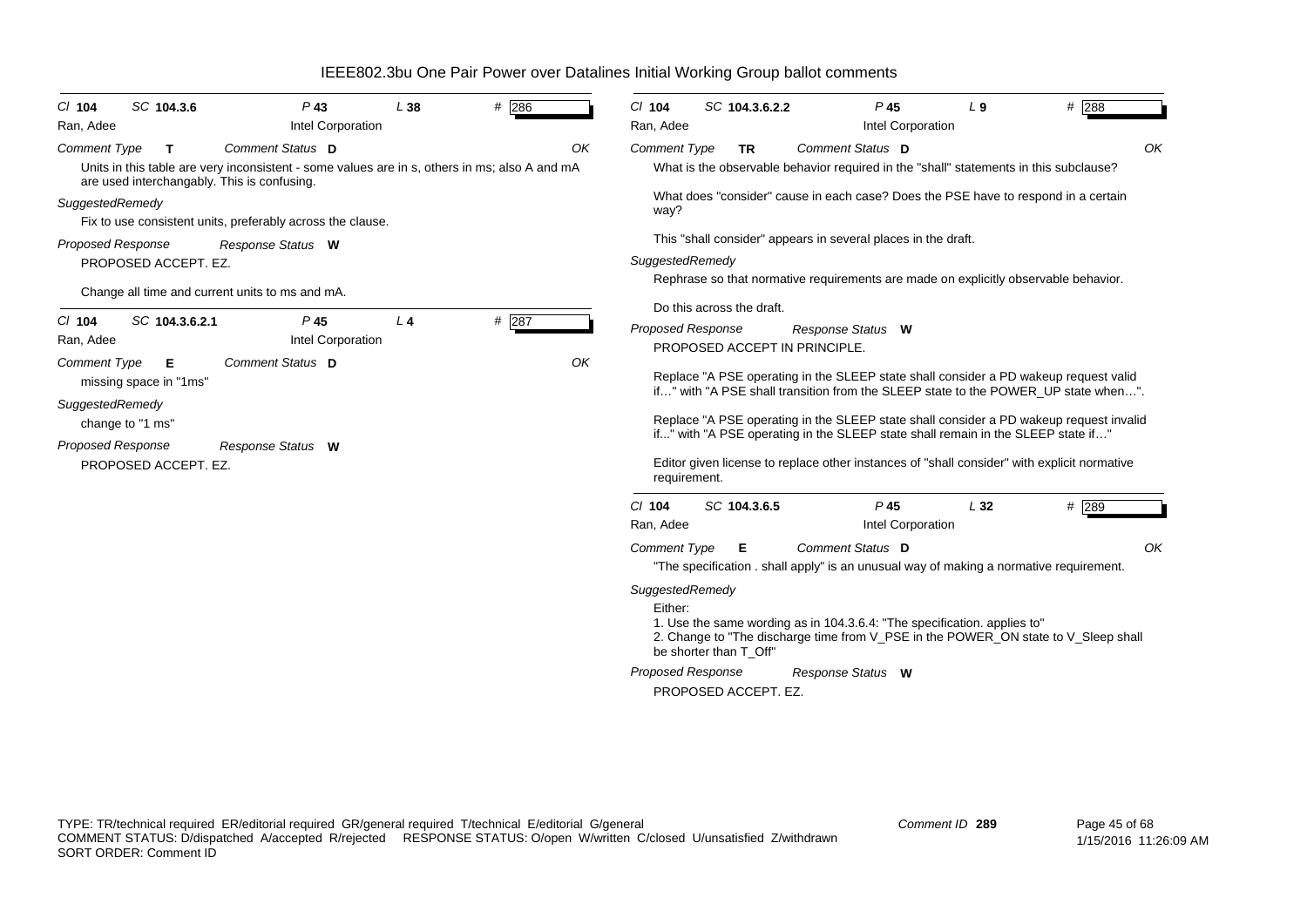| $CI$ 104                                     | SC 104.4.4                                        | $P$ 49                                                                                                                                                                                             | L <sub>52</sub> | # 290   |    | $Cl$ 104                                        | SC 104.4.6.5                           | P <sub>52</sub>                                                                                                                                           | $L$ 40         | $#$ 292 |  |
|----------------------------------------------|---------------------------------------------------|----------------------------------------------------------------------------------------------------------------------------------------------------------------------------------------------------|-----------------|---------|----|-------------------------------------------------|----------------------------------------|-----------------------------------------------------------------------------------------------------------------------------------------------------------|----------------|---------|--|
| Ran, Adee                                    |                                                   | Intel Corporation                                                                                                                                                                                  |                 |         |    | Ran, Adee                                       |                                        | Intel Corporation                                                                                                                                         |                |         |  |
| <b>Comment Type</b>                          | TR                                                | Comment Status D<br>The signature of table 104-5 is definitely outside of the limits set out in table 104-4. so it<br>seems that a PD that presents the signature of table 104-5 is non-compliant? |                 |         | OK | <b>Comment Type</b><br>SuggestedRemedy          | TR                                     | Comment Status D<br>Is there a normative requirement here? It seems to be just a definition.                                                              |                | OK      |  |
|                                              | line 50 stand for?                                | Is a PD allowed to have a non-valid detection signature? If not - what does the "shall" in                                                                                                         |                 |         |    |                                                 | normative requirements if any.         | Rephrase to state the definition (which is unconditional), and then the conditions and                                                                    |                |         |  |
| SuggestedRemedy                              | clarify its meaning.                              | If non-valid signature is allowed under some conditions, please rephrease this sentence to                                                                                                         |                 |         |    | Proposed Response<br>See 405.                   | PROPOSED ACCEPT. EZ.                   | Response Status W                                                                                                                                         |                |         |  |
| Proposed Response                            | fail detection").                                 | If it is not allowed, delete the last two paragraph (from "A non-valid PD" to "is assured to                                                                                                       |                 |         |    | $Cl$ 104<br>Ran, Adee                           | SC 104.4.6.5                           | P <sub>53</sub><br>Intel Corporation                                                                                                                      | L <sub>1</sub> | # 293   |  |
|                                              | PROPOSED ACCEPT IN PRINCIPLE.<br>See comment 402. | Response Status W                                                                                                                                                                                  |                 |         |    | <b>Comment Type</b>                             | Е<br>Inconsistent font size            | Comment Status D                                                                                                                                          |                | OK      |  |
| $CI$ 104<br>Ran, Adee<br><b>Comment Type</b> | SC 104.4.6<br>$\mathbf{T}$                        | P50<br>Intel Corporation<br>Comment Status D                                                                                                                                                       | L <sub>52</sub> | $#$ 291 | OK | SuggestedRemedy<br>Fix it.<br>Proposed Response | PROPOSED ACCEPT. EZ.                   | Response Status W                                                                                                                                         |                |         |  |
|                                              | shouldn't the units be A/Hz?                      | The ripple current seems to be specified as a function of frequency. If that's the case,                                                                                                           |                 |         |    | C/ 104A<br>Ran, Adee                            | <b>SC 104A</b>                         | P <sub>71</sub><br>Intel Corporation                                                                                                                      | $L_6$          | $#$ 294 |  |
|                                              |                                                   | It is more usual to have formulas to describe limitations of this kind.                                                                                                                            |                 |         |    |                                                 |                                        |                                                                                                                                                           |                |         |  |
| SuggestedRemedy                              |                                                   | Change units, consider adding formulas in 104.4.6.3                                                                                                                                                |                 |         |    | <b>Comment Type</b>                             | E.                                     | Comment Status D<br>104.4.6.5 suggests that Annex 104A provides design guidelines. This annex is quite short<br>and does not look like design guidelines. |                | OK      |  |
| Proposed Response                            | PROPOSED REJECT.                                  | Response Status W                                                                                                                                                                                  |                 |         |    | SuggestedRemedy                                 |                                        | Rename the annex "Design guidelines for PSE-PD DC loop stability".                                                                                        |                |         |  |
|                                              | function frequency.                               | The units for the limit line are Amps peak to peak. The expression defines a limit line as a                                                                                                       |                 |         |    |                                                 |                                        | Change the title of 104A.1 to "Recommendations for link segment resistance".                                                                              |                |         |  |
|                                              |                                                   |                                                                                                                                                                                                    |                 |         |    |                                                 |                                        | Separate the last sentence of 104A.1 (starting with "For optimum") to a new paragraph.                                                                    |                |         |  |
|                                              |                                                   |                                                                                                                                                                                                    |                 |         |    | Proposed Response                               | PROPOSED ACCEPT IN PRINCIPLE.          | Response Status W                                                                                                                                         |                |         |  |
|                                              |                                                   |                                                                                                                                                                                                    |                 |         |    |                                                 | TFTD appropriate title for Annex 104A. |                                                                                                                                                           |                |         |  |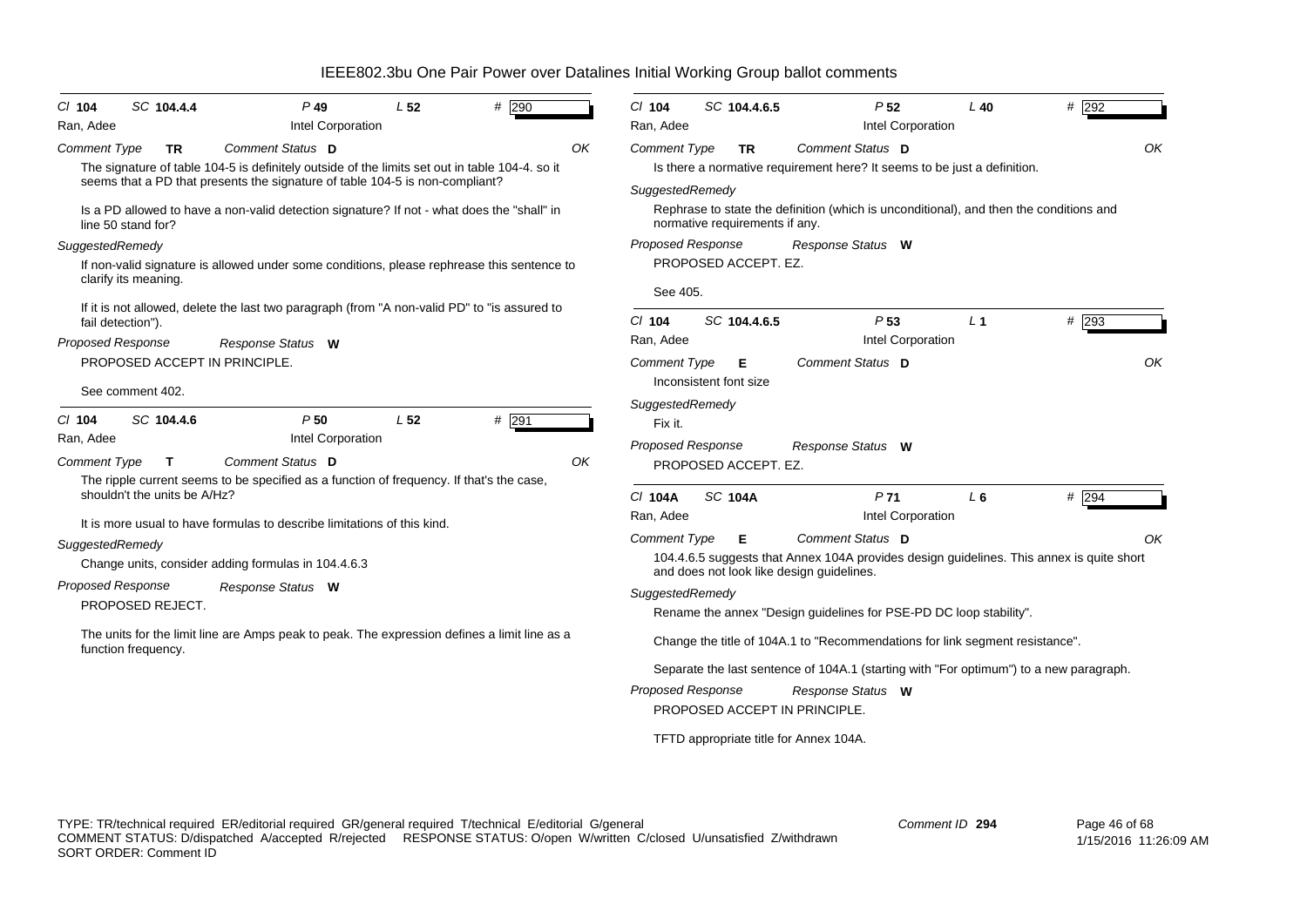| C/ 104A<br>Ran, Adee            | SC 104A.1                              | P <sub>71</sub><br>Intel Corporation                                                                                                                                                                                                                                                                                                                                                                         | L <sub>13</sub> | $#$ 295 | $Cl$ 00<br>Remein, Duane  | SC 104.4.4                                                                                            | P <sub>50</sub><br>Huawei Technologies                                                                                                                                                                                                                                                                                                                                                                                                                                                                                                                            | L <sub>5</sub> | $#$ 298       |
|---------------------------------|----------------------------------------|--------------------------------------------------------------------------------------------------------------------------------------------------------------------------------------------------------------------------------------------------------------------------------------------------------------------------------------------------------------------------------------------------------------|-----------------|---------|---------------------------|-------------------------------------------------------------------------------------------------------|-------------------------------------------------------------------------------------------------------------------------------------------------------------------------------------------------------------------------------------------------------------------------------------------------------------------------------------------------------------------------------------------------------------------------------------------------------------------------------------------------------------------------------------------------------------------|----------------|---------------|
| <b>Comment Type</b><br>defined. | TR                                     | Comment Status D<br>Equation is not numbered. Also, it includes the terms P_PD(max) and L, which are not                                                                                                                                                                                                                                                                                                     |                 | OK      | <b>Comment Type</b>       | Т<br>Undefined terms<br>Iconnector                                                                    | Comment Status D                                                                                                                                                                                                                                                                                                                                                                                                                                                                                                                                                  |                | OK            |
| SuggestedRemedy                 |                                        |                                                                                                                                                                                                                                                                                                                                                                                                              |                 |         |                           | SuggestedRemedy                                                                                       |                                                                                                                                                                                                                                                                                                                                                                                                                                                                                                                                                                   |                |               |
|                                 |                                        | Add equation number and definitions of missing terms.                                                                                                                                                                                                                                                                                                                                                        |                 |         |                           |                                                                                                       | Add as note to Tables 104-4 & 104-5.                                                                                                                                                                                                                                                                                                                                                                                                                                                                                                                              |                |               |
| <b>Proposed Response</b>        |                                        | Response Status W<br>PROPOSED ACCEPT IN PRINCIPLE.                                                                                                                                                                                                                                                                                                                                                           |                 |         |                           | <b>Proposed Response</b>                                                                              | Response Status W<br>PROPOSED ACCEPT IN PRINCIPLE.                                                                                                                                                                                                                                                                                                                                                                                                                                                                                                                |                |               |
|                                 | See comments 73 and 236.               |                                                                                                                                                                                                                                                                                                                                                                                                              |                 |         |                           | Change Iconnector to IPD.                                                                             |                                                                                                                                                                                                                                                                                                                                                                                                                                                                                                                                                                   |                |               |
| $Cl$ 104<br>Ran, Adee           | SC 104.5.2                             | P53<br>Intel Corporation                                                                                                                                                                                                                                                                                                                                                                                     | L26             | # 296   | $C/O$ 00<br>Remein, Duane | SC 0                                                                                                  | P28<br>Huawei Technologies                                                                                                                                                                                                                                                                                                                                                                                                                                                                                                                                        | $L$ 47         | # 299         |
| <b>Comment Type</b>             | ER                                     | Comment Status D                                                                                                                                                                                                                                                                                                                                                                                             |                 | ΟK      | <b>Comment Type</b>       | T.                                                                                                    | Comment Status D                                                                                                                                                                                                                                                                                                                                                                                                                                                                                                                                                  |                | OK            |
| SuggestedRemedy                 | expected to be published earlier).     | 802.3bw and 802.3bp that is not listed in the introduction.<br>The fault tolerance requirements for both clauses are in 96.8.3. It would be a good service<br>to the reader to point to the specific subclause.<br>In addition, reference to subclauses that are not part of this draft should be in forest green.<br>Add a listing of amendments 802.3bp and 802.3bw in the introduction (assuming they are |                 |         |                           | used by Cl 104.6.<br>removed from 104.6.<br>SuggestedRemedy<br>variable name in the bit def in CI 45. | If I go to CI 104.6 the terms "power classification", "enable" and "disable" are not present in<br>the sub-clause. I am left with a question then as to what this bit actually does and how it is<br>The only instance of "power classification" in CI 104 is on pg 36 in 104.3 which seems a bit<br>Establish an obvious logical connection between CI 45 and CI 104.6.<br>For example you could define a variable in 104.6 that reflects bit 12.0.2 and then ref the<br>Other clauses also provide a cross reference list between normative variables and Cl 45 |                |               |
|                                 | with numbers in forest green.          | Change the "of the appropriate specifying clause. (See clauses 96 and 97)" to "in 96.8.3."                                                                                                                                                                                                                                                                                                                   |                 |         |                           | <b>Proposed Response</b>                                                                              | register bit (ex see 82.3.1, 84.6, 85.6 and others).<br>Response Status W                                                                                                                                                                                                                                                                                                                                                                                                                                                                                         |                |               |
| <b>Proposed Response</b>        |                                        | Response Status W                                                                                                                                                                                                                                                                                                                                                                                            |                 |         |                           |                                                                                                       | PROPOSED ACCEPT IN PRINCIPLE.                                                                                                                                                                                                                                                                                                                                                                                                                                                                                                                                     |                |               |
| $Cl$ 104                        | PROPOSED ACCEPT. EZ.<br>SC 104.5.3.1   | P53                                                                                                                                                                                                                                                                                                                                                                                                          | $L$ 40          | $#$ 297 |                           |                                                                                                       | The variable that Bit 12.0.2 maps to is defined on page 37, line 23 in subclause 104.3.3.3.                                                                                                                                                                                                                                                                                                                                                                                                                                                                       |                |               |
| Ran, Adee                       |                                        | Intel Corporation                                                                                                                                                                                                                                                                                                                                                                                            |                 |         |                           |                                                                                                       |                                                                                                                                                                                                                                                                                                                                                                                                                                                                                                                                                                   |                |               |
| Comment Type                    | Е<br>several places in this subclause. | Comment Status D<br>Numbers and units should be separated by a non-breaking space. They are unseparated in                                                                                                                                                                                                                                                                                                   |                 | OK      |                           |                                                                                                       |                                                                                                                                                                                                                                                                                                                                                                                                                                                                                                                                                                   |                |               |
| SuggestedRemedy                 |                                        |                                                                                                                                                                                                                                                                                                                                                                                                              |                 |         |                           |                                                                                                       |                                                                                                                                                                                                                                                                                                                                                                                                                                                                                                                                                                   |                |               |
|                                 | Add nbsp between values and units.     |                                                                                                                                                                                                                                                                                                                                                                                                              |                 |         |                           |                                                                                                       |                                                                                                                                                                                                                                                                                                                                                                                                                                                                                                                                                                   |                |               |
| <b>Proposed Response</b>        | PROPOSED ACCEPT. EZ.                   | Response Status W                                                                                                                                                                                                                                                                                                                                                                                            |                 |         |                           |                                                                                                       |                                                                                                                                                                                                                                                                                                                                                                                                                                                                                                                                                                   |                |               |
|                                 |                                        | TYPE: TR/technical required ER/editorial required GR/general required T/technical E/editorial G/general                                                                                                                                                                                                                                                                                                      |                 |         |                           |                                                                                                       |                                                                                                                                                                                                                                                                                                                                                                                                                                                                                                                                                                   | Comment ID 299 | Page 47 of 68 |

COMMENT STATUS: D/dispatched A/accepted R/rejected RESPONSE STATUS: O/open W/written C/closed U/unsatisfied Z/withdrawn SORT ORDER: Comment ID

 Page 47 of 68 1/15/2016 11:26:09 AM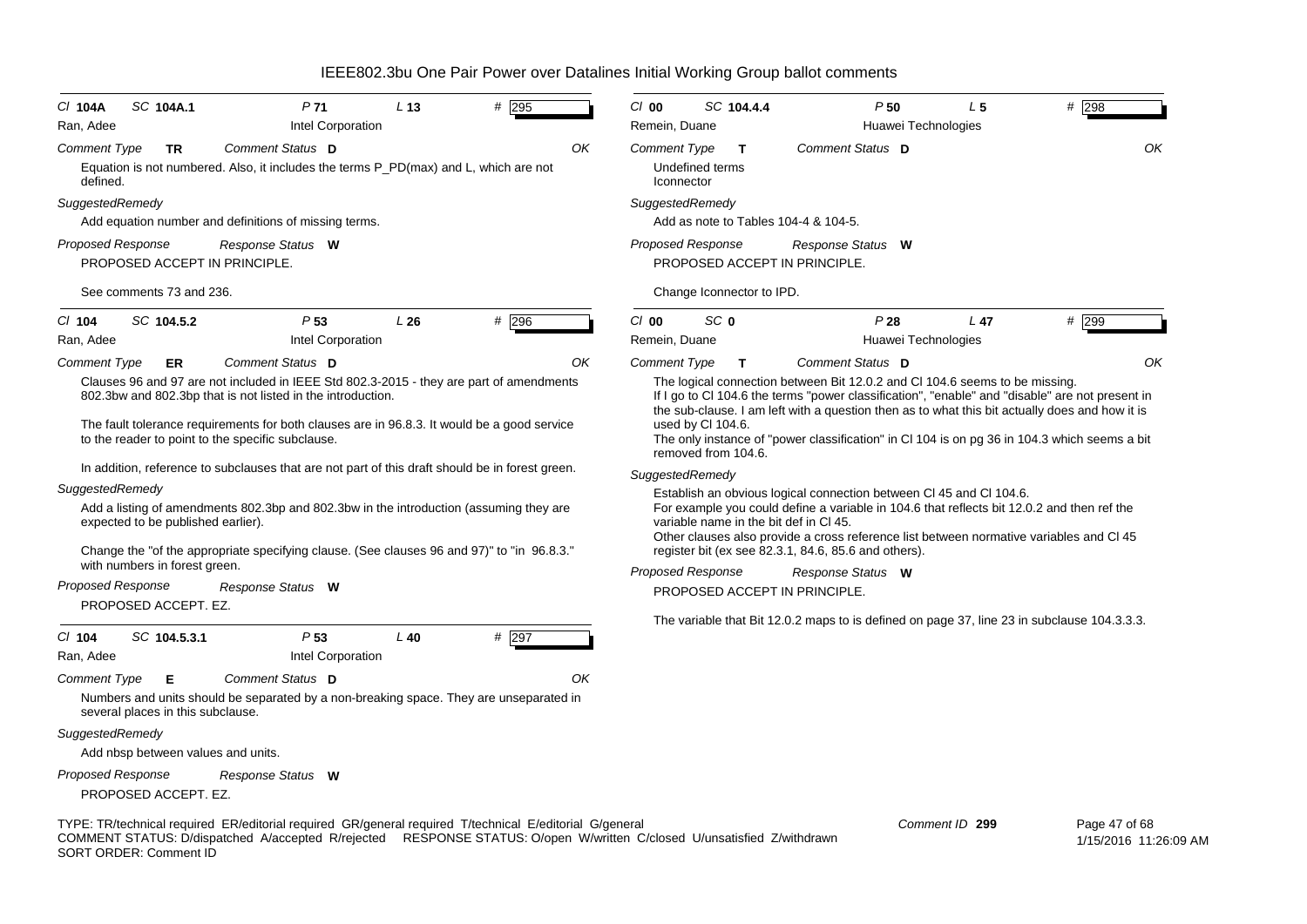| SC <sub>0</sub><br>$Cl$ 00                                                                                                      | P <sub>17</sub>                                                                                               | L21 | # 300 |    | $CI$ 01                                           | SC 1.4            |                      | $P$ 16                                                                                                                                                                                                                                                                                                                         | L <sub>2</sub>                        | # 302                                                                                                |
|---------------------------------------------------------------------------------------------------------------------------------|---------------------------------------------------------------------------------------------------------------|-----|-------|----|---------------------------------------------------|-------------------|----------------------|--------------------------------------------------------------------------------------------------------------------------------------------------------------------------------------------------------------------------------------------------------------------------------------------------------------------------------|---------------------------------------|------------------------------------------------------------------------------------------------------|
| Remein, Duane                                                                                                                   | Huawei Technologies                                                                                           |     |       |    | Remein, Duane                                     |                   |                      |                                                                                                                                                                                                                                                                                                                                | Huawei Technologies                   |                                                                                                      |
| Comment Type<br>ER<br>Undefined TLAs - "PSE" & "PD"<br>Ethernet dogs aren't.<br>SuggestedRemedy                                 | Comment Status D<br>While I'm sure all you poodles are breed to know the meaning of this term, the rest of us |     |       | OΚ | <b>Comment Type</b>                               |                   | ER                   | Comment Status D<br>L3 headers should identify where in the list the definition should go.<br>For example 1.4.1 PoDL Regulated PSE should be 1.4.330a per current template.<br>Editing instruction should ref. existing definition as in current template:<br>"Insert the following new definition after 1.4.x <name>:"</name> |                                       | OK                                                                                                   |
| Spell out 1st instance of use in each clause<br>$<\Omega$ R $>$<br>Add to CI 1.5 Abbreviations                                  |                                                                                                               |     |       |    | SuggestedRemedy                                   |                   |                      | Update 1.4.x headers as per current template.                                                                                                                                                                                                                                                                                  |                                       |                                                                                                      |
| <b>Proposed Response</b><br>PROPOSED ACCEPT. EZ.                                                                                | Response Status W                                                                                             |     |       |    | <b>Proposed Response</b>                          |                   | PROPOSED ACCEPT. EZ. | Add new/changed editing instructions per current template.<br>Response Status W                                                                                                                                                                                                                                                |                                       |                                                                                                      |
| SC <sub>0</sub><br>$Cl$ 00<br>Remein, Duane                                                                                     | P30<br>Huawei Technologies                                                                                    | L26 | # 301 |    | $Cl$ 104<br>Remein, Duane                         |                   | SC 104.3.3.6         | $P$ 40                                                                                                                                                                                                                                                                                                                         | L <sub>2</sub><br>Huawei Technologies | # 303                                                                                                |
| <b>Comment Type</b><br><b>TR</b><br>I don't see any state "ERROR" in figure 104-4                                               | Comment Status D<br>Same issue exists at line 52 and in CI 30 pg 24 line 13                                   |     |       | OK | <b>Comment Type</b>                               | current template. | ER                   | Comment Status D                                                                                                                                                                                                                                                                                                               |                                       | OK<br>Figure titles should appear at the bottom of the figure and not at the top as specified in the |
| SuggestedRemedy<br>Point to a valid state in a state diagram.<br>$<$ OR $>$<br><b>Proposed Response</b><br>PROPOSED ACCEPT. EZ. | (Preferred) map this MDIO bit to a defined SD variable.<br>Response Status W                                  |     |       |    | SuggestedRemedy<br>template.<br>Proposed Response |                   | PROPOSED ACCEPT. EZ. | Scrub the draft for errant figure titles and align with paragraph tag and style per current<br>Response Status W                                                                                                                                                                                                               |                                       |                                                                                                      |
|                                                                                                                                 | See 131. Map this MDIO bit to the OVERLOAD state.                                                             |     |       |    | $Cl$ 104<br>Remein, Duane                         |                   | SC 104.1.1           | P33                                                                                                                                                                                                                                                                                                                            | L26<br>Huawei Technologies            | # 304                                                                                                |
|                                                                                                                                 |                                                                                                               |     |       |    | <b>Comment Type</b>                               |                   | <b>TR</b>            | Comment Status D<br>104.1.1 Compatibility considerations<br>mention any compatibility requirements with the P802.3bp PHY types.                                                                                                                                                                                                |                                       | OK<br>Your objectives state "Ensure compatibility with IEEE P802.3bp" yet in this para you don't     |
|                                                                                                                                 |                                                                                                               |     |       |    | SuggestedRemedy                                   |                   |                      | Clear state that PHYs incorporating PoDL are compatible with all 100BASE-T1 and                                                                                                                                                                                                                                                |                                       |                                                                                                      |
|                                                                                                                                 |                                                                                                               |     |       |    |                                                   |                   |                      | 1000BASE-T1 PHYs (including those that do not support PoDL).                                                                                                                                                                                                                                                                   |                                       |                                                                                                      |
|                                                                                                                                 |                                                                                                               |     |       |    | <b>Proposed Response</b>                          |                   | PROPOSED ACCEPT.     | Response Status W                                                                                                                                                                                                                                                                                                              |                                       |                                                                                                      |
|                                                                                                                                 |                                                                                                               |     |       |    |                                                   | See comment 270.  |                      |                                                                                                                                                                                                                                                                                                                                |                                       |                                                                                                      |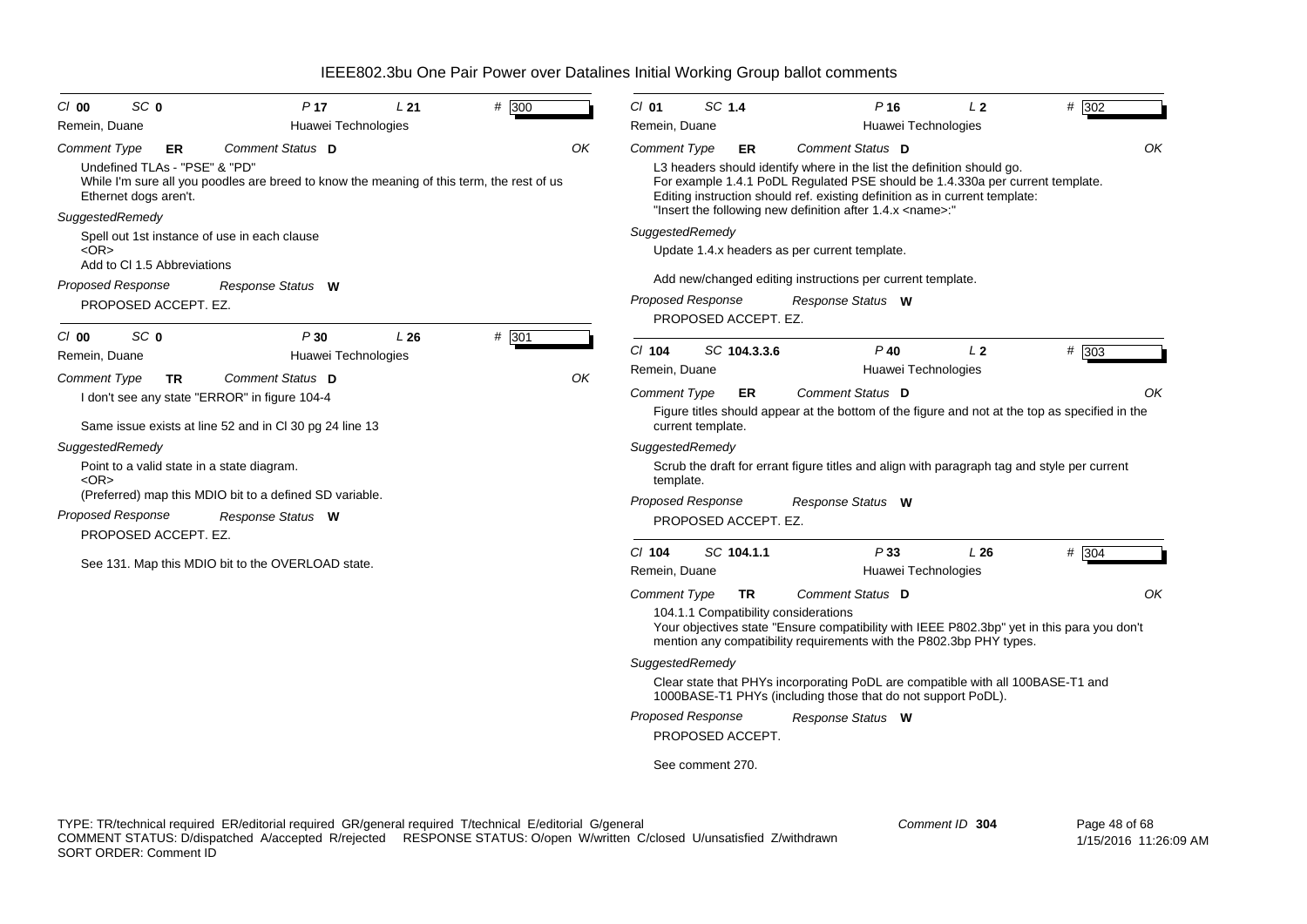| $Cl$ 104                 | SC 104.2                      | P35                                                                                                                                                                                 | L45            | # 305 | $CI$ 104                 |                                  | SC 104.4.3.6 |                                                  | $P$ 49                                               | L <sub>22</sub>                                                               | # 308                                                                                      |
|--------------------------|-------------------------------|-------------------------------------------------------------------------------------------------------------------------------------------------------------------------------------|----------------|-------|--------------------------|----------------------------------|--------------|--------------------------------------------------|------------------------------------------------------|-------------------------------------------------------------------------------|--------------------------------------------------------------------------------------------|
| Remein, Duane            |                               | Huawei Technologies                                                                                                                                                                 |                |       | Remein, Duane            |                                  |              |                                                  | Huawei Technologies                                  |                                                                               |                                                                                            |
| <b>Comment Type</b>      | ER.                           | Comment Status D                                                                                                                                                                    |                | OK    | <b>Comment Type</b>      |                                  | T.           | <b>Comment Status D</b>                          |                                                      |                                                                               | OK                                                                                         |
|                          | footnotes and proper styles). | Footnotes 1 & 2 do not appear to be attached to Table 104-1. (See IEEE Style Manual CI<br>14.4 Notes and footnotes to tables & 802.3 template for guidance on normative/informative |                |       |                          | Same issue with tpowerdly_tmr    |              |                                                  |                                                      | sccp_watchdog_tmr used in Figure 104-6-PD state diagram not formally defined. |                                                                                            |
| SuggestedRemedy          |                               |                                                                                                                                                                                     |                |       |                          |                                  |              |                                                  | However sccp_watchdog_timer & tpowerdly_timer are.   |                                                                               |                                                                                            |
| 45 tables.               |                               | Align with proper style. I believe these are normative and should be a & b as is typical of CI                                                                                      |                |       | SuggestedRemedy          |                                  |              |                                                  |                                                      |                                                                               |                                                                                            |
| Proposed Response        | PROPOSED ACCEPT. See 47.      | Response Status W                                                                                                                                                                   |                |       | Change                   |                                  |              | tpowerdly_timer to tpowerdly_tmr (2x)            | sccp_watchdog_timer to sccp_watchdog_tmr (1x) and    |                                                                               |                                                                                            |
| $Cl$ 104                 | SC 104.4.3.3                  | $P$ 47                                                                                                                                                                              | L <sub>6</sub> | # 306 | Proposed Response        |                                  |              | Response Status W                                |                                                      |                                                                               |                                                                                            |
| Remein, Duane            |                               | Huawei Technologies                                                                                                                                                                 |                |       |                          | PROPOSED ACCEPT. EZ.             |              |                                                  |                                                      |                                                                               |                                                                                            |
| <b>Comment Type</b>      | T.                            | Comment Status D                                                                                                                                                                    |                | OK    | $Cl$ 104                 |                                  | SC 104.4.3.6 |                                                  | $P$ 49                                               |                                                                               | # 309                                                                                      |
|                          |                               | enable_mdi_power never set to TRUE (set to FALSE in state RESET Figure 104-6-PD                                                                                                     |                |       | Remein, Duane            |                                  |              |                                                  | Huawei Technologies                                  |                                                                               |                                                                                            |
|                          |                               | state diagram), If never set to TRUE is probably not needed and can be removed.                                                                                                     |                |       | <b>Comment Type</b>      |                                  | <b>TR</b>    | Comment Status D                                 |                                                      |                                                                               | OK                                                                                         |
| SuggestedRemedy          |                               |                                                                                                                                                                                     |                |       |                          |                                  |              |                                                  | The following SD variables are not formally defined. |                                                                               |                                                                                            |
|                          |                               | Change enable_mdi_power to enable_mdi_pwr (2x)                                                                                                                                      |                |       |                          | Disconnect PD                    |              |                                                  |                                                      |                                                                               |                                                                                            |
| <b>Proposed Response</b> |                               | Response Status W                                                                                                                                                                   |                |       | Vpd,                     |                                  |              |                                                  |                                                      |                                                                               |                                                                                            |
|                          | PROPOSED ACCEPT. EZ.          |                                                                                                                                                                                     |                |       |                          |                                  |              | The following are not defined before use in a SD |                                                      |                                                                               |                                                                                            |
| $Cl$ 104                 | SC 104.4.3.6                  | $P$ 49                                                                                                                                                                              | L24            | # 307 |                          | Vsig_disable<br>Vsig_enable      |              |                                                  |                                                      |                                                                               |                                                                                            |
| Remein, Duane            |                               | Huawei Technologies                                                                                                                                                                 |                |       | VOn                      |                                  |              |                                                  |                                                      |                                                                               |                                                                                            |
| <b>Comment Type</b>      | Е                             | Comment Status D                                                                                                                                                                    |                | OK    | VOff                     |                                  |              |                                                  |                                                      |                                                                               |                                                                                            |
|                          |                               | IEEE Style manual (Table 1 & Figure 1) recommends Times New Roman and Arial fonts in                                                                                                |                |       | SuggestedRemedy          |                                  |              |                                                  |                                                      |                                                                               |                                                                                            |
|                          |                               | figures of at least 8 points with a 6 point minimum. Vpd>Vsig disable looks marginal                                                                                                |                |       |                          |                                  |              |                                                  |                                                      | Add definition or pointer to same in variables listing before the SD.         |                                                                                            |
|                          | (maybe OK, check in FM).      |                                                                                                                                                                                     |                |       | <b>Proposed Response</b> |                                  |              | Response Status W                                |                                                      |                                                                               |                                                                                            |
| SuggestedRemedy          |                               |                                                                                                                                                                                     |                |       |                          |                                  |              | PROPOSED ACCEPT IN PRINCIPLE.                    |                                                      |                                                                               |                                                                                            |
|                          |                               | Align with Style manual for all figures.                                                                                                                                            |                |       |                          |                                  |              |                                                  |                                                      |                                                                               | Editor given license to add definitions for Disconnect_PD, VPD, Vsig_disable, Vsig_enable, |
| Proposed Response        |                               | Response Status W                                                                                                                                                                   |                |       |                          | Von, and Voff to SD definitions. |              |                                                  |                                                      |                                                                               |                                                                                            |
|                          | PROPOSED ACCEPT. EZ.          |                                                                                                                                                                                     |                |       |                          |                                  |              |                                                  |                                                      |                                                                               |                                                                                            |
|                          |                               |                                                                                                                                                                                     |                |       |                          |                                  |              |                                                  |                                                      |                                                                               |                                                                                            |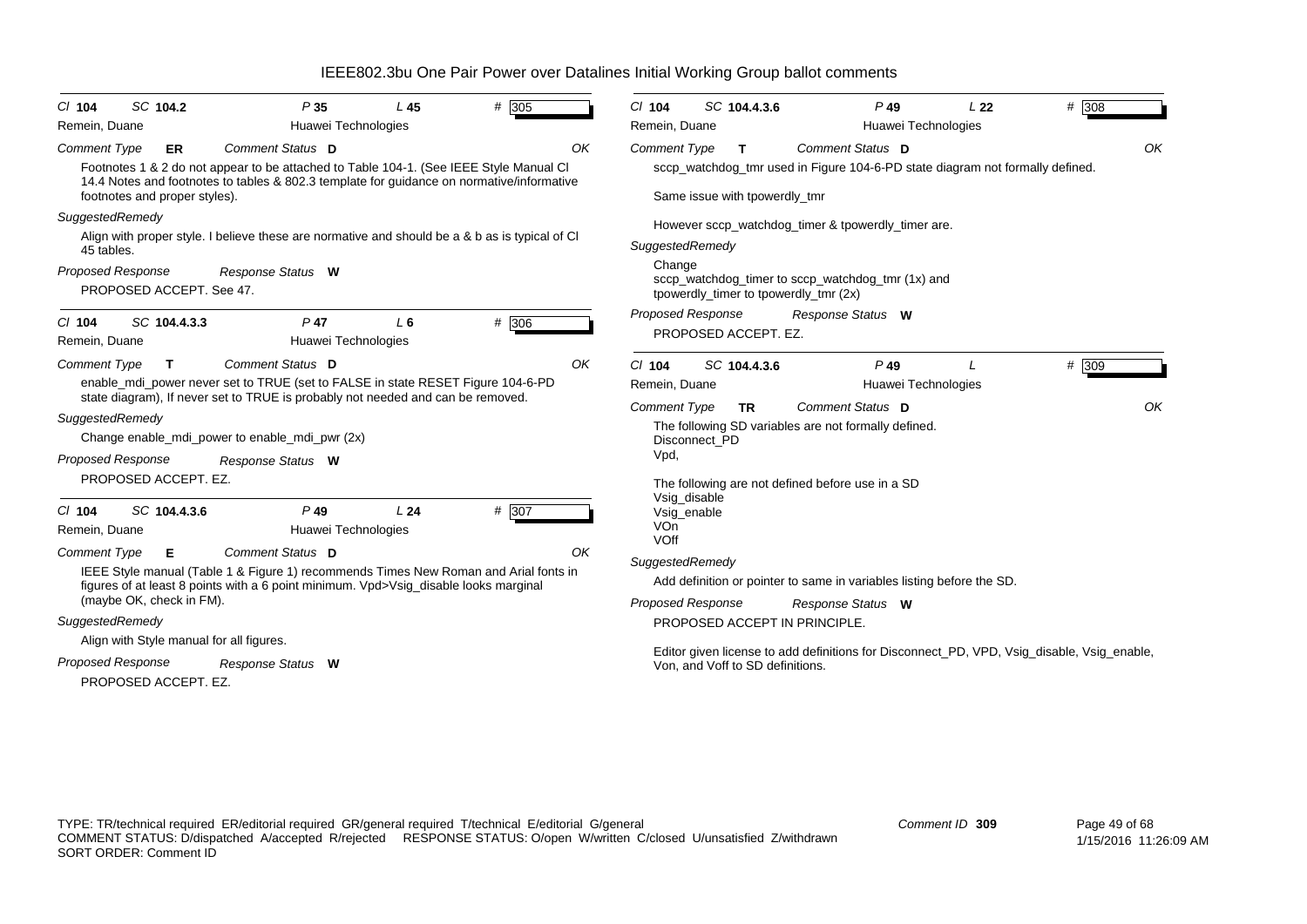| SC 104.4.4<br>$CI$ 104<br>Remein, Duane                                                                                                                                        | $P$ 49<br>Huawei Technologies                                                                                                                                                                                                                                                             | L <sub>42</sub> | # 310 |    | $Cl$ 104<br>Remein, Duane                                                                                                                              | SC 104.7.4.4 | $P$ 67<br>Huawei Technologies                                                                                                                                                      | L <sub>5</sub> | # 313 |    |
|--------------------------------------------------------------------------------------------------------------------------------------------------------------------------------|-------------------------------------------------------------------------------------------------------------------------------------------------------------------------------------------------------------------------------------------------------------------------------------------|-----------------|-------|----|--------------------------------------------------------------------------------------------------------------------------------------------------------|--------------|------------------------------------------------------------------------------------------------------------------------------------------------------------------------------------|----------------|-------|----|
| <b>Comment Type</b><br>Е<br>Missing space in "Vsig_enable.When"<br>Stray comma in "Vsig_disable, a"<br>SuggestedRemedy<br>add space, remove comma.<br><b>Proposed Response</b> | Comment Status D<br>Response Status W                                                                                                                                                                                                                                                     |                 |       | OK | <b>Comment Type</b><br>PIC Item crosses line "COMEL1"<br>SuggestedRemedy<br><b>Proposed Response</b><br>PROPOSED ACCEPT. EZ.                           | ER           | Comment Status D<br>Same issue in PSE Electrical, and SCCP tables.<br>Adjust the table column so the Item is on a single line.<br>Response Status W                                |                |       | OK |
| PROPOSED ACCEPT.<br>SC 104.4.4<br>$Cl$ 104                                                                                                                                     | P50                                                                                                                                                                                                                                                                                       | L <sub>5</sub>  | # 311 |    | $Cl$ 104<br>Remein, Duane                                                                                                                              | SC 104.4.6.5 | P <sub>53</sub><br>Huawei Technologies                                                                                                                                             | L <sub>1</sub> | # 314 |    |
| Remein, Duane<br><b>Comment Type</b><br>E<br>SuggestedRemedy<br><b>Proposed Response</b><br>PROPOSED ACCEPT. EZ.                                                               | Huawei Technologies<br>Comment Status D<br>Table 104-4 Fgood row what is a "RESETstate" (hyphenated to two lines in pdf)?<br>Add missing space between RESET and state.<br>Response Status W                                                                                              |                 |       | OK | <b>Comment Type</b><br>Note appear to be text paragraph tag<br>SuggestedRemedy<br><b>Proposed Response</b><br>PROPOSED ACCEPT. EZ.<br>See comment 293. | E            | Comment Status D<br>Change to paragraph tag Note per current template.<br>Response Status W                                                                                        |                |       | OK |
| SC 104.4.4<br>$Cl$ 104<br>Remein, Duane                                                                                                                                        | P50<br>Huawei Technologies                                                                                                                                                                                                                                                                | L <sub>9</sub>  | # 312 |    | $Cl$ 104<br>SC 104.4.7<br>Remein, Duane                                                                                                                |              | P <sub>53</sub><br>Huawei Technologies                                                                                                                                             | L <sub>5</sub> | # 315 |    |
| <b>Comment Type</b><br>T.<br>SuggestedRemedy<br>Proposed Response<br>PROPOSED ACCEPT. EZ.                                                                                      | Comment Status D<br>The meaning of "rising" & "falling" under conditions in Table 104-4 escapes me. If<br>Vconnector is at 4.0 V and stays there for an hour is Vsig_disable still not TRUE?<br>replace rising and falling with "less than" and "greater than" resp.<br>Response Status W |                 |       | OK | <b>Comment Type</b><br>SuggestedRemedy<br>Change to lower case or add Signal.<br><b>Proposed Response</b><br>PROPOSED ACCEPT. EZ.                      | Е.           | Comment Status D<br>"PD Maintain Full Voltage" should be "PD maintain full voltage"<br>Unless you mean the defined proper noun "Maintain Full Voltage Signal"<br>Response Status W |                |       | OK |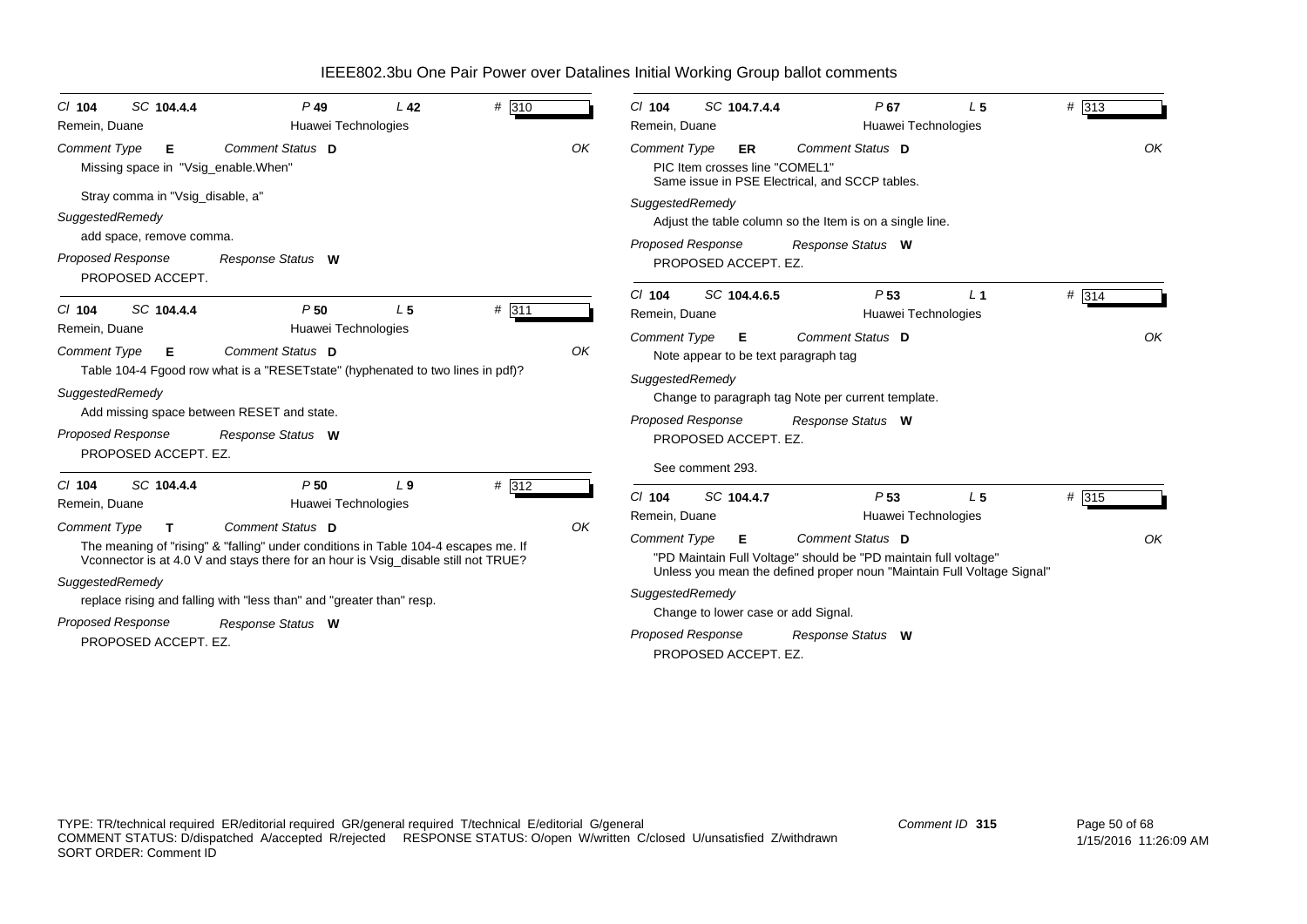| $Cl$ 104<br>Remein, Duane                                      | SC 104.5.3.1                                                                                                                    | P <sub>53</sub>                                                                                | L49<br>Huawei Technologies                                                                           | # 316                                                                                                    | $Cl$ 104<br>Remein, Duane                                                    | SC 104.6.4.3                                                                                                                                                 | P <sub>59</sub><br>Huawei Technologies                                                                                                                                                                                 | L <sub>1</sub> | # 318       |
|----------------------------------------------------------------|---------------------------------------------------------------------------------------------------------------------------------|------------------------------------------------------------------------------------------------|------------------------------------------------------------------------------------------------------|----------------------------------------------------------------------------------------------------------|------------------------------------------------------------------------------|--------------------------------------------------------------------------------------------------------------------------------------------------------------|------------------------------------------------------------------------------------------------------------------------------------------------------------------------------------------------------------------------|----------------|-------------|
| <b>Comment Type</b><br>SuggestedRemedy                         | Е<br>Kudos to the Editors if it is.<br>Proposed Response<br>PROPOSED ACCEPT. EZ.                                                | Comment Status D<br>Impressive equation editing. Is it native FrameMaker?<br>Response Status W |                                                                                                      |                                                                                                          | OK<br><b>Comment Type</b>                                                    | ER<br><b>CCh BRDCAST ADDR COMMAND</b><br>AAh SCRATCHPAD READ<br>Bus Master RX CLASS_TYPE_INFO<br>Bus Master RX CRC-8<br>Other text in figure appear marginal | Comment Status D<br>IEEE Style manual (Table 1 & Figure 1) recommends Times New Roman and Arial fonts in<br>figures of at least 8 points with a 6 point minimum.<br>All appear to be less than the minimum of 6 point. |                | OK          |
| Yes, it is.<br>CI 104                                          | it from scratch myself.<br>SC 104.1.1                                                                                           | P33                                                                                            | L26                                                                                                  | To be honest, I lifted a similar equation from the bt draft and modified it since I couldn't do<br># 317 |                                                                              | SuggestedRemedy<br>Align Figure 104-12 with Style manual.<br><b>Proposed Response</b><br>PROPOSED ACCEPT. EZ.                                                | Response Status W                                                                                                                                                                                                      |                |             |
| Remein, Duane<br><b>Comment Type</b><br><b>SuggestedRemedy</b> | T<br>Where is this specified?<br>not it will happen).<br>Proposed Response<br>PROPOSED REJECT.<br>See 104.3.6, page 42 line 50. | Comment Status D<br>Response Status W                                                          | Huawei Technologies<br>More of a question than a comment but what happens if two PSEs are connected? | Might want to say something about the potential operating state (weather it is intentional or            | $Cl$ 104<br>OK<br>Remein, Duane<br><b>Comment Type</b><br>complete.<br>TFTD. | SC 104.7.4.2<br><b>TR</b><br>SuggestedRemedy<br><b>Proposed Response</b><br>PROPOSED ACCEPT.                                                                 | P62<br>Huawei Technologies<br>Comment Status D<br>Missing status and support fields for PSE5 & PSE6<br>Response Status W                                                                                               | L39            | # 319<br>OK |
|                                                                |                                                                                                                                 |                                                                                                |                                                                                                      |                                                                                                          | $Cl$ 30<br>Remein, Duane<br><b>Comment Type</b>                              | SC 30.2.2.1<br>ER<br>SuggestedRemedy<br>Proposed Response<br>PROPOSED ACCEPT. EZ.                                                                            | P <sub>17</sub><br>Huawei Technologies<br>Comment Status D<br>mark-up only shows deleted text and does not indicate added text "and PoDLPSE"<br>Show additions with proper (underline) mark-up.<br>Response Status W   | L21            | # 320<br>OK |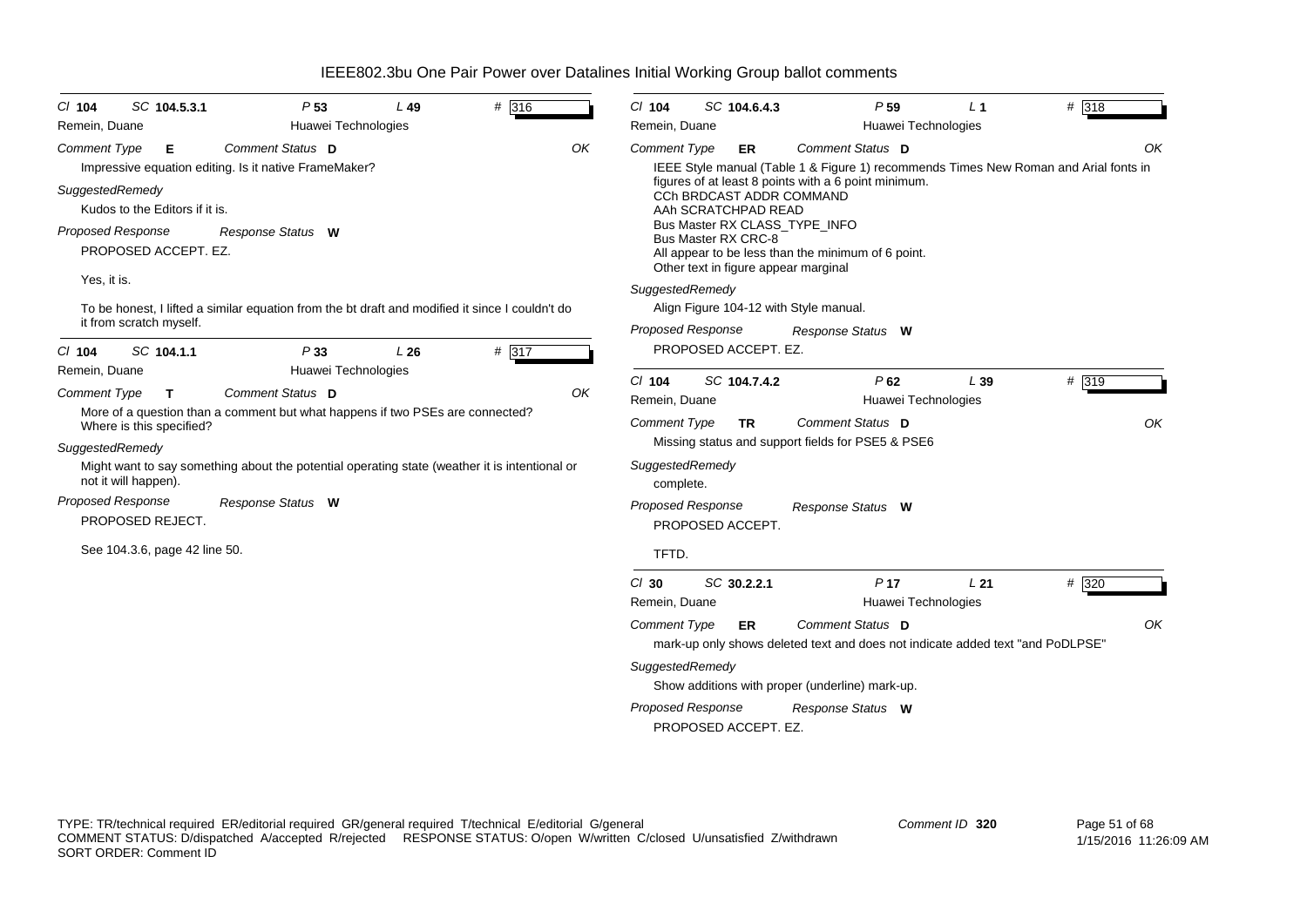| $Cl$ 30                            | SC 30.2.3                                                      | P <sub>17</sub>                                                                                                                                                                                                                                                                                         | L30            | # 321   |    | $Cl$ 45                                | SC 45.2                                                     | P <sub>27</sub>                                                                                                                                             | L28                                   | # 324                                                                                                                                                                                     |
|------------------------------------|----------------------------------------------------------------|---------------------------------------------------------------------------------------------------------------------------------------------------------------------------------------------------------------------------------------------------------------------------------------------------------|----------------|---------|----|----------------------------------------|-------------------------------------------------------------|-------------------------------------------------------------------------------------------------------------------------------------------------------------|---------------------------------------|-------------------------------------------------------------------------------------------------------------------------------------------------------------------------------------------|
| Remein, Duane                      |                                                                | Huawei Technologies                                                                                                                                                                                                                                                                                     |                |         |    | Remein, Duane                          |                                                             |                                                                                                                                                             | Huawei Technologies                   |                                                                                                                                                                                           |
| <b>Comment Type</b>                | ER<br>The same issues exists at:<br>30.14 pg 20 ln 45          | Comment Status D<br>Missing Editing Instruction for para 30.2.3.                                                                                                                                                                                                                                        |                |         | OK | <b>Comment Type</b><br>SuggestedRemedy | ER.                                                         | Comment Status D<br>All added text in modified CI 45 tables should be shown in underlined text.<br>Show added text (row m.5.12) in Table 45-2 as underlined |                                       | OK                                                                                                                                                                                        |
| SuggestedRemedy                    |                                                                |                                                                                                                                                                                                                                                                                                         |                |         |    |                                        |                                                             |                                                                                                                                                             |                                       |                                                                                                                                                                                           |
|                                    | "Insert sub-clause 30.14 as shown:"                            | Add appropriate instruction such as "Change the first paragraph of 30.2.3 as shown:" and                                                                                                                                                                                                                |                |         |    | <b>Proposed Response</b>               | PROPOSED ACCEPT. EZ.                                        | Response Status W                                                                                                                                           |                                       |                                                                                                                                                                                           |
| <b>Proposed Response</b>           | PROPOSED ACCEPT. EZ.                                           | Response Status W                                                                                                                                                                                                                                                                                       |                |         |    | $Cl$ 45<br>Remein, Duane               | SC 45.2.7a                                                  | P28                                                                                                                                                         | L <sub>1</sub><br>Huawei Technologies | # 325                                                                                                                                                                                     |
| See 186.                           |                                                                |                                                                                                                                                                                                                                                                                                         |                |         |    | Comment Type                           | ER.                                                         | Comment Status D                                                                                                                                            |                                       | OK                                                                                                                                                                                        |
| $CI$ 30                            | SC 30.2.5                                                      | P20                                                                                                                                                                                                                                                                                                     | L <sub>1</sub> | $#$ 322 |    |                                        |                                                             | Clause 45.2.7a is already in use by EPoC.                                                                                                                   |                                       |                                                                                                                                                                                           |
| Remein, Duane                      |                                                                | Huawei Technologies                                                                                                                                                                                                                                                                                     |                |         |    | SuggestedRemedy                        |                                                             |                                                                                                                                                             |                                       |                                                                                                                                                                                           |
| <b>Comment Type</b><br>and figure. | <b>ER</b>                                                      | Comment Status D<br>Table without reference. It is customary to include at least on text referencing each table                                                                                                                                                                                         |                |         | OK |                                        | Change headers to 45.2.1b<br>Change editing instruction to: | "Insert the following subclauses for Power Unit Registers immediately after 45.2.7a.6<br>(10GPASS-XR receive MER measurement registers) added by P802.3bn.  |                                       |                                                                                                                                                                                           |
| SuggestedRemedy                    |                                                                |                                                                                                                                                                                                                                                                                                         |                |         |    |                                        |                                                             |                                                                                                                                                             |                                       |                                                                                                                                                                                           |
| Proposed Response                  | Add text referencing new Table 30-8.<br>PROPOSED ACCEPT. EZ.   | Response Status W                                                                                                                                                                                                                                                                                       |                |         |    |                                        | to adjust table numbering.                                  | P802.3bq and bz clause editors. P802.3bn has currently assigned Table 45-211g (but<br>Change Editors note to include: " P802.3bq, bz, and bn "              |                                       | Coordinate numbering of Tables 45-211e through 45-211h with P802.3bn editors as well as<br>starts with 211a). P802.3bn will likely finish after bz/bq but before bu and we will both need |
| $CI$ 45                            | SC 45.2                                                        | P <sub>27</sub>                                                                                                                                                                                                                                                                                         | L <sub>5</sub> | $#$ 323 |    | <b>Proposed Response</b>               |                                                             | Response Status W                                                                                                                                           |                                       |                                                                                                                                                                                           |
| Remein, Duane                      |                                                                | Huawei Technologies                                                                                                                                                                                                                                                                                     |                |         |    |                                        |                                                             | PROPOSED ACCEPT IN PRINCIPLE.                                                                                                                               |                                       |                                                                                                                                                                                           |
| <b>Comment Type</b>                | TR.                                                            | Comment Status D<br>Sorry but MDIO MMD 12 has already been claimed by EPoC.                                                                                                                                                                                                                             |                |         | OK |                                        | TFTD subclause numbering.                                   |                                                                                                                                                             |                                       |                                                                                                                                                                                           |
| SuggestedRemedy                    | Change Editing Instruction to:<br>(unchanged rows not shown):" | "Insert row to add Power Unit Registers to Table 45-1 as changed by P802.3bn as shown<br>Change MMD 12 to 13 in text and Table 45-1.<br>Change new row to underlined text in Table 45-1<br>Change stricken 12 to stricken 13 in Table 45-1<br>In section 45.2.7a change all instances of "12." to "13." |                |         |    |                                        |                                                             |                                                                                                                                                             |                                       |                                                                                                                                                                                           |
| Proposed Response                  | PROPOSED ACCEPT. EZ.                                           | Response Status W                                                                                                                                                                                                                                                                                       |                |         |    |                                        |                                                             |                                                                                                                                                             |                                       |                                                                                                                                                                                           |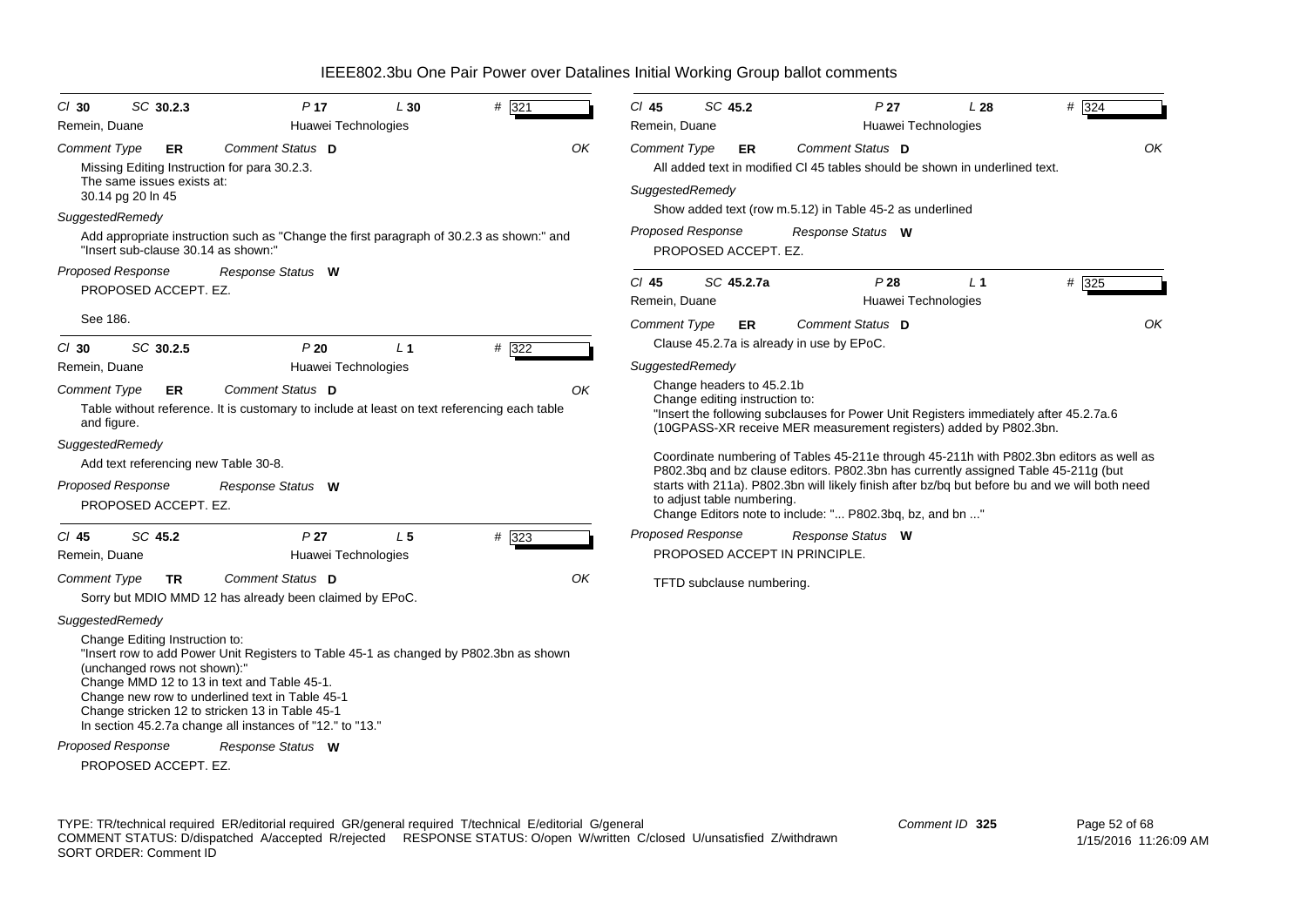| CI 45                           | SC 45.2.7a.1                         | P28                                                                                                                                                                                                                               | L21             | # 326              |    | $CI$ 45                  |                   | SC 45.2.7a.2.1                   | P30                                                                                                                                                                                                                                                                                                                                                                                                          | L26 | # 329   |    |
|---------------------------------|--------------------------------------|-----------------------------------------------------------------------------------------------------------------------------------------------------------------------------------------------------------------------------------|-----------------|--------------------|----|--------------------------|-------------------|----------------------------------|--------------------------------------------------------------------------------------------------------------------------------------------------------------------------------------------------------------------------------------------------------------------------------------------------------------------------------------------------------------------------------------------------------------|-----|---------|----|
| Remein, Duane                   |                                      | Huawei Technologies                                                                                                                                                                                                               |                 |                    |    | Remein, Duane            |                   |                                  | Huawei Technologies                                                                                                                                                                                                                                                                                                                                                                                          |     |         |    |
| <b>Comment Type</b>             | Е                                    | Comment Status D                                                                                                                                                                                                                  |                 |                    | OK | Comment Type             |                   | <b>TR</b>                        | Comment Status D                                                                                                                                                                                                                                                                                                                                                                                             |     |         | OK |
| clauses.<br>SuggestedRemedy     | Control Register as shown:"          | Extraneous editing instruction. "Insert the following subclauses to add Single-Pair PSE<br>The instruction that inserts 45.2.7a (which of course will become 7b) can cover all sub-<br>strike here as pg29 In 10 and pg 31 In 30. |                 |                    |    |                          | defined in 45.2." | normative language here.         | The use of the term shall here implies CL 45 is mandated. Clause 45 is optional in it's<br>entirety and cannot be made mandatory.<br>"This bit shall be set to one when the PSE state diagram (Figure 104-4) enters the state<br>'ERROR.' The Power Denied bit shall be implemented with latching high behavior as<br>Given that you've not opened the PICS for CI 45 I infer that you don't wish to include |     |         |    |
| <b>Proposed Response</b>        |                                      | Response Status W                                                                                                                                                                                                                 |                 |                    |    | SuggestedRemedy          |                   |                                  |                                                                                                                                                                                                                                                                                                                                                                                                              |     |         |    |
| $CI$ 45<br>Remein, Duane        | PROPOSED ACCEPT. EZ.<br>SC 45.2.7a.1 | P28<br>Huawei Technologies                                                                                                                                                                                                        | L <sub>25</sub> | $# \overline{327}$ |    | 45.2.                    | above will read:  |                                  | Change "shall be" to "is" in 12 places in 45.2.7a.2.x. For example the statements quoted<br>"This bit is set to one when the PSE state diagram (Figure 104-4) enters the state<br>'ERROR.' The Power Removed bit is implemented with latching high behavior as defined in                                                                                                                                    |     |         |    |
| Comment Type<br>SuggestedRemedy | Е                                    | Comment Status D<br>Missing period "Table 45-211f The default"<br>Clearly delineate sentence with period. "Table 45-211f. The default"                                                                                            |                 |                    | OK | <b>Proposed Response</b> |                   |                                  | Response Status W<br>PROPOSED ACCEPT IN PRINCIPLE.<br>TFTD the use of shall in Clause 45.                                                                                                                                                                                                                                                                                                                    |     |         |    |
| <b>Proposed Response</b>        |                                      |                                                                                                                                                                                                                                   |                 |                    |    | $Cl$ 45                  |                   | SC 45.2.7a.2.1                   | P30                                                                                                                                                                                                                                                                                                                                                                                                          | L26 |         |    |
|                                 | PROPOSED ACCEPT. EZ.                 | Response Status W                                                                                                                                                                                                                 |                 |                    |    | Remein, Duane            |                   |                                  | Huawei Technologies                                                                                                                                                                                                                                                                                                                                                                                          |     | $#$ 330 |    |
| $CI$ 45<br>Remein, Duane        | SC 45.2.7a.2.1                       | P30<br>Huawei Technologies                                                                                                                                                                                                        | L26             | # 328              |    | <b>Comment Type</b>      |                   | ER<br>Dead link "(Figure 104-4)" | Comment Status D                                                                                                                                                                                                                                                                                                                                                                                             |     |         | OK |
| <b>Comment Type</b>             | T.                                   | Comment Status D<br>While this information about the power denied bit is interesting it leaves one with a                                                                                                                         |                 |                    | OK | SuggestedRemedy          |                   |                                  | All xreferences should be live links. Scrub the clause for instances of dead links and make<br>live. "Figure 104-4" and "Figure 104-5" seem to be prevalent cases.                                                                                                                                                                                                                                           |     |         |    |
|                                 |                                      | question concerning the Power removed bit.<br>"The Power Denied bit shall be implemented with latching high behavior as defined in 45.2."                                                                                         |                 |                    |    | <b>Proposed Response</b> |                   |                                  | Response Status W                                                                                                                                                                                                                                                                                                                                                                                            |     |         |    |
| SuggestedRemedy                 |                                      |                                                                                                                                                                                                                                   |                 |                    |    |                          |                   | PROPOSED ACCEPT. EZ.             |                                                                                                                                                                                                                                                                                                                                                                                                              |     |         |    |
|                                 |                                      | Change "Power Denied" to "Power Removed"                                                                                                                                                                                          |                 |                    |    |                          |                   |                                  |                                                                                                                                                                                                                                                                                                                                                                                                              |     |         |    |
| <b>Proposed Response</b>        |                                      | Response Status W                                                                                                                                                                                                                 |                 |                    |    |                          |                   |                                  |                                                                                                                                                                                                                                                                                                                                                                                                              |     |         |    |
|                                 | PROPOSED ACCEPT. EZ.                 |                                                                                                                                                                                                                                   |                 |                    |    |                          |                   |                                  |                                                                                                                                                                                                                                                                                                                                                                                                              |     |         |    |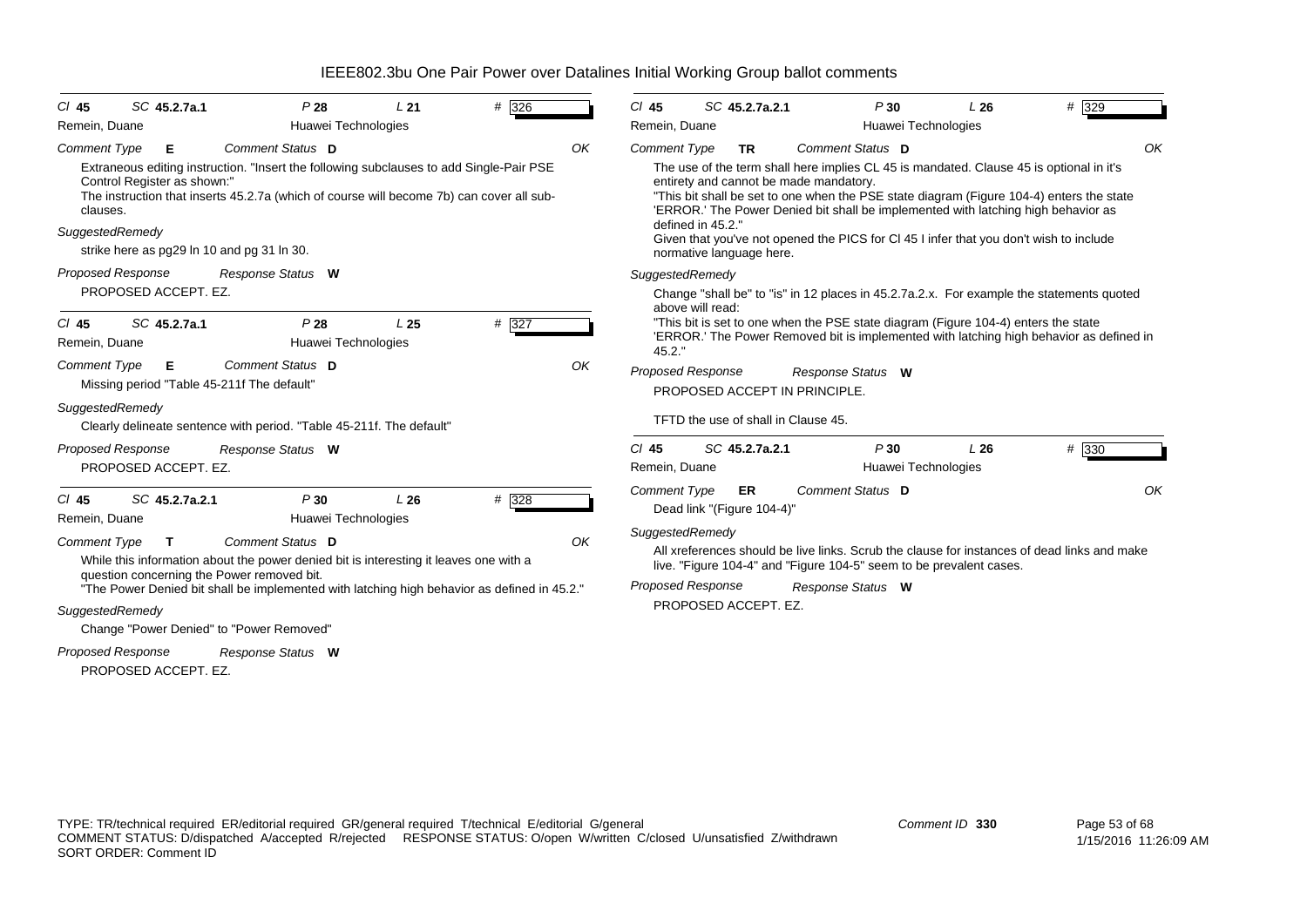| SC 45.2.7a.2.2<br>$CI$ 45<br>Remein, Duane                                                                                                                                                                                                                                                                                                                                 | P30<br>Huawei Technologies                     | L32 | # 331 |    | $Cl$ 45<br>Remein, Duane                                | SC 45.2.7a.2.4                                                                                                                                        |                   | P30<br>Huawei Technologies | L44                                                                                | # 333                                                                                                                                                                                                                                                                                   |
|----------------------------------------------------------------------------------------------------------------------------------------------------------------------------------------------------------------------------------------------------------------------------------------------------------------------------------------------------------------------------|------------------------------------------------|-----|-------|----|---------------------------------------------------------|-------------------------------------------------------------------------------------------------------------------------------------------------------|-------------------|----------------------------|------------------------------------------------------------------------------------|-----------------------------------------------------------------------------------------------------------------------------------------------------------------------------------------------------------------------------------------------------------------------------------------|
| <b>Comment Type</b><br><b>TR</b><br>This is the only instance of "mr_valid_signature" in the draft.<br>SuggestedRemedy<br>Please provide a cross reference to where this variable is defined.<br><b>Proposed Response</b><br>PROPOSED ACCEPT IN PRINCIPLE.<br>See comment 140.                                                                                             | <b>Comment Status D</b><br>Response Status W   |     |       | OK | <b>Comment Type</b><br>2:0.<br>SuggestedRemedy          | <b>TR</b><br>(Figure 104-4) transitions directly from the<br>state CLASSIFICATION_EVAL to RESTART"                                                    | Comment Status D  |                            |                                                                                    | OK<br>MDIO registers affected by SD's should clearly be tied to a variable in the SD and not<br>set/reset by a state transition as in "shall be set to one when the PSE state diagram<br>This issue exists for the following bit definitions; 12.1.15, 14, 13, 12, 11, 10, 9.7, 6:3 and |
| $Cl$ 45<br>SC 45.2.7a.2.3<br>Remein, Duane<br><b>Comment Type</b><br><b>TR</b><br>One naturally assumes that a MDIO bit set in a SD reflects some variable in the SD. In this<br>case I see Fig 104-5 has valid_signature (which I would have thought corresponds to bit<br>12.1.14 but apparently does not) but is an inverted from of Valid_Signature,  or maybe<br>not. | P30<br>Huawei Technologies<br>Comment Status D | L38 | # 332 | OK | <b>Proposed Response</b><br>$CI$ 45                     | create it in the SD and xref here.<br>PROPOSED ACCEPT IN PRINCIPLE.<br>Bit 12.1.12 should reference the tclass_timer_done variable.<br>SC 45.2.7a.2.7 | Response Status W | P31                        | $L_{9}$                                                                            | Provide a clear reference to a SD variable for bit 12.1.12. If one does not exist in the SD<br># 334                                                                                                                                                                                    |
| SuggestedRemedy<br>Provide a clear reference to a SD variable for bit 12.1.13.<br><b>Proposed Response</b><br>PROPOSED ACCEPT IN PRINCIPLE.<br>Bit 12.1.13 should reference the tdet_timer_done variable.                                                                                                                                                                  | Response Status W                              |     |       |    | Remein, Duane<br><b>Comment Type</b><br>SuggestedRemedy | <b>TR</b><br>Except for Type A PSE this would make a difference.                                                                                      | Comment Status D  | Huawei Technologies        | Same issue exists for bit 12.1.6:3 and 12.1.2:0 and in Table 45-211h bits 12.2.2:0 | OK<br>This definition lacks a clear mapping of this enumeration to the three PSE Types of Type<br>A, Type B, and Type A+B. Are the bits shown in Table 45-211g 7, 8, & 9 or 9, 8 & 7?                                                                                                   |
|                                                                                                                                                                                                                                                                                                                                                                            |                                                |     |       |    | <b>Proposed Response</b>                                | PROPOSED ACCEPT. EZ.<br>Add the following to 45.2.7a.2.7:<br>is indicated, and when read as '010' a Type A+B is indicated.                            | Response Status W |                            | In table 45-211g clearly indicate bits 7, 8, & 9 in the description field.         | When read as '000', bits 12.1.9:7 indicate a Type A PSE, when read as '001' a Type B PSE                                                                                                                                                                                                |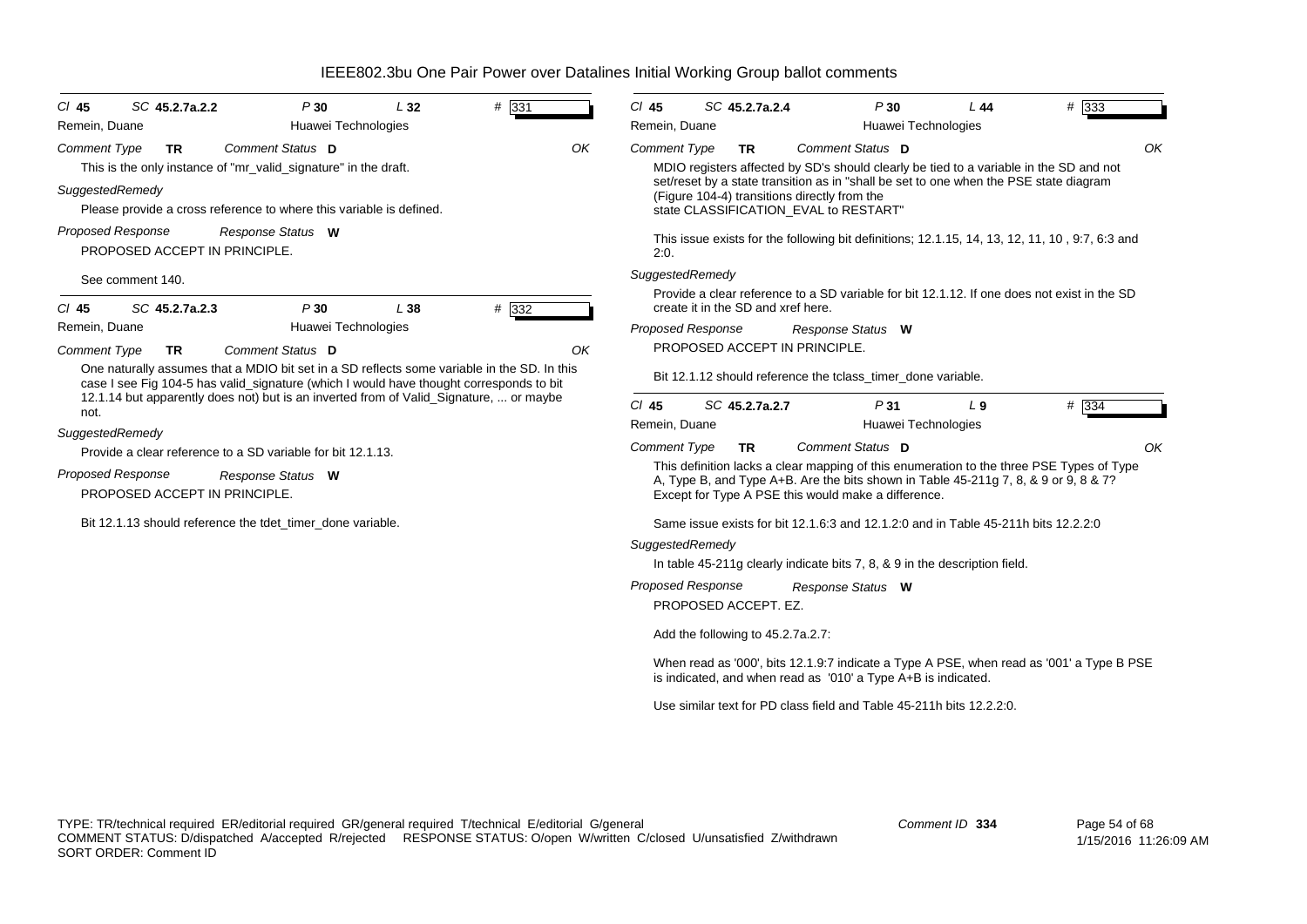| SC 45.2.7a.3<br>P31<br>CI 45<br>L35<br>Remein, Duane<br>Huawei Technologies                                               | # 335 |    | $CI$ FM<br>Remein, Duane              | SC FM                                   |                              |                                                                       | P <sub>7</sub><br>Huawei Technologies        | L 35          | # 338                                                                                                                                                                           |
|---------------------------------------------------------------------------------------------------------------------------|-------|----|---------------------------------------|-----------------------------------------|------------------------------|-----------------------------------------------------------------------|----------------------------------------------|---------------|---------------------------------------------------------------------------------------------------------------------------------------------------------------------------------|
| Comment Status D<br><b>Comment Type</b><br>Е<br>Cannot find "Table 45.2.7a.3.1h"                                          |       | OK | <b>Comment Type</b>                   |                                         | ER<br>Missing WG voter list. | Comment Status D                                                      |                                              |               | OK                                                                                                                                                                              |
| SuggestedRemedy<br>Change to "Table 45-211h"                                                                              |       |    | SuggestedRemedy                       |                                         |                              | Add voter list as determined by WG Chair.                             |                                              |               |                                                                                                                                                                                 |
| <b>Proposed Response</b><br>Response Status W<br>PROPOSED ACCEPT. EZ.                                                     |       |    | Proposed Response                     |                                         |                              | Response Status W<br>PROPOSED ACCEPT. EZ. See comment 248.            |                                              |               |                                                                                                                                                                                 |
| SC <sub>FM</sub><br>P <sub>5</sub><br>L <sub>54</sub><br>$CI$ FM<br>Remein, Duane<br>Huawei Technologies                  | # 336 |    | $Cl$ 104<br>Schicketanz, Dieter       | SC 104                                  |                              |                                                                       | $\mathsf{P}$<br><b>Reutlingen University</b> | $\mathcal{L}$ | # 339                                                                                                                                                                           |
| Comment Status D<br><b>Comment Type</b><br>ER                                                                             |       | ΟK | <b>Comment Type</b>                   |                                         | $\mathbf{T}$                 | Comment Status D                                                      |                                              |               | OK                                                                                                                                                                              |
| Copy write date should be 2016 for next draft.<br>Para Style for copy write statement is incorrect (should be centered)   |       |    |                                       |                                         |                              | should by higher than 100 ohm. The common mode load more than 75 Ohm. |                                              |               | general: The power circuity loads the signal lines. I could not find in any place of the<br>document mentioning the necesary balance and acceptable load, The differential load |
| SuggestedRemedy                                                                                                           |       |    | SuggestedRemedy                       |                                         |                              |                                                                       |                                              |               |                                                                                                                                                                                 |
| Change to copyright_year variable to 2016 in each clause.<br>Align styles throughout the draft to current 802.3 template. |       |    |                                       |                                         |                              |                                                                       |                                              |               | In clause 104.5 load balancing is missing. The MDI specifications are rathe low. Will the                                                                                       |
| <b>Proposed Response</b><br>Response Status W                                                                             |       |    |                                       |                                         |                              | is not very realistic. Or are we leaving the job to the implementors? |                                              |               | CMC1 and L1 from page 8 do all the job? Then we need to specify it. Also a "floating" load                                                                                      |
| PROPOSED ACCEPT. EZ. See comment 69.                                                                                      |       |    | <b>Proposed Response</b>              |                                         |                              | Response Status W                                                     |                                              |               |                                                                                                                                                                                 |
| SC FM<br>P <sub>3</sub><br>L <sub>1</sub><br>$CI$ FM                                                                      | # 337 |    |                                       |                                         | PROPOSED REJECT.             |                                                                       |                                              |               |                                                                                                                                                                                 |
| Remein, Duane<br>Huawei Technologies                                                                                      |       |    |                                       |                                         | No suggested remedy.         |                                                                       |                                              |               |                                                                                                                                                                                 |
| Comment Status D<br><b>Comment Type</b><br>ER                                                                             |       | OK |                                       |                                         |                              |                                                                       |                                              |               |                                                                                                                                                                                 |
| "Draft Amendment to IEEE Std 802.3-201X" should be 2015                                                                   |       |    | $CI$ 104<br>Schindler, Fred           |                                         | SC 104.2                     |                                                                       | P36<br>Seen Simply                           | L7            | # 340                                                                                                                                                                           |
| SuggestedRemedy                                                                                                           |       |    |                                       |                                         |                              |                                                                       |                                              |               |                                                                                                                                                                                 |
| change to header "Draft Amendment to IEEE Std 802.3-2016" in all clauses.                                                 |       |    | <b>Comment Type</b><br>Existing text, |                                         | ER                           | Comment Status D                                                      |                                              |               | OK                                                                                                                                                                              |
| <b>Proposed Response</b><br>Response Status W<br>PROPOSED ACCEPT. EZ. See comment 69.                                     |       |    |                                       | the SLEEP state'<br>should be inproved. |                              |                                                                       |                                              |               | "To remove normal operating voltage when no longer requested or required, transitioning to                                                                                      |
|                                                                                                                           |       |    | SuggestedRemedy                       |                                         |                              |                                                                       |                                              |               |                                                                                                                                                                                 |
|                                                                                                                           |       |    |                                       | Replace text with,<br>SLEEP state"      |                              |                                                                       |                                              |               | "To remove normal operating voltage when no longer required or when transitioning to the                                                                                        |
|                                                                                                                           |       |    | <b>Proposed Response</b>              |                                         |                              | Response Status W                                                     |                                              |               |                                                                                                                                                                                 |
|                                                                                                                           |       |    |                                       |                                         | PROPOSED ACCEPT. EZ.         |                                                                       |                                              |               |                                                                                                                                                                                 |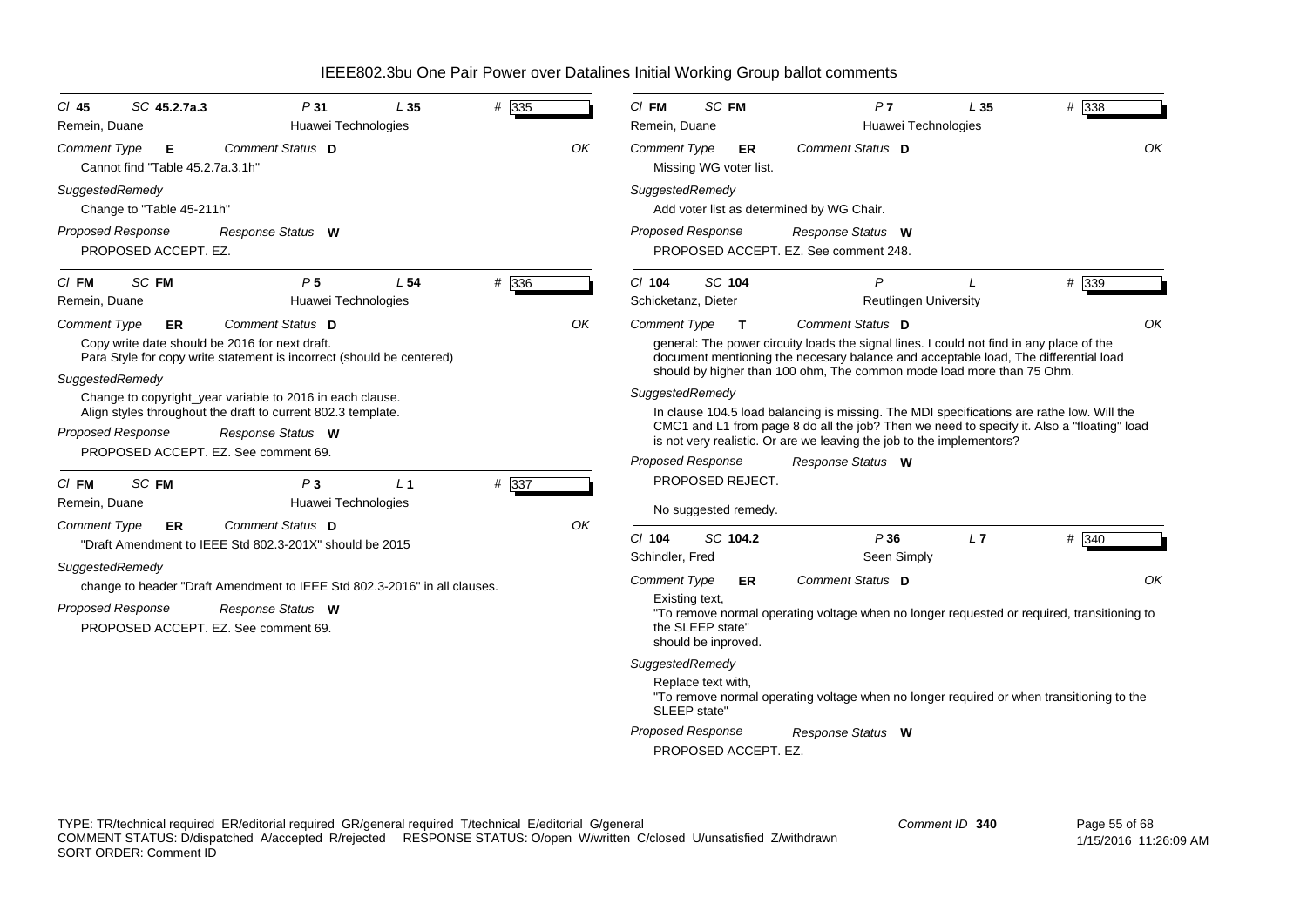| $CI$ 104            | SC 104.3.6.5                                     | P <sub>45</sub>                                                                                                                   | $L$ 45         | # 341 |    | $CI$ 104                    | SC 104.4 |                             | $P$ 46                                                                                                                                                                                                                                                                                                        | L <sub>15</sub> | $#$ 343 |
|---------------------|--------------------------------------------------|-----------------------------------------------------------------------------------------------------------------------------------|----------------|-------|----|-----------------------------|----------|-----------------------------|---------------------------------------------------------------------------------------------------------------------------------------------------------------------------------------------------------------------------------------------------------------------------------------------------------------|-----------------|---------|
| Schindler, Fred     |                                                  | Seen Simply                                                                                                                       |                |       |    | Schindler, Fred             |          |                             | Seen Simply                                                                                                                                                                                                                                                                                                   |                 |         |
| <b>Comment Type</b> | ER                                               | Comment Status D                                                                                                                  |                |       | OK | <b>Comment Type</b>         |          | ER                          | Comment Status D                                                                                                                                                                                                                                                                                              |                 | OK      |
|                     | Existing text,<br>should be improved.            | "A PSE may remove power from a PD that causes the PSE to source more than PClass."                                                |                |       |    | The existing text,          |          |                             | "A device that is capable of becoming a PD may or may not have the ability to draw power<br>from an alternate power source and, if doing so, may or may not require power from the PI."                                                                                                                       |                 |         |
|                     | SuggestedRemedy                                  |                                                                                                                                   |                |       |    | is not clear.               |          |                             |                                                                                                                                                                                                                                                                                                               |                 |         |
|                     | Replace the text with,                           |                                                                                                                                   |                |       |    | SuggestedRemedy             |          |                             |                                                                                                                                                                                                                                                                                                               |                 |         |
|                     |                                                  | "A PSE may remove power from the PI when more than PCIass is sourced."                                                            |                |       |    |                             |          |                             | The Task Force should discuss what the intent is and improve the sentence. My                                                                                                                                                                                                                                 |                 |         |
|                     | <b>Proposed Response</b><br>PROPOSED ACCEPT. EZ. | Response Status W                                                                                                                 |                |       |    | require power from the PI." |          |                             | assumtions lead to this potential solution,<br>"A device that is capable of becoming a PD may or may not have the ability to draw power<br>from an alternate power source. A PD using an alternate power source may or may not                                                                                |                 |         |
| $CI$ 104            | SC 104.3.7.1                                     | $P$ 46                                                                                                                            | L <sub>8</sub> | # 342 |    | <b>Proposed Response</b>    |          |                             | Response Status W                                                                                                                                                                                                                                                                                             |                 |         |
| Schindler, Fred     |                                                  | Seen Simply                                                                                                                       |                |       |    |                             |          |                             | PROPOSED ACCEPT IN PRINCIPLE.                                                                                                                                                                                                                                                                                 |                 |         |
| Comment Type        | ER                                               | <b>Comment Status D</b>                                                                                                           |                |       | OK |                             |          |                             |                                                                                                                                                                                                                                                                                                               |                 |         |
|                     | Existing sentence,                               |                                                                                                                                   |                |       |    |                             |          | TFTD proposed wording.      |                                                                                                                                                                                                                                                                                                               |                 |         |
|                     |                                                  | "Voltage shall be reduced to the range of VSIeep at the PI when the MFVS has been                                                 |                |       |    | $CI$ 104                    | SC 104.5 |                             | P <sub>53</sub>                                                                                                                                                                                                                                                                                               | L <sub>18</sub> | # 344   |
|                     | should be improved.                              | absent for a duration greater than TMFVDO."                                                                                       |                |       |    | Schindler, Fred             |          |                             | Seen Simply                                                                                                                                                                                                                                                                                                   |                 |         |
|                     | SuggestedRemedy                                  |                                                                                                                                   |                |       |    | Comment Type                |          | TR                          | Comment Status D                                                                                                                                                                                                                                                                                              |                 | OK      |
|                     | Replace with,                                    | "The PSE-PI Voltage shall be reduced to the range of VSIeep when the MFVS has been<br>absent for a duration greater than TMFVDO." |                |       |    |                             |          | The existing requirement,   | "A PD shall provide DC isolation between all accessible external conductors, including<br>frame ground (if any), and all MDI leads." is not complete.                                                                                                                                                         |                 |         |
|                     | <b>Proposed Response</b>                         | Response Status W                                                                                                                 |                |       |    | SuggestedRemedy             |          |                             |                                                                                                                                                                                                                                                                                                               |                 |         |
|                     | PROPOSED ACCEPT. EZ.                             |                                                                                                                                   |                |       |    |                             |          | least a 2V source voltage." | The Task Force should sort out the appropriate isolation resistance. I have provide a<br>suggestion. replace the text with,<br>"A PD shall provide at least 100 k-ohms DC isolation between all accessible external<br>conductors, including frame ground (if any), and all MDI leads, when measured using at |                 |         |

*Proposed Response Response Status* **W**

PROPOSED ACCEPT.

See 173.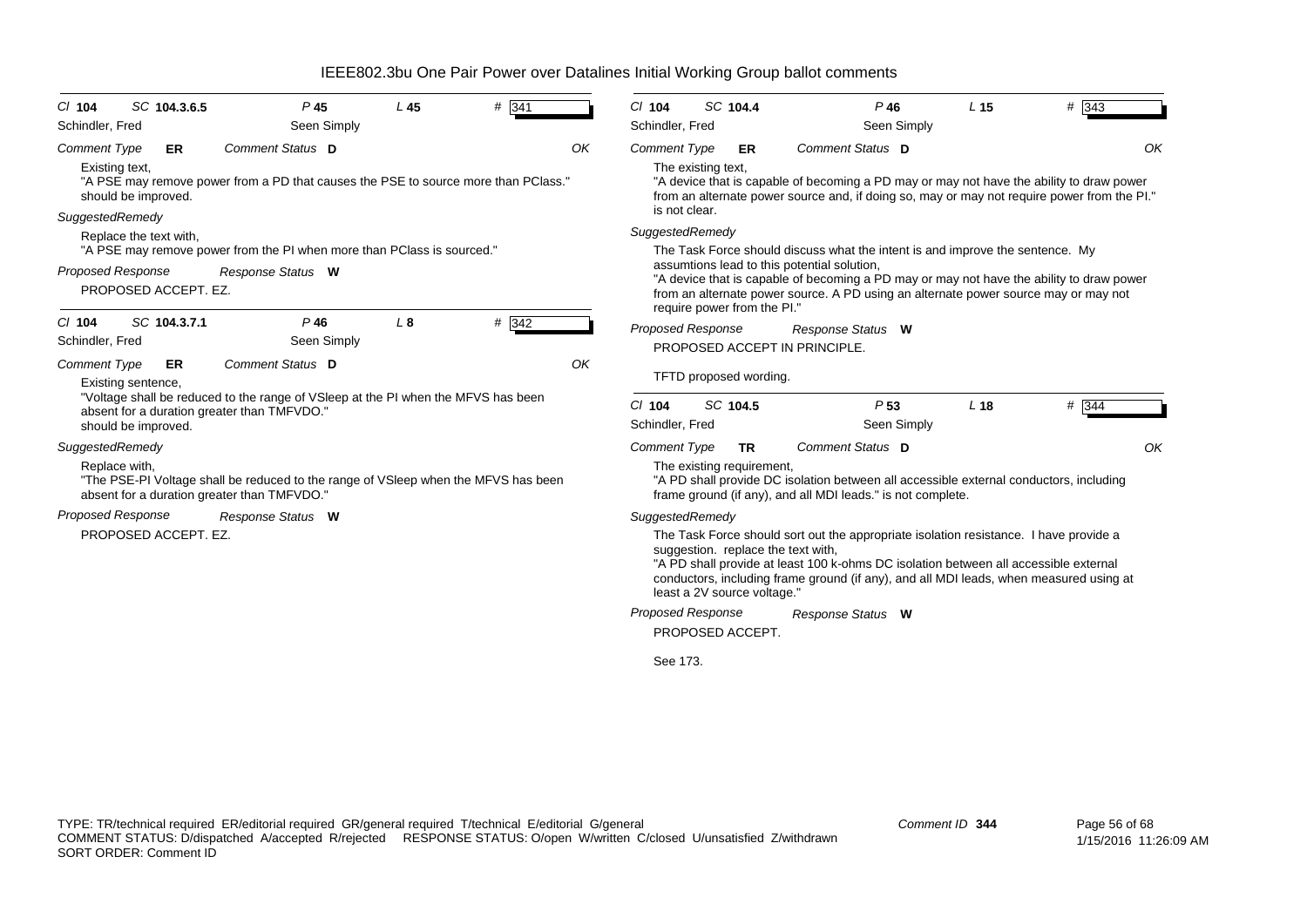| $CI$ 104<br>Scruton, Peter                                                       | SC 104.3.3.3                            | P38<br>University of New Ham                                                                                                                                                                                                                                                               | L7              | # 345 |    | C/ 104<br>Scruton, Peter                             | SC 104.4.3.3                                                                               | $P$ 47<br>University of New Ham                                                                                                                                                                                                                                                                                                                                                                                                                                           | L <sub>27</sub> | # 348       |
|----------------------------------------------------------------------------------|-----------------------------------------|--------------------------------------------------------------------------------------------------------------------------------------------------------------------------------------------------------------------------------------------------------------------------------------------|-----------------|-------|----|------------------------------------------------------|--------------------------------------------------------------------------------------------|---------------------------------------------------------------------------------------------------------------------------------------------------------------------------------------------------------------------------------------------------------------------------------------------------------------------------------------------------------------------------------------------------------------------------------------------------------------------------|-----------------|-------------|
| <b>Comment Type</b><br>missing period<br>SuggestedRemedy<br>add period           | Е                                       | Comment Status D                                                                                                                                                                                                                                                                           |                 |       | OK | <b>Comment Type</b><br>SuggestedRemedy               | Е<br>missing period                                                                        | Comment Status D<br>"TRUE: present the detection signature at the PI"                                                                                                                                                                                                                                                                                                                                                                                                     |                 | OK          |
| <b>Proposed Response</b>                                                         | PROPOSED ACCEPT. EZ.                    | Response Status W                                                                                                                                                                                                                                                                          |                 |       |    | <b>Proposed Response</b>                             | supply period<br>PROPOSED ACCEPT. EZ.                                                      | Response Status W                                                                                                                                                                                                                                                                                                                                                                                                                                                         |                 |             |
| $CI$ 104<br>Scruton, Peter<br><b>Comment Type</b><br>typo: offull                | SC 104.3.5<br>E.                        | $P$ 42<br>University of New Ham<br>Comment Status D                                                                                                                                                                                                                                        | L <sub>42</sub> | # 346 | OK | $Cl$ 104<br>Scruton, Peter<br><b>Comment Type</b>    | SC 104.4.3.3<br>Е                                                                          | $P$ 47<br>University of New Ham<br>Comment Status D                                                                                                                                                                                                                                                                                                                                                                                                                       | L <sub>35</sub> | # 349<br>OK |
| SuggestedRemedy<br>of full<br><b>Proposed Response</b>                           | PROPOSED ACCEPT. EZ.<br>See comment 13. | Response Status W                                                                                                                                                                                                                                                                          |                 |       |    | SuggestedRemedy<br><b>Proposed Response</b>          | "TRUE: apply the MFVS'<br>missing period<br>supply period<br>PROPOSED ACCEPT. EZ.          | Response Status W                                                                                                                                                                                                                                                                                                                                                                                                                                                         |                 |             |
| $CI$ 104<br>Scruton, Peter                                                       | SC 104.3.6.5                            | $P$ 45<br>University of New Ham                                                                                                                                                                                                                                                            | L33             | # 347 |    | $Cl$ 104<br>Scruton, Peter                           | SC 104.4.6.2                                                                               | P <sub>52</sub><br>University of New Ham                                                                                                                                                                                                                                                                                                                                                                                                                                  | L <sub>19</sub> | # 350       |
| <b>Comment Type</b><br>SuggestedRemedy<br>change to:<br><b>Proposed Response</b> | Е<br>PROPOSED ACCEPT. EZ.               | Comment Status D<br>"In addition, it is recommended that the PI be discharged when the PSE in not enabled."<br>It looks like the final "in" of this sentence should be "is".<br>In addition, it is recommended that the PI be discharged when the PSE is not enabled.<br>Response Status W |                 |       | ΟK | <b>Comment Type</b><br>SuggestedRemedy<br>change to: | Е<br>for at least TWakeup<br>6, respectively."<br>for at least TWakeup<br>6, respectively. | Comment Status D<br>"A PD that requires detection and power-up shall draw current in the range of IWakeup_PD<br>PD when Vsleep_PD min < Vpd < Vsleep max as specified in Table 104-4 and Table 104-<br>I think the reference to 104-4 is intended to be a reference to Vsleep in 104-3.<br>A PD that requires detection and power-up shall draw current in the range of IWakeup_PD<br>PD when Vsleep_PD min < Vpd < Vsleep max as specified in Table 104-3 and Table 104- |                 | ΟK          |
|                                                                                  |                                         |                                                                                                                                                                                                                                                                                            |                 |       |    | Proposed Response                                    | PROPOSED ACCEPT IN PRINCIPLE.                                                              | Response Status W                                                                                                                                                                                                                                                                                                                                                                                                                                                         |                 |             |
|                                                                                  |                                         |                                                                                                                                                                                                                                                                                            |                 |       |    |                                                      | See comment 76.                                                                            |                                                                                                                                                                                                                                                                                                                                                                                                                                                                           |                 |             |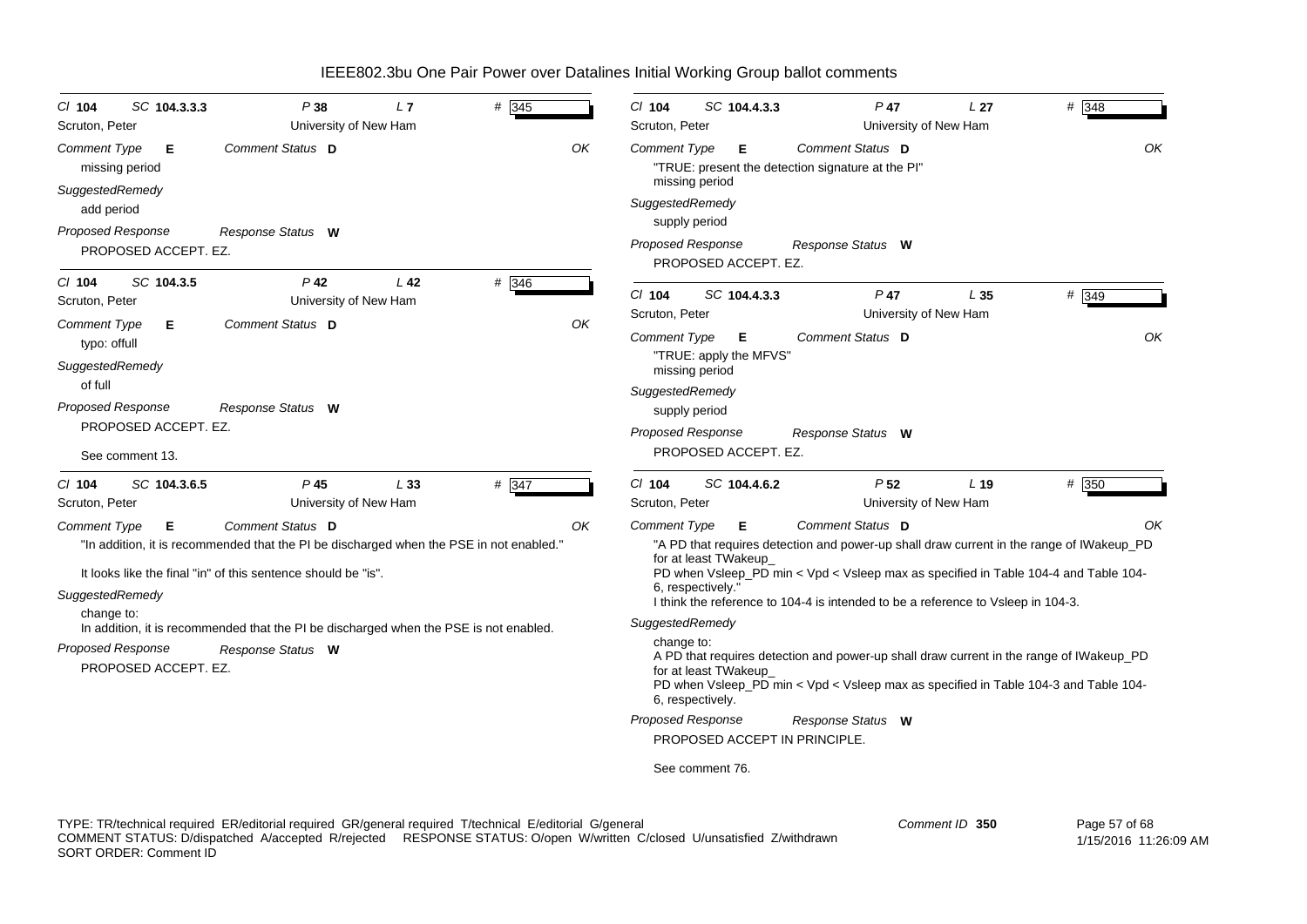| $Cl$ 104                                    | SC 104.7.4.2                                                                                                 | P63                                                                                                                                                                                                                                                | L49            | # $351$ |    | $Cl$ 104                                                                                                  |                                                          | SC 104.7.4.7              | P69                                                                                                                                                                                                                | L7    | # 354 |
|---------------------------------------------|--------------------------------------------------------------------------------------------------------------|----------------------------------------------------------------------------------------------------------------------------------------------------------------------------------------------------------------------------------------------------|----------------|---------|----|-----------------------------------------------------------------------------------------------------------|----------------------------------------------------------|---------------------------|--------------------------------------------------------------------------------------------------------------------------------------------------------------------------------------------------------------------|-------|-------|
| Scruton, Peter                              |                                                                                                              | University of New Ham                                                                                                                                                                                                                              |                |         |    | Scruton, Peter                                                                                            |                                                          |                           | University of New Ham                                                                                                                                                                                              |       |       |
| <b>Comment Type</b><br>SuggestedRemedy      | E.                                                                                                           | Comment Status D<br>PSE22 references 104.3.6.2.1, but looks like it should reference 104.3.6.2.2.                                                                                                                                                  |                |         | OK | <b>Comment Type</b><br>SCCP23:<br>104.6.4.3.1                                                             |                                                          | Е.                        | Comment Status D<br>reference is currently 104.6.4.3, but appears it may have moved to:                                                                                                                            |       | OK    |
|                                             | change to 104.3.6.2.2                                                                                        |                                                                                                                                                                                                                                                    |                |         |    | SuggestedRemedy                                                                                           |                                                          |                           |                                                                                                                                                                                                                    |       |       |
| <b>Proposed Response</b>                    | PROPOSED ACCEPT. EZ.                                                                                         | Response Status W                                                                                                                                                                                                                                  |                |         |    | 104.6.4.3.1                                                                                               | update reference to:                                     |                           |                                                                                                                                                                                                                    |       |       |
| $CI$ 104<br>Scruton, Peter                  | SC 104.7.4.2                                                                                                 | P64<br>University of New Ham                                                                                                                                                                                                                       | L <sub>4</sub> | # 352   |    | Proposed Response                                                                                         |                                                          | PROPOSED ACCEPT. EZ.      | Response Status W                                                                                                                                                                                                  |       |       |
| Comment Type                                | Е                                                                                                            | Comment Status D                                                                                                                                                                                                                                   |                |         | OK | $Cl$ 104                                                                                                  |                                                          | SC 104.7.4.3              | P65                                                                                                                                                                                                                | L49   | # 355 |
| SuggestedRemedy<br><b>Proposed Response</b> | update references:<br>PSE24 to 104.3.6.4<br>PSE25 to 104.3.6.4<br>PSE26 to 104.3.6.5<br>PROPOSED ACCEPT. EZ. | PSE24 appears to inadvertently reference 104.3.6.5 instead of 104.3.6.4<br>PSE25 appears to inadvertently reference 104.3.6.5 instead of 104.3.6.4<br>PSE26 appears to inadvertently reference 104.3.6.6 instead of 104.3.6.5<br>Response Status W |                |         |    | Scruton, Peter<br><b>Comment Type</b><br><b>PD15</b><br>SuggestedRemedy<br>add space<br>Proposed Response | In Value/Comment:<br>" Table 104-6for "<br>missing space | Е<br>PROPOSED ACCEPT. EZ. | University of New Ham<br>Comment Status D<br>Response Status W                                                                                                                                                     |       | OK    |
| $Cl$ 104<br>Scruton, Peter                  | SC 104.7.4.7                                                                                                 | P69<br>University of New Ham                                                                                                                                                                                                                       | L <sub>4</sub> | # 353   |    | $Cl$ 104                                                                                                  |                                                          | SC 104.4.6.1              | P <sub>52</sub>                                                                                                                                                                                                    | $L_4$ | # 356 |
| <b>Comment Type</b>                         | Е                                                                                                            | Comment Status D                                                                                                                                                                                                                                   |                |         | OK | Scruton, Peter                                                                                            |                                                          |                           | University of New Ham                                                                                                                                                                                              |       |       |
| SCCP22<br>SuggestedRemedy                   | extra "an appropriate"                                                                                       | Value/Comment: "Only after issuing an appropriate an appropriate address command"<br>Value/Comment: "Only after issuing an appropriate address command"                                                                                            |                |         |    | <b>Comment Type</b><br>SuggestedRemedy<br>change to:                                                      |                                                          | ER                        | Comment Status D<br>"The PD shall turn off at a voltage greater than or equal to VOff."<br>I think this is supposed to be less than or equal to.<br>The PD shall turn off at a voltage less than or equal to VOff. |       | OK    |
| <b>Proposed Response</b>                    |                                                                                                              | Response Status W                                                                                                                                                                                                                                  |                |         |    | <b>Proposed Response</b>                                                                                  |                                                          |                           | Response Status W<br>PROPOSED ACCEPT IN PRINCIPLE.                                                                                                                                                                 |       |       |
|                                             | PROPOSED ACCEPT. EZ.                                                                                         |                                                                                                                                                                                                                                                    |                |         |    |                                                                                                           |                                                          |                           | The correct wording should be "The PD shall turn off at a voltage greater than VOff min."                                                                                                                          |       |       |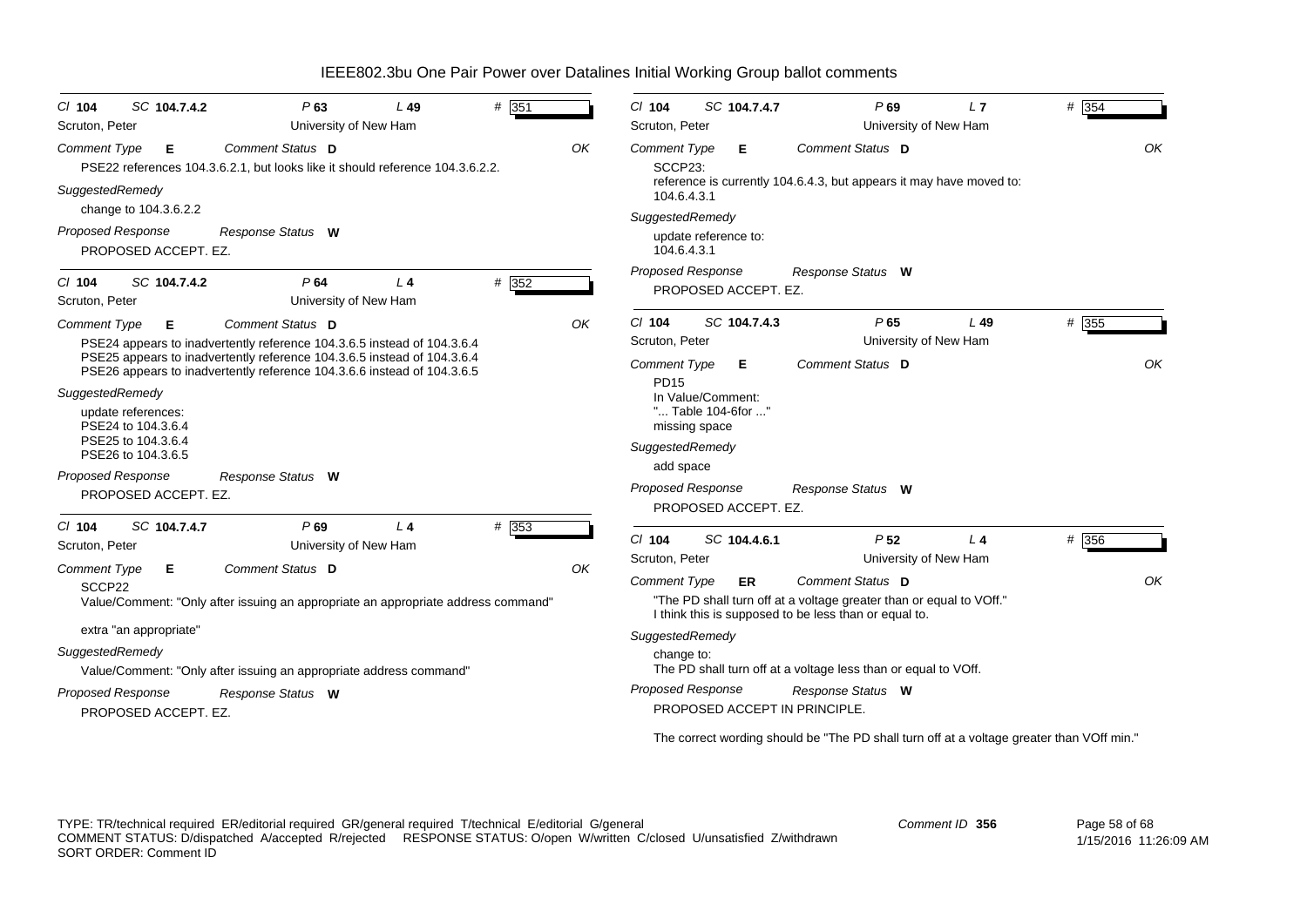| SC 104.7.4.2<br>$CI$ 104<br>Scruton, Peter                                                                                                   | P63<br>University of New Ham                                                                                                                                                                                                                                                                        | L <sub>1</sub> | # 357 |    | $Cl$ 104<br>Scruton, Peter                                                                                             | SC 104.7.4.3                                                                                   | P66<br>University of New Ham                                                                                                                                      | L <sub>13</sub> | # 359       |
|----------------------------------------------------------------------------------------------------------------------------------------------|-----------------------------------------------------------------------------------------------------------------------------------------------------------------------------------------------------------------------------------------------------------------------------------------------------|----------------|-------|----|------------------------------------------------------------------------------------------------------------------------|------------------------------------------------------------------------------------------------|-------------------------------------------------------------------------------------------------------------------------------------------------------------------|-----------------|-------------|
| Comment Type<br>ER.<br>SuggestedRemedy<br>remove condition c<br><b>Proposed Response</b><br>PROPOSED ACCEPT. EZ.<br>SC 104.7.4.3<br>$CI$ 104 | Comment Status D<br>PSE9 value/comment condition c not currently present in referring section (104.3.4.3).<br>Response Status W<br>P65                                                                                                                                                              | $L$ 41         | # 358 | OK | Comment Type<br><b>PD19</b>                                                                                            | ER<br>The value/comment states:<br>" no longer than TMFVDO PD"<br>" no longer than TMFVDO min" | Comment Status D<br>It appears that this is not in sync with the current draft.<br>The reference in this draft 104.4.7 states:                                    |                 | OK          |
| Scruton, Peter                                                                                                                               | University of New Ham                                                                                                                                                                                                                                                                               |                |       |    | SuggestedRemedy                                                                                                        |                                                                                                | Change the value/comment to refer to TMFVDO min                                                                                                                   |                 |             |
| Comment Type<br>ER<br>PD13                                                                                                                   | Comment Status D<br>This appears to have been affected by an update to the draft.                                                                                                                                                                                                                   |                |       | OK | <b>Proposed Response</b>                                                                                               | PROPOSED ACCEPT. EZ.                                                                           | Response Status W                                                                                                                                                 |                 |             |
| Text in 104.4.6.2 currently states:<br>SuggestedRemedy<br>Change to:<br>PD13                                                                 | During operation in the DISCONNECT and PD SLEEP states, the PD shall not draw<br>current in excess of ISleep_PD as specified in Table 104-6.<br>Feature: Input current while in DISCONNECT and PD SLEEP states<br>Value/Comment: Drawn current not to exceed ISleep_PD as specified in Table 104-6. |                |       |    | $Cl$ 104<br>Scruton, Peter<br><b>Comment Type</b><br>SCCP <sub>13</sub> :<br>voltage within tW0L"<br>104.6.3.3 states: | SC 104.7.4.7<br>ER.                                                                            | P68<br>University of New Ham<br>Comment Status D<br>Value/Comment: "Initiate by pulling PI port voltage low and then pulling up the PI port                       | L29             | # 360<br>OK |
| <b>Proposed Response</b><br>PROPOSED ACCEPT. EZ.                                                                                             | Response Status W                                                                                                                                                                                                                                                                                   |                |       |    | SuggestedRemedy<br>update to tW1L<br><b>Proposed Response</b>                                                          | PROPOSED ACCEPT. EZ.                                                                           | The master device shall initiate a read time slot by pulling its<br>PI port voltage low and then pulling-up the PI port voltage within tW1L.<br>Response Status W |                 |             |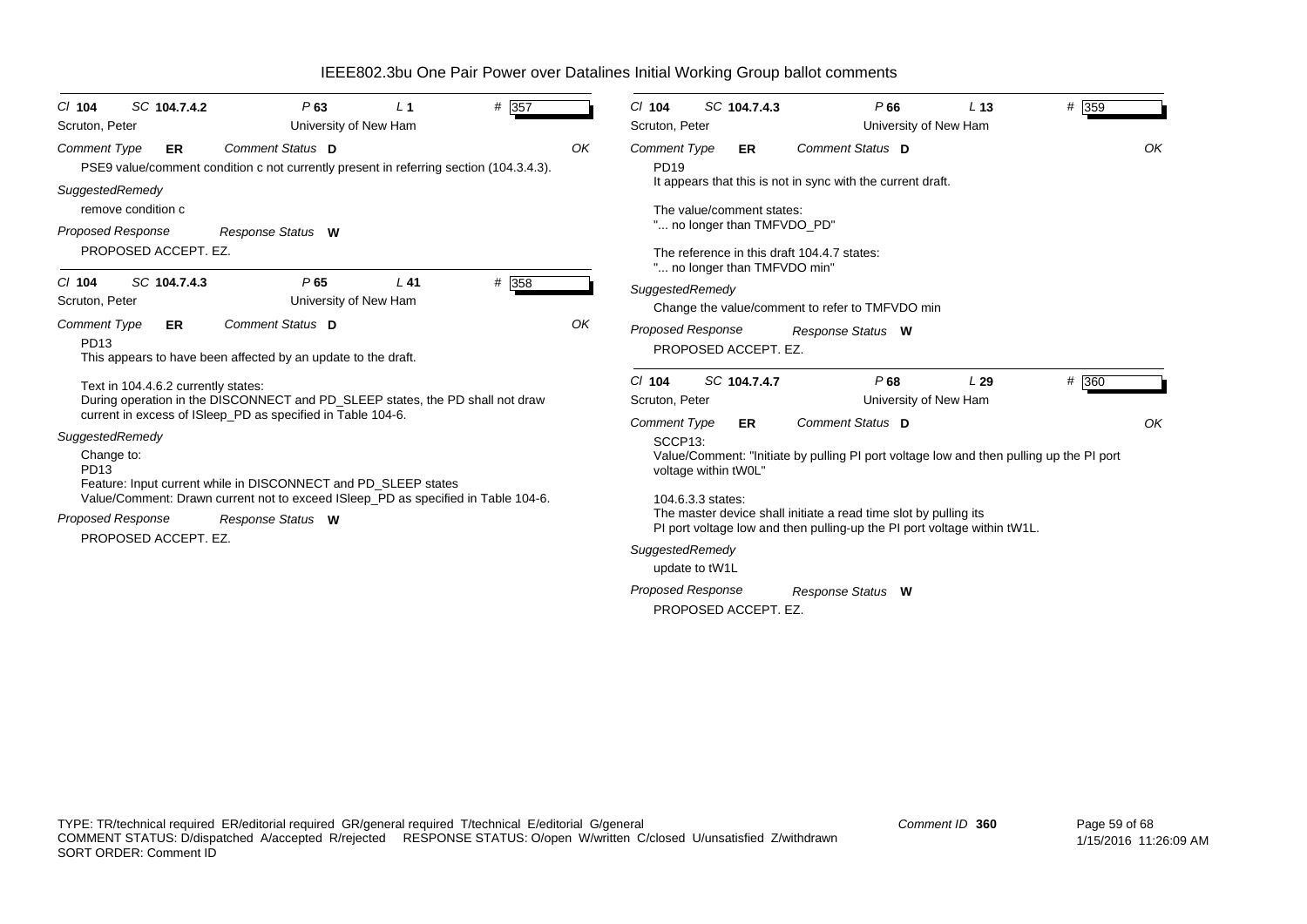| $CI$ 104            | SC 104.6.4.4                                        | P <sub>59</sub>                                                                                                                            | L35 | # 361 |    | $Cl$ 104                  | SC 104.3.3.6         | $P$ 40                                                                                                                                              | L <sub>27</sub> | # 364 |
|---------------------|-----------------------------------------------------|--------------------------------------------------------------------------------------------------------------------------------------------|-----|-------|----|---------------------------|----------------------|-----------------------------------------------------------------------------------------------------------------------------------------------------|-----------------|-------|
| Scruton, Peter      |                                                     | University of New Ham                                                                                                                      |     |       |    | Slavick, Jeff             |                      | Avago Technologies                                                                                                                                  |                 |       |
| <b>Comment Type</b> | $\mathsf{T}$                                        | Comment Status D                                                                                                                           |     |       | OK | <b>Comment Type</b>       | <b>TR</b>            | Comment Status D                                                                                                                                    |                 | OK    |
|                     |                                                     | Table 104-8-CLASS_TYPE_INFO Register Table                                                                                                 |     |       |    |                           |                      | In Figure 104-4 the exit from POWER UP could have a conflict of exit condition if both<br>tin_rush_timer and power_applied assert at the same time. |                 |       |
|                     | Missing Type A+B                                    |                                                                                                                                            |     |       |    | SuggestedRemedy           |                      |                                                                                                                                                     |                 |       |
| SuggestedRemedy     |                                                     |                                                                                                                                            |     |       |    |                           |                      | Add "* !power applied" to the exit path from POWER UP to RESTART                                                                                    |                 |       |
|                     | Insert new mapping below Type B<br>WXYZb - Type A+B |                                                                                                                                            |     |       |    | <b>Proposed Response</b>  | PROPOSED ACCEPT. EZ. | Response Status W                                                                                                                                   |                 |       |
|                     |                                                     | where WXYZ equals one of the 14 reserved 4-bit values.                                                                                     |     |       |    |                           |                      |                                                                                                                                                     |                 |       |
| Proposed Response   | PROPOSED ACCEPT.                                    | Response Status W                                                                                                                          |     |       |    | $Cl$ 104<br>Slavick, Jeff | SC 104.3.3.3         | P37<br>Avago Technologies                                                                                                                           | L <sub>15</sub> | # 365 |
|                     | 1011 will be assigned Type AB.                      |                                                                                                                                            |     |       |    | <b>Comment Type</b>       | ER                   | Comment Status D<br>mfys valid uses the defintion in 104.3.7.1 which comes after it's use in state diagrams and                                     |                 | OK    |
| $Cl$ 104            | SC 104.3.3.6                                        | $P$ 40                                                                                                                                     | L21 | # 362 |    |                           | variable defintions  |                                                                                                                                                     |                 |       |
| Slavick, Jeff       |                                                     | Avago Technologies                                                                                                                         |     |       |    | SuggestedRemedy           |                      |                                                                                                                                                     |                 |       |
| <b>Comment Type</b> | <b>TR</b>                                           | Comment Status D                                                                                                                           |     |       | OK |                           | TRUE/FALSE           | Add pointer to 104.3.7 to the mfs_valid definition to link the condition of when it's                                                               |                 |       |
|                     |                                                     | In Figure 104-4 the exit from DETECTION has a potential conflict when both<br>valid_signature and tdet_timer_done assert at the same time. |     |       |    | <b>Proposed Response</b>  |                      | Response Status W                                                                                                                                   |                 |       |
| SuggestedRemedy     |                                                     |                                                                                                                                            |     |       |    |                           |                      | PROPOSED ACCEPT IN PRINCIPLE.                                                                                                                       |                 |       |
|                     |                                                     | Add !tdet time done to the exit paths to CLASSIFICATION and POWER UP                                                                       |     |       |    |                           | See comment 275.     |                                                                                                                                                     |                 |       |
| Proposed Response   | PROPOSED ACCEPT. EZ.                                | Response Status W                                                                                                                          |     |       |    | $Cl$ 104<br>Slavick, Jeff | SC 104.3.3.6         | $P$ 40<br>Avago Technologies                                                                                                                        | $L$ 46          | # 366 |
| $Cl$ 104            | SC 104.3.3.4                                        | P38                                                                                                                                        | L28 | # 363 |    | <b>Comment Type</b>       | <b>TR</b>            | Comment Status D                                                                                                                                    |                 | OK    |
| Slavick, Jeff       |                                                     | Avago Technologies                                                                                                                         |     |       |    |                           |                      | In Figure 104-4 the exit from SETTLE_SLEEP has a potential conflict if both vsleep_valid<br>and toff timer done assert at the same time.            |                 |       |
| <b>Comment Type</b> | T.                                                  | Comment Status D<br>The timers are listed and stated what their used for, but the durations are scattered around                           |     |       | OK | SuggestedRemedy           |                      |                                                                                                                                                     |                 |       |
|                     | Clause 104 in several different tables.             |                                                                                                                                            |     |       |    |                           |                      | Add "*!toff_timer_done" to the exit from SETTLE_SLEEP to SLEEP                                                                                      |                 |       |
| SuggestedRemedy     |                                                     |                                                                                                                                            |     |       |    | Proposed Response         |                      | Response Status W                                                                                                                                   |                 |       |
|                     |                                                     | Add a pointer reference for each timer to it's appropriate Table                                                                           |     |       |    |                           | PROPOSED ACCEPT. EZ. |                                                                                                                                                     |                 |       |
| Proposed Response   | PROPOSED ACCEPT. EZ.                                | Response Status W                                                                                                                          |     |       |    |                           |                      |                                                                                                                                                     |                 |       |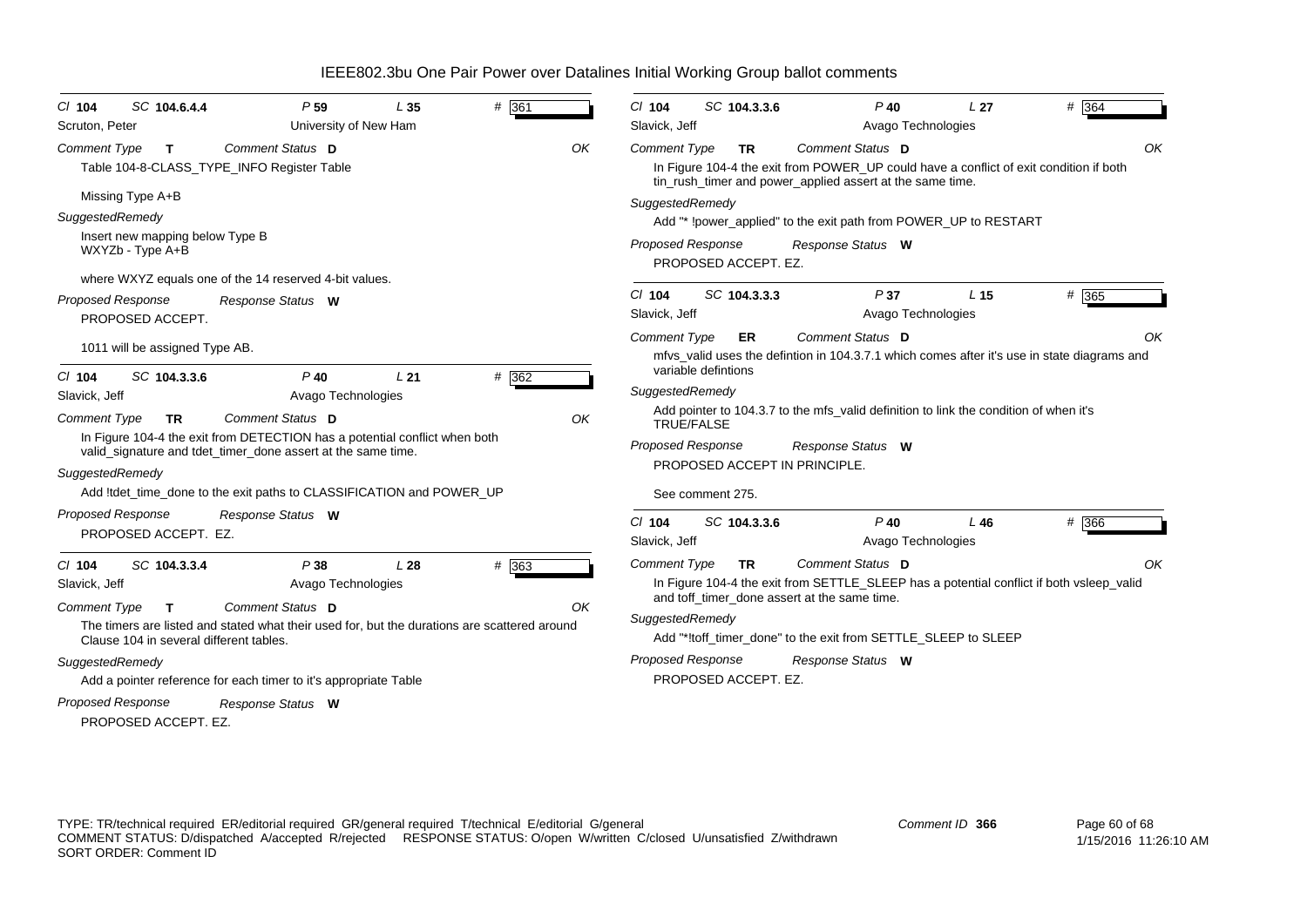| SC 104.4.3.6<br>$Cl$ 104                                                                                                                            | $P$ 49                                                                                                                                                                                                                                                    | L49             | # 367 |    | $CI$ FM                                                       | SC FM                                                                                        | P <sub>7</sub><br>GraCaSI S. A.                                                                                                                                                                                                                                             | L <sub>13</sub> | # 370       |
|-----------------------------------------------------------------------------------------------------------------------------------------------------|-----------------------------------------------------------------------------------------------------------------------------------------------------------------------------------------------------------------------------------------------------------|-----------------|-------|----|---------------------------------------------------------------|----------------------------------------------------------------------------------------------|-----------------------------------------------------------------------------------------------------------------------------------------------------------------------------------------------------------------------------------------------------------------------------|-----------------|-------------|
| Slavick, Jeff<br><b>Comment Type</b><br><b>TR</b><br>SuggestedRemedy                                                                                | Avago Technologies<br><b>Comment Status</b> D<br>In Figure 104-6 the exit from DO_DETECTION has a potential conflict when a<br>sccp_reset_pulse occurs when Vpd exceeds Vsig_disable<br>Add !sccp_reset_pulse to the exit from DO_DETECTION to MDI_POWER1 |                 |       | OK | Thompson, Geoff<br><b>Comment Type</b><br>SuggestedRemedy     | Е<br><b>Proposed Response</b>                                                                | Comment Status D<br>Dove is missing as Phase II TF Chair<br>Demote Dwelley to Phase I TF Chair. Add Dove as Phase II TF Chair<br>Response Status W                                                                                                                          |                 | OK          |
| Proposed Response<br>PROPOSED ACCEPT. EZ.                                                                                                           | Response Status W                                                                                                                                                                                                                                         |                 |       |    |                                                               | PROPOSED ACCEPT. EZ.                                                                         |                                                                                                                                                                                                                                                                             |                 |             |
| SC 104.4.3.4<br>$Cl$ 104<br>Slavick, Jeff                                                                                                           | $P$ 48<br>Avago Technologies                                                                                                                                                                                                                              | L48             | # 368 |    | Cl <sub>1</sub><br>Thompson, Geoff                            | SC 1.4.5                                                                                     | $P$ 16<br>GraCaSI S. A.                                                                                                                                                                                                                                                     | L <sub>19</sub> | # 371       |
| <b>Comment Type</b><br><b>TR</b><br>sccp_watchdog_timer is missing a duration<br>SuggestedRemedy                                                    | Comment Status D                                                                                                                                                                                                                                          |                 |       | OK | <b>Comment Type</b>                                           | ER                                                                                           | Comment Status D<br>The label "Type A+B PoDL System" is clumsy and sort of indicates lower status than Type<br>A or Type B. I would hope that this type would be the designpoint of the future and that<br>any future PHY work should be directed at the encompassing spec. |                 | OK          |
| Add a timer duration of appropriate length<br><b>Proposed Response</b><br>PROPOSED ACCEPT IN PRINCIPLE.                                             | Response Status W                                                                                                                                                                                                                                         |                 |       |    | SuggestedRemedy                                               |                                                                                              | I strongly suggest that you relabel the "universal" PoDL system as "Type C PoDL System"<br>in the hope that it will become the more widely known and enduring label. Also, change<br>elsewhere throughout the draft as appropriate.                                         |                 |             |
|                                                                                                                                                     | Max time for valid classification sequence is ~131ms. Propose adding a spec for<br>sccp watchdog timer max and min of 200ms and 150ms, respectively to Table 104-6.                                                                                       |                 |       |    |                                                               | <b>Proposed Response</b>                                                                     | Response Status W<br>PROPOSED ACCEPT IN PRINCIPLE.                                                                                                                                                                                                                          |                 |             |
| $Cl$ 104<br>SC 104.4.3.6<br>Slavick, Jeff                                                                                                           | $P$ 49<br>Avago Technologies                                                                                                                                                                                                                              | L <sub>37</sub> | # 369 |    |                                                               | See comment 184.                                                                             |                                                                                                                                                                                                                                                                             |                 |             |
| <b>Comment Type</b><br><b>TR</b><br>Vpd>Vsig_disable occur at the same time.<br>SuggestedRemedy<br><b>Proposed Response</b><br>PROPOSED ACCEPT. EZ. | Comment Status D<br>Exit from PD SLEEP could have potential exit conflict when both wakeup and<br>Add "* Vpd < Vsig_disable" to the transition from PD_SLEEP to DO_DETECTION<br>Response Status W                                                         |                 |       | OK | $Cl$ 30<br>Thompson, Geoff<br>Comment Type<br>SuggestedRemedy | SC 30.14.1.1.4<br><b>TR</b><br>Proposed Response<br>PROPOSED ACCEPT. EZ.<br>See comment 193. | P <sub>22</sub><br>GraCaSI S.A.<br>Comment Status D<br>Typo/cut-paste error. Label for Type B PoDL PSE is incorrect<br>Change label from "Type AB" to "Type B"<br>Response Status W                                                                                         | L <sub>11</sub> | # 372<br>OK |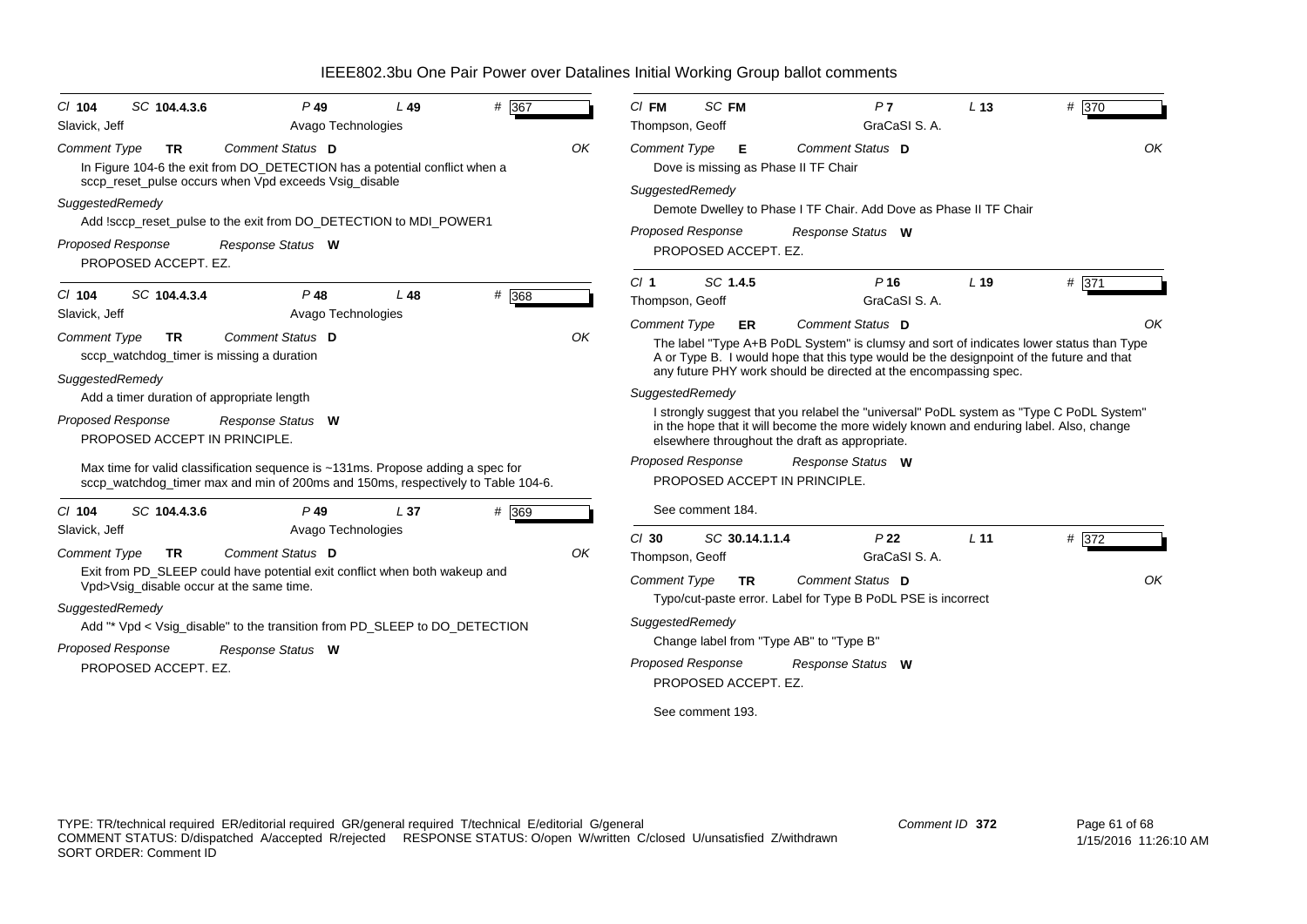| SC 104<br>$CI$ 104<br>Thompson, Geoff                                                                              | P33<br>GraCaSI S.A.                                                                                                                                                                                               | L <sub>1</sub>  | # 373 |    | $Cl$ 104<br>Thompson, Geoff                                        | SC 104.1.2                                                           | P33<br>GraCaSI S.A.                                                                                                                                                  | L36    | # 376 |    |
|--------------------------------------------------------------------------------------------------------------------|-------------------------------------------------------------------------------------------------------------------------------------------------------------------------------------------------------------------|-----------------|-------|----|--------------------------------------------------------------------|----------------------------------------------------------------------|----------------------------------------------------------------------------------------------------------------------------------------------------------------------|--------|-------|----|
| <b>Comment Type</b><br>Е<br>power over a single pair for (e.g.) 100BASE-T.                                         | Comment Status D<br>The clause title is not descriptive of the technology. The title as stated could describe                                                                                                     |                 |       | OK | Comment Type<br>Ethernet data.                                     | ER                                                                   | Comment Status D<br>Sentence 2 does not make it clear that the data being referenced is out-of-band to                                                               |        |       | OK |
| SuggestedRemedy<br>Proposed Response<br>PROPOSED ACCEPT IN PRINCIPLE.                                              | Change the clause title to be: "Power over Single-Pair Data Lines (PoDL)<br>Response Status W<br>TFTD clause title change. Apply global search and replace for any change.                                        |                 |       |    | SuggestedRemedy<br><b>Proposed Response</b>                        | PROPOSED ACCEPT. EZ.                                                 | Change sentence to read: "Data which is out of band to normal Ethernet traffic may be<br>transmitted and received between the PSE and PD prior"<br>Response Status W |        |       |    |
| SC 104.1<br>$Cl$ 104<br>Thompson, Geoff                                                                            | P33<br>GraCaSI S.A.                                                                                                                                                                                               | L <sub>12</sub> | # 374 |    | $Cl$ 104<br>Thompson, Geoff                                        | SC 104.1.3                                                           | P35<br>GraCaSI S.A.                                                                                                                                                  | L35    | # 377 |    |
| <b>Comment Type</b><br><b>ER</b><br>SuggestedRemedy<br>balanced twisted-pair cabling system."<br>Proposed Response | Comment Status D<br>We do not specify the power supply, only its characteristics (on the load side)<br>Change to read: "The characteristics of a power source to add power to the 100 single<br>Response Status W |                 |       | OK | <b>Comment Type</b><br>SuggestedRemedy<br><b>Proposed Response</b> | <b>TR</b><br>Diagram does not depict MDI/PI.<br>PROPOSED ACCEPT. EZ. | <b>Comment Status D</b><br>Add 2 instances of the MDI/PI to diagram 104-3.<br>Response Status W                                                                      |        |       | OK |
| PROPOSED ACCEPT. EZ.                                                                                               |                                                                                                                                                                                                                   |                 |       |    | $Cl$ 104                                                           | SC 104.3.5                                                           | $P$ 42<br>GraCaSI S.A.                                                                                                                                               | $L$ 41 | # 378 |    |
| SC 104.1<br>$Cl$ 104<br>Thompson, Geoff<br><b>Comment Type</b><br>Е<br>Improve grammar                             | P33<br>GraCaSI S.A.<br>Comment Status D                                                                                                                                                                           | L <sub>14</sub> | # 375 | OK | Thompson, Geoff<br><b>Comment Type</b><br>SuggestedRemedy          | <b>TR</b><br>Space missing/typo                                      | Comment Status D                                                                                                                                                     |        |       | OK |
| SuggestedRemedy<br>Change to read: "required at each end of the link"<br>Proposed Response                         | Response Status W                                                                                                                                                                                                 |                 |       |    | <b>Proposed Response</b>                                           | PROPOSED ACCEPT. EZ.                                                 | Change "offull" to read "awful" (whoops, no I mean "of full")<br>Response Status W                                                                                   |        |       |    |
| PROPOSED ACCEPT. EZ.                                                                                               |                                                                                                                                                                                                                   |                 |       |    |                                                                    | This is an editorial comment!                                        |                                                                                                                                                                      |        |       |    |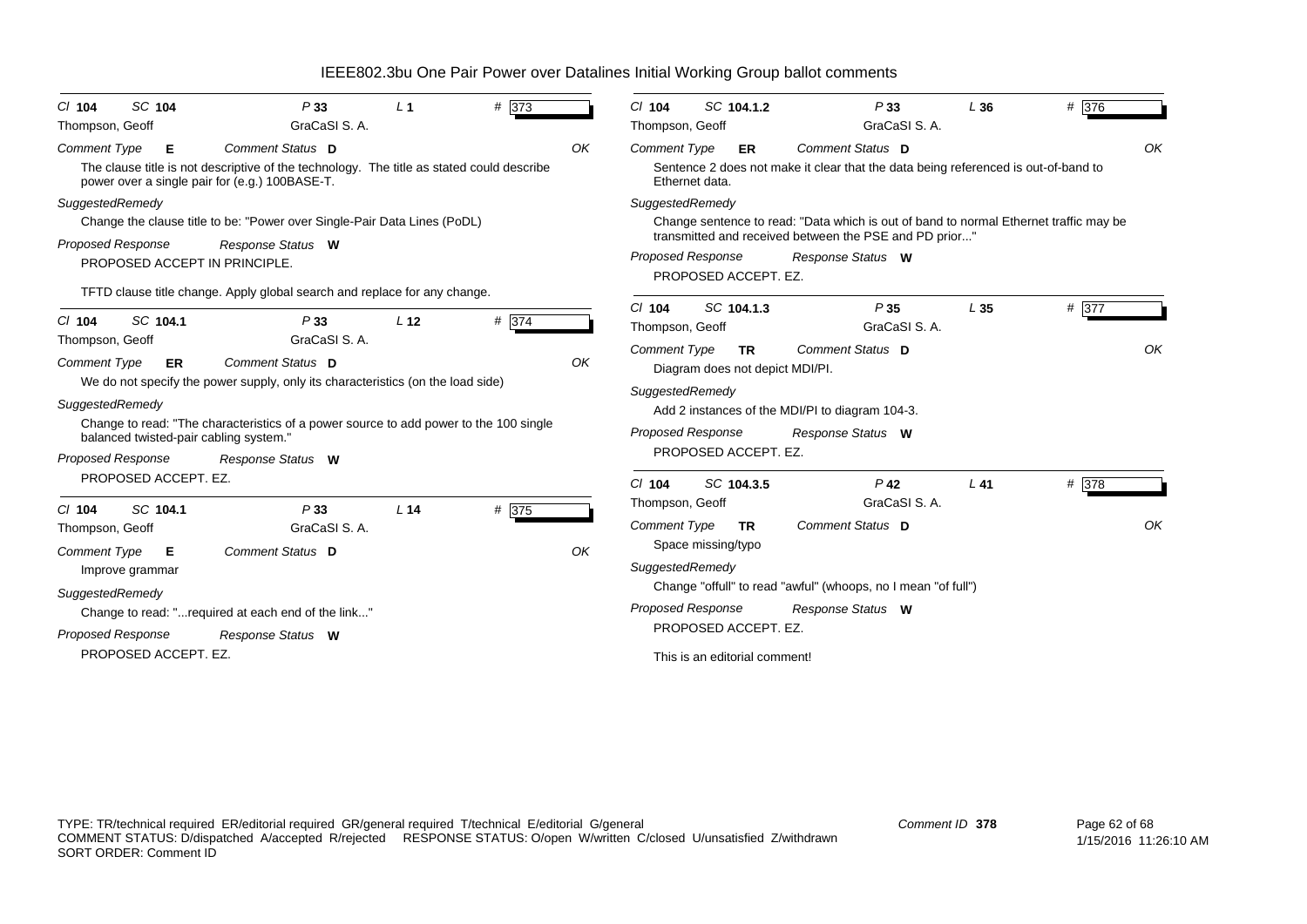| SC 30.14.1.1.5<br>$CI$ 30<br>Thompson, Geoff                                                                                                     | P <sub>22</sub><br>GraCaSI S.A.                                                                                                                                                                                                                                                  | L28             | # 379 | # 382<br>$Cl$ 104<br>SC 104.6.4.4<br>P <sub>59</sub><br>L36<br>Trowbridge, Steve<br>Alcatel-Lucent                                                                                                                                                                                                                     |
|--------------------------------------------------------------------------------------------------------------------------------------------------|----------------------------------------------------------------------------------------------------------------------------------------------------------------------------------------------------------------------------------------------------------------------------------|-----------------|-------|------------------------------------------------------------------------------------------------------------------------------------------------------------------------------------------------------------------------------------------------------------------------------------------------------------------------|
| Comment Type<br><b>TR</b>                                                                                                                        | Comment Status D<br>Typo/cut-paste error. Label for Type B PoDL PSE is incorrect                                                                                                                                                                                                 |                 | OK    | Comment Status D<br>OK<br><b>Comment Type</b><br>- E<br>The "b" suffix on binary numbers doesn't appear elsewhere in the standard, or even lower<br>in the same table where the 8-bit values are represented                                                                                                           |
| SuggestedRemedy<br>Change label from "Type AB" to "Type B"<br><b>Proposed Response</b><br>PROPOSED ACCEPT. EZ.<br>See comment 262.               | Response Status W                                                                                                                                                                                                                                                                |                 |       | SuggestedRemedy<br>Change 1110b to 1110 and 1101b to 1101 for Type A and Type B in the first row of Table<br>$104 - 8$<br><b>Proposed Response</b><br>Response Status W<br>PROPOSED ACCEPT. EZ.                                                                                                                        |
| SC 104.3.6<br>$Cl$ 104<br>Trowbridge, Steve                                                                                                      | $P$ 43<br>Alcatel-Lucent                                                                                                                                                                                                                                                         | L <sub>35</sub> | # 380 | SC FM<br>$C/$ FM<br>P <sub>9</sub><br>$# \overline{383}$<br>L <sub>4</sub><br><b>CME Consulting/LTC</b><br>Zimmerman, George                                                                                                                                                                                           |
| <b>Comment Type</b><br>Е<br>SuggestedRemedy<br>vertically to not make this too repetitions<br>Proposed Response<br>PROPOSED ACCEPT IN PRINCIPLE. | Comment Status D<br>Rows where the "Type" field is left blank (rows 5-20 of Table 104-3 and rows 4a-13 of<br>Table 104-6) presumably apply to both Type A and B<br>Change the blank cells in these rows to "A or B" or "A, B". Could merge groups of cells<br>Response Status W  |                 | OK    | Comment Status D<br>Comment Type <b>E</b><br>OK<br>"Amendment title (SHALL match PAR)" needs to be filled in with the amendment title in the<br><b>PAR</b><br>SuggestedRemedy<br>See comment - replace text with amendment title from the PAR<br><b>Proposed Response</b><br>Response Status W<br>PROPOSED ACCEPT. EZ. |
| See comment comment 371.                                                                                                                         |                                                                                                                                                                                                                                                                                  |                 |       | SC FM<br>P9<br>$CI$ FM<br>L29<br># 384<br><b>CME Consulting/LTC</b><br>Zimmerman, George                                                                                                                                                                                                                               |
| $Cl$ 104<br>SC 104.6.4.3<br>Trowbridge, Steve                                                                                                    | P <sub>59</sub><br>Alcatel-Lucent                                                                                                                                                                                                                                                | L <sub>12</sub> | # 381 | Comment Status D<br><b>Comment Type</b><br>OK<br>- E<br>IEEE Std. 802.3xx-20xx should be the amendment 802.3bu                                                                                                                                                                                                         |
| Comment Type<br>Е<br>SuggestedRemedy<br>Proposed Response<br>PROPOSED ACCEPT. EZ.                                                                | Comment Status D<br>I am quessing "CCh" and "AAh" are intended to represent hexadecimal numbers. If so,<br>clause 1.2.5 indicates the format should be 0xCC and 0xAA.<br>Change to 0xCC and 0xAA in Figure 104-12 and headings of 104.6.4.3.1 and 104.6.4.4<br>Response Status W |                 | OK    | SuggestedRemedy<br>See comment, replace here and globally<br><b>Proposed Response</b><br>Response Status W<br>PROPOSED ACCEPT. EZ.                                                                                                                                                                                     |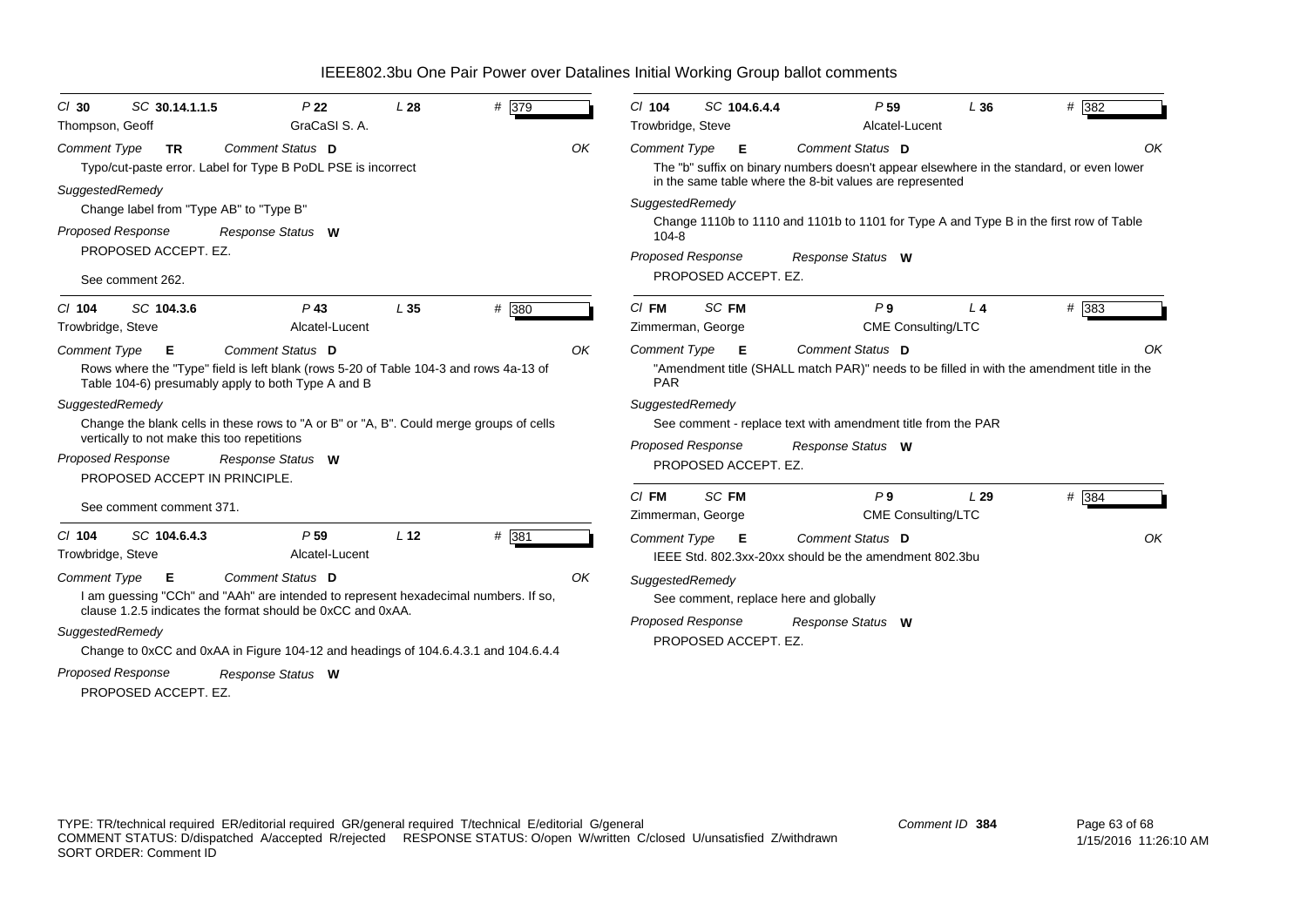| <b>SC FM</b><br>$CI$ FM<br>Zimmerman, George          | P9<br>CME Consulting/LTC                                                                                                                                                                                                                                                                                                                                                                                               | L <sub>31</sub> | # 385 |     | $Cl$ 45                                        | SC 45.2.7a<br>Zimmerman, George                  | P28                                                                                                                                                                                                                                                                                                 | $L$ 4<br><b>CME Consulting/LTC</b> | # 388         |
|-------------------------------------------------------|------------------------------------------------------------------------------------------------------------------------------------------------------------------------------------------------------------------------------------------------------------------------------------------------------------------------------------------------------------------------------------------------------------------------|-----------------|-------|-----|------------------------------------------------|--------------------------------------------------|-----------------------------------------------------------------------------------------------------------------------------------------------------------------------------------------------------------------------------------------------------------------------------------------------------|------------------------------------|---------------|
| Comment Type<br>- E                                   | Comment Status D                                                                                                                                                                                                                                                                                                                                                                                                       |                 |       | OK  | Comment Type                                   | Е                                                | Comment Status D                                                                                                                                                                                                                                                                                    |                                    | OK            |
|                                                       | IEEE Std 802.3-201X should be IEEE Std. 802.3-2015                                                                                                                                                                                                                                                                                                                                                                     |                 |       |     | 211b.                                          |                                                  | IEEE 802.3bg and bz insert tables have been renumbered - the last one they insert is 45-                                                                                                                                                                                                            |                                    |               |
| SuggestedRemedy<br>Replace 802.3-201X with 802.3-2015 |                                                                                                                                                                                                                                                                                                                                                                                                                        |                 |       |     | SuggestedRemedy                                |                                                  |                                                                                                                                                                                                                                                                                                     |                                    |               |
| Proposed Response<br>PROPOSED ACCEPT. EZ.             | Response Status W                                                                                                                                                                                                                                                                                                                                                                                                      |                 |       |     |                                                | through 45-211h                                  | Change editor's note and track tables from 802.3bg (don't worry about bz since PoDL is<br>ahead of bz). Change table numbering to begin at 45-211c and renumber tables 45-211e                                                                                                                      |                                    |               |
| <b>SC FM</b><br>$CI$ FM<br>Zimmerman, George          | $P$ 10<br><b>CME Consulting/LTC</b>                                                                                                                                                                                                                                                                                                                                                                                    | L <sub>13</sub> | # 386 |     |                                                | <b>Proposed Response</b>                         | Response Status W<br>PROPOSED ACCEPT IN PRINCIPLE, See 325.                                                                                                                                                                                                                                         |                                    |               |
| Comment Type<br>ER                                    | Comment Status D                                                                                                                                                                                                                                                                                                                                                                                                       |                 |       | OK  | $Cl$ 104                                       | SC 104.1                                         | P33                                                                                                                                                                                                                                                                                                 | L <sub>14</sub>                    | # 389         |
| clauses added                                         | This amendment includes [complete] needs to be completed with a description of the new                                                                                                                                                                                                                                                                                                                                 |                 |       |     |                                                | Zimmerman, George                                |                                                                                                                                                                                                                                                                                                     | CME Consulting/LTC                 |               |
| SuggestedRemedy<br>systems.                           | fill in as: This amendment includes new clause 104 and annex 104A definining single pair<br>power over data lines power sources and powered devices, as well as amendments to<br>Clauses 1, 30, and 45 to support the definition and management of these single pair power                                                                                                                                             |                 |       |     | <b>Comment Type</b><br>MDI.<br>SuggestedRemedy | <b>TR</b>                                        | Comment Status D<br>Clause 104 does not define an MDI as is stated here. It only defines the return loss of the<br>Change (c) to read: "Certain electrical paramters of the medium dependent interface which<br>may be different from that specified in the PHY clause when power is simultaneously |                                    | OK            |
| <b>Proposed Response</b><br>PROPOSED ACCEPT. EZ.      | Response Status W                                                                                                                                                                                                                                                                                                                                                                                                      |                 |       |     |                                                | transmitted with data."                          |                                                                                                                                                                                                                                                                                                     |                                    |               |
| SC 30.14.1.1.3<br>$Cl$ 30                             | P <sub>21</sub>                                                                                                                                                                                                                                                                                                                                                                                                        | L <sub>51</sub> | # 387 |     |                                                | <b>Proposed Response</b><br>PROPOSED ACCEPT. EZ. | Response Status W                                                                                                                                                                                                                                                                                   |                                    |               |
| Zimmerman, George                                     | <b>CME Consulting/LTC</b>                                                                                                                                                                                                                                                                                                                                                                                              |                 |       |     | $Cl$ 104                                       | SC 104.3                                         | P36                                                                                                                                                                                                                                                                                                 | L <sub>13</sub>                    | # 390         |
| <b>Comment Type</b><br>$\mathbf{T}$                   | Comment Status D                                                                                                                                                                                                                                                                                                                                                                                                       |                 |       | OK. |                                                | Zimmerman, George                                |                                                                                                                                                                                                                                                                                                     | CME Consulting/LTC                 |               |
|                                                       | Clause 30 definition of "searching" status is inconsistent with Clause 45 definition. Clause<br>30 defines searching as everything other than the defined states - could include states<br>OVERLOAD or OVERLOAD_DELAY (errors) Clause 45 defines searching as                                                                                                                                                          |                 |       |     | <b>Comment Type</b>                            | Е                                                | Comment Status D<br>A PSE is specified by its behavior observed at the PI, not via the PI.                                                                                                                                                                                                          |                                    | OK            |
| DETECTION, which isn't sufficient either.             |                                                                                                                                                                                                                                                                                                                                                                                                                        |                 |       |     | SuggestedRemedy                                |                                                  |                                                                                                                                                                                                                                                                                                     |                                    |               |
| SuggestedRemedy                                       |                                                                                                                                                                                                                                                                                                                                                                                                                        |                 |       |     |                                                | change "via" to "at"                             |                                                                                                                                                                                                                                                                                                     |                                    |               |
|                                                       | Make clause 30 and 45 definitions consistent. Recommend adopting clause 45 definition<br>(DETECTION) into clause 30, and absorbing the other states into "unknown" - change line<br>38 to be "unknown initializing, error, or true state unknown", change line 51 to read<br>"searching" indiicates the PoDL PSE State diagram is in either the DETECTION,<br>CLASSIFICATION, CLASSIFICATION_EVAL, or POWER_UP states. |                 |       |     |                                                | <b>Proposed Response</b><br>PROPOSED ACCEPT. EZ. | Response Status W                                                                                                                                                                                                                                                                                   |                                    |               |
| <b>Proposed Response</b><br>PROPOSED ACCEPT. EZ.      | Response Status W                                                                                                                                                                                                                                                                                                                                                                                                      |                 |       |     |                                                |                                                  |                                                                                                                                                                                                                                                                                                     |                                    |               |
|                                                       | TYPE: TR/technical required ER/editorial required GR/general required T/technical E/editorial G/general                                                                                                                                                                                                                                                                                                                |                 |       |     |                                                |                                                  |                                                                                                                                                                                                                                                                                                     | Comment ID 390                     | Page 64 of 68 |

COMMENT STATUS: D/dispatched A/accepted R/rejected RESPONSE STATUS: O/open W/written C/closed U/unsatisfied Z/withdrawn SORT ORDER: Comment ID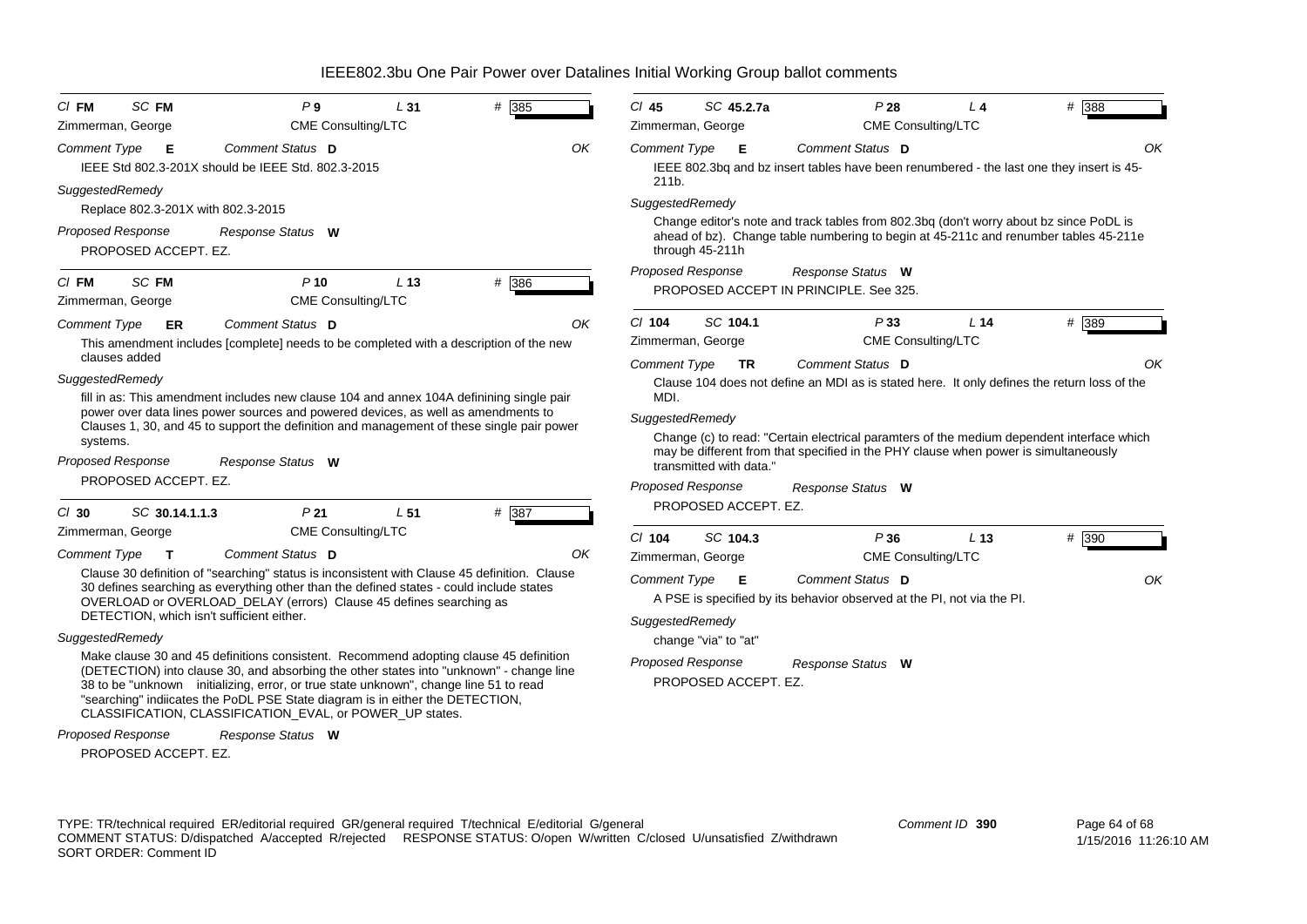| $CI$ 45                                          | SC 45.2.7a.2.9                                                                                                                                                                             | P31                       | L <sub>22</sub> | $#$ 391                                                                                     | $Cl$ 104                       |                    | SC 104.5.3              | P <sub>53</sub>                                                                                                                                                                                                                                                                 | L32 | $# \overline{394}$ |
|--------------------------------------------------|--------------------------------------------------------------------------------------------------------------------------------------------------------------------------------------------|---------------------------|-----------------|---------------------------------------------------------------------------------------------|--------------------------------|--------------------|-------------------------|---------------------------------------------------------------------------------------------------------------------------------------------------------------------------------------------------------------------------------------------------------------------------------|-----|--------------------|
| Zimmerman, George                                |                                                                                                                                                                                            | <b>CME Consulting/LTC</b> |                 |                                                                                             | Zimmerman, George              |                    |                         | <b>CME Consulting/LTC</b>                                                                                                                                                                                                                                                       |     |                    |
| Comment Type                                     | $\mathbf{T}$                                                                                                                                                                               | Comment Status D          |                 |                                                                                             | OK<br><b>Comment Type</b>      |                    | <b>TR</b>               | Comment Status D                                                                                                                                                                                                                                                                |     | OK                 |
|                                                  | searching is more than just the DETECTION state.                                                                                                                                           |                           |                 |                                                                                             |                                |                    |                         | This section only defines the MDI return loss. It doesn't define any other electrical                                                                                                                                                                                           |     |                    |
| SuggestedRemedy                                  |                                                                                                                                                                                            |                           |                 |                                                                                             |                                | can be eliminated. |                         | characteristics of the MDI nor does it describe test fixtures for PHYs. The header section                                                                                                                                                                                      |     |                    |
|                                                  | Change "in the state DETECTION" to "in any of the following states: DETECTION,<br>CLASSIFICATION, CLASSIFICATION_EVAL, or POWER_UP"                                                        |                           |                 |                                                                                             | SuggestedRemedy                |                    |                         |                                                                                                                                                                                                                                                                                 |     |                    |
| <b>Proposed Response</b>                         |                                                                                                                                                                                            |                           |                 |                                                                                             |                                |                    |                         | Delete 104.5.3 (lines 32 to 37), and promote 104.5.3.1 to 104.5.3.                                                                                                                                                                                                              |     |                    |
| PROPOSED ACCEPT. EZ.                             |                                                                                                                                                                                            | Response Status W         |                 |                                                                                             | Proposed Response              |                    |                         | Response Status W                                                                                                                                                                                                                                                               |     |                    |
|                                                  |                                                                                                                                                                                            |                           |                 |                                                                                             |                                |                    |                         | PROPOSED ACCEPT IN PRINCIPLE.                                                                                                                                                                                                                                                   |     |                    |
| $Cl$ 104                                         | SC 104.3.3.6                                                                                                                                                                               | $P$ 40                    | L <sub>11</sub> | $#$ 392                                                                                     |                                |                    |                         | See comment 110 which proposes adding a a test fixture and transmitter droop spec for                                                                                                                                                                                           |     |                    |
| Zimmerman, George                                |                                                                                                                                                                                            | <b>CME Consulting/LTC</b> |                 |                                                                                             |                                |                    | 100BASE-T1 to 104.5.3.  |                                                                                                                                                                                                                                                                                 |     |                    |
| Comment Type                                     | - E                                                                                                                                                                                        | Comment Status D          |                 |                                                                                             | OK                             |                    |                         | $P$ 41                                                                                                                                                                                                                                                                          |     |                    |
|                                                  | state diagram boxes to easily discern the underscores.                                                                                                                                     |                           |                 | pi powered, and many other bottom lines in Figure 104-4 are too close to the bottom of the  | $Cl$ 104<br>Zimmerman, George  |                    | SC 104.3.4.1            | <b>CME Consulting/LTC</b>                                                                                                                                                                                                                                                       | L33 | # 395              |
| SuggestedRemedy                                  |                                                                                                                                                                                            |                           |                 |                                                                                             | <b>Comment Type</b>            |                    | $\mathbf{T}$            | Comment Status D                                                                                                                                                                                                                                                                |     | OK                 |
|                                                  | Extend boxes of IDLE, DETECTION, CLASSIFICATION, RESTART, POWER_UP,<br>POWER ON, OVERLOAD, SETTLE SLEEP and OVERLOAD DELAY slightly further<br>down so that underscores can be easily read |                           |                 |                                                                                             |                                |                    |                         | "All detection currents at the PI shall be . with a valid PD detection signature" - appears<br>that the requirement somehow puts a requirement on the signature as well - I believe what<br>is meant is that the requirement is to apply WHEN a valid PD detection signature is |     |                    |
| <b>Proposed Response</b><br>PROPOSED ACCEPT. EZ. |                                                                                                                                                                                            | Response Status W         |                 |                                                                                             |                                | range of Ivalid?)  |                         | connected. (leaving the question of whether there is a limit on currents when something<br>other than a valid PD signature is connected? - or is it meant that the current is always in                                                                                         |     |                    |
| $Cl$ 104                                         | SC 104.3.3.4                                                                                                                                                                               | P38                       | L29             | # 393                                                                                       | SuggestedRemedy                |                    |                         |                                                                                                                                                                                                                                                                                 |     |                    |
| Zimmerman, George                                |                                                                                                                                                                                            | <b>CME Consulting/LTC</b> |                 |                                                                                             |                                | problematic).      |                         | replace "with" with "when" (see comment, as intended meaning is unclear and perhaps                                                                                                                                                                                             |     |                    |
| <b>Comment Type</b><br>would help the reader.    | Е                                                                                                                                                                                          | Comment Status D          |                 | A reference to either the duration of the timers or where the value of the timer is defined | OK<br><b>Proposed Response</b> |                    | PROPOSED ACCEPT. EZ.    | Response Status W                                                                                                                                                                                                                                                               |     |                    |
| SuggestedRemedy                                  |                                                                                                                                                                                            |                           |                 |                                                                                             |                                |                    |                         | Yes - the detection current shall be in the range of Ivalid *when* a valid PD detection                                                                                                                                                                                         |     |                    |
|                                                  | Add See (104.x.y.z) cross references to each timer's definition.                                                                                                                           |                           |                 |                                                                                             |                                |                    | signature is connected. |                                                                                                                                                                                                                                                                                 |     |                    |
| <b>Proposed Response</b>                         |                                                                                                                                                                                            | Response Status W         |                 |                                                                                             |                                |                    |                         |                                                                                                                                                                                                                                                                                 |     |                    |
|                                                  | PROPOSED ACCEPT IN PRINCIPLE.                                                                                                                                                              |                           |                 |                                                                                             |                                |                    |                         |                                                                                                                                                                                                                                                                                 |     |                    |
| See comment 275.                                 |                                                                                                                                                                                            |                           |                 |                                                                                             |                                |                    |                         |                                                                                                                                                                                                                                                                                 |     |                    |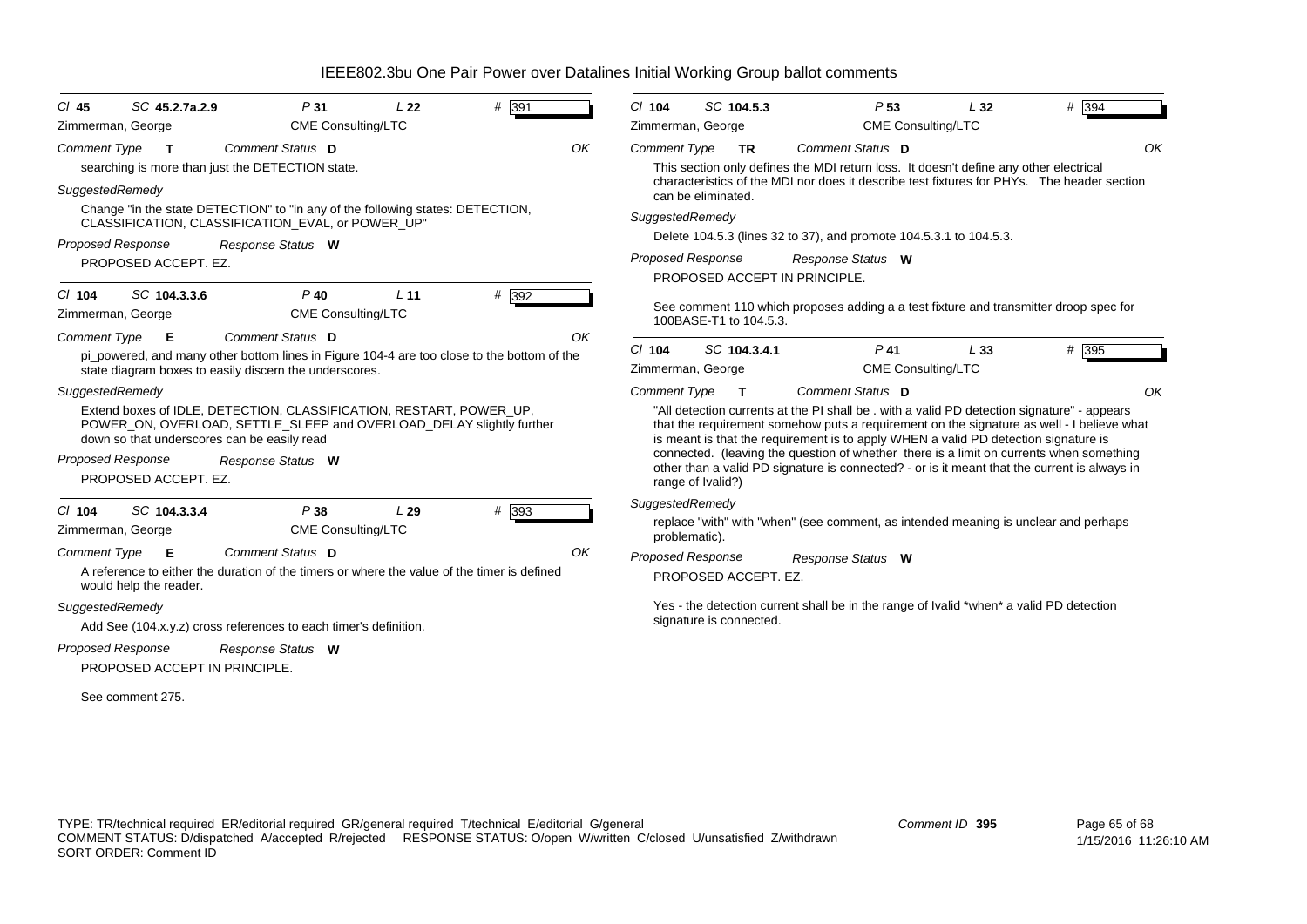| # 396<br>SC 104.3.4.3<br>$P$ 42<br>$Cl$ 104<br>L <sub>25</sub><br>CME Consulting/LTC<br>Zimmerman, George                                                                                                                                                                                                                                                                                                                                                                                                                                                                                                                                                                                            | # 398<br>SC 104.3.5<br>$P$ 42<br>$Cl$ 104<br>L41<br>CME Consulting/LTC<br>Zimmerman, George                                                                                                                                                                                                                                                                                                                                                                                             |
|------------------------------------------------------------------------------------------------------------------------------------------------------------------------------------------------------------------------------------------------------------------------------------------------------------------------------------------------------------------------------------------------------------------------------------------------------------------------------------------------------------------------------------------------------------------------------------------------------------------------------------------------------------------------------------------------------|-----------------------------------------------------------------------------------------------------------------------------------------------------------------------------------------------------------------------------------------------------------------------------------------------------------------------------------------------------------------------------------------------------------------------------------------------------------------------------------------|
| Comment Status D<br><b>Comment Type</b><br>OK<br>$\mathbf{T}$<br>Confusing & possibly contractory: "when those link segments exhibit any of the following<br>characteristics with a probe current, as specified in Table 104-2 and Table 104-5" -<br>language appears that the the tables refer to the specification so the current, Ivalid (104-2)<br>and Iconnector (104-5). Iconnector is not defined elsewhere in the document. If I assume<br>Iconnector is the current at the connector, it would be the same refernce as Ivalid and the<br>specification of Table 104-5 is then a superset of Table 104-2 Ivalid, which makes the<br>reference to Table 104-2 unnecessary.<br>SuggestedRemedy | OK<br>Comment Type<br>Comment Status D<br>Е<br>missing space "offull"<br>SuggestedRemedy<br>replace "offull" with "of full"<br><b>Proposed Response</b><br>Response Status W<br>PROPOSED ACCEPT. EZ.<br>See comment 13.                                                                                                                                                                                                                                                                 |
| Delete reference to Table 104-2, and define Iconnector as the current at the PD connector<br>in 104.4.4<br><b>Proposed Response</b><br>Response Status W                                                                                                                                                                                                                                                                                                                                                                                                                                                                                                                                             | $P$ 43<br># 399<br>$Cl$ 104<br>SC 104.3.6<br>L <sub>19</sub><br>Zimmerman, George<br><b>CME Consulting/LTC</b>                                                                                                                                                                                                                                                                                                                                                                          |
| PROPOSED ACCEPT IN PRINCIPLE.<br>Shouldn't the reference to Table 104-2 be retained and the reference to Table 104-5 be<br>deleted instead?                                                                                                                                                                                                                                                                                                                                                                                                                                                                                                                                                          | OK<br><b>Comment Type</b><br>Comment Status D<br><b>TR</b><br>Power feeding ripple and noise are defined as a function of frequency, but the units are<br>specified as Vp-p, and no bandwidth for the measurmeent is defined. Need to specify what<br>filter bandwidth this Vpp is over. Same applies to item 3 in Table 104-6.                                                                                                                                                         |
| Change Iconnector to IPD in Table 104-5.<br>$P$ 42<br>L32<br># 397<br>$Cl$ 104<br>SC 104.3.4.3<br><b>CME Consulting/LTC</b><br>Zimmerman, George<br>Comment Status D<br>OK<br><b>Comment Type</b><br>Е<br>The wording reads like the criteria for whether the PSE should accept or reject is in Table                                                                                                                                                                                                                                                                                                                                                                                                | SuggestedRemedy<br>Change units to Vp-p/Hz. (sorry - don't know how many Hz were meant).<br><b>Proposed Response</b><br>Response Status W<br>PROPOSED REJECT.<br>TFTD. Can we do a FFT on a scope?                                                                                                                                                                                                                                                                                      |
| 104-2, where I believe what is meant is that the voltages are specified in that table.<br>SuggestedRemedy<br>Change "Vbad_hi_PSE min as specified in Table 104-2." to read "Vbad_hi_PSE min. The<br>values of these voltages are specified in Table 104-2."<br><b>Proposed Response</b><br>Response Status W<br>PROPOSED ACCEPT. EZ.                                                                                                                                                                                                                                                                                                                                                                 | $Cl$ 104<br>SC 104.3.6.2.1<br>$P$ 45<br>L <sub>2</sub><br>$# \overline{400}$<br>CME Consulting/LTC<br>Zimmerman, George<br><b>Comment Type</b><br>Comment Status D<br>OK<br>$\mathbf{T}$<br>"power removal from the PI shall begin within TLIM." - within TLIM of what event? Initiation<br>of the current limit? Detection of it?<br>SuggestedRemedy<br>insert, after TLIM, "of the initiation of current limiting."<br>Proposed Response<br>Response Status W<br>PROPOSED ACCEPT. EZ. |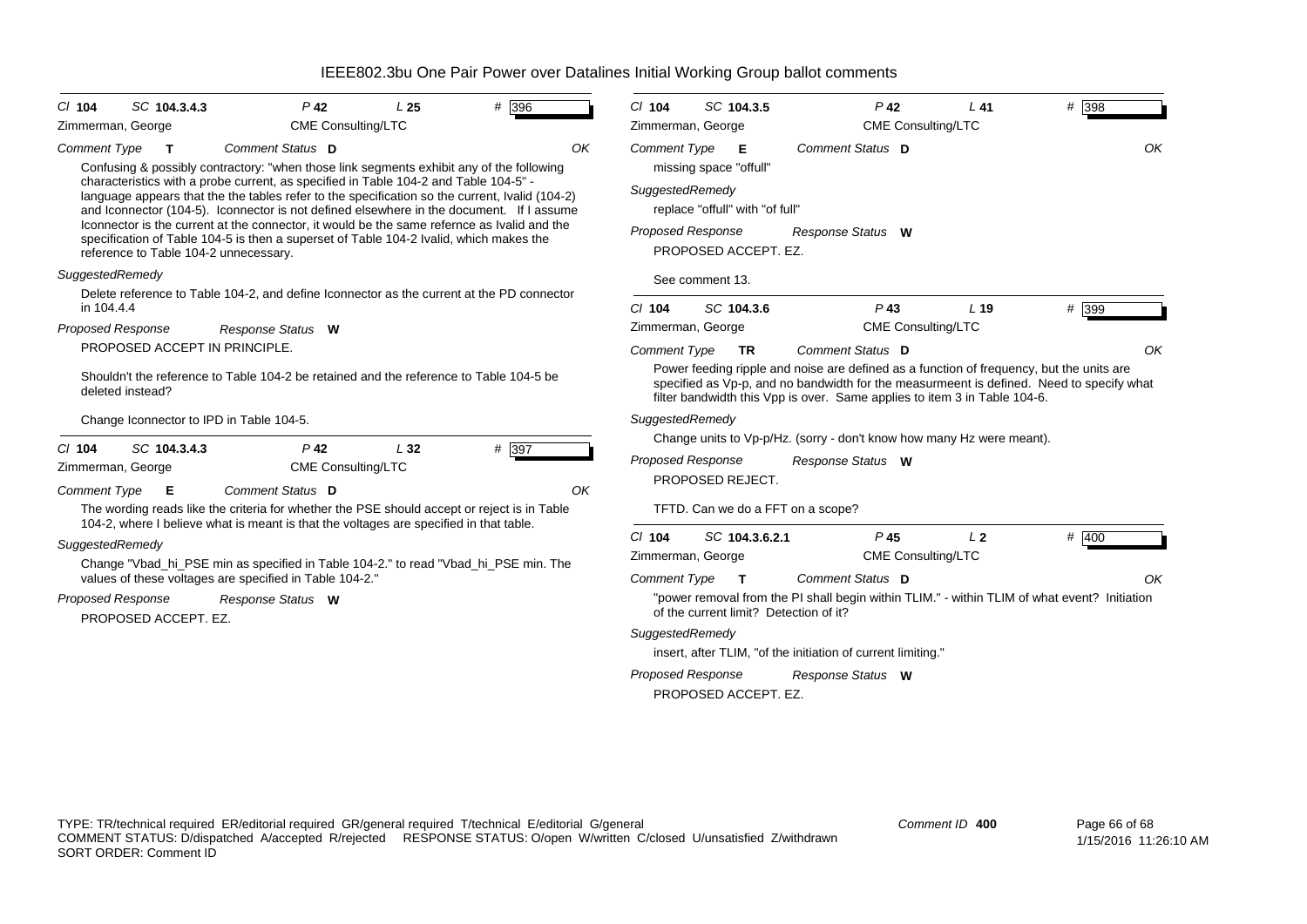| $CI$ 104                               | SC 104.3.6.3                                                                                                                                                                                                                                                        | P <sub>45</sub>                              | L <sub>18</sub> | # 401   |    | $Cl$ 104                                                         |     | SC 104.4.6.3                               |                                                                                                 | P <sub>52</sub>                              | L29                                                                                                                                                                            | # 404                                                                                             |                       |
|----------------------------------------|---------------------------------------------------------------------------------------------------------------------------------------------------------------------------------------------------------------------------------------------------------------------|----------------------------------------------|-----------------|---------|----|------------------------------------------------------------------|-----|--------------------------------------------|-------------------------------------------------------------------------------------------------|----------------------------------------------|--------------------------------------------------------------------------------------------------------------------------------------------------------------------------------|---------------------------------------------------------------------------------------------------|-----------------------|
| Zimmerman, George                      |                                                                                                                                                                                                                                                                     | <b>CME Consulting/LTC</b>                    |                 |         |    | Zimmerman, George                                                |     |                                            |                                                                                                 | <b>CME Consulting/LTC</b>                    |                                                                                                                                                                                |                                                                                                   |                       |
| <b>Comment Type</b><br>SuggestedRemedy | Е<br>"The limits specified" - which limits? It doesn't look like this applies to all of them (for<br>example the short circuit limits). Is it just the Tripple and noise limits in (4)?                                                                             | Comment Status D                             |                 |         | ΟK | Comment Type                                                     |     | <b>TR</b>                                  | Comment Status D<br>"operate correctly" put a requirement on the PHYs?                          |                                              | "PD shall operate correctly" isn't well specified for something that is a requirement,                                                                                         | especially when the parameter concerned is explicitly "to preserve data integrity" - does         | OK                    |
|                                        | change "The limits specified in Table 104-3" to "The ripple and noise limits specifed in<br>Table 104-3, item (4),"                                                                                                                                                 |                                              |                 |         |    | SuggestedRemedy                                                  |     |                                            |                                                                                                 |                                              | Clarify - replace "a PD shall operate correctly" with "a PD shall meet the electrical                                                                                          |                                                                                                   |                       |
| Proposed Response                      | PROPOSED ACCEPT. EZ.                                                                                                                                                                                                                                                | Response Status W                            |                 |         |    |                                                                  |     |                                            | something else is meant, but can't discern what - sorry!)                                       |                                              |                                                                                                                                                                                | requirements of Table 104-6" (or equivalent statement if something else is met. (I think          |                       |
|                                        |                                                                                                                                                                                                                                                                     |                                              |                 |         |    | <b>Proposed Response</b>                                         |     |                                            | Response Status W                                                                               |                                              |                                                                                                                                                                                |                                                                                                   |                       |
| $Cl$ 104<br>Zimmerman, George          | SC 104.4.4                                                                                                                                                                                                                                                          | $P$ 49<br><b>CME Consulting/LTC</b>          | L <sub>53</sub> | $#$ 402 |    |                                                                  |     |                                            | PROPOSED ACCEPT IN PRINCIPLE.                                                                   |                                              |                                                                                                                                                                                |                                                                                                   |                       |
| Comment Type                           | $\mathbf{T}$<br>"a PD that presents the signature of Table 104-5 is assured to fail detection" - reads as<br>meeting all the characteristics - this contradiicts the statement on line 50, that a non-valid<br>signature has "at least one of the characteristics". | Comment Status D                             |                 |         | OK |                                                                  |     | preserve data integrity."                  | 104–3. Ripple and transient limits are provided to<br>Change 'voltage' on line 24 to 'current'. |                                              | Delete "The PD shall operate correctly in the presence of ripple and transient voltages<br>generated by the PSE that appears at the PD PI. These levels are specified in Table |                                                                                                   |                       |
| SuggestedRemedy                        |                                                                                                                                                                                                                                                                     |                                              |                 |         |    |                                                                  |     |                                            |                                                                                                 |                                              |                                                                                                                                                                                |                                                                                                   |                       |
|                                        | Change "presents the signature of Table 104-5", to "presents at least one of the signature<br>characteristics of Table 104-5".                                                                                                                                      |                                              |                 |         |    | $Cl$ 104<br>Zimmerman, George                                    |     | SC 104.4.6.5                               |                                                                                                 | P <sub>52</sub><br>CME Consulting/LTC        | $L$ 41                                                                                                                                                                         | # 405                                                                                             |                       |
| <b>Proposed Response</b>               | PROPOSED ACCEPT IN PRINCIPLE.<br>There are only two non-overlapping characteristics in Table 104-5. Propose changing text<br>to "presents one of the signature characteristics of Table 104-5".                                                                     | Response Status W                            |                 |         |    | <b>Comment Type</b><br>SuggestedRemedy<br>Change "shall" to "is" |     | $\mathbf{T}$<br>requirement on the device. | Comment Status D                                                                                |                                              |                                                                                                                                                                                | "shall" should be "is" - this is a statement of fact, a definition of an equation, not a testable | OK                    |
| $Cl$ 104<br>Zimmerman, George          | SC 104.4.6                                                                                                                                                                                                                                                          | P <sub>51</sub><br><b>CME Consulting/LTC</b> | L <sub>42</sub> | $#$ 403 |    | <b>Proposed Response</b>                                         |     | PROPOSED ACCEPT. EZ.                       | Response Status W                                                                               |                                              |                                                                                                                                                                                |                                                                                                   |                       |
| Comment Type                           | Е<br>Why is t power_dly (item 7, Table 104-6) lower-case "t" - all others seem to be upper case.                                                                                                                                                                    | Comment Status D                             |                 |         | OK | $Cl$ 104<br>Zimmerman, George                                    |     | SC 104.4.6.5                               |                                                                                                 | P <sub>53</sub><br><b>CME Consulting/LTC</b> | L <sub>1</sub>                                                                                                                                                                 | $#$ 406                                                                                           |                       |
| SuggestedRemedy                        | change tpower_dly to Tpower_dly                                                                                                                                                                                                                                     |                                              |                 |         |    | <b>Comment Type</b>                                              | - E |                                            | Comment Status D                                                                                |                                              |                                                                                                                                                                                |                                                                                                   | OK                    |
| Proposed Response                      |                                                                                                                                                                                                                                                                     | Response Status W                            |                 |         |    |                                                                  |     |                                            | Something funny is going on with the font size on line 1                                        |                                              |                                                                                                                                                                                |                                                                                                   |                       |
|                                        | PROPOSED ACCEPT IN PRINCIPLE.                                                                                                                                                                                                                                       |                                              |                 |         |    | SuggestedRemedy                                                  |     |                                            |                                                                                                 |                                              |                                                                                                                                                                                |                                                                                                   |                       |
|                                        | See comment 163.                                                                                                                                                                                                                                                    |                                              |                 |         |    | <b>Proposed Response</b>                                         |     | PROPOSED ACCEPT. EZ.                       | Beat on frame and corrrect font sizes in the NOTE.<br>Response Status W                         |                                              |                                                                                                                                                                                |                                                                                                   |                       |
|                                        |                                                                                                                                                                                                                                                                     |                                              |                 |         |    | See comment 293.                                                 |     |                                            |                                                                                                 |                                              |                                                                                                                                                                                |                                                                                                   |                       |
|                                        | TYPE: TR/technical required ER/editorial required GR/general required T/technical E/editorial G/general<br>COMMENT STATUS: D/dispatched A/accepted R/rejected RESPONSE STATUS: O/open W/written C/closed U/unsatisfied Z/withdrawn<br>SORT ORDER: Comment ID        |                                              |                 |         |    |                                                                  |     |                                            |                                                                                                 |                                              | Comment ID 406                                                                                                                                                                 | Page 67 of 68                                                                                     | 1/15/2016 11:26:10 AM |